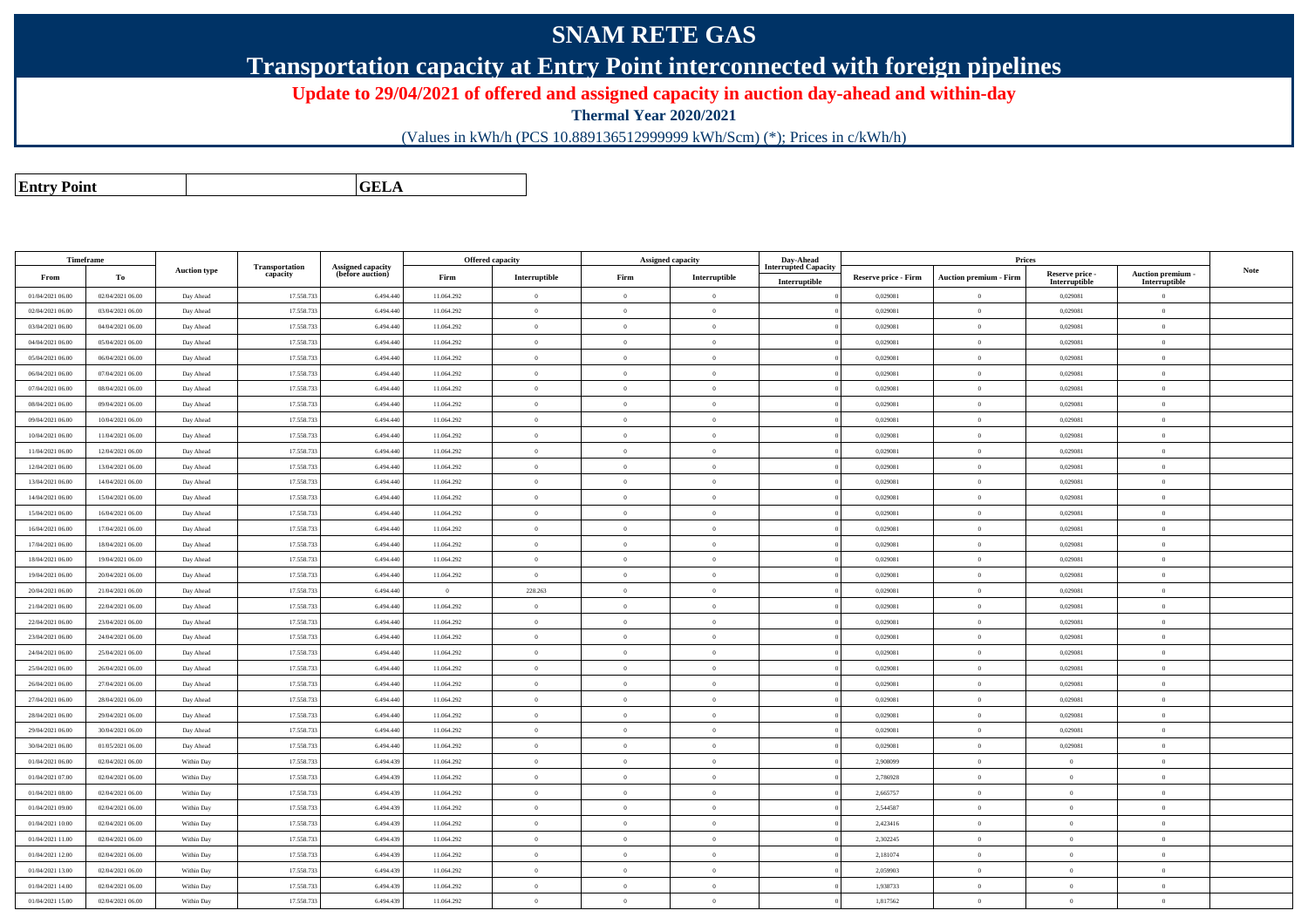| 01/04/2021 16:00 | 02/04/2021 06:00 | Within Day | 17.558.733 | 6.494.439 | 11.064.292 | $\,$ 0         | $\overline{0}$ | $\theta$       |          | 1,696391 | $\bf{0}$       | $\overline{0}$ | $\,0\,$        |  |
|------------------|------------------|------------|------------|-----------|------------|----------------|----------------|----------------|----------|----------|----------------|----------------|----------------|--|
| 01/04/2021 17:00 | 02/04/2021 06:00 | Within Day | 17.558.733 | 6,494,439 | 11.064.292 | $\overline{0}$ | $\overline{0}$ | $\overline{0}$ |          | 1,575220 | $\overline{0}$ | $\overline{0}$ | $\theta$       |  |
| 01/04/2021 18:00 | 02/04/2021 06:00 | Within Dav | 17.558.733 | 6.494.439 | 11.064.292 | $\mathbf{0}$   | $\overline{0}$ | $\overline{0}$ |          | 1,454050 | $\mathbf{0}$   | $\overline{0}$ | $\overline{0}$ |  |
| 01/04/2021 19:00 | 02/04/2021 06:00 | Within Day | 17.558.733 | 6.494.439 | 11.064.292 | $\bf{0}$       | $\overline{0}$ | $\bf{0}$       |          | 1,332879 | $\bf{0}$       | $\overline{0}$ | $\bf{0}$       |  |
| 01/04/2021 20:00 | 02/04/2021 06:00 | Within Day | 17.558.733 | 6,494,439 | 11.064.292 | $\bf{0}$       | $\overline{0}$ | $\overline{0}$ |          | 1,211708 | $\bf{0}$       | $\bf{0}$       | $\,0\,$        |  |
| 01/04/2021 21:00 | 02/04/2021 06:00 | Within Dav | 17.558.733 | 6.494.439 | 11.064.292 | $\mathbf{0}$   | $\overline{0}$ | $\overline{0}$ |          | 1,090537 | $\mathbf{0}$   | $\overline{0}$ | $\overline{0}$ |  |
| 01/04/2021 22:00 | 02/04/2021 06:00 | Within Day | 17.558.733 | 6.494.439 | 11.064.292 | $\bf{0}$       | $\overline{0}$ | $\overline{0}$ |          | 0,969366 | $\bf{0}$       | $\overline{0}$ | $\,0\,$        |  |
| 01/04/2021 23:00 | 02/04/2021 06:00 | Within Day | 17.558.733 | 6,494,439 | 11.064.292 | $\overline{0}$ | $\overline{0}$ | $\overline{0}$ |          | 0,848196 | $\,$ 0 $\,$    | $\overline{0}$ | $\theta$       |  |
| 02/04/2021 00:00 | 02/04/2021 06:00 | Within Day | 17.558.733 | 6.494.439 | 11.064.292 | $\mathbf{0}$   | $\overline{0}$ | $\overline{0}$ |          | 0,727025 | $\mathbf{0}$   | $\overline{0}$ | $\overline{0}$ |  |
| 02/04/2021 01:00 | 02/04/2021 06:00 | Within Day | 17.558.733 | 6.494.439 | 11.064.292 | $\bf{0}$       | $\overline{0}$ | $\theta$       |          | 0,605854 | $\bf{0}$       | $\overline{0}$ | $\,0\,$        |  |
| 02/04/2021 02:00 | 02/04/2021 06:00 | Within Day | 17.558.733 | 6,494,439 | 11.064.292 | $\overline{0}$ | $\overline{0}$ | $\overline{0}$ |          | 0.484683 | $\bf{0}$       | $\overline{0}$ | $\theta$       |  |
| 02/04/2021 03:00 | 02/04/2021 06:00 | Within Dav | 17.558.733 | 6.494.439 | 11.064.292 | $\mathbf{0}$   | $\overline{0}$ | $\overline{0}$ |          | 0,363512 | $\mathbf{0}$   | $\overline{0}$ | $\overline{0}$ |  |
| 02/04/2021 04:00 | 02/04/2021 06:00 | Within Day | 17.558.733 | 6.494.439 | 11.064.292 | $\bf{0}$       | $\overline{0}$ | $\bf{0}$       |          | 0,242342 | $\bf{0}$       | $\overline{0}$ | $\overline{0}$ |  |
| 02/04/2021 05:00 | 02/04/2021 06:00 | Within Day | 17.558.733 | 6,494,439 | 11.064.292 | $\bf{0}$       | $\overline{0}$ | $\overline{0}$ |          | 0,121171 | $\bf{0}$       | $\theta$       | $\,0\,$        |  |
| 02/04/2021 06:00 | 03/04/2021 06:00 | Within Dav | 17.558.733 | 6.494.439 | 11.064.292 | $\mathbf{0}$   | $\overline{0}$ | $\overline{0}$ |          | 2,908099 | $\mathbf{0}$   | $\overline{0}$ | $\overline{0}$ |  |
| 02/04/2021 07:00 | 03/04/2021 06:00 | Within Day | 17.558.733 | 6.494.439 | 11.064.292 | $\bf{0}$       | $\bf{0}$       | $\overline{0}$ |          | 2,786928 | $\bf{0}$       | $\overline{0}$ | $\,0\,$        |  |
| 02/04/2021 08:00 | 03/04/2021 06:00 | Within Day | 17.558.733 | 6,494,439 | 11.064.292 | $\overline{0}$ | $\overline{0}$ | $\overline{0}$ |          | 2,665757 | $\,$ 0 $\,$    | $\overline{0}$ | $\theta$       |  |
| 02/04/2021 09:00 | 03/04/2021 06:00 | Within Day | 17.558.733 | 6.494.439 | 11.064.292 | $\mathbf{0}$   | $\overline{0}$ | $\overline{0}$ |          | 2,544587 | $\mathbf{0}$   | $\overline{0}$ | $\overline{0}$ |  |
| 02/04/2021 10:00 | 03/04/2021 06:00 | Within Day | 17.558.733 | 6.494.439 | 11.064.292 | $\,$ 0         | $\bf{0}$       | $\overline{0}$ |          | 2,423416 | $\bf{0}$       | $\overline{0}$ | $\,0\,$        |  |
| 02/04/2021 11:00 | 03/04/2021 06:00 | Within Day | 17.558.733 | 6,494,439 | 11.064.292 | $\overline{0}$ | $\overline{0}$ | $\overline{0}$ |          | 2,302245 | $\bf{0}$       | $\overline{0}$ | $\overline{0}$ |  |
| 02/04/2021 12:00 | 03/04/2021 06:00 | Within Dav | 17.558.733 | 6.494.439 | 11.064.292 | $\mathbf{0}$   | $\overline{0}$ | $\overline{0}$ |          | 2,181074 | $\mathbf{0}$   | $\overline{0}$ | $\overline{0}$ |  |
| 02/04/2021 13:00 | 03/04/2021 06:00 | Within Day | 17.558.733 | 6.494.439 | 11.064.292 | $\bf{0}$       | $\overline{0}$ | $\bf{0}$       |          | 2,059903 | $\bf{0}$       | $\overline{0}$ | $\bf{0}$       |  |
| 02/04/2021 14:00 | 03/04/2021 06:00 | Within Day | 17.558.733 | 6,494,439 | 11.064.292 | $\bf{0}$       | $\bf{0}$       | $\overline{0}$ |          | 1,938733 | $\bf{0}$       | $\bf{0}$       | $\,0\,$        |  |
| 02/04/2021 15:00 | 03/04/2021 06:00 | Within Dav | 17.558.733 | 6.494.439 | 11.064.292 | $\mathbf{0}$   | $\overline{0}$ | $\overline{0}$ |          | 1,817562 | $\mathbf{0}$   | $\overline{0}$ | $\overline{0}$ |  |
| 02/04/2021 16:00 | 03/04/2021 06:00 | Within Day | 17.558.733 | 6.494.439 | 11.064.292 | $\bf{0}$       | $\bf{0}$       | $\overline{0}$ |          | 1,696391 | $\bf{0}$       | $\overline{0}$ | $\,0\,$        |  |
| 02/04/2021 17:00 | 03/04/2021 06:00 | Within Day | 17.558.733 | 6,494,439 | 11.064.292 | $\overline{0}$ | $\overline{0}$ | $\overline{0}$ |          | 1,575220 | $\bf{0}$       | $\overline{0}$ | $\theta$       |  |
| 02/04/2021 18:00 | 03/04/2021 06:00 | Within Day | 17.558.733 | 6.494.439 | 11.064.292 | $\mathbf{0}$   | $\overline{0}$ | $\overline{0}$ |          | 1,454050 | $\mathbf{0}$   | $\overline{0}$ | $\overline{0}$ |  |
| 02/04/2021 19:00 | 03/04/2021 06:00 | Within Day | 17.558.733 | 6.494.439 | 11.064.292 | $\bf{0}$       | $\bf{0}$       | $\overline{0}$ |          | 1,332879 | $\bf{0}$       | $\overline{0}$ | $\,0\,$        |  |
| 02/04/2021 20:00 | 03/04/2021 06:00 | Within Day | 17.558.733 | 6,494,439 | 11.064.292 | $\bf{0}$       | $\bf{0}$       | $\overline{0}$ |          | 1,211708 | $\bf{0}$       | $\mathbf{0}$   | $\overline{0}$ |  |
| 02/04/2021 21:00 | 03/04/2021 06:00 | Within Dav | 17.558.733 | 6.494.439 | 11.064.292 | $\mathbf{0}$   | $\overline{0}$ | $\overline{0}$ |          | 1,090537 | $\mathbf{0}$   | $\overline{0}$ | $\overline{0}$ |  |
| 02/04/2021 22.00 | 03/04/2021 06:00 | Within Day | 17.558.733 | 6.494.439 | 11.064.292 | $\bf{0}$       | $\overline{0}$ | $\theta$       |          | 0,969366 | $\,$ 0         | $\overline{0}$ | $\theta$       |  |
| 02/04/2021 23:00 | 03/04/2021 06:00 | Within Day | 17.558.733 | 6.494.439 | 11.064.292 | $\bf{0}$       | $\bf{0}$       | $\overline{0}$ |          | 0,848196 | $\bf{0}$       | $\mathbf{0}$   | $\overline{0}$ |  |
| 03/04/2021 00:00 | 03/04/2021 06:00 | Within Dav | 17.558.733 | 6.494.439 | 11.064.292 | $\mathbf{0}$   | $\overline{0}$ | $\overline{0}$ |          | 0,727025 | $\mathbf{0}$   | $\overline{0}$ | $\overline{0}$ |  |
| 03/04/2021 01:00 | 03/04/2021 06:00 | Within Day | 17.558.733 | 6.494.439 | 11.064.292 | $\bf{0}$       | $\overline{0}$ | $\theta$       |          | 0,605854 | $\,$ 0         | $\overline{0}$ | $\theta$       |  |
| 03/04/2021 02:00 | 03/04/2021 06:00 | Within Day | 17.558.733 | 6.494.439 | 11.064.292 | $\overline{0}$ | $\overline{0}$ | $\overline{0}$ |          | 0.484683 | $\bf{0}$       | $\overline{0}$ | $\overline{0}$ |  |
| 03/04/2021 03:00 | 03/04/2021 06:00 | Within Day | 17.558.733 | 6.494.439 | 11.064.292 | $\mathbf{0}$   | $\overline{0}$ | $\overline{0}$ |          | 0,363512 | $\mathbf{0}$   | $\overline{0}$ | $\overline{0}$ |  |
| 03/04/2021 04:00 | 03/04/2021 06:00 | Within Day | 17.558.733 | 6.494.439 | 11.064.292 | $\bf{0}$       | $\overline{0}$ | $\theta$       |          | 0,242342 | $\,$ 0         | $\overline{0}$ | $\theta$       |  |
| 03/04/2021 05:00 | 03/04/2021 06:00 | Within Day | 17.558.733 | 6,494,439 | 11.064.292 | $\bf{0}$       | $\overline{0}$ | $\overline{0}$ |          | 0,121171 | $\bf{0}$       | $\mathbf{0}$   | $\overline{0}$ |  |
| 03/04/2021 06:00 | 04/04/2021 06:00 | Within Dav | 17.558.733 | 6.494.439 | 11.064.292 | $\mathbf{0}$   | $\overline{0}$ | $\overline{0}$ |          | 2,908099 | $\mathbf{0}$   | $\overline{0}$ | $\overline{0}$ |  |
| 03/04/2021 07:00 | 04/04/2021 06:00 | Within Day | 17.558.733 | 6.494.439 | 11.064.292 | $\bf{0}$       | $\overline{0}$ | $\theta$       |          | 2,786928 | $\,$ 0         | $\overline{0}$ | $\theta$       |  |
| 03/04/2021 08:00 | 04/04/2021 06:00 | Within Day | 17.558.733 | 6.494.439 | 11.064.292 | $\bf{0}$       | $\overline{0}$ | $\overline{0}$ |          | 2,665757 | $\bf{0}$       | $\overline{0}$ | $\overline{0}$ |  |
| 03/04/2021 09:00 | 04/04/2021 06:00 | Within Dav | 17.558.733 | 6.494.439 | 11.064.292 | $\mathbf{0}$   | $\overline{0}$ | $\overline{0}$ |          | 2,544587 | $\mathbf{0}$   | $\overline{0}$ | $\overline{0}$ |  |
| 03/04/2021 10:00 | 04/04/2021 06:00 | Within Day | 17.558.733 | 6.494.439 | 11.064.292 | $\bf{0}$       | $\overline{0}$ | $\theta$       |          | 2,423416 | $\,$ 0         | $\overline{0}$ | $\theta$       |  |
| 03/04/2021 11:00 | 04/04/2021 06:00 | Within Day | 17.558.733 | 6.494.439 | 11.064.292 | $\bf{0}$       | $\overline{0}$ | $\overline{0}$ |          | 2,302245 | $\,$ 0 $\,$    | $\overline{0}$ | $\overline{0}$ |  |
| 03/04/2021 12:00 | 04/04/2021 06:00 | Within Day | 17.558.733 | 6.494.439 | 11.064.292 | $\bf{0}$       | $\overline{0}$ |                |          | 2,181074 | $\overline{0}$ | $\theta$       | $\theta$       |  |
| 03/04/2021 13:00 | 04/04/2021 06:00 | Within Day | 17.558.733 | 6.494.439 | 11.064.292 | $\,0\,$        | $\overline{0}$ | $\theta$       |          | 2,059903 | $\,$ 0 $\,$    | $\overline{0}$ | $\theta$       |  |
| 03/04/2021 14:00 | 04/04/2021 06:00 | Within Day | 17.558.733 | 6.494.439 | 11.064.292 | $\overline{0}$ | $\overline{0}$ | $\overline{0}$ |          | 1,938733 | $\overline{0}$ | $\overline{0}$ | $\overline{0}$ |  |
| 03/04/2021 15:00 | 04/04/2021 06:00 | Within Day | 17.558.733 | 6.494.439 | 11.064.292 | $\bf{0}$       | $\overline{0}$ | $\overline{0}$ |          | 1,817562 | $\overline{0}$ | $\bf{0}$       | $\mathbf{0}$   |  |
| 03/04/2021 16:00 | 04/04/2021 06:00 | Within Day | 17.558.733 | 6.494.439 | 11.064.292 | $\bf{0}$       | $\overline{0}$ | $\overline{0}$ | $\theta$ | 1,696391 | $\,$ 0 $\,$    | $\bf{0}$       | $\,$ 0 $\,$    |  |
| 03/04/2021 17:00 | 04/04/2021 06:00 | Within Day | 17.558.733 | 6,494,439 | 11.064.292 | $\bf{0}$       | $\overline{0}$ | $\overline{0}$ |          | 1,575220 | $\,$ 0 $\,$    | $\overline{0}$ | $\overline{0}$ |  |
| 03/04/2021 18:00 | 04/04/2021 06:00 | Within Day | 17.558.733 | 6.494.439 | 11.064.292 | $\bf{0}$       | $\overline{0}$ | $\overline{0}$ |          | 1,454050 | $\mathbf{0}$   | $\overline{0}$ | $\overline{0}$ |  |
| 03/04/2021 19:00 | 04/04/2021 06:00 | Within Day | 17.558.733 | 6.494.439 | 11.064.292 | $\,0\,$        | $\overline{0}$ | $\overline{0}$ | $\theta$ | 1,332879 | $\,$ 0 $\,$    | $\overline{0}$ | $\overline{0}$ |  |
| 03/04/2021 20:00 | 04/04/2021 06:00 | Within Day | 17.558.733 | 6.494.439 | 11.064.292 | $\bf{0}$       | $\overline{0}$ | $\overline{0}$ |          | 1,211708 | $\overline{0}$ | $\overline{0}$ | $\overline{0}$ |  |
| 03/04/2021 21:00 | 04/04/2021 06:00 | Within Day | 17.558.733 | 6.494.439 | 11.064.292 | $\bf{0}$       | $\overline{0}$ | $\overline{0}$ |          | 1,090537 | $\mathbf{0}$   | $\overline{0}$ | $\mathbf{0}$   |  |
| 03/04/2021 22.00 | 04/04/2021 06:00 | Within Day | 17.558.733 | 6.494.439 | 11.064.292 | $\,0\,$        | $\overline{0}$ | $\overline{0}$ |          | 0,969366 | $\,$ 0 $\,$    | $\overline{0}$ | $\theta$       |  |
| 03/04/2021 23:00 | 04/04/2021 06:00 | Within Day | 17.558.733 | 6,494,439 | 11.064.292 | $\bf{0}$       | $\overline{0}$ | $\overline{0}$ |          | 0.848196 | $\bf{0}$       | $\mathbf{0}$   | $\overline{0}$ |  |
| 04/04/2021 00:00 | 04/04/2021 06:00 | Within Day | 17.558.733 | 6.494.439 | 11.064.292 | $\bf{0}$       | $\overline{0}$ | $\overline{0}$ |          | 0,727025 | $\mathbf{0}$   | $\overline{0}$ | $\overline{0}$ |  |
|                  |                  |            |            |           |            |                |                |                |          |          |                |                |                |  |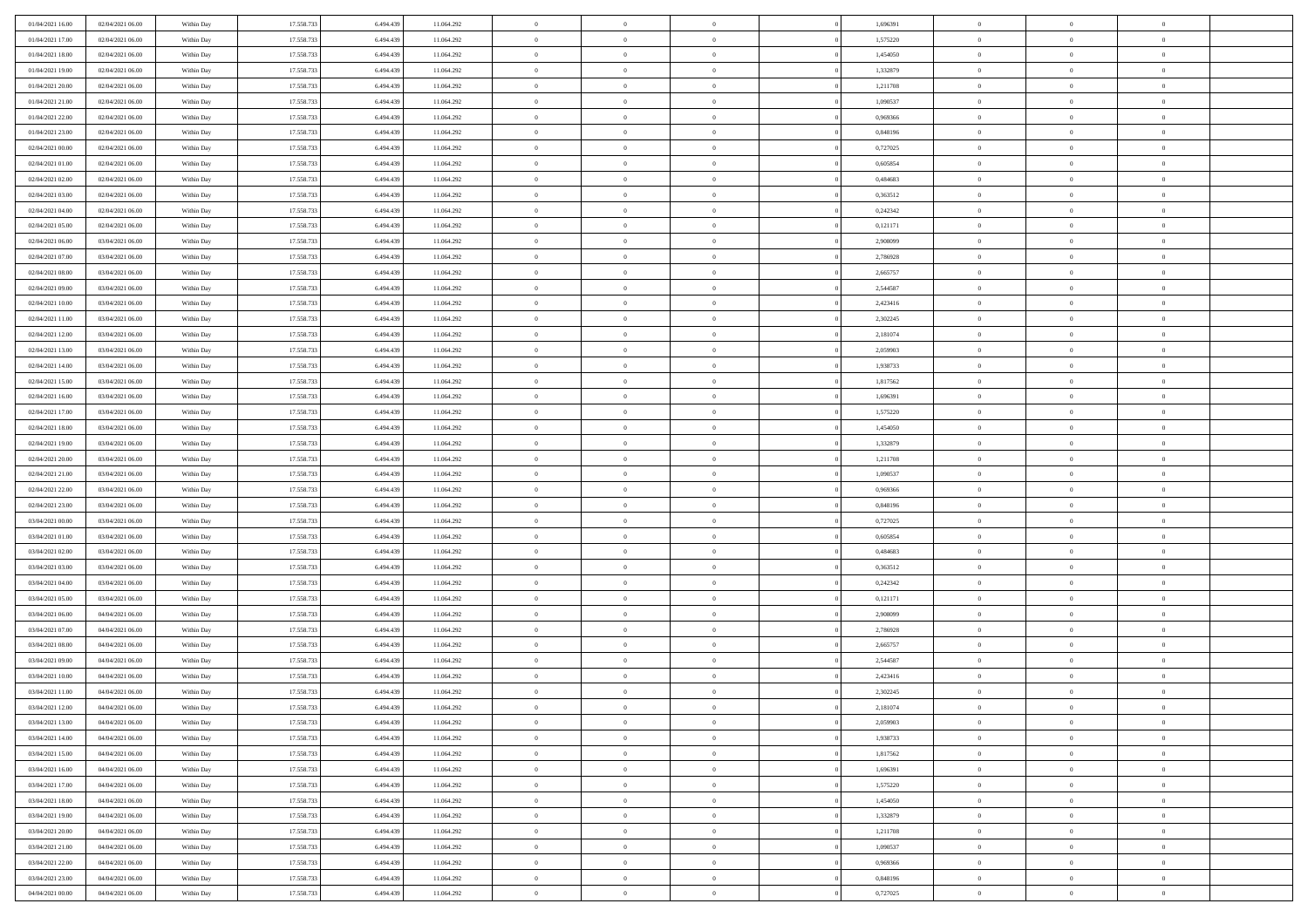| 04/04/2021 01:00                     | 04/04/2021 06:00                     | Within Day               | 17.558.733               | 6.494.439              | 11.064.292               | $\,$ 0                         | $\overline{0}$                   | $\theta$                         |          | 0,605854             | $\bf{0}$                   | $\overline{0}$                   | $\,0\,$                          |  |
|--------------------------------------|--------------------------------------|--------------------------|--------------------------|------------------------|--------------------------|--------------------------------|----------------------------------|----------------------------------|----------|----------------------|----------------------------|----------------------------------|----------------------------------|--|
| 04/04/2021 02:00                     | 04/04/2021 06:00                     | Within Day               | 17.558.733               | 6,494.43               | 11.064.292               | $\overline{0}$                 | $\overline{0}$                   | $\overline{0}$                   |          | 0.484683             | $\overline{0}$             | $\overline{0}$                   | $\theta$                         |  |
| 04/04/2021 03:00                     | 04/04/2021 06:00                     | Within Dav               | 17.558.733               | 6.494.439              | 11.064.292               | $\mathbf{0}$                   | $\overline{0}$                   | $\overline{0}$                   |          | 0,363512             | $\mathbf{0}$               | $\overline{0}$                   | $\overline{0}$                   |  |
| 04/04/2021 04:00                     | 04/04/2021 06:00                     | Within Day               | 17.558.733               | 6.494.439              | 11.064.292               | $\bf{0}$                       | $\overline{0}$                   | $\bf{0}$                         |          | 0,242342             | $\bf{0}$                   | $\overline{0}$                   | $\,0\,$                          |  |
| 04/04/2021 05:00                     | 04/04/2021 06:00                     | Within Day               | 17.558.733               | 6,494,439              | 11.064.292               | $\bf{0}$                       | $\bf{0}$                         | $\overline{0}$                   |          | 0,121171             | $\bf{0}$                   | $\theta$                         | $\,0\,$                          |  |
| 04/04/2021 06:00                     | 05/04/2021 06:00                     | Within Dav               | 17.558.733               | 6.494.439              | 11.064.292               | $\mathbf{0}$                   | $\overline{0}$                   | $\overline{0}$                   |          | 2,908099             | $\mathbf{0}$               | $\overline{0}$                   | $\overline{0}$                   |  |
| 04/04/2021 07.00                     | 05/04/2021 06:00                     | Within Day               | 17.558.733               | 6.494.439              | 11.064.292               | $\bf{0}$                       | $\bf{0}$                         | $\overline{0}$                   |          | 2,786928             | $\bf{0}$                   | $\overline{0}$                   | $\,0\,$                          |  |
| 04/04/2021 08:00                     | 05/04/2021 06:00                     | Within Day               | 17.558.733               | 6,494,439              | 11.064.292               | $\theta$                       | $\overline{0}$                   | $\overline{0}$                   |          | 2,665757             | $\,$ 0 $\,$                | $\overline{0}$                   | $\theta$                         |  |
| 04/04/2021 09:00                     | 05/04/2021 06:00                     | Within Day               | 17.558.733               | 6.494.439              | 11.064.292               | $\mathbf{0}$                   | $\overline{0}$                   | $\overline{0}$                   |          | 2,544587             | $\mathbf{0}$               | $\bf{0}$                         | $\overline{0}$                   |  |
| 04/04/2021 11:00                     | 05/04/2021 06:00                     | Within Day               | 17.558.733               | 6.494.439              | 11.064.292               | $\bf{0}$                       | $\bf{0}$                         | $\theta$                         |          | 2,302245             | $\bf{0}$                   | $\overline{0}$                   | $\,0\,$                          |  |
| 04/04/2021 12:00                     | 05/04/2021 06:00                     | Within Day               | 17.558.733               | 6,494,439              | 11.064.292               | $\overline{0}$                 | $\overline{0}$                   | $\overline{0}$                   |          | 2,181074             | $\bf{0}$                   | $\overline{0}$                   | $\theta$                         |  |
| 04/04/2021 13:00                     | 05/04/2021 06:00                     | Within Dav               | 17.558.733               | 6.494.439              | 11.064.292               | $\mathbf{0}$                   | $\overline{0}$                   | $\overline{0}$                   |          | 2,059903             | $\mathbf{0}$               | $\overline{0}$                   | $\overline{0}$                   |  |
| 04/04/2021 14:00                     | 05/04/2021 06:00                     | Within Day               | 17.558.733               | 6.494.439              | 11.064.292               | $\bf{0}$                       | $\overline{0}$                   | $\bf{0}$                         |          | 1,938733             | $\bf{0}$                   | $\overline{0}$                   | $\bf{0}$                         |  |
| 04/04/2021 15:00                     | 05/04/2021 06:00                     | Within Day               | 17.558.733               | 6,494,439              | 11.064.292               | $\bf{0}$                       | $\overline{0}$                   | $\overline{0}$                   |          | 1,817562             | $\bf{0}$                   | $\theta$                         | $\,0\,$                          |  |
| 04/04/2021 16:00                     | 05/04/2021 06:00                     | Within Dav               | 17.558.733               | 6.494.439              | 11.064.292               | $\mathbf{0}$                   | $\overline{0}$                   | $\overline{0}$                   |          | 1,696391             | $\mathbf{0}$               | $\overline{0}$                   | $\overline{0}$                   |  |
| 04/04/2021 17.00                     | 05/04/2021 06:00                     | Within Day               | 17.558.733               | 6.494.439              | 11.064.292               | $\bf{0}$                       | $\bf{0}$                         | $\overline{0}$                   |          | 1,575220             | $\bf{0}$                   | $\overline{0}$                   | $\,0\,$                          |  |
| 04/04/2021 18:00                     | 05/04/2021 06:00                     | Within Day               | 17.558.733               | 6,494,439              | 11.064.292               | $\overline{0}$                 | $\overline{0}$                   | $\overline{0}$                   |          | 1,454050             | $\,$ 0 $\,$                | $\overline{0}$                   | $\theta$                         |  |
| 04/04/2021 19:00                     | 05/04/2021 06:00                     | Within Day               | 17.558.733               | 6.494.439              | 11.064.292               | $\mathbf{0}$                   | $\overline{0}$                   | $\overline{0}$                   |          | 1,332879             | $\mathbf{0}$               | $\overline{0}$                   | $\overline{0}$                   |  |
| 04/04/2021 20:00                     | 05/04/2021 06:00                     | Within Day               | 17.558.733               | 6.494.439              | 11.064.292               | $\,$ 0                         | $\bf{0}$                         | $\overline{0}$                   |          | 1,211708             | $\bf{0}$                   | $\overline{0}$                   | $\,0\,$                          |  |
| 04/04/2021 21:00                     | 05/04/2021 06:00                     | Within Day               | 17.558.733               | 6,494,439              | 11.064.292               | $\overline{0}$                 | $\overline{0}$                   | $\overline{0}$                   |          | 1,090537             | $\bf{0}$                   | $\overline{0}$                   | $\overline{0}$                   |  |
| 04/04/2021 22:00                     | 05/04/2021 06:00                     | Within Dav               | 17.558.733               | 6.494.439              | 11.064.292               | $\mathbf{0}$                   | $\overline{0}$                   | $\overline{0}$                   |          | 0,969366             | $\mathbf{0}$               | $\overline{0}$                   | $\overline{0}$                   |  |
| 04/04/2021 23.00                     | 05/04/2021 06:00                     | Within Day               | 17.558.733               | 6.494.439              | 11.064.292               | $\bf{0}$                       | $\overline{0}$                   | $\bf{0}$                         |          | 0,848196             | $\bf{0}$                   | $\overline{0}$                   | $\bf{0}$                         |  |
| 05/04/2021 00:00                     | 05/04/2021 06:00                     |                          | 17.558.733               | 6,494,439              | 11.064.292               | $\bf{0}$                       | $\bf{0}$                         | $\overline{0}$                   |          | 0,727025             | $\bf{0}$                   | $\overline{0}$                   | $\,0\,$                          |  |
| 05/04/2021 01:00                     | 05/04/2021 06:00                     | Within Day<br>Within Dav | 17.558.733               | 6.494.439              | 11.064.292               | $\mathbf{0}$                   | $\overline{0}$                   | $\overline{0}$                   |          | 0,605854             | $\mathbf{0}$               | $\overline{0}$                   | $\overline{0}$                   |  |
| 05/04/2021 02:00                     | 05/04/2021 06:00                     | Within Day               | 17.558.733               | 6.494.439              | 11.064.292               | $\bf{0}$                       | $\bf{0}$                         | $\overline{0}$                   |          | 0,484683             | $\bf{0}$                   | $\overline{0}$                   | $\,0\,$                          |  |
|                                      |                                      |                          | 17.558.733               | 6,494,439              |                          | $\overline{0}$                 | $\overline{0}$                   | $\overline{0}$                   |          |                      | $\bf{0}$                   | $\overline{0}$                   | $\theta$                         |  |
| 05/04/2021 03:00<br>05/04/2021 04:00 | 05/04/2021 06:00<br>05/04/2021 06:00 | Within Day               |                          |                        | 11.064.292               | $\mathbf{0}$                   |                                  |                                  |          | 0,363512             | $\mathbf{0}$               |                                  | $\overline{0}$                   |  |
|                                      | 05/04/2021 06:00                     | Within Day               | 17.558.733               | 6.494.439              | 11.064.292               |                                | $\overline{0}$                   | $\overline{0}$<br>$\overline{0}$ |          | 0,242342             |                            | $\bf{0}$<br>$\overline{0}$       |                                  |  |
| 05/04/2021 05:00                     |                                      | Within Day               | 17.558.733               | 6.494.439              | 11.064.292               | $\bf{0}$                       | $\bf{0}$                         |                                  |          | 0,121171             | $\bf{0}$                   |                                  | $\,0\,$                          |  |
| 05/04/2021 06:00                     | 06/04/2021 06:00                     | Within Day               | 17.558.733               | 6,494,439              | 11.064.292               | $\bf{0}$<br>$\mathbf{0}$       | $\bf{0}$                         | $\overline{0}$                   |          | 2,908099             | $\bf{0}$<br>$\mathbf{0}$   | $\mathbf{0}$                     | $\overline{0}$<br>$\overline{0}$ |  |
| 05/04/2021 07:00                     | 06/04/2021 06:00                     | Within Dav               | 17.558.733               | 6.494.439              | 11.064.292               |                                | $\overline{0}$                   | $\overline{0}$                   |          | 2,786928             |                            | $\overline{0}$                   | $\theta$                         |  |
| 05/04/2021 08:00                     | 06/04/2021 06:00                     | Within Day               | 17.558.733               | 6.494.439              | 11.064.292               | $\bf{0}$                       | $\overline{0}$                   | $\theta$                         |          | 2,665757             | $\,$ 0                     | $\overline{0}$<br>$\mathbf{0}$   |                                  |  |
| 05/04/2021 09:00                     | 06/04/2021 06:00                     | Within Day               | 17.558.733               | 6.494.439              | 11.064.292               | $\bf{0}$<br>$\mathbf{0}$       | $\bf{0}$                         | $\overline{0}$                   |          | 2,544587             | $\bf{0}$<br>$\mathbf{0}$   |                                  | $\overline{0}$<br>$\overline{0}$ |  |
| 05/04/2021 10:00                     | 06/04/2021 06:00                     | Within Dav               | 17.558.733               | 6.494.439              | 11.064.292               |                                | $\overline{0}$                   | $\overline{0}$                   |          | 2,423416             |                            | $\overline{0}$                   |                                  |  |
| 05/04/2021 11:00                     | 06/04/2021 06:00                     | Within Day               | 17.558.733               | 6.494.439              | 11.064.292               | $\bf{0}$                       | $\overline{0}$                   | $\theta$                         |          | 2,302245             | $\,$ 0                     | $\overline{0}$<br>$\overline{0}$ | $\theta$                         |  |
| 05/04/2021 12:00                     | 06/04/2021 06:00                     | Within Day               | 17.558.733               | 6.494.439              | 11.064.292               | $\overline{0}$<br>$\mathbf{0}$ | $\overline{0}$                   | $\overline{0}$                   |          | 2,181074             | $\bf{0}$<br>$\mathbf{0}$   |                                  | $\overline{0}$<br>$\overline{0}$ |  |
| 05/04/2021 13:00                     | 06/04/2021 06:00                     | Within Day               | 17.558.733               | 6.494.439              | 11.064.292               | $\bf{0}$                       | $\overline{0}$                   | $\overline{0}$                   |          | 2,059903             |                            | $\overline{0}$                   | $\theta$                         |  |
| 05/04/2021 14:00                     | 06/04/2021 06:00                     | Within Day               | 17.558.733<br>17.558.733 | 6.494.439<br>6,494,439 | 11.064.292               | $\bf{0}$                       | $\overline{0}$                   | $\theta$<br>$\overline{0}$       |          | 1,938733             | $\,$ 0                     | $\overline{0}$<br>$\mathbf{0}$   |                                  |  |
| 05/04/2021 15:00<br>05/04/2021 16:00 | 06/04/2021 06:00<br>06/04/2021 06:00 | Within Day<br>Within Dav | 17.558.733               | 6.494.439              | 11.064.292<br>11.064.292 | $\mathbf{0}$                   | $\overline{0}$<br>$\overline{0}$ | $\overline{0}$                   |          | 1,817562<br>1,696391 | $\bf{0}$<br>$\mathbf{0}$   | $\overline{0}$                   | $\overline{0}$<br>$\overline{0}$ |  |
|                                      |                                      |                          |                          |                        |                          |                                |                                  |                                  |          |                      |                            |                                  | $\theta$                         |  |
| 05/04/2021 17:00                     | 06/04/2021 06:00<br>06/04/2021 06:00 | Within Day               | 17.558.733<br>17.558.733 | 6.494.439<br>6.494.439 | 11.064.292               | $\bf{0}$<br>$\bf{0}$           | $\overline{0}$<br>$\overline{0}$ | $\theta$<br>$\overline{0}$       |          | 1,575220             | $\,$ 0<br>$\bf{0}$         | $\overline{0}$<br>$\overline{0}$ | $\overline{0}$                   |  |
| 05/04/2021 18:00<br>05/04/2021 19:00 | 06/04/2021 06:00                     | Within Day<br>Within Dav | 17.558.733               | 6.494.439              | 11.064.292<br>11.064.292 | $\mathbf{0}$                   | $\overline{0}$                   | $\overline{0}$                   |          | 1,454050<br>1,332879 | $\mathbf{0}$               | $\overline{0}$                   | $\overline{0}$                   |  |
| 05/04/2021 20:00                     | 06/04/2021 06:00                     | Within Day               | 17.558.733               | 6.494.439              | 11.064.292               | $\bf{0}$                       | $\overline{0}$                   | $\theta$                         |          | 1,211708             | $\,$ 0                     | $\overline{0}$                   | $\theta$                         |  |
| 05/04/2021 21:00                     | 06/04/2021 06:00                     |                          | 17.558.733               | 6.494.439              | 11.064.292               | $\bf{0}$                       | $\overline{0}$                   | $\overline{0}$                   |          | 1,090537             | $\,$ 0 $\,$                | $\overline{0}$                   | $\overline{0}$                   |  |
| 05/04/2021 22:00                     | 06/04/2021 06:00                     | Within Day<br>Within Day | 17.558.733               | 6.494.439              | 11.064.292               | $\bf{0}$                       | $\overline{0}$                   |                                  |          | 0,969366             | $\overline{0}$             | $\theta$                         | $\theta$                         |  |
| 05/04/2021 23:00                     | 06/04/2021 06:00                     | Within Day               | 17.558.733               | 6.494.439              | 11.064.292               | $\,0\,$                        | $\overline{0}$                   | $\theta$                         |          | 0,848196             | $\,$ 0 $\,$                | $\overline{0}$                   | $\theta$                         |  |
| 06/04/2021 00:00                     | 06/04/2021 06:00                     |                          | 17.558.733               | 6.494.439              |                          | $\overline{0}$                 | $\overline{0}$                   | $\overline{0}$                   |          | 0,727025             | $\overline{0}$             | $\overline{0}$                   | $\overline{0}$                   |  |
| 06/04/2021 01:00                     | 06/04/2021 06:00                     | Within Day<br>Within Day | 17.558.733               | 6.494.439              | 11.064.292<br>11.064.292 | $\bf{0}$                       | $\overline{0}$                   | $\overline{0}$                   |          | 0,605854             | $\overline{0}$             | $\bf{0}$                         | $\mathbf{0}$                     |  |
|                                      |                                      |                          |                          |                        |                          |                                |                                  |                                  |          |                      |                            |                                  |                                  |  |
| 06/04/2021 02:00<br>06/04/2021 03:00 | 06/04/2021 06:00<br>06/04/2021 06:00 | Within Day               | 17.558.733<br>17.558.733 | 6.494.439<br>6,494,439 | 11.064.292               | $\bf{0}$<br>$\bf{0}$           | $\overline{0}$<br>$\overline{0}$ | $\bf{0}$<br>$\overline{0}$       | $\theta$ | 0,484683<br>0,363512 | $\,$ 0 $\,$<br>$\,$ 0 $\,$ | $\bf{0}$<br>$\overline{0}$       | $\,$ 0 $\,$<br>$\overline{0}$    |  |
| 06/04/2021 04:00                     | 06/04/2021 06:00                     | Within Day<br>Within Day | 17.558.733               | 6.494.439              | 11.064.292<br>11.064.292 | $\bf{0}$                       | $\overline{0}$                   | $\overline{0}$                   |          | 0,242342             | $\mathbf{0}$               | $\overline{0}$                   | $\overline{0}$                   |  |
|                                      |                                      |                          |                          |                        |                          |                                |                                  |                                  |          |                      |                            |                                  |                                  |  |
| 06/04/2021 05:00                     | 06/04/2021 06:00                     | Within Day               | 17.558.733               | 6.494.439              | 11.064.292               | $\,0\,$                        | $\overline{0}$                   | $\overline{0}$                   | $\theta$ | 0,121171             | $\,$ 0 $\,$                | $\overline{0}$                   | $\overline{0}$                   |  |
| 06/04/2021 06:00                     | 07/04/2021 06:00                     | Within Day               | 17.558.733               | 6.494.439              | 11.064.292               | $\bf{0}$                       | $\overline{0}$                   | $\overline{0}$                   |          | 2,908099             | $\overline{0}$             | $\overline{0}$                   | $\overline{0}$                   |  |
| 06/04/2021 07:00                     | 07/04/2021 06:00                     | Within Day               | 17.558.733               | 6.494.439              | 11.064.292               | $\bf{0}$                       | $\overline{0}$                   | $\overline{0}$                   |          | 2,786928             | $\mathbf{0}$               | $\overline{0}$                   | $\mathbf{0}$                     |  |
| 06/04/2021 08:00                     | 07/04/2021 06:00                     | Within Day               | 17.558.733               | 6.494.439              | 11.064.292               | $\,0\,$                        | $\overline{0}$                   | $\overline{0}$                   |          | 2,665757             | $\,$ 0 $\,$                | $\mathbf{0}$                     | $\theta$                         |  |
| 06/04/2021 09:00                     | 07/04/2021 06:00                     | Within Day               | 17.558.733               | 6,494,439              | 11.064.292               | $\bf{0}$                       | $\overline{0}$                   | $\overline{0}$                   |          | 2,544587             | $\bf{0}$                   | $\mathbf{0}$                     | $\overline{0}$                   |  |
| 06/04/2021 10:00                     | 07/04/2021 06:00                     | Within Day               | 17.558.733               | 6.494.439              | 11.064.292               | $\overline{0}$                 | $\overline{0}$                   | $\overline{0}$                   |          | 2,423416             | $\mathbf{0}$               | $\overline{0}$                   | $\overline{0}$                   |  |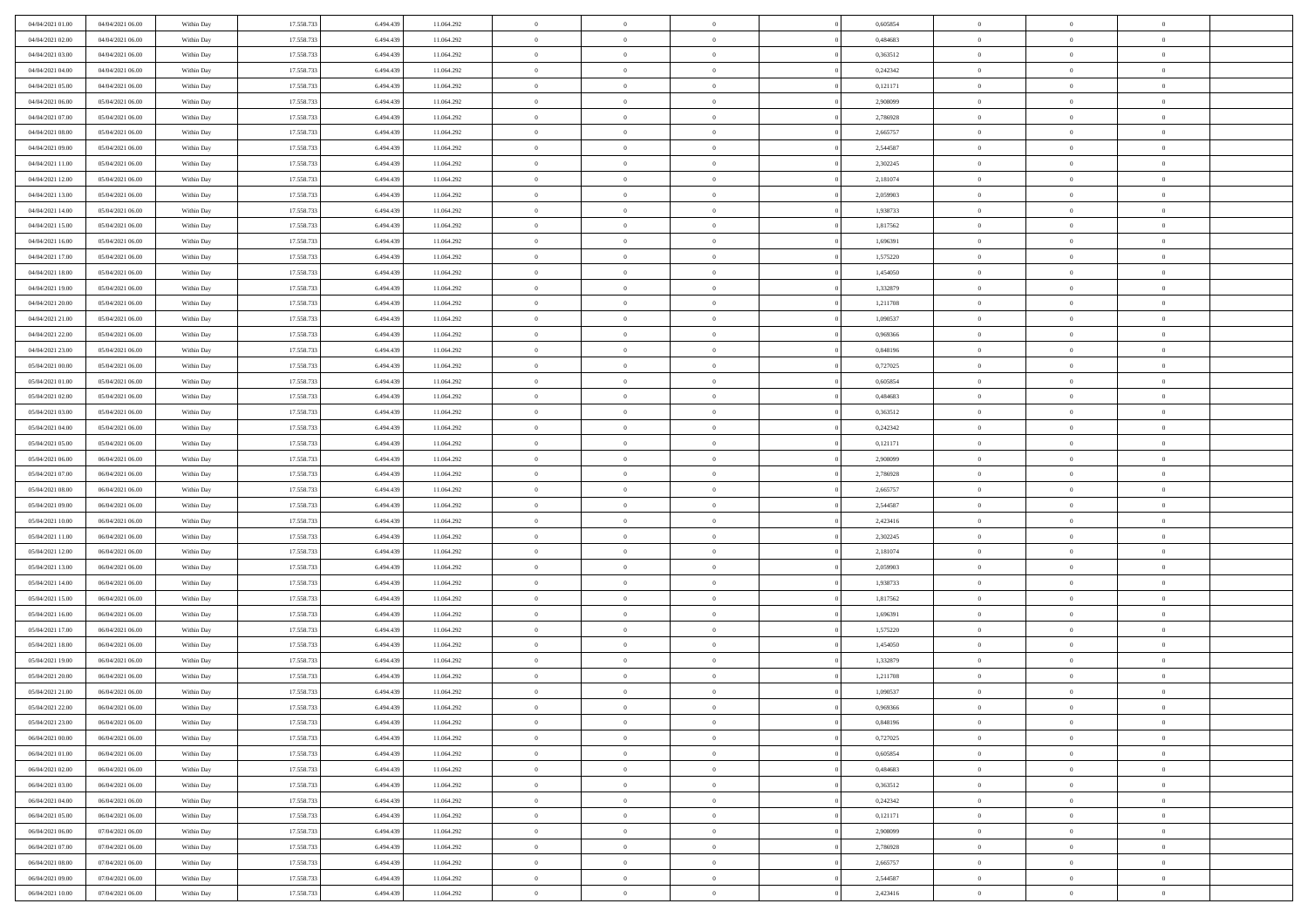| 06/04/2021 11:00                     | 07/04/2021 06:00 | Within Day | 17.558.733 | 6.494.439 | 11.064.292 | $\,$ 0         | $\bf{0}$       | $\theta$       |          | 2,302245 | $\bf{0}$                 | $\overline{0}$ | $\,0\,$        |  |
|--------------------------------------|------------------|------------|------------|-----------|------------|----------------|----------------|----------------|----------|----------|--------------------------|----------------|----------------|--|
| 06/04/2021 12:00                     | 07/04/2021 06:00 | Within Day | 17.558.733 | 6,494.43  | 11.064.292 | $\overline{0}$ | $\overline{0}$ | $\overline{0}$ |          | 2,181074 | $\overline{0}$           | $\overline{0}$ | $\theta$       |  |
| 06/04/2021 13:00                     | 07/04/2021 06:00 | Within Dav | 17.558.733 | 6.494.439 | 11.064.292 | $\mathbf{0}$   | $\overline{0}$ | $\overline{0}$ |          | 2,059903 | $\mathbf{0}$             | $\overline{0}$ | $\overline{0}$ |  |
| 06/04/2021 14:00                     | 07/04/2021 06:00 | Within Day | 17.558.733 | 6.494.439 | 11.064.292 | $\bf{0}$       | $\overline{0}$ | $\bf{0}$       |          | 1,938733 | $\bf{0}$                 | $\overline{0}$ | $\bf{0}$       |  |
| 06/04/2021 15:00                     | 07/04/2021 06:00 | Within Day | 17.558.733 | 6,494,439 | 11.064.292 | $\bf{0}$       | $\bf{0}$       | $\overline{0}$ |          | 1,817562 | $\bf{0}$                 | $\bf{0}$       | $\,0\,$        |  |
| 06/04/2021 16:00                     | 07/04/2021 06:00 | Within Dav | 17.558.733 | 6.494.439 | 11.064.292 | $\mathbf{0}$   | $\overline{0}$ | $\overline{0}$ |          | 1,696391 | $\mathbf{0}$             | $\overline{0}$ | $\overline{0}$ |  |
| 06/04/2021 17:00                     | 07/04/2021 06:00 | Within Day | 17.558.733 | 6.494.439 | 11.064.292 | $\bf{0}$       | $\bf{0}$       | $\overline{0}$ |          | 1,575220 | $\bf{0}$                 | $\overline{0}$ | $\,0\,$        |  |
| 06/04/2021 18:00                     | 07/04/2021 06:00 | Within Day | 17.558.733 | 6,494,439 | 11.064.292 | $\overline{0}$ | $\overline{0}$ | $\overline{0}$ |          | 1,454050 | $\,$ 0 $\,$              | $\overline{0}$ | $\theta$       |  |
| 06/04/2021 19:00                     | 07/04/2021 06:00 | Within Day | 17.558.733 | 6.494.439 | 11.064.292 | $\mathbf{0}$   | $\overline{0}$ | $\overline{0}$ |          | 1,332879 | $\mathbf{0}$             | $\overline{0}$ | $\overline{0}$ |  |
| 06/04/2021 20:00                     | 07/04/2021 06:00 |            | 17.558.733 | 6.494.439 | 11.064.292 | $\bf{0}$       | $\bf{0}$       | $\overline{0}$ |          | 1,211708 | $\bf{0}$                 | $\overline{0}$ | $\,0\,$        |  |
|                                      |                  | Within Day |            | 6,494,439 |            | $\overline{0}$ | $\overline{0}$ |                |          |          |                          | $\overline{0}$ | $\theta$       |  |
| 06/04/2021 21:00<br>06/04/2021 22:00 | 07/04/2021 06:00 | Within Day | 17.558.733 |           | 11.064.292 | $\mathbf{0}$   |                | $\overline{0}$ |          | 1,090537 | $\bf{0}$<br>$\mathbf{0}$ |                | $\overline{0}$ |  |
|                                      | 07/04/2021 06:00 | Within Dav | 17.558.733 | 6.494.439 | 11.064.292 |                | $\overline{0}$ | $\overline{0}$ |          | 0,969366 |                          | $\overline{0}$ |                |  |
| 06/04/2021 23.00                     | 07/04/2021 06:00 | Within Day | 17.558.733 | 6.494.439 | 11.064.292 | $\bf{0}$       | $\overline{0}$ | $\bf{0}$       |          | 0,848196 | $\bf{0}$                 | $\overline{0}$ | $\overline{0}$ |  |
| 07/04/2021 00:00                     | 07/04/2021 06:00 | Within Day | 17.558.733 | 6,494,439 | 11.064.292 | $\bf{0}$       | $\overline{0}$ | $\overline{0}$ |          | 0,727025 | $\bf{0}$                 | $\theta$       | $\,0\,$        |  |
| 07/04/2021 01:00                     | 07/04/2021 06:00 | Within Dav | 17.558.733 | 6.494.439 | 11.064.292 | $\mathbf{0}$   | $\overline{0}$ | $\overline{0}$ |          | 0,605854 | $\mathbf{0}$             | $\overline{0}$ | $\overline{0}$ |  |
| 07/04/2021 02.00                     | 07/04/2021 06:00 | Within Day | 17.558.733 | 6.494.439 | 11.064.292 | $\bf{0}$       | $\bf{0}$       | $\overline{0}$ |          | 0,484683 | $\bf{0}$                 | $\overline{0}$ | $\,0\,$        |  |
| 07/04/2021 03:00                     | 07/04/2021 06:00 | Within Day | 17.558.733 | 6,494,439 | 11.064.292 | $\overline{0}$ | $\overline{0}$ | $\overline{0}$ |          | 0.363512 | $\,$ 0 $\,$              | $\overline{0}$ | $\theta$       |  |
| 07/04/2021 04:00                     | 07/04/2021 06:00 | Within Day | 17.558.733 | 6.494.439 | 11.064.292 | $\mathbf{0}$   | $\overline{0}$ | $\overline{0}$ |          | 0,242342 | $\mathbf{0}$             | $\overline{0}$ | $\overline{0}$ |  |
| 07/04/2021 05:00                     | 07/04/2021 06:00 | Within Day | 17.558.733 | 6.494.439 | 11.064.292 | $\bf{0}$       | $\bf{0}$       | $\overline{0}$ |          | 0,121171 | $\bf{0}$                 | $\overline{0}$ | $\,0\,$        |  |
| 07/04/2021 06:00                     | 08/04/2021 06:00 | Within Day | 17.558.733 | 6,494,439 | 11.064.292 | $\overline{0}$ | $\overline{0}$ | $\overline{0}$ |          | 2,908099 | $\bf{0}$                 | $\overline{0}$ | $\overline{0}$ |  |
| 07/04/2021 07:00                     | 08/04/2021 06:00 | Within Dav | 17.558.733 | 6.494.439 | 11.064.292 | $\mathbf{0}$   | $\overline{0}$ | $\overline{0}$ |          | 2,786928 | $\mathbf{0}$             | $\overline{0}$ | $\overline{0}$ |  |
| 07/04/2021 08:00                     | 08/04/2021 06:00 | Within Day | 17.558.733 | 6.494.439 | 11.064.292 | $\bf{0}$       | $\overline{0}$ | $\bf{0}$       |          | 2,665757 | $\bf{0}$                 | $\overline{0}$ | $\bf{0}$       |  |
| 07/04/2021 09:00                     | 08/04/2021 06:00 | Within Day | 17.558.733 | 6,494,439 | 11.064.292 | $\bf{0}$       | $\bf{0}$       | $\overline{0}$ |          | 2,544587 | $\bf{0}$                 | $\overline{0}$ | $\,0\,$        |  |
| 07/04/2021 10:00                     | 08/04/2021 06:00 | Within Dav | 17.558.733 | 6.494.439 | 11.064.292 | $\mathbf{0}$   | $\overline{0}$ | $\overline{0}$ |          | 2,423416 | $\mathbf{0}$             | $\overline{0}$ | $\overline{0}$ |  |
| 07/04/2021 11:00                     | 08/04/2021 06:00 | Within Day | 17.558.733 | 6.494.439 | 11.064.292 | $\bf{0}$       | $\overline{0}$ | $\overline{0}$ |          | 2,302245 | $\bf{0}$                 | $\overline{0}$ | $\,0\,$        |  |
| 07/04/2021 12:00                     | 08/04/2021 06:00 | Within Day | 17.558.733 | 6,494,439 | 11.064.292 | $\overline{0}$ | $\overline{0}$ | $\overline{0}$ |          | 2,181074 | $\bf{0}$                 | $\overline{0}$ | $\overline{0}$ |  |
| 07/04/2021 13:00                     | 08/04/2021 06:00 | Within Day | 17.558.733 | 6.494.439 | 11.064.292 | $\mathbf{0}$   | $\overline{0}$ | $\overline{0}$ |          | 2,059903 | $\mathbf{0}$             | $\overline{0}$ | $\overline{0}$ |  |
| 07/04/2021 14:00                     | 08/04/2021 06:00 | Within Day | 17.558.733 | 6.494.439 | 11.064.292 | $\bf{0}$       | $\overline{0}$ | $\overline{0}$ |          | 1,938733 | $\bf{0}$                 | $\overline{0}$ | $\,0\,$        |  |
| 07/04/2021 15:00                     | 08/04/2021 06:00 | Within Day | 17.558.733 | 6,494,439 | 11.064.292 | $\bf{0}$       | $\overline{0}$ | $\overline{0}$ |          | 1,817562 | $\bf{0}$                 | $\overline{0}$ | $\overline{0}$ |  |
| 07/04/2021 16:00                     | 08/04/2021 06:00 | Within Dav | 17.558.733 | 6.494.439 | 11.064.292 | $\mathbf{0}$   | $\overline{0}$ | $\overline{0}$ |          | 1,696391 | $\mathbf{0}$             | $\overline{0}$ | $\overline{0}$ |  |
| 07/04/2021 17:00                     | 08/04/2021 06:00 | Within Day | 17.558.733 | 6.494.439 | 11.064.292 | $\bf{0}$       | $\overline{0}$ | $\theta$       |          | 1,575220 | $\,$ 0                   | $\overline{0}$ | $\theta$       |  |
| 07/04/2021 18:00                     | 08/04/2021 06:00 | Within Day | 17.558.733 | 6.494.439 | 11.064.292 | $\bf{0}$       | $\overline{0}$ | $\overline{0}$ |          | 1,454050 | $\bf{0}$                 | $\mathbf{0}$   | $\overline{0}$ |  |
| 07/04/2021 19:00                     | 08/04/2021 06:00 | Within Dav | 17.558.733 | 6.494.439 | 11.064.292 | $\mathbf{0}$   | $\overline{0}$ | $\overline{0}$ |          | 1,332879 | $\mathbf{0}$             | $\overline{0}$ | $\overline{0}$ |  |
| 07/04/2021 20:00                     | 08/04/2021 06:00 | Within Day | 17.558.733 | 6.494.439 | 11.064.292 | $\bf{0}$       | $\overline{0}$ | $\theta$       |          | 1,211708 | $\,$ 0                   | $\overline{0}$ | $\theta$       |  |
| 07/04/2021 21:00                     | 08/04/2021 06:00 | Within Day | 17.558.733 | 6,494,439 | 11.064.292 | $\overline{0}$ | $\overline{0}$ | $\overline{0}$ |          | 1,090537 | $\bf{0}$                 | $\overline{0}$ | $\overline{0}$ |  |
| 07/04/2021 22:00                     | 08/04/2021 06:00 | Within Day | 17.558.733 | 6.494.439 | 11.064.292 | $\mathbf{0}$   | $\overline{0}$ | $\overline{0}$ |          | 0,969366 | $\mathbf{0}$             | $\overline{0}$ | $\overline{0}$ |  |
| 07/04/2021 23:00                     | 08/04/2021 06:00 | Within Day | 17.558.733 | 6.494.439 | 11.064.292 | $\bf{0}$       | $\overline{0}$ | $\theta$       |          | 0,848196 | $\,$ 0                   | $\overline{0}$ | $\theta$       |  |
| 08/04/2021 00:00                     | 08/04/2021 06:00 | Within Day | 17.558.733 | 6,494,439 | 11.064.292 | $\bf{0}$       | $\overline{0}$ | $\overline{0}$ |          | 0,727025 | $\bf{0}$                 | $\mathbf{0}$   | $\overline{0}$ |  |
| 08/04/2021 01:00                     | 08/04/2021 06:00 | Within Dav | 17.558.733 | 6.494.439 | 11.064.292 | $\mathbf{0}$   | $\overline{0}$ | $\overline{0}$ |          | 0,605854 | $\mathbf{0}$             | $\overline{0}$ | $\overline{0}$ |  |
| 08/04/2021 02:00                     | 08/04/2021 06:00 | Within Day | 17.558.733 | 6.494.439 | 11.064.292 | $\bf{0}$       | $\overline{0}$ | $\theta$       |          | 0,484683 | $\,$ 0                   | $\overline{0}$ | $\theta$       |  |
| 08/04/2021 03:00                     | 08/04/2021 06:00 | Within Day | 17.558.733 | 6.494.439 | 11.064.292 | $\bf{0}$       | $\overline{0}$ | $\overline{0}$ |          | 0,363512 | $\bf{0}$                 | $\overline{0}$ | $\overline{0}$ |  |
| 08/04/2021 04:00                     | 08/04/2021 06:00 | Within Dav | 17.558.733 | 6.494.439 | 11.064.292 | $\mathbf{0}$   | $\overline{0}$ | $\overline{0}$ |          | 0,242342 | $\mathbf{0}$             | $\overline{0}$ | $\overline{0}$ |  |
| 08/04/2021 05:00                     | 08/04/2021 06:00 | Within Day | 17.558.733 | 6.494.439 | 11.064.292 | $\bf{0}$       | $\overline{0}$ | $\theta$       |          | 0,121171 | $\,$ 0                   | $\overline{0}$ | $\theta$       |  |
| 08/04/2021 06:00                     | 09/04/2021 06:00 | Within Day | 17.558.733 | 6.494.439 | 11.064.292 | $\bf{0}$       | $\overline{0}$ | $\overline{0}$ |          | 2.908099 | $\bf{0}$                 | $\overline{0}$ | $\overline{0}$ |  |
| 08/04/2021 07:00                     | 09/04/2021 06:00 | Within Day | 17.558.733 | 6.494.439 | 11.064.292 | $\bf{0}$       | $\overline{0}$ | $\Omega$       |          | 2,786928 | $\overline{0}$           | $\theta$       | $\theta$       |  |
| 08/04/2021 08:00                     | 09/04/2021 06:00 | Within Day | 17.558.733 | 6.494.439 | 11.064.292 | $\,0\,$        | $\overline{0}$ | $\theta$       |          | 2,665757 | $\,$ 0 $\,$              | $\overline{0}$ | $\theta$       |  |
| 08/04/2021 09:00                     | 09/04/2021 06:00 | Within Day | 17.558.733 | 6.494.439 | 11.064.292 | $\overline{0}$ | $\overline{0}$ | $\overline{0}$ |          | 2,544587 | $\overline{0}$           | $\overline{0}$ | $\overline{0}$ |  |
| 08/04/2021 10:00                     | 09/04/2021 06:00 | Within Day | 17.558.733 | 6.494.439 | 11.064.292 | $\bf{0}$       | $\overline{0}$ | $\overline{0}$ |          | 2,423416 | $\overline{0}$           | $\bf{0}$       | $\mathbf{0}$   |  |
| 08/04/2021 11:00                     | 09/04/2021 06:00 | Within Day | 17.558.733 | 6.494.439 | 11.064.292 | $\bf{0}$       | $\overline{0}$ | $\bf{0}$       | $\theta$ | 2,302245 | $\,$ 0 $\,$              | $\bf{0}$       | $\,$ 0 $\,$    |  |
| 08/04/2021 12:00                     | 09/04/2021 06:00 | Within Day | 17.558.733 | 6,494,439 | 11.064.292 | $\bf{0}$       | $\overline{0}$ | $\overline{0}$ |          | 2,181074 | $\,$ 0 $\,$              | $\overline{0}$ | $\overline{0}$ |  |
| 08/04/2021 13:00                     | 09/04/2021 06:00 | Within Day | 17.558.733 | 6.494.439 | 11.064.292 | $\bf{0}$       | $\overline{0}$ | $\overline{0}$ |          | 2,059903 | $\mathbf{0}$             | $\overline{0}$ | $\overline{0}$ |  |
|                                      |                  |            |            |           |            | $\,0\,$        | $\overline{0}$ | $\overline{0}$ | $\theta$ |          | $\,$ 0 $\,$              | $\overline{0}$ | $\overline{0}$ |  |
| 08/04/2021 14:00                     | 09/04/2021 06:00 | Within Day | 17.558.733 | 6.494.439 | 11.064.292 |                |                |                |          | 1,938733 |                          |                |                |  |
| 08/04/2021 15:00                     | 09/04/2021 06:00 | Within Day | 17.558.733 | 6.494.439 | 11.064.292 | $\bf{0}$       | $\overline{0}$ | $\overline{0}$ |          | 1,817562 | $\overline{0}$           | $\overline{0}$ | $\overline{0}$ |  |
| 08/04/2021 16:00                     | 09/04/2021 06:00 | Within Day | 17.558.733 | 6.494.439 | 11.064.292 | $\bf{0}$       | $\overline{0}$ | $\overline{0}$ |          | 1,696391 | $\mathbf{0}$             | $\overline{0}$ | $\mathbf{0}$   |  |
| 08/04/2021 17:00                     | 09/04/2021 06:00 | Within Day | 17.558.733 | 6.494.439 | 11.064.292 | $\,0\,$        | $\overline{0}$ | $\overline{0}$ |          | 1,575220 | $\,$ 0 $\,$              | $\mathbf{0}$   | $\theta$       |  |
| 08/04/2021 18:00                     | 09/04/2021 06:00 | Within Day | 17.558.733 | 6,494,439 | 11.064.292 | $\bf{0}$       | $\overline{0}$ | $\overline{0}$ |          | 1,454050 | $\bf{0}$                 | $\mathbf{0}$   | $\overline{0}$ |  |
| 08/04/2021 19:00                     | 09/04/2021 06:00 | Within Day | 17.558.733 | 6.494.439 | 11.064.292 | $\bf{0}$       | $\overline{0}$ | $\overline{0}$ |          | 1,332879 | $\mathbf{0}$             | $\overline{0}$ | $\overline{0}$ |  |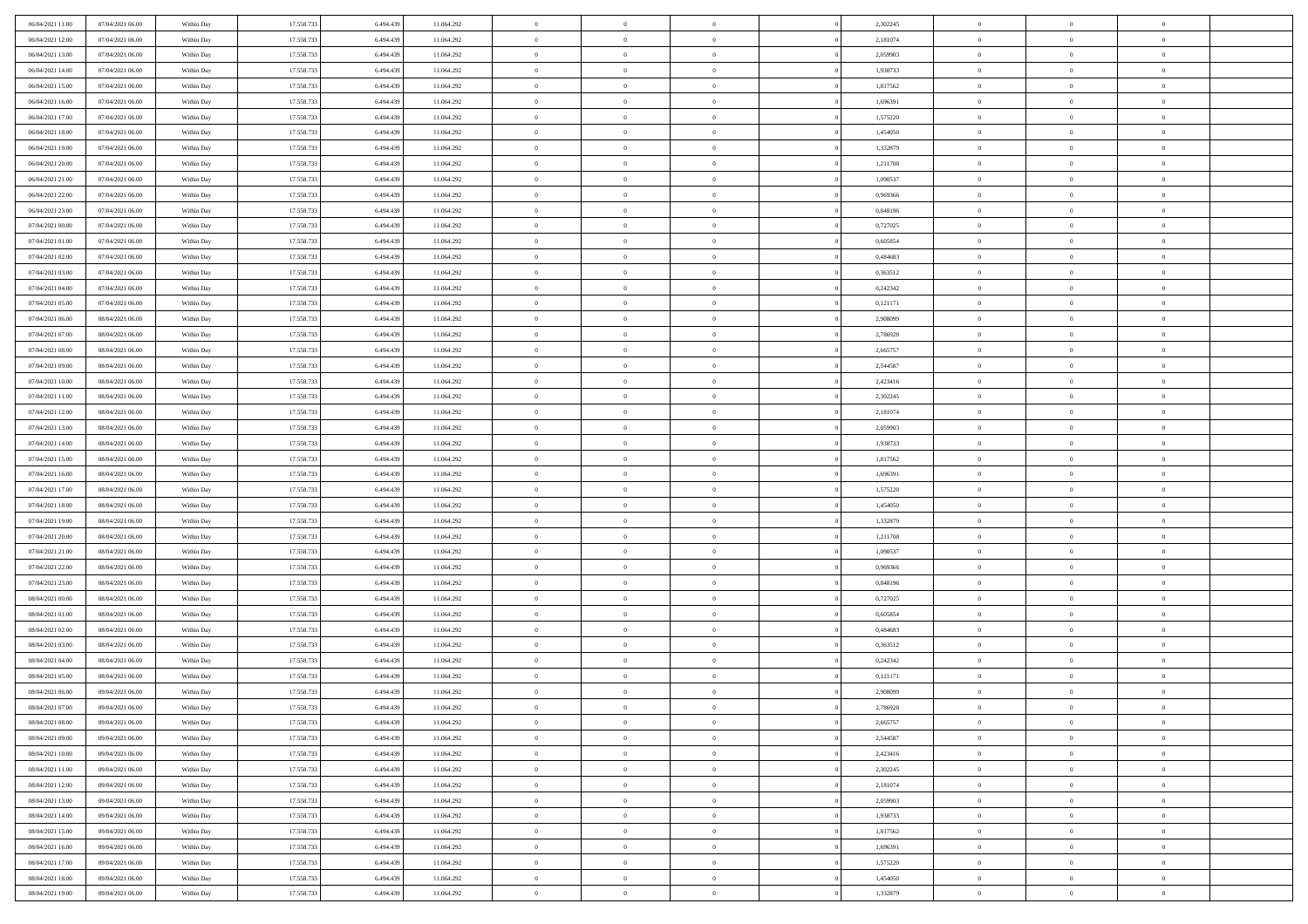| 08/04/2021 20:00                     | 09/04/2021 06:00                     | Within Day               | 17.558.733 | 6.494.439 | 11.064.292               | $\,$ 0         | $\bf{0}$       | $\theta$                         |          | 1,211708             | $\bf{0}$       | $\overline{0}$ | $\,0\,$        |  |
|--------------------------------------|--------------------------------------|--------------------------|------------|-----------|--------------------------|----------------|----------------|----------------------------------|----------|----------------------|----------------|----------------|----------------|--|
| 08/04/2021 21:00                     | 09/04/2021 06:00                     | Within Day               | 17.558.733 | 6,494,439 | 11.064.292               | $\overline{0}$ | $\overline{0}$ | $\overline{0}$                   |          | 1,090537             | $\overline{0}$ | $\overline{0}$ | $\theta$       |  |
| 08/04/2021 22:00                     | 09/04/2021 06:00                     | Within Dav               | 17.558.733 | 6.494.439 | 11.064.292               | $\mathbf{0}$   | $\overline{0}$ | $\overline{0}$                   |          | 0,969366             | $\mathbf{0}$   | $\overline{0}$ | $\overline{0}$ |  |
| 08/04/2021 23:00                     | 09/04/2021 06:00                     | Within Day               | 17.558.733 | 6.494.439 | 11.064.292               | $\bf{0}$       | $\overline{0}$ | $\bf{0}$                         |          | 0,848196             | $\bf{0}$       | $\overline{0}$ | $\bf{0}$       |  |
| 09/04/2021 00:00                     | 09/04/2021 06:00                     | Within Day               | 17.558.733 | 6,494,439 | 11.064.292               | $\bf{0}$       | $\bf{0}$       | $\overline{0}$                   |          | 0,727025             | $\bf{0}$       | $\bf{0}$       | $\,0\,$        |  |
| 09/04/2021 01:00                     | 09/04/2021 06:00                     | Within Dav               | 17.558.733 | 6.494.439 | 11.064.292               | $\mathbf{0}$   | $\overline{0}$ | $\overline{0}$                   |          | 0,605854             | $\mathbf{0}$   | $\overline{0}$ | $\overline{0}$ |  |
| 09/04/2021 02:00                     | 09/04/2021 06:00                     | Within Day               | 17.558.733 | 6.494.439 | 11.064.292               | $\bf{0}$       | $\bf{0}$       | $\overline{0}$                   |          | 0,484683             | $\bf{0}$       | $\overline{0}$ | $\,0\,$        |  |
| 09/04/2021 03:00                     | 09/04/2021 06:00                     | Within Day               | 17.558.733 | 6,494,439 | 11.064.292               | $\overline{0}$ | $\overline{0}$ | $\overline{0}$                   |          | 0,363512             | $\,$ 0 $\,$    | $\overline{0}$ | $\theta$       |  |
| 09/04/2021 04:00                     | 09/04/2021 06:00                     | Within Day               | 17.558.733 | 6.494.439 | 11.064.292               | $\mathbf{0}$   | $\overline{0}$ | $\overline{0}$                   |          | 0,242342             | $\mathbf{0}$   | $\overline{0}$ | $\overline{0}$ |  |
| 09/04/2021 05:00                     | 09/04/2021 06:00                     | Within Day               | 17.558.733 | 6.494.439 | 11.064.292               | $\bf{0}$       | $\bf{0}$       | $\theta$                         |          | 0,121171             | $\bf{0}$       | $\overline{0}$ | $\,0\,$        |  |
| 09/04/2021 06:00                     | 10/04/2021 06:00                     | Within Day               | 17.558.733 | 6,494,439 | 11.064.292               | $\overline{0}$ | $\overline{0}$ | $\overline{0}$                   |          | 2.908099             | $\bf{0}$       | $\overline{0}$ | $\theta$       |  |
| 09/04/2021 07:00                     | 10/04/2021 06:00                     | Within Dav               | 17.558.733 | 6.494.439 | 11.064.292               | $\mathbf{0}$   | $\overline{0}$ | $\overline{0}$                   |          | 2,786928             | $\mathbf{0}$   | $\overline{0}$ | $\overline{0}$ |  |
| 09/04/2021 08:00                     | 10/04/2021 06:00                     | Within Day               | 17.558.733 | 6.494.439 | 11.064.292               | $\bf{0}$       | $\overline{0}$ | $\bf{0}$                         |          | 2,665757             | $\bf{0}$       | $\overline{0}$ | $\overline{0}$ |  |
| 09/04/2021 09:00                     | 10/04/2021 06:00                     | Within Day               | 17.558.733 | 6,494,439 | 11.064.292               | $\bf{0}$       | $\overline{0}$ | $\overline{0}$                   |          | 2,544587             | $\bf{0}$       | $\theta$       | $\,0\,$        |  |
| 09/04/2021 10:00                     | 10/04/2021 06:00                     | Within Dav               | 17.558.733 | 6.494.439 | 11.064.292               | $\mathbf{0}$   | $\overline{0}$ | $\overline{0}$                   |          | 2,423416             | $\mathbf{0}$   | $\overline{0}$ | $\overline{0}$ |  |
| 09/04/2021 11:00                     | 10/04/2021 06:00                     | Within Day               | 17.558.733 | 6.494.439 | 11.064.292               | $\bf{0}$       | $\overline{0}$ | $\overline{0}$                   |          | 2,302245             | $\bf{0}$       | $\overline{0}$ | $\,0\,$        |  |
|                                      |                                      |                          | 17.558.733 | 6,494,439 |                          | $\overline{0}$ | $\overline{0}$ | $\overline{0}$                   |          |                      | $\,$ 0 $\,$    | $\overline{0}$ | $\theta$       |  |
| 09/04/2021 12:00<br>09/04/2021 13:00 | 10/04/2021 06:00<br>10/04/2021 06:00 | Within Day<br>Within Day | 17.558.733 | 6.494.439 | 11.064.292<br>11.064.292 | $\mathbf{0}$   | $\overline{0}$ |                                  |          | 2,181074<br>2,059903 | $\mathbf{0}$   | $\overline{0}$ | $\overline{0}$ |  |
|                                      |                                      |                          | 17.558.733 |           |                          | $\bf{0}$       |                | $\overline{0}$<br>$\overline{0}$ |          |                      | $\bf{0}$       | $\overline{0}$ | $\,0\,$        |  |
| 09/04/2021 14:00                     | 10/04/2021 06:00                     | Within Day               |            | 6.494.439 | 11.064.292               |                | $\overline{0}$ |                                  |          | 1,938733             |                | $\overline{0}$ |                |  |
| 09/04/2021 15:00                     | 10/04/2021 06:00                     | Within Day               | 17.558.733 | 6,494,439 | 11.064.292               | $\bf{0}$       | $\overline{0}$ | $\overline{0}$                   |          | 1,817562             | $\bf{0}$       |                | $\overline{0}$ |  |
| 09/04/2021 16:00                     | 10/04/2021 06:00                     | Within Dav               | 17.558.733 | 6.494.439 | 11.064.292               | $\mathbf{0}$   | $\overline{0}$ | $\overline{0}$                   |          | 1,696391             | $\mathbf{0}$   | $\overline{0}$ | $\overline{0}$ |  |
| 09/04/2021 17.00                     | 10/04/2021 06:00                     | Within Day               | 17.558.733 | 6.494.439 | 11.064.292               | $\bf{0}$       | $\overline{0}$ | $\bf{0}$                         |          | 1,575220             | $\bf{0}$       | $\overline{0}$ | $\bf{0}$       |  |
| 09/04/2021 18:00                     | 10/04/2021 06:00                     | Within Day               | 17.558.733 | 6,494,439 | 11.064.292               | $\bf{0}$       | $\overline{0}$ | $\overline{0}$                   |          | 1,454050             | $\bf{0}$       | $\overline{0}$ | $\,0\,$        |  |
| 09/04/2021 19:00                     | 10/04/2021 06:00                     | Within Dav               | 17.558.733 | 6.494.439 | 11.064.292               | $\mathbf{0}$   | $\overline{0}$ | $\overline{0}$                   |          | 1,332879             | $\mathbf{0}$   | $\overline{0}$ | $\overline{0}$ |  |
| 09/04/2021 20:00                     | 10/04/2021 06:00                     | Within Day               | 17.558.733 | 6.494.439 | 11.064.292               | $\bf{0}$       | $\overline{0}$ | $\overline{0}$                   |          | 1,211708             | $\bf{0}$       | $\overline{0}$ | $\,0\,$        |  |
| 09/04/2021 21:00                     | 10/04/2021 06:00                     | Within Day               | 17.558.733 | 6,494,439 | 11.064.292               | $\overline{0}$ | $\overline{0}$ | $\overline{0}$                   |          | 1,090537             | $\bf{0}$       | $\overline{0}$ | $\overline{0}$ |  |
| 09/04/2021 22:00                     | 10/04/2021 06:00                     | Within Day               | 17.558.733 | 6.494.439 | 11.064.292               | $\mathbf{0}$   | $\overline{0}$ | $\overline{0}$                   |          | 0,969366             | $\mathbf{0}$   | $\overline{0}$ | $\overline{0}$ |  |
| 09/04/2021 23.00                     | 10/04/2021 06:00                     | Within Day               | 17.558.733 | 6.494.439 | 11.064.292               | $\bf{0}$       | $\overline{0}$ | $\overline{0}$                   |          | 0,848196             | $\bf{0}$       | $\overline{0}$ | $\,0\,$        |  |
| 10/04/2021 00:00                     | 10/04/2021 06:00                     | Within Day               | 17.558.733 | 6,494,439 | 11.064.292               | $\bf{0}$       | $\overline{0}$ | $\overline{0}$                   |          | 0,727025             | $\bf{0}$       | $\overline{0}$ | $\overline{0}$ |  |
| 10/04/2021 01:00                     | 10/04/2021 06:00                     | Within Dav               | 17.558.733 | 6.494.439 | 11.064.292               | $\mathbf{0}$   | $\overline{0}$ | $\overline{0}$                   |          | 0,605854             | $\mathbf{0}$   | $\overline{0}$ | $\overline{0}$ |  |
| 10/04/2021 02:00                     | 10/04/2021 06:00                     | Within Day               | 17.558.733 | 6.494.439 | 11.064.292               | $\bf{0}$       | $\overline{0}$ | $\theta$                         |          | 0,484683             | $\,$ 0         | $\overline{0}$ | $\theta$       |  |
| 10/04/2021 03:00                     | 10/04/2021 06:00                     | Within Day               | 17.558.733 | 6.494.439 | 11.064.292               | $\bf{0}$       | $\overline{0}$ | $\overline{0}$                   |          | 0,363512             | $\bf{0}$       | $\mathbf{0}$   | $\overline{0}$ |  |
| 10/04/2021 04:00                     | 10/04/2021 06:00                     | Within Dav               | 17.558.733 | 6.494.439 | 11.064.292               | $\mathbf{0}$   | $\overline{0}$ | $\overline{0}$                   |          | 0,242342             | $\mathbf{0}$   | $\overline{0}$ | $\overline{0}$ |  |
| 10/04/2021 05:00                     | 10/04/2021 06:00                     | Within Day               | 17.558.733 | 6.494.439 | 11.064.292               | $\bf{0}$       | $\overline{0}$ | $\theta$                         |          | 0,121171             | $\,$ 0         | $\overline{0}$ | $\theta$       |  |
| 10/04/2021 06:00                     | 11/04/2021 06:00                     | Within Day               | 17.558.733 | 6,494,439 | 11.064.292               | $\overline{0}$ | $\overline{0}$ | $\overline{0}$                   |          | 2,908099             | $\bf{0}$       | $\overline{0}$ | $\overline{0}$ |  |
| 10/04/2021 07:00                     | 11/04/2021 06:00                     | Within Day               | 17.558.733 | 6.494.439 | 11.064.292               | $\mathbf{0}$   | $\overline{0}$ | $\overline{0}$                   |          | 2,786928             | $\mathbf{0}$   | $\overline{0}$ | $\overline{0}$ |  |
| 10/04/2021 08:00                     | 11/04/2021 06:00                     | Within Day               | 17.558.733 | 6.494.439 | 11.064.292               | $\bf{0}$       | $\overline{0}$ | $\theta$                         |          | 2,665757             | $\,$ 0         | $\overline{0}$ | $\theta$       |  |
| 10/04/2021 09:00                     | 11/04/2021 06:00                     | Within Day               | 17.558.733 | 6,494,439 | 11.064.292               | $\bf{0}$       | $\overline{0}$ | $\overline{0}$                   |          | 2,544587             | $\bf{0}$       | $\mathbf{0}$   | $\overline{0}$ |  |
| 10/04/2021 10:00                     | 11/04/2021 06:00                     | Within Dav               | 17.558.733 | 6.494.439 | 11.064.292               | $\mathbf{0}$   | $\overline{0}$ | $\overline{0}$                   |          | 2,423416             | $\mathbf{0}$   | $\overline{0}$ | $\overline{0}$ |  |
| 10/04/2021 11:00                     | 11/04/2021 06:00                     | Within Day               | 17.558.733 | 6.494.439 | 11.064.292               | $\,0\,$        | $\overline{0}$ | $\theta$                         |          | 2,302245             | $\,$ 0         | $\overline{0}$ | $\theta$       |  |
| 10/04/2021 12:00                     | 11/04/2021 06:00                     | Within Day               | 17.558.733 | 6.494.439 | 11.064.292               | $\bf{0}$       | $\overline{0}$ | $\overline{0}$                   |          | 2,181074             | $\bf{0}$       | $\overline{0}$ | $\overline{0}$ |  |
| 10/04/2021 13:00                     | 11/04/2021 06:00                     | Within Dav               | 17.558.733 | 6.494.439 | 11.064.292               | $\mathbf{0}$   | $\overline{0}$ | $\overline{0}$                   |          | 2,059903             | $\mathbf{0}$   | $\overline{0}$ | $\overline{0}$ |  |
| 10/04/2021 14:00                     | 11/04/2021 06:00                     | Within Day               | 17.558.733 | 6.494.439 | 11.064.292               | $\bf{0}$       | $\overline{0}$ | $\theta$                         |          | 1,938733             | $\,$ 0         | $\overline{0}$ | $\theta$       |  |
| 10/04/2021 15:00                     | 11/04/2021 06:00                     | Within Day               | 17.558.733 | 6.494.439 | 11.064.292               | $\bf{0}$       | $\overline{0}$ | $\overline{0}$                   |          | 1,817562             | $\,$ 0 $\,$    | $\overline{0}$ | $\overline{0}$ |  |
| 10/04/2021 16:00                     | 11/04/2021 06:00                     | Within Day               | 17.558.733 | 6.494.439 | 11.064.292               | $\bf{0}$       | $\overline{0}$ |                                  |          | 1,696391             | $\overline{0}$ | $\theta$       | $\theta$       |  |
| 10/04/2021 17:00                     | 11/04/2021 06:00                     | Within Day               | 17.558.733 | 6.494.439 | 11.064.292               | $\,0\,$        | $\overline{0}$ | $\theta$                         |          | 1,575220             | $\,$ 0 $\,$    | $\bf{0}$       | $\theta$       |  |
| 10/04/2021 18:00                     | 11/04/2021 06:00                     | Within Day               | 17.558.733 | 6.494.439 | 11.064.292               | $\overline{0}$ | $\overline{0}$ | $\overline{0}$                   |          | 1,454050             | $\overline{0}$ | $\overline{0}$ | $\overline{0}$ |  |
| 10/04/2021 19:00                     | 11/04/2021 06:00                     | Within Day               | 17.558.733 | 6.494.439 | 11.064.292               | $\bf{0}$       | $\overline{0}$ | $\overline{0}$                   |          | 1,332879             | $\overline{0}$ | $\bf{0}$       | $\mathbf{0}$   |  |
| 10/04/2021 20:00                     | 11/04/2021 06:00                     | Within Day               | 17.558.733 | 6.494.439 | 11.064.292               | $\bf{0}$       | $\overline{0}$ | $\overline{0}$                   | $\theta$ | 1,211708             | $\,$ 0 $\,$    | $\bf{0}$       | $\,$ 0 $\,$    |  |
| 10/04/2021 21:00                     | 11/04/2021 06:00                     | Within Day               | 17.558.733 | 6,494,439 | 11.064.292               | $\,$ 0 $\,$    | $\overline{0}$ | $\overline{0}$                   |          | 1,090537             | $\,$ 0 $\,$    | $\overline{0}$ | $\overline{0}$ |  |
| 10/04/2021 22:00                     | 11/04/2021 06:00                     | Within Day               | 17.558.733 | 6.494.439 | 11.064.292               | $\bf{0}$       | $\overline{0}$ | $\overline{0}$                   |          | 0,969366             | $\mathbf{0}$   | $\overline{0}$ | $\overline{0}$ |  |
| 10/04/2021 23:00                     | 11/04/2021 06:00                     | Within Day               | 17.558.733 | 6.494.439 | 11.064.292               | $\,0\,$        | $\overline{0}$ | $\overline{0}$                   | $\theta$ | 0,848196             | $\,$ 0 $\,$    | $\overline{0}$ | $\,$ 0 $\,$    |  |
| 11/04/2021 00:00                     | 11/04/2021 06:00                     | Within Day               | 17.558.733 | 6.494.439 | 11.064.292               | $\bf{0}$       | $\overline{0}$ | $\overline{0}$                   |          | 0,727025             | $\overline{0}$ | $\overline{0}$ | $\overline{0}$ |  |
| 11/04/2021 01:00                     | 11/04/2021 06:00                     | Within Day               | 17.558.733 | 6.494.439 | 11.064.292               | $\bf{0}$       | $\overline{0}$ | $\overline{0}$                   |          | 0,605854             | $\mathbf{0}$   | $\overline{0}$ | $\overline{0}$ |  |
| 11/04/2021 02:00                     | 11/04/2021 06:00                     | Within Day               | 17.558.733 | 6.494.439 | 11.064.292               | $\,0\,$        | $\overline{0}$ | $\overline{0}$                   |          | 0,484683             | $\mathbf{0}$   | $\mathbf{0}$   | $\,$ 0 $\,$    |  |
| 11/04/2021 03:00                     | 11/04/2021 06:00                     | Within Day               | 17.558.733 | 6.494.439 | 11.064.292               | $\bf{0}$       | $\overline{0}$ | $\overline{0}$                   |          | 0,363512             | $\mathbf 0$    | $\mathbf{0}$   | $\overline{0}$ |  |
| 11/04/2021 04:00                     | 11/04/2021 06:00                     | Within Day               | 17.558.733 | 6.494.439 | 11.064.292               | $\bf{0}$       | $\overline{0}$ | $\overline{0}$                   |          | 0,242342             | $\mathbf{0}$   | $\overline{0}$ | $\overline{0}$ |  |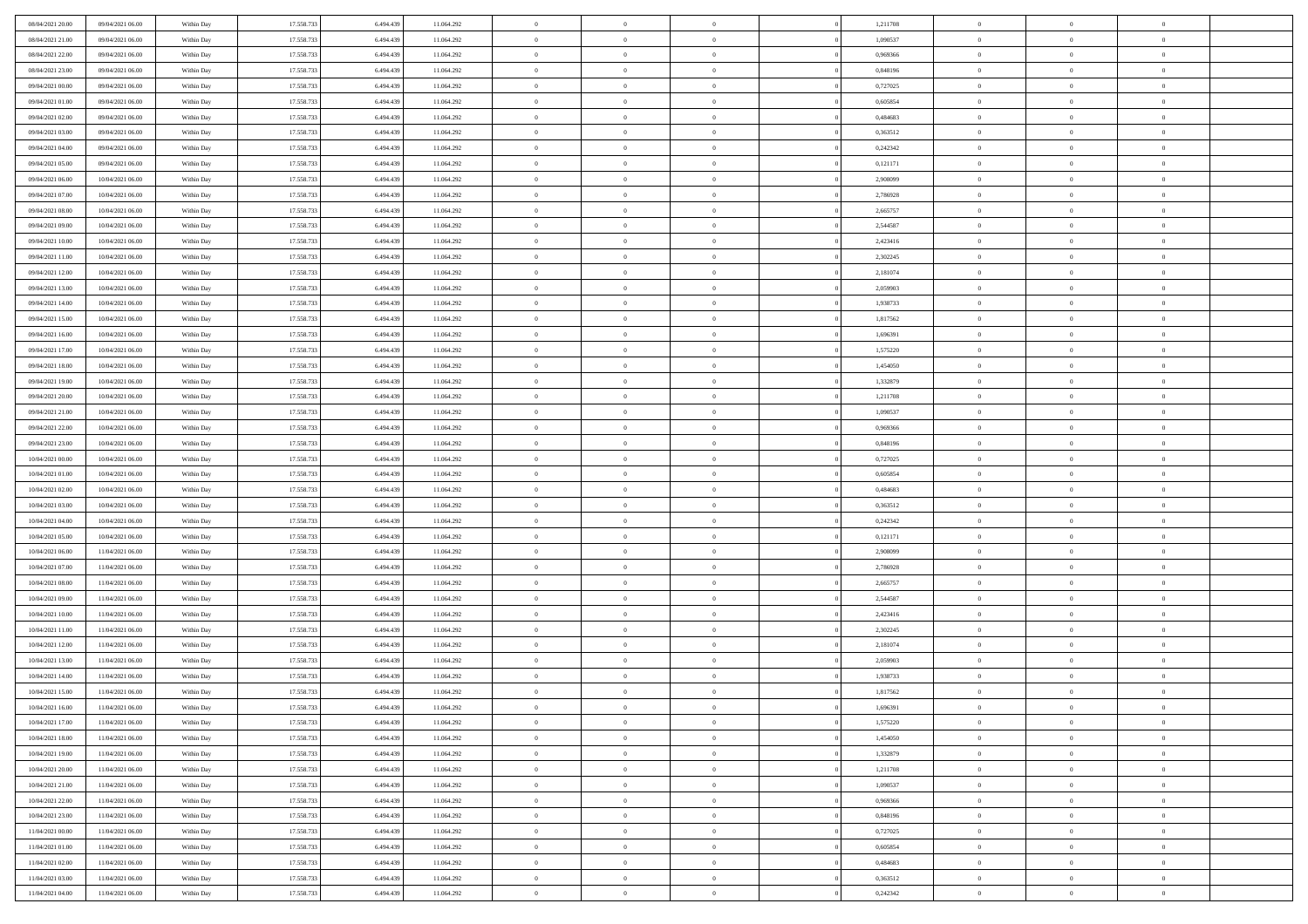| 11/04/2021 05:00                     | 11/04/2021 06:00 | Within Day | 17.558.733 | 6.494.43  | 11.064.292 | $\bf{0}$                   | $\bf{0}$                         | $\Omega$                         | 0,121171 | $\bf{0}$       | $\overline{0}$ | $\bf{0}$       |  |
|--------------------------------------|------------------|------------|------------|-----------|------------|----------------------------|----------------------------------|----------------------------------|----------|----------------|----------------|----------------|--|
| 11/04/2021 06:00                     | 12/04/2021 06:00 | Within Day | 17.558.733 | 6,494.43  | 11.064.292 | $\overline{0}$             | $\overline{0}$                   | $\Omega$                         | 2.908099 | $\overline{0}$ | $\theta$       | $\theta$       |  |
| 11/04/2021 07:00                     | 12/04/2021 06:00 | Within Day | 17.558.733 | 6.494.439 | 11.064.292 | $\overline{0}$             | $\overline{0}$                   | $\overline{0}$                   | 2,786928 | $\mathbf{0}$   | $\overline{0}$ | $\theta$       |  |
| 11/04/2021 08:00                     | 12/04/2021 06:00 | Within Day | 17.558.733 | 6.494.439 | 11.064.292 | $\bf{0}$                   | $\overline{0}$                   | $\overline{0}$                   | 2,665757 | $\mathbf{0}$   | $\overline{0}$ | $\bf{0}$       |  |
| 11/04/2021 11:00                     | 12/04/2021 06:00 | Within Day | 17.558.733 | 6.494.439 | 11.064.292 | $\bf{0}$                   | $\overline{0}$                   | $\overline{0}$                   | 2,302245 | $\bf{0}$       | $\overline{0}$ | $\bf{0}$       |  |
| 11/04/2021 12:00                     | 12/04/2021 06:00 | Within Day | 17.558.733 | 6.494.439 | 11.064.292 | $\overline{0}$             | $\overline{0}$                   | $\overline{0}$                   | 2,181074 | $\mathbf{0}$   | $\overline{0}$ | $\theta$       |  |
| 11/04/2021 13:00                     | 12/04/2021 06:00 | Within Day | 17.558.733 | 6.494.439 | 11.064.292 | $\bf{0}$                   | $\overline{0}$                   | $\overline{0}$                   | 2,059903 | $\mathbf{0}$   | $\overline{0}$ | $\bf{0}$       |  |
| 11/04/2021 14:00                     | 12/04/2021 06:00 | Within Day | 17.558.733 | 6.494.43  | 11.064.292 | $\overline{0}$             | $\overline{0}$                   | $\overline{0}$                   | 1,938733 | $\mathbf{0}$   | $\theta$       | $\theta$       |  |
| 11/04/2021 15:00                     | 12/04/2021 06:00 | Within Day | 17.558.733 | 6.494.439 | 11.064.292 | $\overline{0}$             | $\overline{0}$                   | $\overline{0}$                   | 1,817562 | $\mathbf{0}$   | $\overline{0}$ | $\theta$       |  |
| 11/04/2021 16:00                     | 12/04/2021 06:00 |            | 17.558.733 | 6.494.439 | 11.064.292 | $\bf{0}$                   | $\bf{0}$                         | $\Omega$                         | 1,696391 | $\bf{0}$       | $\overline{0}$ | $\bf{0}$       |  |
|                                      |                  | Within Day |            | 6.494.43  |            |                            |                                  |                                  |          |                | $\theta$       | $\theta$       |  |
| 11/04/2021 17:00                     | 12/04/2021 06:00 | Within Day | 17.558.733 |           | 11.064.292 | $\bf{0}$<br>$\overline{0}$ | $\overline{0}$<br>$\overline{0}$ | $\overline{0}$                   | 1,575220 | $\mathbf{0}$   |                | $\theta$       |  |
| 11/04/2021 18:00<br>11/04/2021 19:00 | 12/04/2021 06:00 | Within Day | 17.558.733 | 6.494.439 | 11.064.292 |                            |                                  | $\overline{0}$<br>$\overline{0}$ | 1,454050 | $\mathbf{0}$   | $\overline{0}$ |                |  |
|                                      | 12/04/2021 06:00 | Within Day | 17.558.733 | 6.494.439 | 11.064.292 | $\bf{0}$                   | $\overline{0}$                   |                                  | 1,332879 | $\mathbf{0}$   | $\overline{0}$ | $\bf{0}$       |  |
| 11/04/2021 20:00                     | 12/04/2021 06:00 | Within Day | 17.558.733 | 6.494.439 | 11.064.292 | $\bf{0}$                   | $\overline{0}$                   | $\overline{0}$                   | 1,211708 | $\bf{0}$       | $\theta$       | $\bf{0}$       |  |
| 11/04/2021 21:00                     | 12/04/2021 06:00 | Within Day | 17.558.733 | 6.494.439 | 11.064.292 | $\overline{0}$             | $\overline{0}$                   | $\overline{0}$                   | 1,090537 | $\overline{0}$ | $\overline{0}$ | $\theta$       |  |
| 11/04/2021 22.00                     | 12/04/2021 06:00 | Within Day | 17.558.733 | 6.494.439 | 11.064.292 | $\bf{0}$                   | $\overline{0}$                   | $\Omega$                         | 0,969366 | $\bf{0}$       | $\overline{0}$ | $\bf{0}$       |  |
| 11/04/2021 23:00                     | 12/04/2021 06:00 | Within Day | 17.558.733 | 6.494.43  | 11.064.292 | $\,$ 0 $\,$                | $\overline{0}$                   | $\overline{0}$                   | 0.848196 | $\mathbf{0}$   | $\theta$       | $\theta$       |  |
| 12/04/2021 00:00                     | 12/04/2021 06:00 | Within Day | 17.558.733 | 6.494.439 | 11.064.292 | $\overline{0}$             | $\overline{0}$                   | $\overline{0}$                   | 0,727025 | $\mathbf{0}$   | $\overline{0}$ | $\theta$       |  |
| 12/04/2021 01:00                     | 12/04/2021 06:00 | Within Day | 17.558.733 | 6.494.439 | 11.064.292 | $\bf{0}$                   | $\overline{0}$                   | $\Omega$                         | 0,605854 | $\bf{0}$       | $\overline{0}$ | $\bf{0}$       |  |
| 12/04/2021 02:00                     | 12/04/2021 06:00 | Within Day | 17.558.733 | 6.494.439 | 11.064.292 | $\bf{0}$                   | $\overline{0}$                   | $\overline{0}$                   | 0.484683 | $\mathbf{0}$   | $\theta$       | $\overline{0}$ |  |
| 12/04/2021 03:00                     | 12/04/2021 06:00 | Within Day | 17.558.733 | 6.494.439 | 11.064.292 | $\overline{0}$             | $\overline{0}$                   | $\overline{0}$                   | 0,363512 | $\mathbf{0}$   | $\overline{0}$ | $\theta$       |  |
| 12/04/2021 04:00                     | 12/04/2021 06:00 | Within Day | 17.558.733 | 6.494.439 | 11.064.292 | $\bf{0}$                   | $\overline{0}$                   | $\overline{0}$                   | 0,242342 | $\mathbf{0}$   | $\overline{0}$ | $\bf{0}$       |  |
| 12/04/2021 05:00                     | 12/04/2021 06:00 | Within Day | 17.558.733 | 6.494.439 | 11.064.292 | $\bf{0}$                   | $\overline{0}$                   | $\overline{0}$                   | 0,121171 | $\,$ 0 $\,$    | $\overline{0}$ | $\bf{0}$       |  |
| 12/04/2021 06:00                     | 13/04/2021 06:00 | Within Day | 17.558.733 | 6.494.439 | 11.064.292 | $\overline{0}$             | $\overline{0}$                   | $\overline{0}$                   | 2,908099 | $\mathbf{0}$   | $\overline{0}$ | $\theta$       |  |
| 12/04/2021 07:00                     | 13/04/2021 06:00 | Within Day | 17.558.733 | 6.494.439 | 11.064.292 | $\bf{0}$                   | $\overline{0}$                   | $\overline{0}$                   | 2,786928 | $\bf{0}$       | $\overline{0}$ | $\bf{0}$       |  |
| 12/04/2021 08:00                     | 13/04/2021 06:00 | Within Day | 17.558.733 | 6.494.43  | 11.064.292 | $\,$ 0 $\,$                | $\overline{0}$                   | $\overline{0}$                   | 2,665757 | $\mathbf{0}$   | $\overline{0}$ | $\overline{0}$ |  |
| 12/04/2021 09:00                     | 13/04/2021 06:00 | Within Day | 17.558.733 | 6.494.439 | 11.064.292 | $\overline{0}$             | $\overline{0}$                   | $\overline{0}$                   | 2,544587 | $\mathbf{0}$   | $\overline{0}$ | $\theta$       |  |
| 12/04/2021 10:00                     | 13/04/2021 06:00 | Within Day | 17.558.733 | 6.494.439 | 11.064.292 | $\bf{0}$                   | $\overline{0}$                   | $\Omega$                         | 2,423416 | $\mathbf{0}$   | $\overline{0}$ | $\bf{0}$       |  |
| 12/04/2021 11:00                     | 13/04/2021 06:00 | Within Day | 17.558.733 | 6.494.439 | 11.064.292 | $\bf{0}$                   | $\overline{0}$                   | $\overline{0}$                   | 2,302245 | $\mathbf{0}$   | $\theta$       | $\overline{0}$ |  |
| 12/04/2021 12:00                     | 13/04/2021 06:00 | Within Day | 17.558.733 | 6.494.439 | 11.064.292 | $\overline{0}$             | $\overline{0}$                   | $\overline{0}$                   | 2,181074 | $\mathbf{0}$   | $\overline{0}$ | $\theta$       |  |
| 12/04/2021 13:00                     | 13/04/2021 06:00 | Within Day | 17.558.733 | 6.494.439 | 11.064.292 | $\,$ 0                     | $\overline{0}$                   | $\overline{0}$                   | 2,059903 | $\,$ 0 $\,$    | $\overline{0}$ | $\,$ 0 $\,$    |  |
| 12/04/2021 14:00                     | 13/04/2021 06:00 | Within Day | 17.558.733 | 6.494.439 | 11.064.292 | $\bf{0}$                   | $\overline{0}$                   | $\overline{0}$                   | 1,938733 | $\bf{0}$       | $\theta$       | $\overline{0}$ |  |
| 12/04/2021 15:00                     | 13/04/2021 06:00 | Within Day | 17.558.733 | 6.494.439 | 11.064.292 | $\overline{0}$             | $\overline{0}$                   | $\overline{0}$                   | 1,817562 | $\mathbf{0}$   | $\overline{0}$ | $\theta$       |  |
| 12/04/2021 16:00                     | 13/04/2021 06:00 | Within Day | 17.558.733 | 6.494.439 | 11.064.292 | $\,$ 0                     | $\overline{0}$                   | $\theta$                         | 1,696391 | $\,$ 0         | $\overline{0}$ | $\mathbf{0}$   |  |
| 12/04/2021 17:00                     | 13/04/2021 06:00 | Within Day | 17.558.733 | 6.494.439 | 11.064.292 | $\bf{0}$                   | $\overline{0}$                   | $\overline{0}$                   | 1,575220 | $\mathbf{0}$   | $\overline{0}$ | $\overline{0}$ |  |
| 12/04/2021 18:00                     | 13/04/2021 06:00 | Within Day | 17.558.733 | 6.494.439 | 11.064.292 | $\overline{0}$             | $\overline{0}$                   | $\overline{0}$                   | 1,454050 | $\mathbf{0}$   | $\overline{0}$ | $\theta$       |  |
| 12/04/2021 19:00                     | 13/04/2021 06:00 | Within Day | 17.558.733 | 6.494.439 | 11.064.292 | $\overline{0}$             | $\overline{0}$                   | $\overline{0}$                   | 1,332879 | $\,$ 0 $\,$    | $\overline{0}$ | $\mathbf{0}$   |  |
| 12/04/2021 20:00                     | 13/04/2021 06:00 | Within Day | 17.558.733 | 6.494.43  | 11.064.292 | $\bf{0}$                   | $\overline{0}$                   | $\overline{0}$                   | 1,211708 | $\mathbf{0}$   | $\theta$       | $\overline{0}$ |  |
| 12/04/2021 21:00                     | 13/04/2021 06:00 | Within Day | 17.558.733 | 6.494.439 | 11.064.292 | $\overline{0}$             | $\overline{0}$                   | $\overline{0}$                   | 1,090537 | $\mathbf{0}$   | $\overline{0}$ | $\theta$       |  |
| 12/04/2021 22:00                     | 13/04/2021 06:00 | Within Day | 17.558.733 | 6.494.439 | 11.064.292 | $\,$ 0                     | $\overline{0}$                   | $\overline{0}$                   | 0,969366 | $\,$ 0 $\,$    | $\overline{0}$ | $\,$ 0 $\,$    |  |
| 12/04/2021 23:00                     | 13/04/2021 06:00 | Within Day | 17.558.733 | 6.494.439 | 11.064.292 | $\bf{0}$                   | $\,$ 0 $\,$                      | $\overline{0}$                   | 0,848196 | $\,$ 0 $\,$    | $\overline{0}$ | $\overline{0}$ |  |
| 13/04/2021 00:00                     | 13/04/2021 06:00 | Within Day | 17.558.733 | 6.494.439 | 11.064.292 | $\overline{0}$             | $\overline{0}$                   | $\overline{0}$                   | 0,727025 | $\mathbf{0}$   | $\overline{0}$ | $\theta$       |  |
| 13/04/2021 01:00                     | 13/04/2021 06:00 | Within Day | 17.558.733 | 6.494.439 | 11.064.292 | $\overline{0}$             | $\overline{0}$                   | $\overline{0}$                   | 0,605854 | $\overline{0}$ | $\overline{0}$ | $\mathbf{0}$   |  |
| 13/04/2021 02:00                     | 13/04/2021 06:00 | Within Day | 17.558.733 | 6.494.43  | 11.064.292 | $\bf{0}$                   | $\overline{0}$                   | $\overline{0}$                   | 0.484683 | $\mathbf{0}$   | $\overline{0}$ | $\overline{0}$ |  |
| 13/04/2021 03:00                     | 13/04/2021 06:00 | Within Day | 17.558.733 | 6.494.439 | 11.064.292 | $\overline{0}$             | $\theta$                         |                                  | 0,363512 | $\overline{0}$ | $\Omega$       | $\overline{0}$ |  |
| 13/04/2021 04:00                     | 13/04/2021 06:00 | Within Day | 17.558.733 | 6.494.439 | 11.064.292 | $\,$ 0 $\,$                | $\overline{0}$                   | $\overline{0}$                   | 0,242342 | $\,$ 0 $\,$    | $\bf{0}$       | $\mathbf{0}$   |  |
| 13/04/2021 05:00                     | 13/04/2021 06:00 | Within Day | 17.558.733 | 6.494.43  | 11.064.292 | $\mathbf{0}$               | $\overline{0}$                   | $\overline{0}$                   | 0,121171 | $\,$ 0 $\,$    | $\overline{0}$ | $\overline{0}$ |  |
| 13/04/2021 06:00                     | 14/04/2021 06:00 | Within Day | 17.558.733 | 6.494.439 | 11.064.292 | $\mathbf{0}$               | $\overline{0}$                   | $\overline{0}$                   | 2,908099 | $\mathbf{0}$   | $\bf{0}$       | $\overline{0}$ |  |
| 13/04/2021 07:00                     | 14/04/2021 06:00 | Within Day | 17.558.733 | 6.494.439 | 11.064.292 | $\,$ 0 $\,$                | $\overline{0}$                   | $\overline{0}$                   | 2,786928 | $\,$ 0 $\,$    | $\bf{0}$       | $\theta$       |  |
| 13/04/2021 08:00                     | 14/04/2021 06:00 | Within Day | 17.558.733 | 6.494.439 | 11.064.292 | $\,$ 0 $\,$                | $\,$ 0 $\,$                      | $\overline{0}$                   | 2,665757 | $\,$ 0 $\,$    | $\overline{0}$ | $\overline{0}$ |  |
| 13/04/2021 09:00                     | 14/04/2021 06:00 | Within Day | 17.558.733 | 6.494.439 | 11.064.292 | $\mathbf{0}$               | $\overline{0}$                   | $\overline{0}$                   | 2,544587 | $\mathbf{0}$   | $\bf{0}$       | $\overline{0}$ |  |
| 13/04/2021 10:00                     | 14/04/2021 06:00 | Within Day | 17.558.733 | 6.494.439 | 11.064.292 | $\,$ 0 $\,$                | $\overline{0}$                   | $\overline{0}$                   | 2,423416 | $\,$ 0 $\,$    | $\overline{0}$ | $\theta$       |  |
| 13/04/2021 11:00                     | 14/04/2021 06:00 | Within Day | 17.558.733 | 6.494.43  | 11.064.292 | $\mathbf{0}$               | $\overline{0}$                   | $\overline{0}$                   | 2,302245 | $\,$ 0 $\,$    | $\overline{0}$ | $\overline{0}$ |  |
| 13/04/2021 12:00                     | 14/04/2021 06:00 | Within Day | 17.558.733 | 6.494.439 | 11.064.292 | $\mathbf{0}$               | $\overline{0}$                   | $\overline{0}$                   | 2,181074 | $\mathbf{0}$   | $\bf{0}$       | $\overline{0}$ |  |
| 13/04/2021 13:00                     | 14/04/2021 06:00 | Within Day | 17.558.733 | 6.494.439 | 11.064.292 | $\,$ 0 $\,$                | $\overline{0}$                   | $\overline{0}$                   | 2,059903 | $\,$ 0 $\,$    | $\overline{0}$ | $\theta$       |  |
|                                      |                  | Within Day | 17.558.733 |           |            |                            |                                  |                                  |          |                | $\overline{0}$ |                |  |
| 13/04/2021 14:00                     | 14/04/2021 06:00 |            |            | 6.494.439 | 11.064.292 | $\mathbf{0}$               | $\overline{0}$                   | $\overline{0}$                   | 1,938733 | $\,$ 0 $\,$    |                | $\overline{0}$ |  |
| 13/04/2021 15:00                     | 14/04/2021 06:00 | Within Day | 17.558.733 | 6.494.439 | 11.064.292 | $\overline{0}$             | $\overline{0}$                   | $\overline{0}$                   | 1,817562 | $\mathbf{0}$   | $\mathbf{0}$   | $\overline{0}$ |  |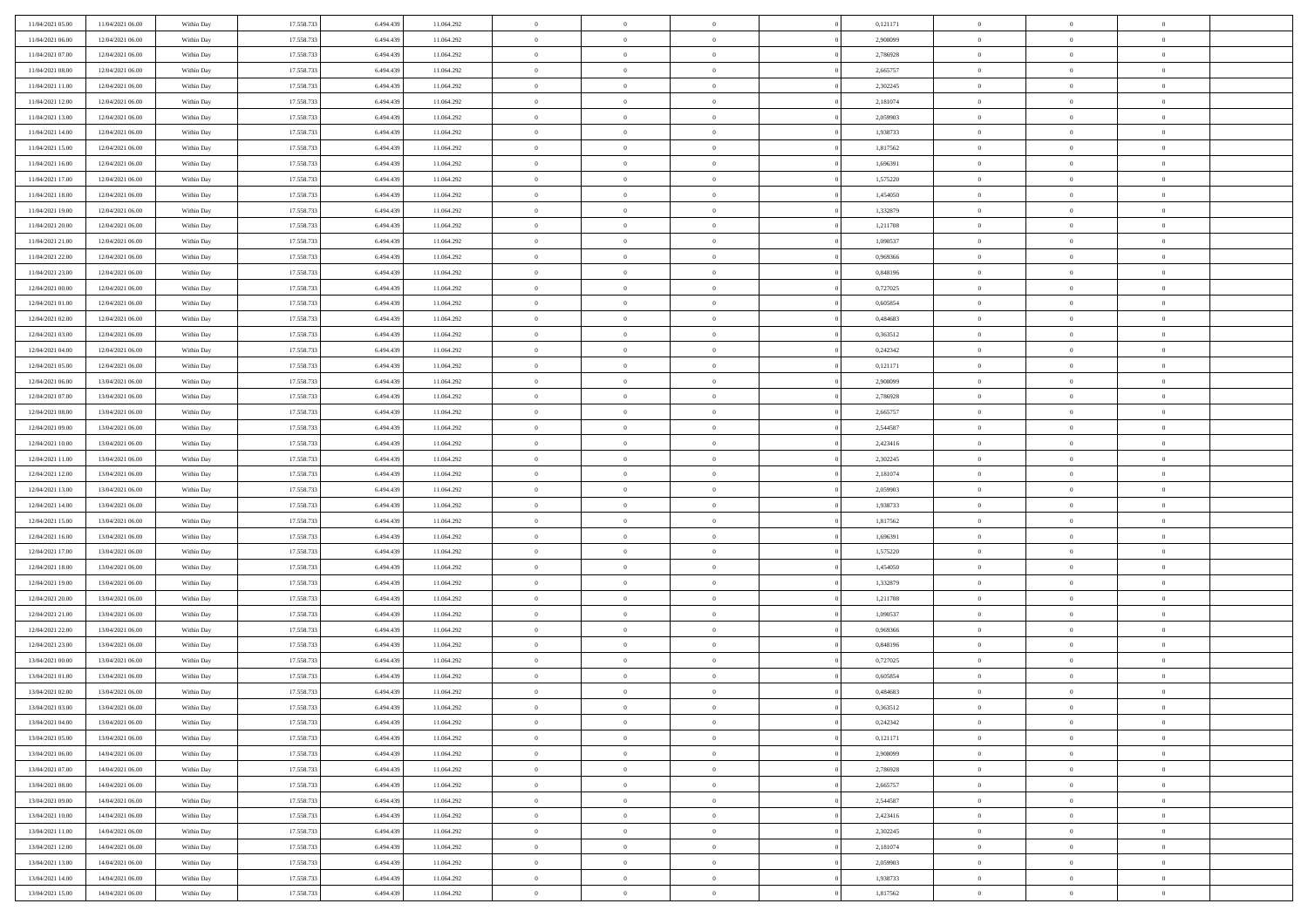| 13/04/2021 16:00                     | 14/04/2021 06:00                     | Within Day               | 17.558.733               | 6.494.439              | 11.064.292               | $\bf{0}$                   | $\overline{0}$             | $\Omega$                         | 1,696391             | $\bf{0}$                 | $\overline{0}$                   | $\overline{0}$             |  |
|--------------------------------------|--------------------------------------|--------------------------|--------------------------|------------------------|--------------------------|----------------------------|----------------------------|----------------------------------|----------------------|--------------------------|----------------------------------|----------------------------|--|
| 13/04/2021 17:00                     | 14/04/2021 06:00                     | Within Day               | 17.558.733               | 6.494.439              | 11.064.292               | $\mathbf{0}$               | $\overline{0}$             | $\overline{0}$                   | 1,575220             | $\theta$                 | $\bf{0}$                         | $\theta$                   |  |
| 13/04/2021 18:00                     | 14/04/2021 06:00                     | Within Day               | 17.558.733               | 6.494.439              | 11.064.292               | $\,$ 0                     | $\overline{0}$             | $\bf{0}$                         | 1,454050             | $\,0\,$                  | $\overline{0}$                   | $\,$ 0 $\,$                |  |
| 13/04/2021 19:00                     | 14/04/2021 06:00                     | Within Day               | 17.558.733               | 6,494,439              | 11.064.292               | $\bf{0}$                   | $\overline{0}$             | $\overline{0}$                   | 1,332879             | $\overline{0}$           | $\theta$                         | $\theta$                   |  |
| 13/04/2021 20:00                     | 14/04/2021 06:00                     | Within Dav               | 17.558.733               | 6.494.439              | 11.064.292               | $\mathbf{0}$               | $\overline{0}$             | $\overline{0}$                   | 1,211708             | $\overline{0}$           | $\bf{0}$                         | $\overline{0}$             |  |
| 13/04/2021 21:00                     | 14/04/2021 06:00                     | Within Day               | 17.558.733               | 6.494.439              | 11.064.292               | $\bf{0}$                   | $\overline{0}$             | $\bf{0}$                         | 1,090537             | $\,0\,$                  | $\overline{0}$                   | $\,$ 0 $\,$                |  |
| 13/04/2021 22:00                     | 14/04/2021 06:00                     | Within Day               | 17.558.733               | 6.494.439              | 11.064.292               | $\bf{0}$                   | $\overline{0}$             | $\overline{0}$                   | 0.969366             | $\bf{0}$                 | $\overline{0}$                   | $\theta$                   |  |
| 13/04/2021 23:00                     | 14/04/2021 06:00                     | Within Dav               | 17.558.733               | 6.494.439              | 11.064.292               | $\overline{0}$             | $\overline{0}$             | $\overline{0}$                   | 0,848196             | $\mathbf{0}$             | $\overline{0}$                   | $\theta$                   |  |
| 14/04/2021 00:00                     | 14/04/2021 06:00                     | Within Day               | 17.558.733               | 6.494.439              | 11.064.292               | $\bf{0}$                   | $\overline{0}$             | $\bf{0}$                         | 0,727025             | $\,0\,$                  | $\overline{0}$                   | $\,$ 0 $\,$                |  |
| 14/04/2021 01:00                     | 14/04/2021 06:00                     | Within Day               | 17.558.733               | 6,494,439              | 11.064.292               | $\bf{0}$                   | $\overline{0}$             | $\overline{0}$                   | 0.605854             | $\theta$                 | $\overline{0}$                   | $\overline{0}$             |  |
| 14/04/2021 02:00                     | 14/04/2021 06:00                     | Within Dav               | 17.558.733               | 6.494.439              | 11.064.292               | $\mathbf{0}$               | $\overline{0}$             | $\overline{0}$                   | 0,484683             | $\mathbf{0}$             | $\bf{0}$                         | $\theta$                   |  |
| 14/04/2021 03:00                     | 14/04/2021 06:00                     | Within Day               | 17.558.733               | 6.494.439              | 11.064.292               | $\bf{0}$                   | $\overline{0}$             | $\bf{0}$                         | 0,363512             | $\,0\,$                  | $\overline{0}$                   | $\,$ 0 $\,$                |  |
| 14/04/2021 04:00                     | 14/04/2021 06:00                     | Within Day               | 17.558.733               | 6.494.439              | 11.064.292               | $\bf{0}$                   | $\overline{0}$             | $\Omega$                         | 0,242342             | $\theta$                 | $\theta$                         | $\theta$                   |  |
| 14/04/2021 05:00                     | 14/04/2021 06:00                     | Within Dav               | 17.558.733               | 6.494.439              | 11.064.292               | $\overline{0}$             | $\overline{0}$             | $\overline{0}$                   | 0,121171             | $\mathbf{0}$             | $\overline{0}$                   | $\overline{0}$             |  |
| 14/04/2021 06:00                     | 15/04/2021 06:00                     | Within Day               | 17.558.733               | 6.494.439              | 11.064.292               | $\bf{0}$                   | $\overline{0}$             | $\bf{0}$                         | 2,908099             | $\,0\,$                  | $\overline{0}$                   | $\,$ 0 $\,$                |  |
| 14/04/2021 07:00                     | 15/04/2021 06:00                     | Within Day               | 17.558.733               | 6.494.439              | 11.064.292               | $\bf{0}$                   | $\overline{0}$             | $\overline{0}$                   | 2,786928             | $\bf{0}$                 | $\overline{0}$                   | $\bf{0}$                   |  |
| 14/04/2021 08:00                     | 15/04/2021 06:00                     | Within Dav               | 17.558.733               | 6.494.439              | 11.064.292               | $\overline{0}$             | $\overline{0}$             | $\overline{0}$                   | 2,665757             | $\mathbf{0}$             | $\overline{0}$                   | $\theta$                   |  |
| 14/04/2021 09:00                     | 15/04/2021 06:00                     | Within Day               | 17.558.733               | 6.494.439              | 11.064.292               | $\bf{0}$                   | $\overline{0}$             | $\bf{0}$                         | 2,544587             | $\,0\,$                  | $\overline{0}$                   | $\,$ 0 $\,$                |  |
| 14/04/2021 10:00                     | 15/04/2021 06:00                     | Within Day               | 17.558.733               | 6,494,439              | 11.064.292               | $\bf{0}$                   | $\overline{0}$             | $\overline{0}$                   | 2,423416             | $\theta$                 | $\theta$                         | $\overline{0}$             |  |
| 14/04/2021 11:00                     | 15/04/2021 06:00                     | Within Dav               | 17.558.733               | 6.494.439              | 11.064.292               | $\overline{0}$             | $\overline{0}$             | $\overline{0}$                   | 2,302245             | $\mathbf{0}$             | $\overline{0}$                   | $\theta$                   |  |
| 14/04/2021 12:00                     | 15/04/2021 06:00                     | Within Day               | 17.558.733               | 6.494.439              | 11.064.292               | $\bf{0}$                   | $\overline{0}$             | $\bf{0}$                         | 2,181074             | $\,0\,$                  | $\overline{0}$                   | $\,$ 0 $\,$                |  |
| 14/04/2021 13:00                     | 15/04/2021 06:00                     | Within Day               | 17.558.733               | 6.494.439              | 11.064.292               | $\bf{0}$                   | $\overline{0}$             | $\Omega$                         | 2.059903             | $\theta$                 | $\theta$                         | $\theta$                   |  |
| 14/04/2021 14:00                     | 15/04/2021 06:00                     | Within Dav               | 17.558.733               | 6.494.439              | 11.064.292               | $\overline{0}$             | $\overline{0}$             | $\overline{0}$                   | 1,938733             | $\mathbf{0}$             | $\overline{0}$                   | $\overline{0}$             |  |
| 14/04/2021 15:00                     | 15/04/2021 06:00                     | Within Day               | 17.558.733               | 6.494.439              | 11.064.292               | $\bf{0}$                   | $\overline{0}$             | $\bf{0}$                         | 1,817562             | $\,0\,$                  | $\overline{0}$                   | $\,$ 0 $\,$                |  |
| 14/04/2021 16:00                     | 15/04/2021 06:00                     | Within Day               | 17.558.733               | 6.494.439              | 11.064.292               | $\bf{0}$                   | $\overline{0}$             | $\overline{0}$                   | 1,696391             | $\bf{0}$                 | $\overline{0}$                   | $\overline{0}$             |  |
| 14/04/2021 17:00                     | 15/04/2021 06:00                     | Within Day               | 17.558.733               | 6.494.439              | 11.064.292               | $\overline{0}$             | $\overline{0}$             | $\overline{0}$                   | 1,575220             | $\mathbf{0}$             | $\overline{0}$                   | $\theta$                   |  |
| 14/04/2021 18:00                     | 15/04/2021 06:00                     | Within Day               | 17.558.733               | 6.494.439              | 11.064.292               | $\bf{0}$                   | $\overline{0}$             | $\bf{0}$                         | 1,454050             | $\,0\,$                  | $\overline{0}$                   | $\,$ 0 $\,$                |  |
| 14/04/2021 19:00                     | 15/04/2021 06:00                     | Within Day               | 17.558.733               | 6,494,439              | 11.064.292               | $\bf{0}$                   | $\overline{0}$             | $\overline{0}$                   | 1,332879             | $\theta$                 | $\theta$                         | $\overline{0}$             |  |
| 14/04/2021 20:00                     | 15/04/2021 06:00                     | Within Day               | 17.558.733               | 6.494.439              | 11.064.292               | $\overline{0}$             | $\overline{0}$             | $\overline{0}$                   | 1,211708             | $\mathbf{0}$             | $\overline{0}$                   | $\overline{0}$             |  |
| 14/04/2021 21:00                     | 15/04/2021 06:00                     | Within Day               | 17.558.733               | 6.494.439              | 11.064.292               | $\bf{0}$                   | $\overline{0}$             | $\bf{0}$                         | 1,090537             | $\,0\,$                  | $\overline{0}$                   | $\,$ 0                     |  |
| 14/04/2021 22:00                     | 15/04/2021 06:00                     | Within Day               | 17.558.733               | 6.494.439              | 11.064.292               | $\bf{0}$                   | $\bf{0}$                   | $\overline{0}$                   | 0,969366             | $\bf{0}$                 | $\overline{0}$                   | $\theta$                   |  |
| 14/04/2021 23:00                     | 15/04/2021 06:00                     | Within Day               | 17.558.733               | 6.494.439              | 11.064.292               | $\overline{0}$             | $\overline{0}$             | $\overline{0}$                   | 0,848196             | $\mathbf{0}$             | $\overline{0}$                   | $\overline{0}$             |  |
| 15/04/2021 00:00                     | 15/04/2021 06:00                     | Within Day               | 17.558.733               | 6.494.439              | 11.064.292               | $\bf{0}$                   | $\overline{0}$             | $\bf{0}$                         | 0,727025             | $\,0\,$                  | $\overline{0}$                   | $\,$ 0 $\,$                |  |
| 15/04/2021 01:00                     | 15/04/2021 06:00                     | Within Day               | 17.558.733               | 6.494.439              | 11.064.292               | $\bf{0}$                   | $\bf{0}$                   | $\bf{0}$                         | 0,605854             | $\bf{0}$                 | $\overline{0}$                   | $\bf{0}$                   |  |
| 15/04/2021 02:00                     | 15/04/2021 06:00                     | Within Day               | 17.558.733               | 6.494.439              | 11.064.292               | $\overline{0}$             | $\overline{0}$             | $\overline{0}$                   | 0,484683             | $\mathbf{0}$             | $\overline{0}$                   | $\theta$                   |  |
| 15/04/2021 03:00                     | 15/04/2021 06:00                     | Within Day               | 17.558.733               | 6.494.439              | 11.064.292               | $\bf{0}$                   | $\overline{0}$             | $\bf{0}$                         | 0,363512             | $\,0\,$                  | $\overline{0}$                   | $\bf{0}$                   |  |
| 15/04/2021 04:00<br>15/04/2021 05:00 | 15/04/2021 06:00<br>15/04/2021 06:00 | Within Day<br>Within Day | 17.558.733<br>17.558.733 | 6.494.439<br>6.494.439 | 11.064.292<br>11.064.292 | $\bf{0}$<br>$\overline{0}$ | $\bf{0}$<br>$\overline{0}$ | $\overline{0}$<br>$\overline{0}$ | 0,242342<br>0,121171 | $\bf{0}$<br>$\mathbf{0}$ | $\overline{0}$<br>$\overline{0}$ | $\theta$<br>$\overline{0}$ |  |
| 15/04/2021 06:00                     | 16/04/2021 06:00                     | Within Day               | 17.558.733               | 6.494.439              | 11.064.292               | $\bf{0}$                   | $\overline{0}$             |                                  | 2,908099             | $\,0\,$                  | $\overline{0}$                   | $\,$ 0 $\,$                |  |
|                                      |                                      |                          |                          |                        |                          | $\bf{0}$                   |                            | $\bf{0}$<br>$\overline{0}$       |                      | $\bf{0}$                 | $\overline{0}$                   | $\theta$                   |  |
| 15/04/2021 07:00<br>15/04/2021 08:00 | 16/04/2021 06:00<br>16/04/2021 06:00 | Within Day<br>Within Day | 17.558.733<br>17.558.733 | 6.494.439<br>6.494.439 | 11.064.292<br>11.064.292 | $\overline{0}$             | $\bf{0}$<br>$\overline{0}$ | $\overline{0}$                   | 2,786928<br>2,665757 | $\theta$                 | $\overline{0}$                   | $\theta$                   |  |
| 15/04/2021 09:00                     | 16/04/2021 06:00                     | Within Day               | 17.558.733               | 6.494.439              | 11.064.292               | $\bf{0}$                   | $\overline{0}$             | $\bf{0}$                         | 2,544587             | $\,0\,$                  | $\overline{0}$                   | $\,$ 0 $\,$                |  |
| 15/04/2021 10:00                     | 16/04/2021 06:00                     | Within Day               | 17.558.733               | 6.494.439              | 11.064.292               | $\bf{0}$                   | $\bf{0}$                   | $\bf{0}$                         | 2,423416             | $\bf{0}$                 | $\overline{0}$                   | $\bf{0}$                   |  |
| 15/04/2021 11:00                     | 16/04/2021 06:00                     | Within Dav               | 17.558.733               | 6.494.439              | 11.064.292               | $\mathbf{0}$               | $\overline{0}$             | $\overline{0}$                   | 2,302245             | $\theta$                 | $\overline{0}$                   | $\theta$                   |  |
| 15/04/2021 12:00                     | 16/04/2021 06:00                     | Within Day               | 17.558.733               | 6.494.439              | 11.064.292               | $\bf{0}$                   | $\overline{0}$             | $\theta$                         | 2,181074             | $\bf{0}$                 | $\overline{0}$                   | $\theta$                   |  |
| 15/04/2021 13:00                     | 16/04/2021 06:00                     | Within Day               | 17.558.733               | 6.494.439              | 11.064.292               | $\bf{0}$                   | $\bf{0}$                   | $\bf{0}$                         | 2,059903             | $\bf{0}$                 | $\overline{0}$                   | $\bf{0}$                   |  |
| 15/04/2021 14:00                     | 16/04/2021 06:00                     | Within Day               | 17.558.733               | 6.494.439              | 11.064.292               | $\overline{0}$             | $\overline{0}$             | $\overline{0}$                   | 1,938733             | $\overline{0}$           | $\overline{0}$                   | $\overline{0}$             |  |
| 15/04/2021 15:00                     | 16/04/2021 06:00                     | Within Day               | 17.558.733               | 6.494.439              | 11.064.292               | $\,$ 0 $\,$                | $\overline{0}$             | $\overline{0}$                   | 1,817562             | $\,$ 0 $\,$              | $\,$ 0 $\,$                      | $\,$ 0 $\,$                |  |
| 15/04/2021 16:00                     | 16/04/2021 06:00                     | Within Day               | 17.558.733               | 6.494.439              | 11.064.292               | $\bf{0}$                   | $\bf{0}$                   | $\overline{0}$                   | 1,696391             | $\mathbf{0}$             | $\overline{0}$                   | $\bf{0}$                   |  |
| 15/04/2021 17:00                     | 16/04/2021 06:00                     | Within Day               | 17.558.733               | 6.494.439              | 11.064.292               | $\,$ 0 $\,$                | $\overline{0}$             | $\overline{0}$                   | 1,575220             | $\mathbf{0}$             | $\bf{0}$                         | $\overline{0}$             |  |
| 15/04/2021 18:00                     | 16/04/2021 06:00                     | Within Day               | 17.558.733               | 6.494.439              | 11.064.292               | $\,$ 0 $\,$                | $\overline{0}$             | $\overline{0}$                   | 1,454050             | $\,$ 0 $\,$              | $\overline{0}$                   | $\,$ 0                     |  |
| 15/04/2021 19:00                     | 16/04/2021 06:00                     | Within Day               | 17.558.733               | 6.494.439              | 11.064.292               | $\bf{0}$                   | $\overline{0}$             | $\overline{0}$                   | 1,332879             | $\overline{0}$           | $\overline{0}$                   | $\bf{0}$                   |  |
| 15/04/2021 20:00                     | 16/04/2021 06:00                     | Within Day               | 17.558.733               | 6.494.439              | 11.064.292               | $\,$ 0 $\,$                | $\overline{0}$             | $\overline{0}$                   | 1,211708             | $\overline{0}$           | $\bf{0}$                         | $\overline{0}$             |  |
| 15/04/2021 21:00                     | 16/04/2021 06:00                     | Within Day               | 17.558.733               | 6.494.439              | 11.064.292               | $\,$ 0 $\,$                | $\overline{0}$             | $\overline{0}$                   | 1,090537             | $\,$ 0 $\,$              | $\bf{0}$                         | $\,$ 0                     |  |
| 15/04/2021 22:00                     | 16/04/2021 06:00                     | Within Day               | 17.558.733               | 6.494.439              | 11.064.292               | $\bf{0}$                   | $\bf{0}$                   | $\overline{0}$                   | 0,969366             | $\mathbf{0}$             | $\overline{0}$                   | $\bf{0}$                   |  |
| 15/04/2021 23:00                     | 16/04/2021 06:00                     | Within Day               | 17.558.733               | 6.494.439              | 11.064.292               | $\,$ 0 $\,$                | $\overline{0}$             | $\overline{0}$                   | 0,848196             | $\overline{0}$           | $\overline{0}$                   | $\overline{0}$             |  |
| 16/04/2021 00:00                     | 16/04/2021 06:00                     | Within Day               | 17.558.733               | 6.494.439              | 11.064.292               | $\,0\,$                    | $\overline{0}$             | $\overline{0}$                   | 0,727025             | $\,0\,$                  | $\overline{0}$                   | $\,$ 0 $\,$                |  |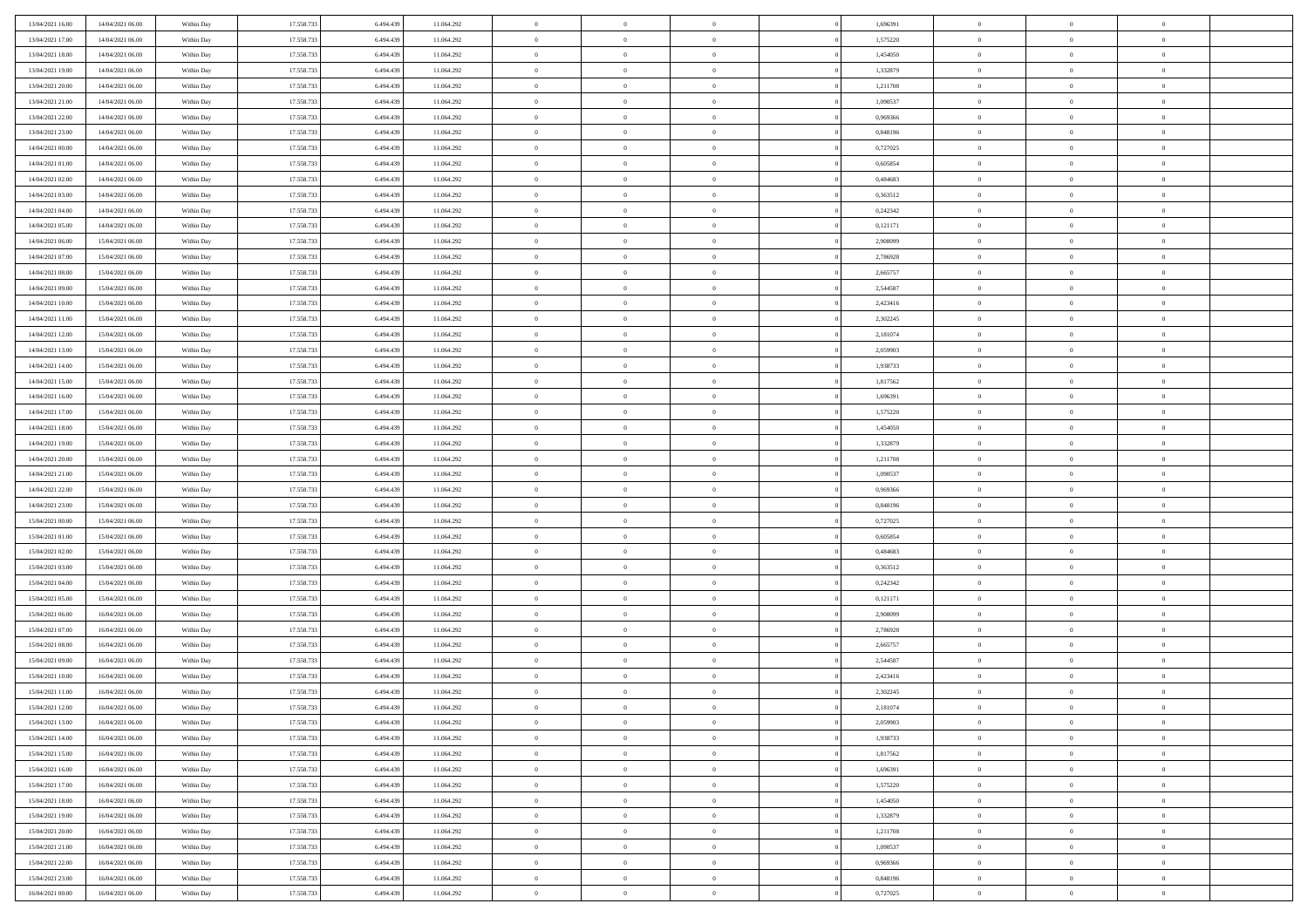| 16/04/2021 01:00 | 16/04/2021 06:00 | Within Day | 17.558.733 | 6.494.439 | 11.064.292 | $\bf{0}$       | $\overline{0}$ | $\Omega$       | 0,605854 | $\theta$       | $\overline{0}$ | $\overline{0}$ |  |
|------------------|------------------|------------|------------|-----------|------------|----------------|----------------|----------------|----------|----------------|----------------|----------------|--|
| 16/04/2021 02:00 | 16/04/2021 06:00 | Within Dav | 17.558.733 | 6.494.439 | 11.064.292 | $\mathbf{0}$   | $\overline{0}$ | $\overline{0}$ | 0,484683 | $\theta$       | $\overline{0}$ | $\theta$       |  |
| 16/04/2021 03:00 | 16/04/2021 06:00 | Within Day | 17.558.733 | 6.494.439 | 11.064.292 | $\,$ 0         | $\overline{0}$ | $\bf{0}$       | 0,363512 | $\,0\,$        | $\overline{0}$ | $\,$ 0 $\,$    |  |
| 16/04/2021 04:00 | 16/04/2021 06:00 | Within Day | 17.558.733 | 6,494,439 | 11.064.292 | $\bf{0}$       | $\overline{0}$ | $\overline{0}$ | 0,242342 | $\overline{0}$ | $\theta$       | $\theta$       |  |
| 16/04/2021 05:00 | 16/04/2021 06:00 | Within Dav | 17.558.733 | 6.494.439 | 11.064.292 | $\mathbf{0}$   | $\overline{0}$ | $\overline{0}$ | 0,121171 | $\overline{0}$ | $\overline{0}$ | $\overline{0}$ |  |
| 16/04/2021 06:00 | 17/04/2021 06:00 | Within Day | 17.558.733 | 6.494.439 | 11.064.292 | $\bf{0}$       | $\overline{0}$ | $\bf{0}$       | 2,908099 | $\,0\,$        | $\overline{0}$ | $\,$ 0 $\,$    |  |
| 16/04/2021 07:00 | 17/04/2021 06:00 | Within Day | 17.558.733 | 6.494.439 | 11.064.292 | $\bf{0}$       | $\overline{0}$ | $\overline{0}$ | 2,786928 | $\bf{0}$       | $\overline{0}$ | $\theta$       |  |
| 16/04/2021 08:00 | 17/04/2021 06:00 | Within Dav | 17.558.733 | 6.494.439 | 11.064.292 | $\overline{0}$ | $\overline{0}$ | $\overline{0}$ | 2,665757 | $\mathbf{0}$   | $\overline{0}$ | $\theta$       |  |
| 16/04/2021 09:00 | 17/04/2021 06:00 | Within Day | 17.558.733 | 6.494.439 | 11.064.292 | $\bf{0}$       | $\overline{0}$ | $\bf{0}$       | 2,544587 | $\,0\,$        | $\overline{0}$ | $\,$ 0 $\,$    |  |
| 16/04/2021 10:00 | 17/04/2021 06:00 | Within Day | 17.558.733 | 6,494,439 | 11.064.292 | $\bf{0}$       | $\overline{0}$ | $\overline{0}$ | 2,423416 | $\theta$       | $\overline{0}$ | $\overline{0}$ |  |
| 16/04/2021 11:00 | 17/04/2021 06:00 | Within Dav | 17.558.733 | 6.494.439 | 11.064.292 | $\overline{0}$ | $\overline{0}$ | $\overline{0}$ | 2,302245 | $\mathbf{0}$   | $\overline{0}$ | $\theta$       |  |
| 16/04/2021 12:00 | 17/04/2021 06:00 | Within Day | 17.558.733 | 6.494.439 | 11.064.292 | $\bf{0}$       | $\overline{0}$ | $\bf{0}$       | 2,181074 | $\,0\,$        | $\overline{0}$ | $\,$ 0 $\,$    |  |
| 16/04/2021 13:00 | 17/04/2021 06:00 | Within Day | 17.558.733 | 6.494.439 | 11.064.292 | $\bf{0}$       | $\overline{0}$ | $\Omega$       | 2.059903 | $\theta$       | $\theta$       | $\theta$       |  |
| 16/04/2021 14:00 | 17/04/2021 06:00 | Within Dav | 17.558.733 | 6.494.439 | 11.064.292 | $\overline{0}$ | $\overline{0}$ | $\overline{0}$ | 1,938733 | $\mathbf{0}$   | $\overline{0}$ | $\overline{0}$ |  |
| 16/04/2021 15:00 | 17/04/2021 06:00 | Within Day | 17.558.733 | 6.494.439 | 11.064.292 | $\bf{0}$       | $\overline{0}$ | $\bf{0}$       | 1,817562 | $\,0\,$        | $\overline{0}$ | $\,$ 0 $\,$    |  |
| 16/04/2021 16:00 | 17/04/2021 06:00 | Within Day | 17.558.733 | 6.494.439 | 11.064.292 | $\bf{0}$       | $\overline{0}$ | $\overline{0}$ | 1,696391 | $\bf{0}$       | $\overline{0}$ | $\overline{0}$ |  |
| 16/04/2021 17:00 | 17/04/2021 06:00 | Within Dav | 17.558.733 | 6.494.439 | 11.064.292 | $\overline{0}$ | $\overline{0}$ | $\overline{0}$ | 1,575220 | $\mathbf{0}$   | $\overline{0}$ | $\theta$       |  |
| 16/04/2021 18:00 | 17/04/2021 06:00 | Within Day | 17.558.733 | 6.494.439 | 11.064.292 | $\bf{0}$       | $\overline{0}$ | $\bf{0}$       | 1,454050 | $\,0\,$        | $\overline{0}$ | $\,$ 0 $\,$    |  |
| 16/04/2021 19:00 | 17/04/2021 06:00 | Within Day | 17.558.733 | 6,494,439 | 11.064.292 | $\bf{0}$       | $\overline{0}$ | $\overline{0}$ | 1,332879 | $\theta$       | $\theta$       | $\overline{0}$ |  |
| 16/04/2021 20:00 | 17/04/2021 06:00 | Within Dav | 17.558.733 | 6.494.439 | 11.064.292 | $\overline{0}$ | $\overline{0}$ | $\overline{0}$ | 1,211708 | $\mathbf{0}$   | $\overline{0}$ | $\theta$       |  |
| 16/04/2021 21:00 | 17/04/2021 06:00 | Within Day | 17.558.733 | 6.494.439 | 11.064.292 | $\bf{0}$       | $\overline{0}$ | $\bf{0}$       | 1,090537 | $\,0\,$        | $\overline{0}$ | $\,$ 0 $\,$    |  |
| 16/04/2021 22:00 | 17/04/2021 06:00 | Within Day | 17.558.733 | 6,494,439 | 11.064.292 | $\bf{0}$       | $\overline{0}$ | $\Omega$       | 0.969366 | $\overline{0}$ | $\theta$       | $\theta$       |  |
| 16/04/2021 23:00 | 17/04/2021 06:00 | Within Dav | 17.558.733 | 6.494.439 | 11.064.292 | $\overline{0}$ | $\overline{0}$ | $\overline{0}$ | 0,848196 | $\mathbf{0}$   | $\overline{0}$ | $\overline{0}$ |  |
| 17/04/2021 00:00 | 17/04/2021 06:00 | Within Day | 17.558.733 | 6.494.439 | 11.064.292 | $\bf{0}$       | $\overline{0}$ | $\bf{0}$       | 0,727025 | $\,0\,$        | $\overline{0}$ | $\,$ 0 $\,$    |  |
| 17/04/2021 01:00 | 17/04/2021 06:00 | Within Day | 17.558.733 | 6.494.439 | 11.064.292 | $\bf{0}$       | $\overline{0}$ | $\overline{0}$ | 0.605854 | $\bf{0}$       | $\overline{0}$ | $\overline{0}$ |  |
| 17/04/2021 02:00 | 17/04/2021 06:00 | Within Dav | 17.558.733 | 6.494.439 | 11.064.292 | $\overline{0}$ | $\overline{0}$ | $\overline{0}$ | 0,484683 | $\mathbf{0}$   | $\overline{0}$ | $\theta$       |  |
| 17/04/2021 03:00 | 17/04/2021 06:00 | Within Day | 17.558.733 | 6.494.439 | 11.064.292 | $\bf{0}$       | $\overline{0}$ | $\bf{0}$       | 0,363512 | $\,0\,$        | $\overline{0}$ | $\,$ 0 $\,$    |  |
| 17/04/2021 04:00 | 17/04/2021 06:00 | Within Day | 17.558.733 | 6,494,439 | 11.064.292 | $\bf{0}$       | $\overline{0}$ | $\overline{0}$ | 0,242342 | $\theta$       | $\theta$       | $\overline{0}$ |  |
| 17/04/2021 05:00 | 17/04/2021 06:00 | Within Dav | 17.558.733 | 6.494.439 | 11.064.292 | $\overline{0}$ | $\overline{0}$ | $\overline{0}$ | 0,121171 | $\mathbf{0}$   | $\overline{0}$ | $\overline{0}$ |  |
| 17/04/2021 06:00 | 18/04/2021 06:00 | Within Day | 17.558.733 | 6.494.439 | 11.064.292 | $\bf{0}$       | $\overline{0}$ | $\bf{0}$       | 2,908099 | $\,0\,$        | $\overline{0}$ | $\,$ 0 $\,$    |  |
| 17/04/2021 07:00 | 18/04/2021 06:00 | Within Day | 17.558.733 | 6.494.439 | 11.064.292 | $\bf{0}$       | $\bf{0}$       | $\overline{0}$ | 2,786928 | $\bf{0}$       | $\overline{0}$ | $\theta$       |  |
| 17/04/2021 08:00 | 18/04/2021 06:00 | Within Dav | 17.558.733 | 6.494.439 | 11.064.292 | $\overline{0}$ | $\overline{0}$ | $\overline{0}$ | 2,665757 | $\mathbf{0}$   | $\overline{0}$ | $\overline{0}$ |  |
| 17/04/2021 09:00 | 18/04/2021 06:00 | Within Day | 17.558.733 | 6.494.439 | 11.064.292 | $\bf{0}$       | $\overline{0}$ | $\bf{0}$       | 2,544587 | $\,0\,$        | $\overline{0}$ | $\,$ 0 $\,$    |  |
| 17/04/2021 10:00 | 18/04/2021 06:00 | Within Day | 17.558.733 | 6.494.439 | 11.064.292 | $\bf{0}$       | $\bf{0}$       | $\bf{0}$       | 2,423416 | $\bf{0}$       | $\overline{0}$ | $\bf{0}$       |  |
| 17/04/2021 11:00 | 18/04/2021 06:00 | Within Dav | 17.558.733 | 6.494.439 | 11.064.292 | $\overline{0}$ | $\overline{0}$ | $\overline{0}$ | 2,302245 | $\mathbf{0}$   | $\overline{0}$ | $\theta$       |  |
| 17/04/2021 12:00 | 18/04/2021 06:00 | Within Day | 17.558.733 | 6.494.439 | 11.064.292 | $\bf{0}$       | $\overline{0}$ | $\bf{0}$       | 2,181074 | $\,0\,$        | $\overline{0}$ | $\bf{0}$       |  |
| 17/04/2021 13:00 | 18/04/2021 06:00 | Within Day | 17.558.733 | 6.494.439 | 11.064.292 | $\bf{0}$       | $\bf{0}$       | $\overline{0}$ | 2,059903 | $\bf{0}$       | $\overline{0}$ | $\theta$       |  |
| 17/04/2021 14:00 | 18/04/2021 06:00 | Within Dav | 17.558.733 | 6.494.439 | 11.064.292 | $\overline{0}$ | $\overline{0}$ | $\overline{0}$ | 1,938733 | $\mathbf{0}$   | $\overline{0}$ | $\overline{0}$ |  |
| 17/04/2021 15:00 | 18/04/2021 06:00 | Within Day | 17.558.733 | 6.494.439 | 11.064.292 | $\bf{0}$       | $\overline{0}$ | $\bf{0}$       | 1,817562 | $\,0\,$        | $\overline{0}$ | $\,$ 0 $\,$    |  |
| 17/04/2021 16:00 | 18/04/2021 06:00 | Within Day | 17.558.733 | 6.494.439 | 11.064.292 | $\bf{0}$       | $\bf{0}$       | $\overline{0}$ | 1,696391 | $\bf{0}$       | $\overline{0}$ | $\theta$       |  |
| 17/04/2021 17:00 | 18/04/2021 06:00 | Within Dav | 17.558.733 | 6.494.439 | 11.064.292 | $\overline{0}$ | $\overline{0}$ | $\overline{0}$ | 1,575220 | $\theta$       | $\overline{0}$ | $\theta$       |  |
| 17/04/2021 18:00 | 18/04/2021 06:00 | Within Day | 17.558.733 | 6.494.439 | 11.064.292 | $\bf{0}$       | $\overline{0}$ | $\bf{0}$       | 1,454050 | $\,0\,$        | $\overline{0}$ | $\theta$       |  |
| 17/04/2021 19:00 | 18/04/2021 06:00 | Within Day | 17.558.733 | 6.494.439 | 11.064.292 | $\bf{0}$       | $\bf{0}$       | $\bf{0}$       | 1,332879 | $\bf{0}$       | $\overline{0}$ | $\bf{0}$       |  |
| 17/04/2021 20:00 | 18/04/2021 06:00 | Within Dav | 17.558.733 | 6.494.439 | 11.064.292 | $\mathbf{0}$   | $\overline{0}$ | $\overline{0}$ | 1,211708 | $\theta$       | $\overline{0}$ | $\theta$       |  |
| 17/04/2021 21:00 | 18/04/2021 06:00 | Within Day | 17.558.733 | 6.494.439 | 11.064.292 | $\bf{0}$       | $\overline{0}$ | $\theta$       | 1,090537 | $\bf{0}$       | $\overline{0}$ | $\theta$       |  |
| 17/04/2021 22.00 | 18/04/2021 06:00 | Within Day | 17.558.733 | 6.494.439 | 11.064.292 | $\bf{0}$       | $\bf{0}$       | $\bf{0}$       | 0,969366 | $\bf{0}$       | $\overline{0}$ | $\bf{0}$       |  |
| 17/04/2021 23:00 | 18/04/2021 06:00 | Within Day | 17.558.733 | 6.494.439 | 11.064.292 | $\overline{0}$ | $\overline{0}$ | $\overline{0}$ | 0,848196 | $\overline{0}$ | $\overline{0}$ | $\overline{0}$ |  |
| 18/04/2021 00:00 | 18/04/2021 06:00 | Within Day | 17.558.733 | 6.494.439 | 11.064.292 | $\,$ 0 $\,$    | $\overline{0}$ | $\overline{0}$ | 0,727025 | $\,$ 0 $\,$    | $\,$ 0 $\,$    | $\,$ 0 $\,$    |  |
| 18/04/2021 01:00 | 18/04/2021 06:00 | Within Day | 17.558.733 | 6.494.439 | 11.064.292 | $\bf{0}$       | $\overline{0}$ | $\overline{0}$ | 0,605854 | $\mathbf{0}$   | $\overline{0}$ | $\bf{0}$       |  |
| 18/04/2021 02:00 | 18/04/2021 06:00 | Within Day | 17.558.733 | 6.494.439 | 11.064.292 | $\mathbf{0}$   | $\overline{0}$ | $\overline{0}$ | 0,484683 | $\mathbf{0}$   | $\bf{0}$       | $\overline{0}$ |  |
| 18/04/2021 03:00 | 18/04/2021 06:00 | Within Day | 17.558.733 | 6.494.439 | 11.064.292 | $\,$ 0 $\,$    | $\overline{0}$ | $\overline{0}$ | 0,363512 | $\,$ 0 $\,$    | $\overline{0}$ | $\,$ 0         |  |
| 18/04/2021 04:00 | 18/04/2021 06:00 | Within Day | 17.558.733 | 6.494.439 | 11.064.292 | $\bf{0}$       | $\overline{0}$ | $\overline{0}$ | 0,242342 | $\overline{0}$ | $\overline{0}$ | $\bf{0}$       |  |
| 18/04/2021 05:00 | 18/04/2021 06:00 | Within Day | 17.558.733 | 6.494.439 | 11.064.292 | $\mathbf{0}$   | $\overline{0}$ | $\overline{0}$ | 0,121171 | $\overline{0}$ | $\bf{0}$       | $\overline{0}$ |  |
| 18/04/2021 06:00 | 19/04/2021 06:00 | Within Day | 17.558.733 | 6.494.439 | 11.064.292 | $\,$ 0 $\,$    | $\overline{0}$ | $\overline{0}$ | 2,908099 | $\,$ 0 $\,$    | $\bf{0}$       | $\,$ 0         |  |
| 18/04/2021 07:00 | 19/04/2021 06:00 | Within Day | 17.558.733 | 6.494.439 | 11.064.292 | $\bf{0}$       | $\overline{0}$ | $\overline{0}$ | 2,786928 | $\mathbf{0}$   | $\overline{0}$ | $\bf{0}$       |  |
| 18/04/2021 08:00 | 19/04/2021 06:00 | Within Day | 17.558.733 | 6.494.439 | 11.064.292 | $\mathbf{0}$   | $\overline{0}$ | $\overline{0}$ | 2,665757 | $\overline{0}$ | $\overline{0}$ | $\overline{0}$ |  |
| 18/04/2021 09:00 | 19/04/2021 06:00 | Within Day | 17.558.733 | 6.494.439 | 11.064.292 | $\,0\,$        | $\overline{0}$ | $\overline{0}$ | 2,544587 | $\,0\,$        | $\overline{0}$ | $\,$ 0 $\,$    |  |
|                  |                  |            |            |           |            |                |                |                |          |                |                |                |  |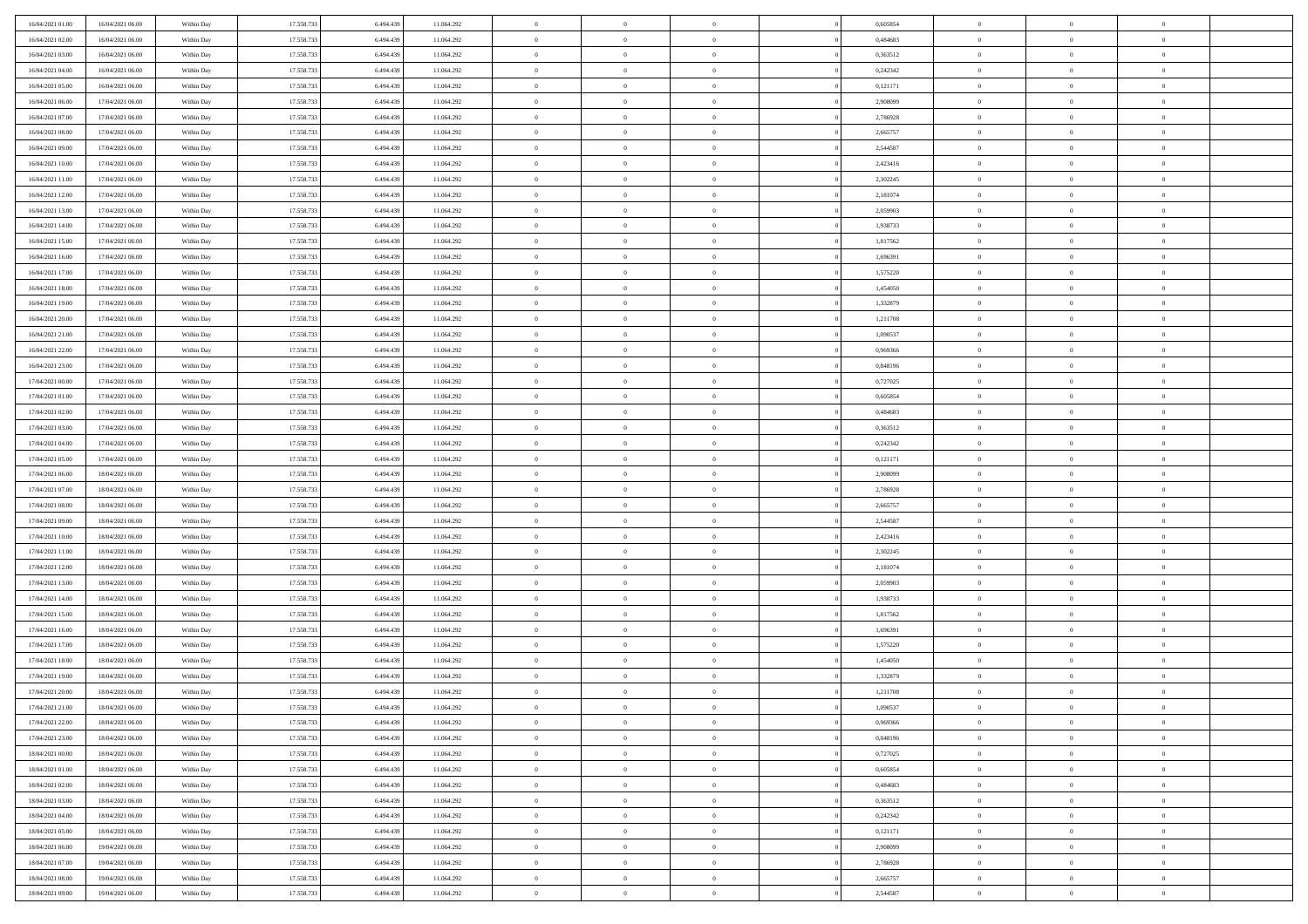| 18/04/2021 11:00 | 19/04/2021 06:00 | Within Day | 17.558.733 | 6.494.439 | 11.064.292     | $\bf{0}$       | $\overline{0}$ | $\Omega$       | 2,302245 | $\theta$       | $\overline{0}$ | $\overline{0}$ |  |
|------------------|------------------|------------|------------|-----------|----------------|----------------|----------------|----------------|----------|----------------|----------------|----------------|--|
| 18/04/2021 12:00 | 19/04/2021 06:00 | Within Dav | 17.558.733 | 6.494.439 | 11.064.292     | $\mathbf{0}$   | $\overline{0}$ | $\overline{0}$ | 2,181074 | $\theta$       | $\bf{0}$       | $\theta$       |  |
| 18/04/2021 13:00 | 19/04/2021 06:00 | Within Day | 17.558.733 | 6.494.439 | 11.064.292     | $\,$ 0         | $\overline{0}$ | $\bf{0}$       | 2,059903 | $\,0\,$        | $\overline{0}$ | $\,$ 0 $\,$    |  |
| 18/04/2021 14:00 | 19/04/2021 06:00 | Within Day | 17.558.733 | 6,494,439 | 11.064.292     | $\bf{0}$       | $\overline{0}$ | $\Omega$       | 1.938733 | $\overline{0}$ | $\theta$       | $\theta$       |  |
| 18/04/2021 15:00 | 19/04/2021 06:00 | Within Day | 17.558.733 | 6.494.439 | 11.064.292     | $\overline{0}$ | $\overline{0}$ | $\overline{0}$ | 1,817562 | $\overline{0}$ | $\overline{0}$ | $\overline{0}$ |  |
| 18/04/2021 16:00 | 19/04/2021 06:00 | Within Day | 17.558.733 | 6.494.439 | 11.064.292     | $\bf{0}$       | $\overline{0}$ | $\bf{0}$       | 1,696391 | $\,0\,$        | $\overline{0}$ | $\,$ 0 $\,$    |  |
| 18/04/2021 17:00 | 19/04/2021 06:00 | Within Day | 17.558.733 | 6.494.439 | 11.064.292     | $\bf{0}$       | $\overline{0}$ | $\overline{0}$ | 1,575220 | $\bf{0}$       | $\overline{0}$ | $\theta$       |  |
| 18/04/2021 18:00 | 19/04/2021 06:00 | Within Day | 17.558.733 | 6.494.439 | 11.064.292     | $\overline{0}$ | $\overline{0}$ | $\overline{0}$ | 1,454050 | $\mathbf{0}$   | $\overline{0}$ | $\theta$       |  |
| 18/04/2021 19:00 | 19/04/2021 06:00 | Within Day | 17.558.733 | 6.494.439 | 11.064.292     | $\bf{0}$       | $\overline{0}$ | $\bf{0}$       | 1,332879 | $\,0\,$        | $\overline{0}$ | $\,$ 0 $\,$    |  |
| 18/04/2021 20:00 | 19/04/2021 06:00 | Within Day | 17.558.733 | 6,494,439 | 11.064.292     | $\bf{0}$       | $\overline{0}$ | $\overline{0}$ | 1,211708 | $\theta$       | $\overline{0}$ | $\overline{0}$ |  |
| 18/04/2021 21:00 | 19/04/2021 06:00 | Within Day | 17.558.733 | 6.494.439 | 11.064.292     | $\overline{0}$ | $\overline{0}$ | $\overline{0}$ | 1,090537 | $\mathbf{0}$   | $\overline{0}$ | $\theta$       |  |
| 18/04/2021 22:00 | 19/04/2021 06:00 | Within Day | 17.558.733 | 6.494.439 | 11.064.292     | $\bf{0}$       | $\overline{0}$ | $\bf{0}$       | 0,969366 | $\,0\,$        | $\overline{0}$ | $\,$ 0 $\,$    |  |
| 18/04/2021 23:00 | 19/04/2021 06:00 | Within Day | 17.558.733 | 6.494.439 | 11.064.292     | $\bf{0}$       | $\overline{0}$ | $\Omega$       | 0.848196 | $\theta$       | $\theta$       | $\theta$       |  |
| 19/04/2021 00:00 | 19/04/2021 06:00 | Within Day | 17.558.733 | 6.494.439 | 11.064.292     | $\overline{0}$ | $\overline{0}$ | $\overline{0}$ | 0,727025 | $\mathbf{0}$   | $\overline{0}$ | $\overline{0}$ |  |
| 19/04/2021 01:00 | 19/04/2021 06:00 | Within Day | 17.558.733 | 6.494.439 | 11.064.292     | $\bf{0}$       | $\overline{0}$ | $\bf{0}$       | 0,605854 | $\,0\,$        | $\overline{0}$ | $\,$ 0 $\,$    |  |
| 19/04/2021 02:00 | 19/04/2021 06:00 | Within Day | 17.558.733 | 6.494.439 | 11.064.292     | $\bf{0}$       | $\overline{0}$ | $\overline{0}$ | 0.484683 | $\overline{0}$ | $\overline{0}$ | $\overline{0}$ |  |
| 19/04/2021 03:00 | 19/04/2021 06:00 | Within Day | 17.558.733 | 6.494.439 | 11.064.292     | $\overline{0}$ | $\overline{0}$ | $\overline{0}$ | 0,363512 | $\mathbf{0}$   | $\overline{0}$ | $\theta$       |  |
| 19/04/2021 04:00 | 19/04/2021 06:00 | Within Day | 17.558.733 | 6.494.439 | 11.064.292     | $\bf{0}$       | $\overline{0}$ | $\bf{0}$       | 0,242342 | $\,0\,$        | $\overline{0}$ | $\,$ 0 $\,$    |  |
| 19/04/2021 05:00 | 19/04/2021 06:00 | Within Day | 17.558.733 | 6,494,439 | 11.064.292     | $\bf{0}$       | $\overline{0}$ | $\overline{0}$ | 0,121171 | $\theta$       | $\theta$       | $\overline{0}$ |  |
| 19/04/2021 06:00 | 20/04/2021 06:00 | Within Day | 17.558.733 | 6.494.439 | 11.064.292     | $\overline{0}$ | $\overline{0}$ | $\overline{0}$ | 2,908099 | $\mathbf{0}$   | $\overline{0}$ | $\theta$       |  |
| 19/04/2021 07:00 | 20/04/2021 06:00 | Within Day | 17.558.733 | 6.494.439 | 11.064.292     | $\bf{0}$       | $\overline{0}$ | $\bf{0}$       | 2,786928 | $\,0\,$        | $\overline{0}$ | $\,$ 0 $\,$    |  |
| 19/04/2021 08:00 | 20/04/2021 06:00 | Within Day | 17.558.733 | 6,494,439 | 11.064.292     | $\bf{0}$       | $\overline{0}$ | $\Omega$       | 2.665757 | $\overline{0}$ | $\theta$       | $\theta$       |  |
| 19/04/2021 09:00 | 20/04/2021 06:00 | Within Day | 17.558.733 | 6.494.439 | 11.064.292     | $\overline{0}$ | $\overline{0}$ | $\overline{0}$ | 2,544587 | $\mathbf{0}$   | $\overline{0}$ | $\overline{0}$ |  |
| 19/04/2021 10:00 | 20/04/2021 06:00 | Within Day | 17.558.733 | 6.494.439 | 11.064.292     | $\bf{0}$       | $\overline{0}$ | $\bf{0}$       | 2,423416 | $\,0\,$        | $\overline{0}$ | $\,$ 0 $\,$    |  |
| 19/04/2021 11:00 | 20/04/2021 06:00 | Within Day | 17.558.733 | 6.494.439 | 11.064.292     | $\bf{0}$       | $\overline{0}$ | $\overline{0}$ | 2,302245 | $\bf{0}$       | $\overline{0}$ | $\overline{0}$ |  |
| 19/04/2021 12:00 | 20/04/2021 06:00 | Within Day | 17.558.733 | 6.494.439 | 11.064.292     | $\overline{0}$ | $\overline{0}$ | $\overline{0}$ | 2,181074 | $\mathbf{0}$   | $\overline{0}$ | $\theta$       |  |
| 19/04/2021 13:00 | 20/04/2021 06:00 | Within Day | 17.558.733 | 6.494.439 | 11.064.292     | $\bf{0}$       | $\overline{0}$ | $\bf{0}$       | 2,059903 | $\,0\,$        | $\overline{0}$ | $\,$ 0 $\,$    |  |
| 19/04/2021 14:00 | 20/04/2021 06:00 | Within Day | 17.558.733 | 6,494,439 | 11.064.292     | $\bf{0}$       | $\overline{0}$ | $\overline{0}$ | 1.938733 | $\theta$       | $\theta$       | $\overline{0}$ |  |
| 19/04/2021 15:00 | 20/04/2021 06:00 | Within Dav | 17.558.733 | 6.494.439 | 11.064.292     | $\overline{0}$ | $\overline{0}$ | $\overline{0}$ | 1,817562 | $\mathbf{0}$   | $\overline{0}$ | $\overline{0}$ |  |
| 19/04/2021 16:00 | 20/04/2021 06:00 | Within Day | 17.558.733 | 6.494.439 | 11.064.292     | $\bf{0}$       | $\overline{0}$ | $\bf{0}$       | 1,696391 | $\,0\,$        | $\overline{0}$ | $\,$ 0 $\,$    |  |
| 19/04/2021 17:00 | 20/04/2021 06:00 | Within Day | 17.558.733 | 6.494.439 | 11.064.292     | $\bf{0}$       | $\overline{0}$ | $\overline{0}$ | 1,575220 | $\bf{0}$       | $\overline{0}$ | $\theta$       |  |
| 19/04/2021 18:00 | 20/04/2021 06:00 | Within Dav | 17.558.733 | 6.494.439 | 11.064.292     | $\overline{0}$ | $\overline{0}$ | $\overline{0}$ | 1,454050 | $\overline{0}$ | $\overline{0}$ | $\overline{0}$ |  |
| 19/04/2021 19:00 | 20/04/2021 06:00 | Within Day | 17.558.733 | 6.494.439 | 11.064.292     | $\bf{0}$       | $\overline{0}$ | $\bf{0}$       | 1,332879 | $\,0\,$        | $\overline{0}$ | $\,$ 0 $\,$    |  |
| 19/04/2021 20:00 | 20/04/2021 06:00 | Within Day | 17.558.733 | 6.494.439 | 11.064.292     | $\bf{0}$       | $\overline{0}$ | $\bf{0}$       | 1,211708 | $\bf{0}$       | $\overline{0}$ | $\bf{0}$       |  |
| 19/04/2021 21:00 | 20/04/2021 06:00 | Within Dav | 17.558.733 | 6.494.439 | 11.064.292     | $\overline{0}$ | $\overline{0}$ | $\overline{0}$ | 1,090537 | $\mathbf{0}$   | $\overline{0}$ | $\theta$       |  |
| 19/04/2021 22:00 | 20/04/2021 06:00 | Within Day | 17.558.733 | 6.494.439 | 11.064.292     | $\bf{0}$       | $\overline{0}$ | $\bf{0}$       | 0,969366 | $\,0\,$        | $\overline{0}$ | $\bf{0}$       |  |
| 19/04/2021 23:00 | 20/04/2021 06:00 | Within Day | 17.558.733 | 6.494.439 | 11.064.292     | $\bf{0}$       | $\overline{0}$ | $\overline{0}$ | 0,848196 | $\bf{0}$       | $\overline{0}$ | $\theta$       |  |
| 20/04/2021 00:00 | 20/04/2021 06:00 | Within Dav | 17.558.733 | 6.494.439 | 11.064.292     | $\overline{0}$ | $\overline{0}$ | $\overline{0}$ | 0,727025 | $\overline{0}$ | $\bf{0}$       | $\overline{0}$ |  |
| 20/04/2021 01:00 | 20/04/2021 06:00 | Within Day | 17.558.733 | 6.494.439 | 11.064.292     | $\bf{0}$       | $\overline{0}$ | $\bf{0}$       | 0,605854 | $\,0\,$        | $\overline{0}$ | $\,$ 0 $\,$    |  |
| 20/04/2021 02:00 | 20/04/2021 06:00 | Within Day | 17.558.733 | 6.494.439 | 11.064.292     | $\bf{0}$       | $\overline{0}$ | $\overline{0}$ | 0,484683 | $\bf{0}$       | $\overline{0}$ | $\theta$       |  |
| 20/04/2021 03:00 | 20/04/2021 06:00 | Within Dav | 17.558.733 | 6.494.439 | 11.064.292     | $\overline{0}$ | $\overline{0}$ | $\overline{0}$ | 0,363512 | $\mathbf{0}$   | $\overline{0}$ | $\theta$       |  |
| 20/04/2021 04:00 | 20/04/2021 06:00 | Within Day | 17.558.733 | 6.494.439 | 11.064.292     | $\bf{0}$       | $\overline{0}$ | $\bf{0}$       | 0,242342 | $\,0\,$        | $\overline{0}$ | $\theta$       |  |
| 20/04/2021 05:00 | 20/04/2021 06:00 | Within Day | 17.558.733 | 6.494.439 | 11.064.292     | $\bf{0}$       | $\overline{0}$ | $\bf{0}$       | 0,121171 | $\bf{0}$       | $\overline{0}$ | $\bf{0}$       |  |
| 20/04/2021 06:00 | 21/04/2021 06:00 | Within Dav | 17.558.733 | 6.494.439 | $\overline{0}$ | $\mathbf{0}$   | $\overline{0}$ | $\overline{0}$ | 2,908099 | $\theta$       | $\bf{0}$       | $\theta$       |  |
| 21/04/2021 06:00 | 22/04/2021 06:00 | Within Day | 17.558.733 | 6.494.439 | 11.064.292     | $\bf{0}$       | $\overline{0}$ | $\overline{0}$ | 2,908099 | $\bf{0}$       | $\overline{0}$ | $\theta$       |  |
| 21/04/2021 07:00 | 22/04/2021 06:00 | Within Day | 17.558.733 | 6.494.439 | 11.064.292     | $\bf{0}$       | $\bf{0}$       | $\bf{0}$       | 2,786928 | $\bf{0}$       | $\overline{0}$ | $\bf{0}$       |  |
| 21/04/2021 08:00 | 22/04/2021 06:00 | Within Day | 17.558.733 | 6.494.439 | 11.064.292     | $\overline{0}$ | $\overline{0}$ | $\overline{0}$ | 2,665757 | $\overline{0}$ | $\overline{0}$ | $\overline{0}$ |  |
| 21/04/2021 09:00 | 22/04/2021 06:00 | Within Day | 17.558.733 | 6.494.439 | 11.064.292     | $\,$ 0 $\,$    | $\overline{0}$ | $\overline{0}$ | 2,544587 | $\,$ 0 $\,$    | $\,$ 0 $\,$    | $\,0\,$        |  |
| 21/04/2021 10:00 | 22/04/2021 06:00 | Within Day | 17.558.733 | 6.494.439 | 11.064.292     | $\bf{0}$       | $\bf{0}$       | $\overline{0}$ | 2,423416 | $\mathbf{0}$   | $\overline{0}$ | $\bf{0}$       |  |
| 21/04/2021 11:00 | 22/04/2021 06:00 | Within Day | 17.558.733 | 6.494.439 | 11.064.292     | $\,$ 0 $\,$    | $\overline{0}$ | $\overline{0}$ | 2,302245 | $\mathbf{0}$   | $\bf{0}$       | $\overline{0}$ |  |
| 21/04/2021 12:00 | 22/04/2021 06:00 | Within Day | 17.558.733 | 6.494.439 | 11.064.292     | $\,$ 0 $\,$    | $\overline{0}$ | $\overline{0}$ | 2,181074 | $\,$ 0 $\,$    | $\bf{0}$       | $\,$ 0         |  |
| 21/04/2021 13:00 | 22/04/2021 06:00 | Within Day | 17.558.733 | 6.494.439 | 11.064.292     | $\overline{0}$ | $\overline{0}$ | $\overline{0}$ | 2,059903 | $\overline{0}$ | $\overline{0}$ | $\bf{0}$       |  |
| 21/04/2021 14:00 | 22/04/2021 06:00 | Within Day | 17.558.733 | 6.494.439 | 11.064.292     | $\,$ 0 $\,$    | $\overline{0}$ | $\overline{0}$ | 1,938733 | $\overline{0}$ | $\overline{0}$ | $\overline{0}$ |  |
| 21/04/2021 15:00 | 22/04/2021 06:00 | Within Day | 17.558.733 | 6.494.439 | 11.064.292     | $\,$ 0 $\,$    | $\overline{0}$ | $\overline{0}$ | 1,817562 | $\,$ 0 $\,$    | $\,$ 0 $\,$    | $\,0\,$        |  |
| 21/04/2021 16:00 | 22/04/2021 06:00 | Within Day | 17.558.733 | 6.494.439 | 11.064.292     | $\bf{0}$       | $\bf{0}$       | $\overline{0}$ | 1,696391 | $\mathbf{0}$   | $\overline{0}$ | $\bf{0}$       |  |
| 21/04/2021 17:00 | 22/04/2021 06:00 | Within Day | 17.558.733 | 6.494.439 | 11.064.292     | $\,$ 0 $\,$    | $\overline{0}$ | $\overline{0}$ | 1,575220 | $\overline{0}$ | $\overline{0}$ | $\overline{0}$ |  |
| 21/04/2021 18:00 | 22/04/2021 06:00 | Within Day | 17.558.733 | 6.494.439 | 11.064.292     | $\,0\,$        | $\overline{0}$ | $\overline{0}$ | 1,454050 | $\,0\,$        | $\overline{0}$ | $\,0\,$        |  |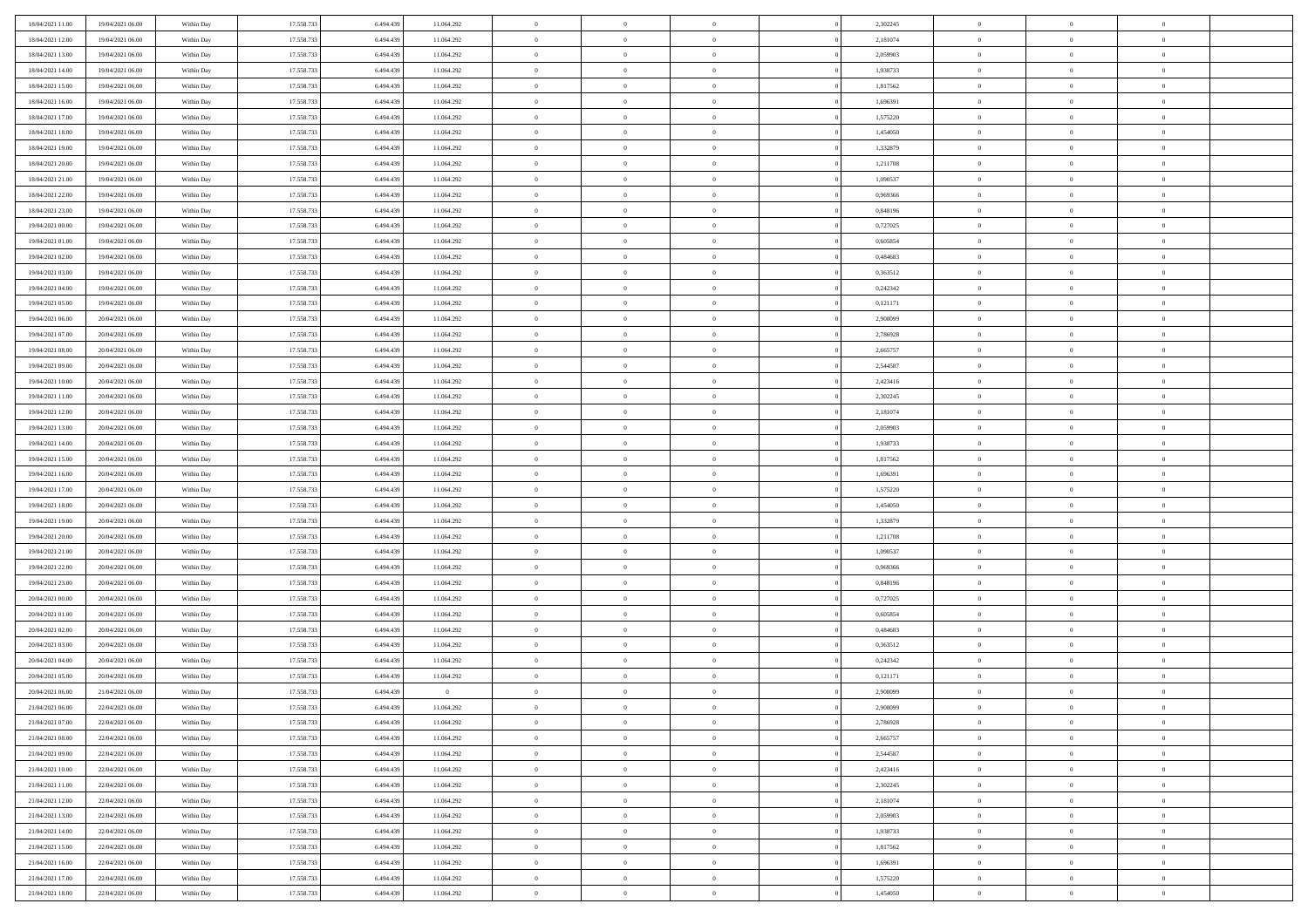| 21/04/2021 19:00                     | 22/04/2021 06:00                     | Within Day               | 17.558.733               | 6.494.439              | 11.064.292               | $\,$ 0                   | $\bf{0}$                         | $\overline{0}$                   |          | 1,332879             | $\bf{0}$                    | $\overline{0}$                   | $\,0\,$                          |  |
|--------------------------------------|--------------------------------------|--------------------------|--------------------------|------------------------|--------------------------|--------------------------|----------------------------------|----------------------------------|----------|----------------------|-----------------------------|----------------------------------|----------------------------------|--|
| 21/04/2021 20:00                     | 22/04/2021 06:00                     | Within Day               | 17.558.733               | 6,494,439              | 11.064.292               | $\overline{0}$           | $\overline{0}$                   | $\overline{0}$                   |          | 1,211708             | $\theta$                    | $\overline{0}$                   | $\theta$                         |  |
| 21/04/2021 21:00                     | 22/04/2021 06:00                     | Within Dav               | 17.558.733               | 6.494.439              | 11.064.292               | $\mathbf{0}$             | $\overline{0}$                   | $\overline{0}$                   |          | 1,090537             | $\mathbf{0}$                | $\overline{0}$                   | $\overline{0}$                   |  |
| 21/04/2021 22.00                     | 22/04/2021 06:00                     | Within Day               | 17.558.733               | 6.494.439              | 11.064.292               | $\bf{0}$                 | $\overline{0}$                   | $\bf{0}$                         |          | 0,969366             | $\bf{0}$                    | $\overline{0}$                   | $\bf{0}$                         |  |
| 21/04/2021 23:00                     | 22/04/2021 06:00                     | Within Day               | 17.558.733               | 6,494,439              | 11.064.292               | $\bf{0}$                 | $\bf{0}$                         | $\overline{0}$                   |          | 0,848196             | $\bf{0}$                    | $\bf{0}$                         | $\,0\,$                          |  |
| 22/04/2021 00:00                     | 22/04/2021 06:00                     | Within Dav               | 17.558.733               | 6.494.439              | 11.064.292               | $\mathbf{0}$             | $\overline{0}$                   | $\overline{0}$                   |          | 0,727025             | $\mathbf{0}$                | $\overline{0}$                   | $\overline{0}$                   |  |
| 22/04/2021 01:00                     | 22/04/2021 06:00                     | Within Day               | 17.558.733               | 6.494.439              | 11.064.292               | $\bf{0}$                 | $\bf{0}$                         | $\overline{0}$                   |          | 0,605854             | $\bf{0}$                    | $\overline{0}$                   | $\,0\,$                          |  |
| 22/04/2021 02:00                     | 22/04/2021 06:00                     | Within Day               | 17.558.733               | 6,494,439              | 11.064.292               | $\overline{0}$           | $\overline{0}$                   | $\overline{0}$                   |          | 0,484683             | $\,$ 0 $\,$                 | $\overline{0}$                   | $\theta$                         |  |
| 22/04/2021 03:00                     | 22/04/2021 06:00                     | Within Dav               | 17.558.733               | 6.494.439              | 11.064.292               | $\mathbf{0}$             | $\overline{0}$                   | $\overline{0}$                   |          | 0,363512             | $\mathbf{0}$                | $\overline{0}$                   | $\overline{0}$                   |  |
| 22/04/2021 04:00                     | 22/04/2021 06:00                     | Within Day               | 17.558.733               | 6.494.439              | 11.064.292               | $\bf{0}$                 | $\overline{0}$                   | $\theta$                         |          | 0,242342             | $\bf{0}$                    | $\overline{0}$                   | $\,0\,$                          |  |
| 22/04/2021 05:00                     | 22/04/2021 06:00                     | Within Day               | 17.558.733               | 6,494,439              | 11.064.292               | $\bf{0}$                 | $\overline{0}$                   | $\overline{0}$                   |          | 0,121171             | $\bf{0}$                    | $\overline{0}$                   | $\theta$                         |  |
| 22/04/2021 06:00                     | 23/04/2021 06:00                     | Within Dav               | 17.558.733               | 6.494.439              | 11.064.292               | $\mathbf{0}$             | $\overline{0}$                   | $\overline{0}$                   |          | 2,908099             | $\mathbf{0}$                | $\overline{0}$                   | $\overline{0}$                   |  |
| 22/04/2021 07:00                     | 23/04/2021 06:00                     | Within Day               | 17.558.733               | 6.494.439              | 11.064.292               | $\bf{0}$                 | $\overline{0}$                   | $\bf{0}$                         |          | 2,786928             | $\bf{0}$                    | $\overline{0}$                   | $\overline{0}$                   |  |
| 22/04/2021 08:00                     | 23/04/2021 06:00                     | Within Day               | 17.558.733               | 6.494.439              | 11.064.292               | $\bf{0}$                 | $\overline{0}$                   | $\overline{0}$                   |          | 2,665757             | $\bf{0}$                    | $\theta$                         | $\,0\,$                          |  |
| 22/04/2021 09:00                     | 23/04/2021 06:00                     | Within Dav               | 17.558.733               | 6.494.439              | 11.064.292               | $\overline{0}$           | $\overline{0}$                   | $\overline{0}$                   |          | 2,544587             | $\mathbf{0}$                | $\overline{0}$                   | $\overline{0}$                   |  |
| 22/04/2021 10:00                     | 23/04/2021 06:00                     | Within Day               | 17.558.733               | 6.494.439              | 11.064.292               | $\bf{0}$                 | $\overline{0}$                   | $\overline{0}$                   |          | 2,423416             | $\bf{0}$                    | $\overline{0}$                   | $\bf{0}$                         |  |
| 22/04/2021 11:00                     | 23/04/2021 06:00                     | Within Day               | 17.558.733               | 6,494,439              | 11.064.292               | $\overline{0}$           | $\overline{0}$                   | $\overline{0}$                   |          | 2,302245             | $\,$ 0 $\,$                 | $\overline{0}$                   | $\theta$                         |  |
| 22/04/2021 12:00                     | 23/04/2021 06:00                     | Within Day               | 17.558.733               | 6.494.439              | 11.064.292               | $\mathbf{0}$             | $\overline{0}$                   | $\overline{0}$                   |          | 2,181074             | $\mathbf{0}$                | $\overline{0}$                   | $\overline{0}$                   |  |
| 22/04/2021 13:00                     | 23/04/2021 06:00                     | Within Day               | 17.558.733               | 6.494.439              | 11.064.292               | $\bf{0}$                 | $\overline{0}$                   | $\overline{0}$                   |          | 2,059903             | $\bf{0}$                    | $\overline{0}$                   | $\,0\,$                          |  |
| 22/04/2021 14:00                     | 23/04/2021 06:00                     | Within Day               | 17.558.733               | 6,494,439              | 11.064.292               | $\bf{0}$                 | $\overline{0}$                   | $\overline{0}$                   |          | 1,938733             | $\bf{0}$                    | $\overline{0}$                   | $\overline{0}$                   |  |
| 22/04/2021 15:00                     | 23/04/2021 06:00                     | Within Dav               | 17.558.733               | 6.494.439              | 11.064.292               | $\mathbf{0}$             | $\overline{0}$                   | $\overline{0}$                   |          | 1,817562             | $\mathbf{0}$                | $\overline{0}$                   | $\overline{0}$                   |  |
| 22/04/2021 16:00                     | 23/04/2021 06:00                     | Within Day               | 17.558.733               | 6.494.439              | 11.064.292               | $\bf{0}$                 | $\overline{0}$                   | $\overline{0}$                   |          | 1,696391             | $\bf{0}$                    | $\overline{0}$                   | $\bf{0}$                         |  |
| 22/04/2021 17:00                     | 23/04/2021 06:00                     |                          | 17.558.733               | 6,494,439              | 11.064.292               | $\bf{0}$                 | $\overline{0}$                   | $\overline{0}$                   |          | 1,575220             | $\bf{0}$                    | $\overline{0}$                   | $\,0\,$                          |  |
| 22/04/2021 18:00                     | 23/04/2021 06:00                     | Within Day<br>Within Dav | 17.558.733               | 6.494.439              | 11.064.292               | $\mathbf{0}$             | $\overline{0}$                   | $\overline{0}$                   |          | 1,454050             | $\mathbf{0}$                | $\overline{0}$                   | $\overline{0}$                   |  |
| 22/04/2021 19:00                     | 23/04/2021 06:00                     | Within Day               | 17.558.733               | 6.494.439              | 11.064.292               | $\bf{0}$                 | $\overline{0}$                   | $\overline{0}$                   |          | 1,332879             | $\bf{0}$                    | $\overline{0}$                   | $\,0\,$                          |  |
|                                      |                                      |                          |                          | 6,494,439              |                          | $\bf{0}$                 | $\overline{0}$                   | $\overline{0}$                   |          |                      |                             | $\overline{0}$                   | $\overline{0}$                   |  |
| 22/04/2021 20:00<br>22/04/2021 21:00 | 23/04/2021 06:00                     | Within Day               | 17.558.733               |                        | 11.064.292               | $\mathbf{0}$             |                                  |                                  |          | 1,211708             | $\bf{0}$<br>$\mathbf{0}$    |                                  | $\overline{0}$                   |  |
|                                      | 23/04/2021 06:00                     | Within Dav               | 17.558.733               | 6.494.439              | 11.064.292               |                          | $\overline{0}$                   | $\overline{0}$<br>$\overline{0}$ |          | 1,090537             |                             | $\overline{0}$<br>$\overline{0}$ |                                  |  |
| 22/04/2021 22.00                     | 23/04/2021 06:00                     | Within Day               | 17.558.733               | 6.494.439              | 11.064.292               | $\bf{0}$                 | $\overline{0}$                   |                                  |          | 0,969366             | $\bf{0}$                    |                                  | $\,0\,$                          |  |
| 22/04/2021 23:00                     | 23/04/2021 06:00                     | Within Day               | 17.558.733               | 6,494,439              | 11.064.292               | $\bf{0}$<br>$\mathbf{0}$ | $\bf{0}$                         | $\overline{0}$                   |          | 0.848196             | $\bf{0}$<br>$\mathbf{0}$    | $\overline{0}$                   | $\overline{0}$<br>$\overline{0}$ |  |
| 23/04/2021 00:00                     | 23/04/2021 06:00                     | Within Dav               | 17.558.733               | 6.494.439              | 11.064.292               |                          | $\overline{0}$                   | $\overline{0}$                   |          | 0,727025             |                             | $\overline{0}$                   |                                  |  |
| 23/04/2021 01:00                     | 23/04/2021 06:00                     | Within Day               | 17.558.733               | 6.494.439              | 11.064.292               | $\bf{0}$                 | $\overline{0}$                   | $\theta$                         |          | 0,605854             | $\,$ 0                      | $\overline{0}$                   | $\theta$                         |  |
| 23/04/2021 02:00                     | 23/04/2021 06:00                     | Within Day               | 17.558.733               | 6.494.439              | 11.064.292               | $\bf{0}$                 | $\bf{0}$                         | $\overline{0}$                   |          | 0,484683             | $\bf{0}$                    | $\overline{0}$                   | $\overline{0}$                   |  |
| 23/04/2021 03:00                     | 23/04/2021 06:00                     | Within Dav               | 17.558.733               | 6.494.439              | 11.064.292               | $\mathbf{0}$             | $\overline{0}$                   | $\overline{0}$                   |          | 0,363512             | $\mathbf{0}$                | $\overline{0}$                   | $\overline{0}$                   |  |
| 23/04/2021 04:00                     | 23/04/2021 06:00                     | Within Day               | 17.558.733               | 6.494.439              | 11.064.292               | $\bf{0}$                 | $\overline{0}$                   | $\theta$                         |          | 0,242342             | $\,$ 0                      | $\overline{0}$                   | $\theta$                         |  |
| 23/04/2021 05:00                     | 23/04/2021 06:00                     | Within Day               | 17.558.733               | 6.494.439              | 11.064.292               | $\bf{0}$<br>$\mathbf{0}$ | $\overline{0}$                   | $\overline{0}$                   |          | 0,121171             | $\bf{0}$<br>$\mathbf{0}$    | $\overline{0}$                   | $\overline{0}$<br>$\overline{0}$ |  |
| 23/04/2021 06:00                     | 24/04/2021 06:00                     | Within Day               | 17.558.733               | 6.494.439              | 11.064.292               | $\bf{0}$                 | $\overline{0}$                   | $\overline{0}$                   |          | 2,908099             |                             | $\overline{0}$                   | $\theta$                         |  |
| 23/04/2021 07:00                     | 24/04/2021 06:00                     | Within Day               | 17.558.733<br>17.558.733 | 6.494.439<br>6,494,439 | 11.064.292               | $\bf{0}$                 | $\overline{0}$                   | $\theta$<br>$\overline{0}$       |          | 2,786928             | $\,$ 0                      | $\overline{0}$<br>$\overline{0}$ |                                  |  |
| 23/04/2021 08:00<br>23/04/2021 09:00 | 24/04/2021 06:00<br>24/04/2021 06:00 | Within Day<br>Within Dav | 17.558.733               | 6.494.439              | 11.064.292<br>11.064.292 | $\mathbf{0}$             | $\bf{0}$<br>$\overline{0}$       | $\overline{0}$                   |          | 2,665757<br>2,544587 | $\bf{0}$<br>$\mathbf{0}$    | $\overline{0}$                   | $\overline{0}$<br>$\overline{0}$ |  |
|                                      |                                      |                          |                          |                        |                          |                          |                                  |                                  |          |                      |                             |                                  | $\theta$                         |  |
| 23/04/2021 10:00                     | 24/04/2021 06:00                     | Within Day               | 17.558.733<br>17.558.733 | 6.494.439<br>6.494.439 | 11.064.292               | $\,0\,$<br>$\bf{0}$      | $\overline{0}$<br>$\overline{0}$ | $\theta$<br>$\overline{0}$       |          | 2,423416             | $\,$ 0                      | $\overline{0}$<br>$\overline{0}$ | $\overline{0}$                   |  |
| 23/04/2021 11:00<br>23/04/2021 12:00 | 24/04/2021 06:00<br>24/04/2021 06:00 | Within Day<br>Within Dav | 17.558.733               | 6.494.439              | 11.064.292<br>11.064.292 | $\mathbf{0}$             | $\overline{0}$                   | $\overline{0}$                   |          | 2,302245<br>2,181074 | $\bf{0}$<br>$\mathbf{0}$    | $\overline{0}$                   | $\overline{0}$                   |  |
| 23/04/2021 13:00                     | 24/04/2021 06:00                     | Within Day               | 17.558.733               | 6.494.439              | 11.064.292               | $\bf{0}$                 | $\overline{0}$                   | $\theta$                         |          | 2,059903             | $\,$ 0                      | $\overline{0}$                   | $\theta$                         |  |
| 23/04/2021 14:00                     | 24/04/2021 06:00                     |                          | 17.558.733               | 6.494.439              | 11.064.292               | $\bf{0}$                 | $\overline{0}$                   | $\overline{0}$                   |          | 1,938733             | $\,$ 0 $\,$                 | $\overline{0}$                   | $\overline{0}$                   |  |
| 23/04/2021 15:00                     | 24/04/2021 06:00                     | Within Day<br>Within Day | 17.558.733               | 6.494.439              | 11.064.292               | $\bf{0}$                 | $\overline{0}$                   |                                  |          | 1,817562             | $\overline{0}$              | $\theta$                         | $\theta$                         |  |
| 23/04/2021 16:00                     | 24/04/2021 06:00                     | Within Day               | 17.558.733               | 6.494.439              | 11.064.292               | $\,0\,$                  | $\overline{0}$                   | $\theta$                         |          | 1,696391             | $\,$ 0 $\,$                 | $\bf{0}$                         | $\theta$                         |  |
| 23/04/2021 17:00                     | 24/04/2021 06:00                     |                          | 17.558.733               | 6.494.439              |                          | $\overline{0}$           | $\overline{0}$                   | $\overline{0}$                   |          | 1,575220             | $\overline{0}$              | $\overline{0}$                   | $\overline{0}$                   |  |
| 23/04/2021 18:00                     | 24/04/2021 06:00                     | Within Day<br>Within Day | 17.558.733               | 6.494.439              | 11.064.292<br>11.064.292 | $\bf{0}$                 | $\overline{0}$                   | $\overline{0}$                   |          | 1,454050             | $\overline{0}$              | $\bf{0}$                         | $\mathbf{0}$                     |  |
|                                      |                                      |                          |                          |                        |                          |                          |                                  |                                  | $\theta$ |                      |                             | $\bf{0}$                         | $\,$ 0 $\,$                      |  |
| 23/04/2021 19:00<br>23/04/2021 20:00 | 24/04/2021 06:00<br>24/04/2021 06:00 | Within Day<br>Within Day | 17.558.733<br>17.558.733 | 6.494.439<br>6.494.439 | 11.064.292<br>11.064.292 | $\bf{0}$<br>$\,$ 0 $\,$  | $\overline{0}$<br>$\overline{0}$ | $\overline{0}$<br>$\overline{0}$ |          | 1,332879<br>1,211708 | $\mathbf{0}$<br>$\,$ 0 $\,$ | $\overline{0}$                   | $\overline{0}$                   |  |
| 23/04/2021 21:00                     | 24/04/2021 06:00                     | Within Day               | 17.558.733               | 6.494.439              | 11.064.292               | $\bf{0}$                 | $\overline{0}$                   | $\overline{0}$                   |          | 1,090537             | $\mathbf{0}$                | $\overline{0}$                   | $\overline{0}$                   |  |
|                                      |                                      |                          |                          |                        |                          | $\,0\,$                  |                                  | $\overline{0}$                   | $\theta$ |                      | $\,$ 0 $\,$                 | $\overline{0}$                   | $\,$ 0 $\,$                      |  |
| 23/04/2021 22:00                     | 24/04/2021 06:00                     | Within Day               | 17.558.733<br>17.558.733 | 6.494.439<br>6.494.439 | 11.064.292               | $\bf{0}$                 | $\overline{0}$<br>$\overline{0}$ | $\overline{0}$                   |          | 0,969366             | $\overline{0}$              | $\overline{0}$                   |                                  |  |
| 23/04/2021 23:00<br>24/04/2021 00:00 | 24/04/2021 06:00<br>24/04/2021 06:00 | Within Day<br>Within Day | 17.558.733               | 6.494.439              | 11.064.292<br>11.064.292 | $\bf{0}$                 | $\overline{0}$                   | $\overline{0}$                   |          | 0,848196<br>0,727025 | $\mathbf{0}$                | $\overline{0}$                   | $\overline{0}$<br>$\mathbf{0}$   |  |
|                                      |                                      |                          |                          |                        |                          | $\,0\,$                  |                                  |                                  |          |                      | $\,$ 0 $\,$                 | $\overline{0}$                   | $\,$ 0 $\,$                      |  |
| 24/04/2021 01:00                     | 24/04/2021 06:00                     | Within Day               | 17.558.733               | 6.494.439              | 11.064.292               |                          | $\overline{0}$                   | $\overline{0}$                   |          | 0,605854<br>0.484683 |                             |                                  |                                  |  |
| 24/04/2021 02.00                     | 24/04/2021 06:00                     | Within Day               | 17.558.733               | 6.494.439              | 11.064.292               | $\bf{0}$                 | $\overline{0}$                   | $\overline{0}$                   |          |                      | $\bf{0}$                    | $\mathbf{0}$                     | $\overline{0}$                   |  |
| 24/04/2021 03:00                     | 24/04/2021 06:00                     | Within Day               | 17.558.733               | 6.494.439              | 11.064.292               | $\bf{0}$                 | $\overline{0}$                   | $\overline{0}$                   |          | 0,363512             | $\mathbf{0}$                | $\overline{0}$                   | $\overline{0}$                   |  |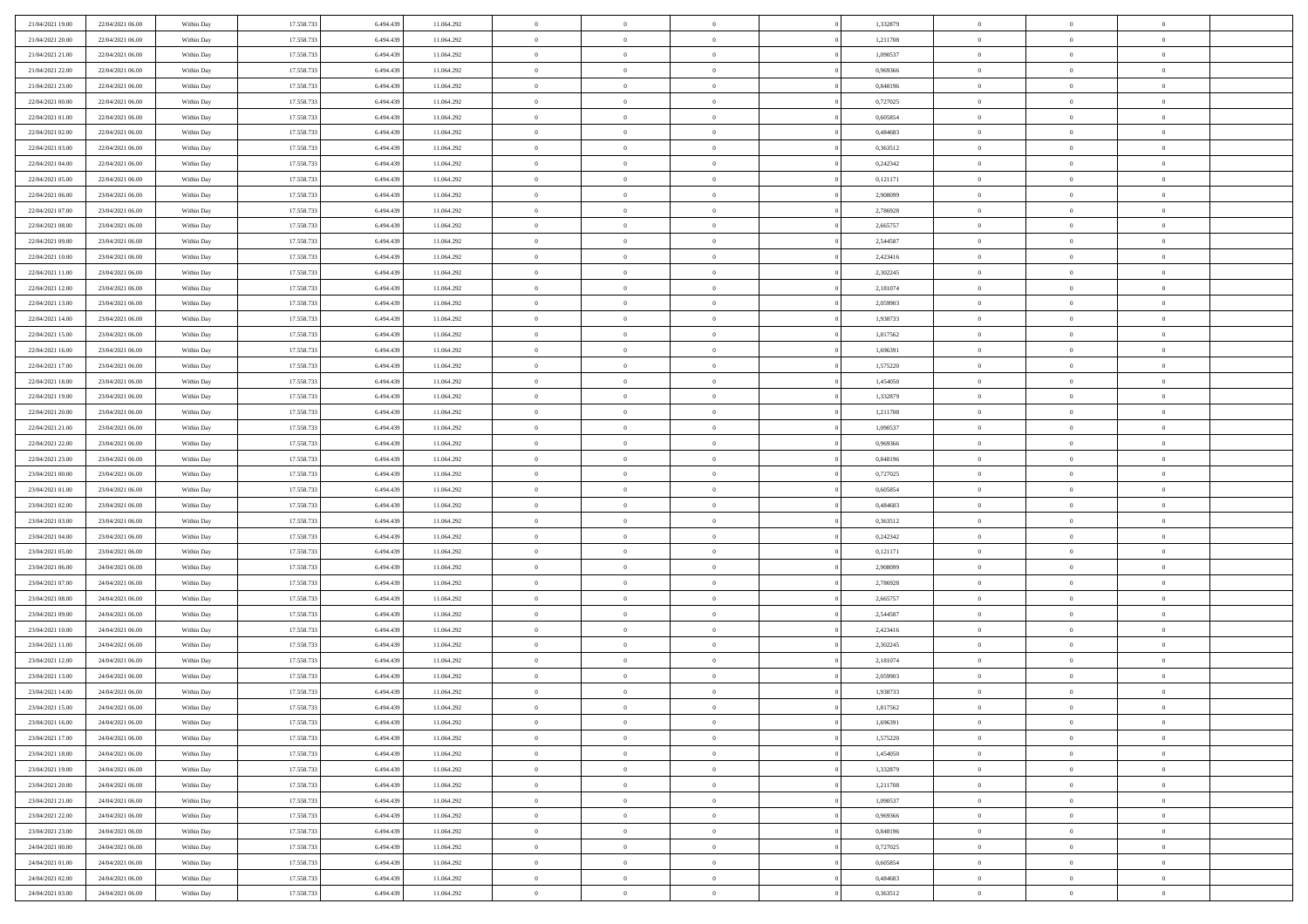| 24/04/2021 04:00                     | 24/04/2021 06:00                     | Within Day               | 17.558.733               | 6.494.439              | 11.064.292               | $\bf{0}$                   | $\overline{0}$                   | $\Omega$                         | 0,242342             | $\theta$                   | $\overline{0}$             | $\overline{0}$             |  |
|--------------------------------------|--------------------------------------|--------------------------|--------------------------|------------------------|--------------------------|----------------------------|----------------------------------|----------------------------------|----------------------|----------------------------|----------------------------|----------------------------|--|
| 24/04/2021 05:00                     | 24/04/2021 06:00                     | Within Dav               | 17.558.733               | 6.494.439              | 11.064.292               | $\mathbf{0}$               | $\overline{0}$                   | $\overline{0}$                   | 0,121171             | $\theta$                   | $\bf{0}$                   | $\theta$                   |  |
| 24/04/2021 06:00                     | 25/04/2021 06:00                     | Within Day               | 17.558.733               | 6.494.439              | 11.064.292               | $\,$ 0                     | $\overline{0}$                   | $\bf{0}$                         | 2,908099             | $\,0\,$                    | $\overline{0}$             | $\,$ 0 $\,$                |  |
| 24/04/2021 07:00                     | 25/04/2021 06:00                     | Within Day               | 17.558.733               | 6,494,439              | 11.064.292               | $\bf{0}$                   | $\overline{0}$                   | $\overline{0}$                   | 2,786928             | $\overline{0}$             | $\theta$                   | $\theta$                   |  |
| 24/04/2021 08:00                     | 25/04/2021 06:00                     | Within Dav               | 17.558.733               | 6.494.439              | 11.064.292               | $\overline{0}$             | $\overline{0}$                   | $\overline{0}$                   | 2,665757             | $\overline{0}$             | $\bf{0}$                   | $\overline{0}$             |  |
| 24/04/2021 09:00                     | 25/04/2021 06:00                     | Within Day               | 17.558.733               | 6.494.439              | 11.064.292               | $\bf{0}$                   | $\overline{0}$                   | $\bf{0}$                         | 2,544587             | $\,0\,$                    | $\overline{0}$             | $\,$ 0 $\,$                |  |
| 24/04/2021 10:00                     | 25/04/2021 06:00                     | Within Day               | 17.558.733               | 6.494.439              | 11.064.292               | $\bf{0}$                   | $\overline{0}$                   | $\overline{0}$                   | 2,423416             | $\bf{0}$                   | $\overline{0}$             | $\theta$                   |  |
| 24/04/2021 11:00                     | 25/04/2021 06:00                     | Within Dav               | 17.558.733               | 6.494.439              | 11.064.292               | $\overline{0}$             | $\overline{0}$                   | $\overline{0}$                   | 2,302245             | $\overline{0}$             | $\overline{0}$             | $\theta$                   |  |
| 24/04/2021 12:00                     | 25/04/2021 06:00                     | Within Day               | 17.558.733               | 6.494.439              | 11.064.292               | $\bf{0}$                   | $\overline{0}$                   | $\bf{0}$                         | 2,181074             | $\,0\,$                    | $\overline{0}$             | $\,$ 0 $\,$                |  |
| 24/04/2021 13:00                     | 25/04/2021 06:00                     | Within Day               | 17.558.733               | 6,494,439              | 11.064.292               | $\bf{0}$                   | $\overline{0}$                   | $\overline{0}$                   | 2.059903             | $\theta$                   | $\overline{0}$             | $\overline{0}$             |  |
| 24/04/2021 14:00                     | 25/04/2021 06:00                     | Within Dav               | 17.558.733               | 6.494.439              | 11.064.292               | $\overline{0}$             | $\overline{0}$                   | $\overline{0}$                   | 1,938733             | $\overline{0}$             | $\bf{0}$                   | $\theta$                   |  |
| 24/04/2021 15:00                     | 25/04/2021 06:00                     | Within Day               | 17.558.733               | 6.494.439              | 11.064.292               | $\bf{0}$                   | $\overline{0}$                   | $\bf{0}$                         | 1,817562             | $\,0\,$                    | $\overline{0}$             | $\,$ 0 $\,$                |  |
| 24/04/2021 16:00                     | 25/04/2021 06:00                     | Within Day               | 17.558.733               | 6.494.439              | 11.064.292               | $\bf{0}$                   | $\overline{0}$                   | $\Omega$                         | 1.696391             | $\theta$                   | $\theta$                   | $\theta$                   |  |
| 24/04/2021 17:00                     | 25/04/2021 06:00                     | Within Dav               | 17.558.733               | 6.494.439              | 11.064.292               | $\overline{0}$             | $\overline{0}$                   | $\overline{0}$                   | 1,575220             | $\mathbf{0}$               | $\overline{0}$             | $\overline{0}$             |  |
| 24/04/2021 18:00                     | 25/04/2021 06:00                     | Within Day               | 17.558.733               | 6.494.439              | 11.064.292               | $\bf{0}$                   | $\overline{0}$                   | $\bf{0}$                         | 1,454050             | $\,0\,$                    | $\overline{0}$             | $\,$ 0 $\,$                |  |
| 24/04/2021 19:00                     | 25/04/2021 06:00                     | Within Day               | 17.558.733               | 6.494.439              | 11.064.292               | $\bf{0}$                   | $\overline{0}$                   | $\overline{0}$                   | 1,332879             | $\theta$                   | $\overline{0}$             | $\overline{0}$             |  |
| 24/04/2021 20:00                     | 25/04/2021 06:00                     | Within Dav               | 17.558.733               | 6.494.439              | 11.064.292               | $\overline{0}$             | $\overline{0}$                   | $\overline{0}$                   | 1,211708             | $\mathbf{0}$               | $\overline{0}$             | $\theta$                   |  |
| 24/04/2021 21:00                     | 25/04/2021 06:00                     | Within Day               | 17.558.733               | 6.494.439              | 11.064.292               | $\bf{0}$                   | $\overline{0}$                   | $\bf{0}$                         | 1,090537             | $\,0\,$                    | $\overline{0}$             | $\,$ 0 $\,$                |  |
| 24/04/2021 22:00                     | 25/04/2021 06:00                     | Within Day               | 17.558.733               | 6,494,439              | 11.064.292               | $\bf{0}$                   | $\overline{0}$                   | $\overline{0}$                   | 0.969366             | $\theta$                   | $\theta$                   | $\overline{0}$             |  |
| 24/04/2021 23:00                     | 25/04/2021 06:00                     | Within Dav               | 17.558.733               | 6.494.439              | 11.064.292               | $\overline{0}$             | $\overline{0}$                   | $\overline{0}$                   | 0,848196             | $\mathbf{0}$               | $\overline{0}$             | $\theta$                   |  |
| 25/04/2021 00:00                     | 25/04/2021 06:00                     | Within Day               | 17.558.733               | 6.494.439              | 11.064.292               | $\bf{0}$                   | $\overline{0}$                   | $\bf{0}$                         | 0,727025             | $\,0\,$                    | $\overline{0}$             | $\,$ 0 $\,$                |  |
| 25/04/2021 01:00                     | 25/04/2021 06:00                     | Within Day               | 17.558.733               | 6,494,439              | 11.064.292               | $\bf{0}$                   | $\overline{0}$                   | $\Omega$                         | 0.605854             | $\overline{0}$             | $\theta$                   | $\theta$                   |  |
| 25/04/2021 02:00                     | 25/04/2021 06:00                     | Within Dav               | 17.558.733               | 6.494.439              | 11.064.292               | $\overline{0}$             | $\overline{0}$                   | $\overline{0}$                   | 0,484683             | $\mathbf{0}$               | $\overline{0}$             | $\overline{0}$             |  |
| 25/04/2021 03:00                     | 25/04/2021 06:00                     | Within Day               | 17.558.733               | 6.494.439              | 11.064.292               | $\bf{0}$                   | $\overline{0}$                   | $\bf{0}$                         | 0,363512             | $\,0\,$                    | $\overline{0}$             | $\,$ 0 $\,$                |  |
| 25/04/2021 04:00                     | 25/04/2021 06:00                     | Within Day               | 17.558.733               | 6.494.439              | 11.064.292               | $\bf{0}$                   | $\overline{0}$                   | $\overline{0}$                   | 0,242342             | $\bf{0}$                   | $\overline{0}$             | $\overline{0}$             |  |
| 25/04/2021 05:00                     | 25/04/2021 06:00                     | Within Dav               | 17.558.733               | 6.494.439              | 11.064.292               | $\overline{0}$             | $\overline{0}$                   | $\overline{0}$                   | 0,121171             | $\mathbf{0}$               | $\overline{0}$             | $\theta$                   |  |
| 25/04/2021 06:00                     | 26/04/2021 06:00                     | Within Day               | 17.558.733               | 6.494.439              | 11.064.292               | $\bf{0}$                   | $\overline{0}$                   | $\bf{0}$                         | 2,908099             | $\,0\,$                    | $\overline{0}$             | $\,$ 0 $\,$                |  |
| 25/04/2021 07:00                     | 26/04/2021 06:00                     | Within Day               | 17.558.733               | 6,494,439              | 11.064.292               | $\bf{0}$                   | $\overline{0}$                   | $\overline{0}$                   | 2,786928             | $\theta$                   | $\theta$                   | $\overline{0}$             |  |
| 25/04/2021 08:00                     | 26/04/2021 06:00                     | Within Dav               | 17.558.733               | 6.494.439              | 11.064.292               | $\overline{0}$             | $\overline{0}$                   | $\overline{0}$                   | 2,665757             | $\mathbf{0}$               | $\overline{0}$             | $\overline{0}$             |  |
| 25/04/2021 09:00                     | 26/04/2021 06:00                     | Within Day               | 17.558.733               | 6.494.439              | 11.064.292               | $\bf{0}$                   | $\overline{0}$                   | $\bf{0}$                         | 2,544587             | $\,0\,$                    | $\overline{0}$             | $\,$ 0 $\,$                |  |
| 25/04/2021 11:00                     | 26/04/2021 06:00                     | Within Day               | 17.558.733               | 6.494.439              | 11.064.292               | $\bf{0}$                   | $\bf{0}$                         | $\overline{0}$                   | 2,302245             | $\bf{0}$                   | $\overline{0}$             | $\theta$                   |  |
| 25/04/2021 12:00                     | 26/04/2021 06:00                     | Within Dav               | 17.558.733               | 6.494.439              | 11.064.292               | $\overline{0}$             | $\overline{0}$                   | $\overline{0}$                   | 2,181074             | $\mathbf{0}$               | $\overline{0}$             | $\overline{0}$             |  |
| 25/04/2021 13:00                     | 26/04/2021 06:00                     | Within Day               | 17.558.733               | 6.494.439              | 11.064.292               | $\bf{0}$                   | $\overline{0}$                   | $\bf{0}$                         | 2,059903             | $\,0\,$                    | $\overline{0}$             | $\,$ 0 $\,$                |  |
| 25/04/2021 14:00                     | 26/04/2021 06:00                     | Within Day               | 17.558.733               | 6.494.439              | 11.064.292               | $\bf{0}$                   | $\bf{0}$                         | $\bf{0}$                         | 1,938733             | $\bf{0}$                   | $\overline{0}$             | $\bf{0}$                   |  |
| 25/04/2021 15:00                     | 26/04/2021 06:00                     | Within Dav               | 17.558.733               | 6.494.439              | 11.064.292               | $\overline{0}$             | $\overline{0}$                   | $\overline{0}$                   | 1,817562             | $\theta$                   | $\overline{0}$             | $\theta$                   |  |
| 25/04/2021 16:00                     | 26/04/2021 06:00                     | Within Day               | 17.558.733               | 6.494.439              | 11.064.292               | $\bf{0}$                   | $\overline{0}$                   | $\bf{0}$                         | 1,696391             | $\,0\,$                    | $\overline{0}$             | $\,$ 0 $\,$                |  |
| 25/04/2021 17:00<br>25/04/2021 18:00 | 26/04/2021 06:00<br>26/04/2021 06:00 | Within Day<br>Within Dav | 17.558.733<br>17.558.733 | 6.494.439<br>6.494.439 | 11.064.292<br>11.064.292 | $\bf{0}$<br>$\overline{0}$ | $\overline{0}$<br>$\overline{0}$ | $\overline{0}$<br>$\overline{0}$ | 1,575220<br>1,454050 | $\bf{0}$<br>$\overline{0}$ | $\overline{0}$<br>$\bf{0}$ | $\theta$<br>$\overline{0}$ |  |
| 25/04/2021 19:00                     | 26/04/2021 06:00                     |                          | 17.558.733               | 6.494.439              | 11.064.292               | $\bf{0}$                   | $\overline{0}$                   |                                  | 1,332879             | $\,0\,$                    | $\overline{0}$             | $\,$ 0 $\,$                |  |
|                                      |                                      | Within Day               |                          |                        |                          | $\bf{0}$                   |                                  | $\bf{0}$<br>$\overline{0}$       |                      | $\bf{0}$                   | $\overline{0}$             | $\theta$                   |  |
| 25/04/2021 20:00<br>25/04/2021 21:00 | 26/04/2021 06:00<br>26/04/2021 06:00 | Within Day<br>Within Day | 17.558.733<br>17.558.733 | 6.494.439<br>6.494.439 | 11.064.292<br>11.064.292 | $\overline{0}$             | $\overline{0}$<br>$\overline{0}$ | $\overline{0}$                   | 1,211708<br>1,090537 | $\theta$                   | $\overline{0}$             | $\theta$                   |  |
| 25/04/2021 22:00                     | 26/04/2021 06:00                     | Within Day               | 17.558.733               | 6.494.439              | 11.064.292               | $\bf{0}$                   | $\overline{0}$                   | $\bf{0}$                         | 0,969366             | $\,0\,$                    | $\overline{0}$             | $\,$ 0 $\,$                |  |
| 25/04/2021 23:00                     | 26/04/2021 06:00                     | Within Day               | 17.558.733               | 6.494.439              | 11.064.292               | $\bf{0}$                   | $\overline{0}$                   | $\bf{0}$                         | 0,848196             | $\bf{0}$                   | $\overline{0}$             | $\bf{0}$                   |  |
| 26/04/2021 00:00                     | 26/04/2021 06:00                     | Within Dav               | 17.558.733               | 6.494.439              | 11.064.292               | $\mathbf{0}$               | $\overline{0}$                   | $\overline{0}$                   | 0,727025             | $\theta$                   | $\bf{0}$                   | $\theta$                   |  |
| 26/04/2021 01:00                     | 26/04/2021 06:00                     | Within Day               | 17.558.733               | 6.494.439              | 11.064.292               | $\bf{0}$                   | $\overline{0}$                   | $\theta$                         | 0,605854             | $\bf{0}$                   | $\overline{0}$             | $\theta$                   |  |
| 26/04/2021 02:00                     | 26/04/2021 06:00                     | Within Day               | 17.558.733               | 6.494.439              | 11.064.292               | $\bf{0}$                   | $\overline{0}$                   | $\bf{0}$                         | 0,484683             | $\bf{0}$                   | $\overline{0}$             | $\bf{0}$                   |  |
| 26/04/2021 03:00                     | 26/04/2021 06:00                     | Within Day               | 17.558.733               | 6.494.439              | 11.064.292               | $\overline{0}$             | $\overline{0}$                   | $\overline{0}$                   | 0,363512             | $\overline{0}$             | $\overline{0}$             | $\overline{0}$             |  |
| 26/04/2021 04:00                     | 26/04/2021 06:00                     | Within Day               | 17.558.733               | 6.494.439              | 11.064.292               | $\,$ 0 $\,$                | $\overline{0}$                   | $\overline{0}$                   | 0,242342             | $\,$ 0 $\,$                | $\,$ 0 $\,$                | $\,$ 0 $\,$                |  |
| 26/04/2021 05:00                     | 26/04/2021 06:00                     | Within Day               | 17.558.733               | 6.494.439              | 11.064.292               | $\bf{0}$                   | $\overline{0}$                   | $\overline{0}$                   | 0,121171             | $\mathbf{0}$               | $\overline{0}$             | $\bf{0}$                   |  |
| 26/04/2021 06:00                     | 27/04/2021 06:00                     | Within Day               | 17.558.733               | 6.494.439              | 11.064.292               | $\,$ 0 $\,$                | $\overline{0}$                   | $\overline{0}$                   | 2,908099             | $\mathbf{0}$               | $\bf{0}$                   | $\overline{0}$             |  |
| 26/04/2021 07:00                     | 27/04/2021 06:00                     | Within Day               | 17.558.733               | 6.494.439              | 11.064.292               | $\,$ 0 $\,$                | $\overline{0}$                   | $\overline{0}$                   | 2,786928             | $\,$ 0 $\,$                | $\overline{0}$             | $\,$ 0                     |  |
| 26/04/2021 08:00                     | 27/04/2021 06:00                     | Within Day               | 17.558.733               | 6.494.439              | 11.064.292               | $\overline{0}$             | $\overline{0}$                   | $\overline{0}$                   | 2,665757             | $\overline{0}$             | $\overline{0}$             | $\bf{0}$                   |  |
| 26/04/2021 09:00                     | 27/04/2021 06:00                     | Within Day               | 17.558.733               | 6.494.439              | 11.064.292               | $\,$ 0 $\,$                | $\overline{0}$                   | $\overline{0}$                   | 2,544587             | $\overline{0}$             | $\overline{0}$             | $\overline{0}$             |  |
| 26/04/2021 10:00                     | 27/04/2021 06:00                     | Within Day               | 17.558.733               | 6.494.439              | 11.064.292               | $\,$ 0 $\,$                | $\overline{0}$                   | $\overline{0}$                   | 2,423416             | $\,$ 0 $\,$                | $\bf{0}$                   | $\,$ 0                     |  |
| 26/04/2021 11:00                     | 27/04/2021 06:00                     | Within Day               | 17.558.733               | 6.494.439              | 11.064.292               | $\bf{0}$                   | $\bf{0}$                         | $\overline{0}$                   | 2,302245             | $\mathbf{0}$               | $\overline{0}$             | $\bf{0}$                   |  |
| 26/04/2021 12:00                     | 27/04/2021 06:00                     | Within Day               | 17.558.733               | 6.494.439              | 11.064.292               | $\,$ 0 $\,$                | $\overline{0}$                   | $\overline{0}$                   | 2,181074             | $\overline{0}$             | $\overline{0}$             | $\overline{0}$             |  |
| 26/04/2021 13:00                     | 27/04/2021 06:00                     | Within Day               | 17.558.733               | 6.494.439              | 11.064.292               | $\,0\,$                    | $\overline{0}$                   | $\overline{0}$                   | 2,059903             | $\,0\,$                    | $\overline{0}$             | $\,$ 0 $\,$                |  |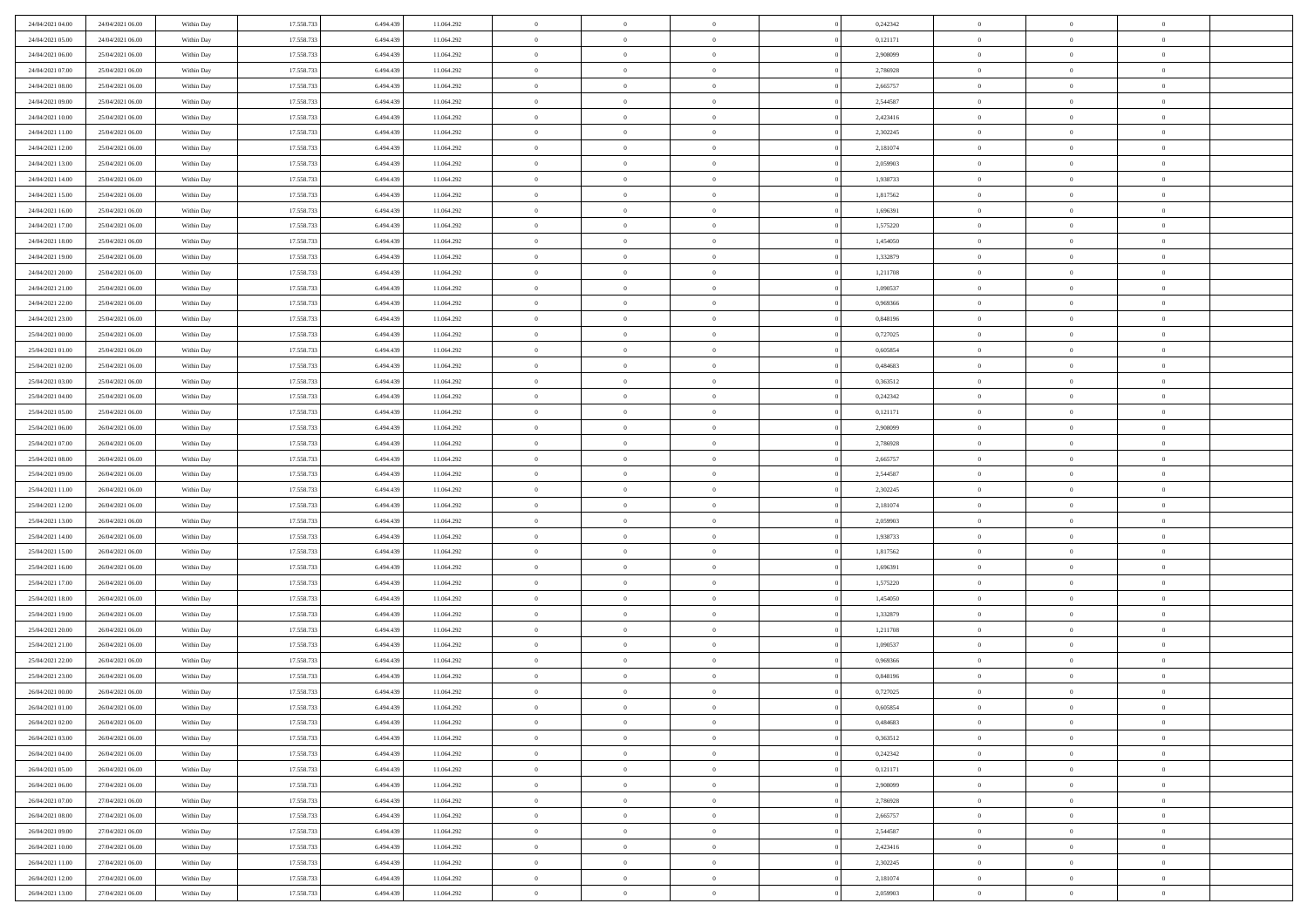| 26/04/2021 14:00 | 27/04/2021 06:00 | Within Day | 17.558.733 | 6.494.439 | 11.064.292 | $\overline{0}$ | $\overline{0}$ | $\Omega$       | 1,938733 | $\bf{0}$       | $\mathbf{0}$   | $\bf{0}$       |  |
|------------------|------------------|------------|------------|-----------|------------|----------------|----------------|----------------|----------|----------------|----------------|----------------|--|
| 26/04/2021 15:00 | 27/04/2021 06:00 | Within Day | 17.558.733 | 6.494.439 | 11.064.292 | $\mathbf{0}$   | $\overline{0}$ | $\overline{0}$ | 1,817562 | $\mathbf{0}$   | $\overline{0}$ | $\overline{0}$ |  |
| 26/04/2021 16:00 | 27/04/2021 06:00 | Within Day | 17.558.733 | 6.494.439 | 11.064.292 | $\,$ 0         | $\overline{0}$ | $\bf{0}$       | 1,696391 | $\,$ 0         | $\overline{0}$ | $\,$ 0 $\,$    |  |
| 26/04/2021 17:00 | 27/04/2021 06:00 | Within Day | 17.558.733 | 6,494,439 | 11.064.292 | $\bf{0}$       | $\overline{0}$ | $\Omega$       | 1,575220 | $\bf{0}$       | $\mathbf{0}$   | $\theta$       |  |
| 26/04/2021 18:00 | 27/04/2021 06:00 | Within Day | 17.558.733 | 6.494.439 | 11.064.292 | $\bf{0}$       | $\overline{0}$ | $\overline{0}$ | 1,454050 | $\mathbf{0}$   | $\overline{0}$ | $\overline{0}$ |  |
| 26/04/2021 19:00 | 27/04/2021 06:00 | Within Day | 17.558.733 | 6.494.439 | 11.064.292 | $\bf{0}$       | $\overline{0}$ | $\bf{0}$       | 1,332879 | $\,$ 0         | $\overline{0}$ | $\,$ 0 $\,$    |  |
| 26/04/2021 20:00 | 27/04/2021 06:00 | Within Day | 17.558.733 | 6.494.439 | 11.064.292 | $\bf{0}$       | $\overline{0}$ | $\overline{0}$ | 1,211708 | $\theta$       | $\overline{0}$ | $\theta$       |  |
| 26/04/2021 21:00 | 27/04/2021 06:00 | Within Day | 17.558.733 | 6.494.439 | 11.064.292 | $\overline{0}$ | $\overline{0}$ | $\overline{0}$ | 1,090537 | $\mathbf{0}$   | $\overline{0}$ | $\overline{0}$ |  |
| 26/04/2021 22:00 | 27/04/2021 06:00 | Within Day | 17.558.733 | 6.494.439 | 11.064.292 | $\bf{0}$       | $\overline{0}$ | $\bf{0}$       | 0,969366 | $\,$ 0         | $\overline{0}$ | $\,$ 0 $\,$    |  |
| 26/04/2021 23:00 | 27/04/2021 06:00 | Within Day | 17.558.733 | 6,494,439 | 11.064.292 | $\bf{0}$       | $\overline{0}$ | $\Omega$       | 0.848196 | $\theta$       | $\mathbf{0}$   | $\theta$       |  |
| 27/04/2021 00:00 | 27/04/2021 06:00 | Within Day | 17.558.733 | 6.494.439 | 11.064.292 | $\overline{0}$ | $\overline{0}$ | $\overline{0}$ | 0,727025 | $\mathbf{0}$   | $\overline{0}$ | $\overline{0}$ |  |
| 27/04/2021 01:00 | 27/04/2021 06:00 | Within Day | 17.558.733 | 6.494.439 | 11.064.292 | $\bf{0}$       | $\overline{0}$ | $\bf{0}$       | 0,605854 | $\,$ 0         | $\overline{0}$ | $\,$ 0 $\,$    |  |
| 27/04/2021 02.00 | 27/04/2021 06:00 | Within Day | 17.558.733 | 6,494,439 | 11.064.292 | $\bf{0}$       | $\overline{0}$ | $\Omega$       | 0.484683 | $\bf{0}$       | $\mathbf{0}$   | $\theta$       |  |
| 27/04/2021 03:00 | 27/04/2021 06:00 | Within Day | 17.558.733 | 6.494.439 | 11.064.292 | $\overline{0}$ | $\overline{0}$ | $\overline{0}$ | 0,363512 | $\mathbf{0}$   | $\overline{0}$ | $\overline{0}$ |  |
| 27/04/2021 04:00 | 27/04/2021 06:00 | Within Day | 17.558.733 | 6.494.439 | 11.064.292 | $\bf{0}$       | $\overline{0}$ | $\bf{0}$       | 0,242342 | $\,$ 0         | $\overline{0}$ | $\,$ 0 $\,$    |  |
| 27/04/2021 05:00 | 27/04/2021 06:00 | Within Day | 17.558.733 | 6.494.439 | 11.064.292 | $\bf{0}$       | $\overline{0}$ | $\overline{0}$ | 0,121171 | $\theta$       | $\mathbf{0}$   | $\bf{0}$       |  |
| 27/04/2021 06:00 | 28/04/2021 06:00 | Within Day | 17.558.733 | 6.494.439 | 11.064.292 | $\overline{0}$ | $\overline{0}$ | $\overline{0}$ | 2,908099 | $\mathbf{0}$   | $\overline{0}$ | $\overline{0}$ |  |
| 27/04/2021 07:00 | 28/04/2021 06:00 | Within Day | 17.558.733 | 6.494.439 | 11.064.292 | $\bf{0}$       | $\overline{0}$ | $\bf{0}$       | 2,786928 | $\,$ 0         | $\overline{0}$ | $\,$ 0 $\,$    |  |
| 27/04/2021 08:00 | 28/04/2021 06:00 | Within Day | 17.558.733 | 6,494,439 | 11.064.292 | $\bf{0}$       | $\overline{0}$ | $\Omega$       | 2.665757 | $\theta$       | $\mathbf{0}$   | $\theta$       |  |
| 27/04/2021 09:00 | 28/04/2021 06:00 | Within Day | 17.558.733 | 6.494.439 | 11.064.292 | $\overline{0}$ | $\overline{0}$ | $\overline{0}$ | 2,544587 | $\mathbf{0}$   | $\overline{0}$ | $\overline{0}$ |  |
| 27/04/2021 10:00 | 28/04/2021 06:00 | Within Day | 17.558.733 | 6.494.439 | 11.064.292 | $\bf{0}$       | $\overline{0}$ | $\bf{0}$       | 2,423416 | $\,$ 0         | $\overline{0}$ | $\,$ 0 $\,$    |  |
| 27/04/2021 11:00 | 28/04/2021 06:00 | Within Day | 17.558.733 | 6,494,439 | 11.064.292 | $\bf{0}$       | $\overline{0}$ | $\Omega$       | 2,302245 | $\bf{0}$       | $\mathbf{0}$   | $\theta$       |  |
| 27/04/2021 12:00 | 28/04/2021 06:00 | Within Day | 17.558.733 | 6.494.439 | 11.064.292 | $\overline{0}$ | $\overline{0}$ | $\overline{0}$ | 2,181074 | $\mathbf{0}$   | $\overline{0}$ | $\overline{0}$ |  |
| 27/04/2021 13:00 | 28/04/2021 06:00 | Within Day | 17.558.733 | 6.494.439 | 11.064.292 | $\bf{0}$       | $\overline{0}$ | $\bf{0}$       | 2,059903 | $\,$ 0         | $\overline{0}$ | $\,$ 0 $\,$    |  |
| 27/04/2021 14:00 | 28/04/2021 06:00 | Within Day | 17.558.733 | 6.494.439 | 11.064.292 | $\bf{0}$       | $\overline{0}$ | $\overline{0}$ | 1.938733 | $\bf{0}$       | $\overline{0}$ | $\bf{0}$       |  |
| 27/04/2021 15:00 | 28/04/2021 06:00 | Within Day | 17.558.733 | 6.494.439 | 11.064.292 | $\overline{0}$ | $\overline{0}$ | $\overline{0}$ | 1,817562 | $\mathbf{0}$   | $\overline{0}$ | $\overline{0}$ |  |
| 27/04/2021 16:00 | 28/04/2021 06:00 | Within Day | 17.558.733 | 6.494.439 | 11.064.292 | $\bf{0}$       | $\overline{0}$ | $\bf{0}$       | 1,696391 | $\,$ 0         | $\overline{0}$ | $\,$ 0 $\,$    |  |
| 27/04/2021 17:00 | 28/04/2021 06:00 | Within Day | 17.558.733 | 6,494,439 | 11.064.292 | $\bf{0}$       | $\overline{0}$ | $\Omega$       | 1,575220 | $\theta$       | $\mathbf{0}$   | $\theta$       |  |
| 27/04/2021 18:00 | 28/04/2021 06:00 | Within Day | 17.558.733 | 6.494.439 | 11.064.292 | $\overline{0}$ | $\overline{0}$ | $\overline{0}$ | 1,454050 | $\mathbf{0}$   | $\overline{0}$ | $\overline{0}$ |  |
| 27/04/2021 19:00 | 28/04/2021 06:00 | Within Day | 17.558.733 | 6.494.439 | 11.064.292 | $\bf{0}$       | $\overline{0}$ | $\bf{0}$       | 1,332879 | $\,$ 0         | $\overline{0}$ | $\,$ 0 $\,$    |  |
| 27/04/2021 20:00 | 28/04/2021 06:00 | Within Day | 17.558.733 | 6.494.439 | 11.064.292 | $\bf{0}$       | $\bf{0}$       | $\overline{0}$ | 1,211708 | $\bf{0}$       | $\overline{0}$ | $\,0\,$        |  |
| 27/04/2021 21:00 | 28/04/2021 06:00 | Within Day | 17.558.733 | 6.494.439 | 11.064.292 | $\overline{0}$ | $\overline{0}$ | $\overline{0}$ | 1,090537 | $\mathbf{0}$   | $\overline{0}$ | $\overline{0}$ |  |
| 27/04/2021 22.00 | 28/04/2021 06:00 | Within Day | 17.558.733 | 6.494.439 | 11.064.292 | $\bf{0}$       | $\overline{0}$ | $\bf{0}$       | 0,969366 | $\,$ 0         | $\overline{0}$ | $\,$ 0 $\,$    |  |
| 27/04/2021 23.00 | 28/04/2021 06:00 | Within Day | 17.558.733 | 6.494.439 | 11.064.292 | $\bf{0}$       | $\overline{0}$ | $\bf{0}$       | 0,848196 | $\bf{0}$       | $\overline{0}$ | $\,0\,$        |  |
| 28/04/2021 00:00 | 28/04/2021 06:00 | Within Day | 17.558.733 | 6.494.439 | 11.064.292 | $\overline{0}$ | $\overline{0}$ | $\overline{0}$ | 0,727025 | $\overline{0}$ | $\overline{0}$ | $\overline{0}$ |  |
| 28/04/2021 01:00 | 28/04/2021 06:00 | Within Day | 17.558.733 | 6.494.439 | 11.064.292 | $\bf{0}$       | $\overline{0}$ | $\bf{0}$       | 0,605854 | $\,$ 0         | $\overline{0}$ | $\,$ 0 $\,$    |  |
| 28/04/2021 02:00 | 28/04/2021 06:00 | Within Day | 17.558.733 | 6.494.439 | 11.064.292 | $\bf{0}$       | $\bf{0}$       | $\overline{0}$ | 0,484683 | $\bf{0}$       | $\overline{0}$ | $\,0\,$        |  |
| 28/04/2021 03:00 | 28/04/2021 06:00 | Within Day | 17.558.733 | 6.494.439 | 11.064.292 | $\overline{0}$ | $\overline{0}$ | $\overline{0}$ | 0,363512 | $\mathbf{0}$   | $\overline{0}$ | $\overline{0}$ |  |
| 28/04/2021 04:00 | 28/04/2021 06:00 | Within Day | 17.558.733 | 6.494.439 | 11.064.292 | $\bf{0}$       | $\overline{0}$ | $\bf{0}$       | 0,242342 | $\,$ 0         | $\overline{0}$ | $\,$ 0 $\,$    |  |
| 28/04/2021 05:00 | 28/04/2021 06:00 | Within Day | 17.558.733 | 6.494.439 | 11.064.292 | $\bf{0}$       | $\bf{0}$       | $\overline{0}$ | 0,121171 | $\bf{0}$       | $\overline{0}$ | $\,0\,$        |  |
| 28/04/2021 06:00 | 29/04/2021 06:00 | Within Day | 17.558.733 | 6.494.439 | 11.064.292 | $\overline{0}$ | $\overline{0}$ | $\overline{0}$ | 2,908099 | $\overline{0}$ | $\overline{0}$ | $\overline{0}$ |  |
| 28/04/2021 07:00 | 29/04/2021 06:00 | Within Day | 17.558.733 | 6.494.439 | 11.064.292 | $\bf{0}$       | $\overline{0}$ | $\bf{0}$       | 2,786928 | $\,$ 0         | $\overline{0}$ | $\,$ 0 $\,$    |  |
| 28/04/2021 08:00 | 29/04/2021 06:00 | Within Day | 17.558.733 | 6.494.439 | 11.064.292 | $\bf{0}$       | $\bf{0}$       | $\bf{0}$       | 2,665757 | $\bf{0}$       | $\overline{0}$ | $\,0\,$        |  |
| 28/04/2021 09:00 | 29/04/2021 06:00 | Within Dav | 17.558.733 | 6.494.439 | 11.064.292 | $\mathbf{0}$   | $\overline{0}$ | $\overline{0}$ | 2,544587 | $\mathbf{0}$   | $\overline{0}$ | $\overline{0}$ |  |
| 28/04/2021 10:00 | 29/04/2021 06:00 | Within Day | 17.558.733 | 6.494.439 | 11.064.292 | $\bf{0}$       | $\overline{0}$ | $\theta$       | 2,423416 | $\overline{0}$ | $\overline{0}$ | $\theta$       |  |
| 28/04/2021 11:00 | 29/04/2021 06:00 | Within Day | 17.558.733 | 6.494.439 | 11.064.292 | $\bf{0}$       | $\bf{0}$       | $\bf{0}$       | 2,302245 | $\bf{0}$       | $\overline{0}$ | $\,0\,$        |  |
| 28/04/2021 12:00 | 29/04/2021 06:00 | Within Day | 17.558.733 | 6.494.439 | 11.064.292 | $\overline{0}$ | $\overline{0}$ | $\overline{0}$ | 2,181074 | $\overline{0}$ | $\bf{0}$       | $\overline{0}$ |  |
| 28/04/2021 13:00 | 29/04/2021 06:00 | Within Day | 17.558.733 | 6.494.439 | 11.064.292 | $\,$ 0 $\,$    | $\overline{0}$ | $\overline{0}$ | 2,059903 | $\mathbf{0}$   | $\,$ 0 $\,$    | $\,$ 0 $\,$    |  |
| 28/04/2021 14:00 | 29/04/2021 06:00 | Within Day | 17.558.733 | 6.494.439 | 11.064.292 | $\bf{0}$       | $\bf{0}$       | $\overline{0}$ | 1,938733 | $\bf{0}$       | $\overline{0}$ | $\bf{0}$       |  |
| 28/04/2021 15:00 | 29/04/2021 06:00 | Within Day | 17.558.733 | 6.494.439 | 11.064.292 | $\bf{0}$       | $\overline{0}$ | $\overline{0}$ | 1,817562 | $\overline{0}$ | $\overline{0}$ | $\overline{0}$ |  |
| 28/04/2021 16:00 | 29/04/2021 06:00 | Within Day | 17.558.733 | 6.494.439 | 11.064.292 | $\,$ 0 $\,$    | $\overline{0}$ | $\overline{0}$ | 1,696391 | $\,$ 0 $\,$    | $\overline{0}$ | $\,$ 0 $\,$    |  |
| 28/04/2021 17:00 | 29/04/2021 06:00 | Within Day | 17.558.733 | 6.494.439 | 11.064.292 | $\bf{0}$       | $\overline{0}$ | $\overline{0}$ | 1,575220 | $\bf{0}$       | $\overline{0}$ | $\overline{0}$ |  |
| 28/04/2021 18:00 | 29/04/2021 06:00 | Within Day | 17.558.733 | 6.494.439 | 11.064.292 | $\overline{0}$ | $\overline{0}$ | $\overline{0}$ | 1,454050 | $\overline{0}$ | $\bf{0}$       | $\mathbf{0}$   |  |
| 28/04/2021 19:00 | 29/04/2021 06:00 | Within Day | 17.558.733 | 6.494.439 | 11.064.292 | $\,$ 0 $\,$    | $\overline{0}$ | $\overline{0}$ | 1,332879 | $\mathbf{0}$   | $\,$ 0 $\,$    | $\,$ 0 $\,$    |  |
| 28/04/2021 20:00 | 29/04/2021 06:00 | Within Day | 17.558.733 | 6.494.439 | 11.064.292 | $\bf{0}$       | $\bf{0}$       | $\overline{0}$ | 1,211708 | $\mathbf{0}$   | $\overline{0}$ | $\bf{0}$       |  |
| 28/04/2021 21:00 | 29/04/2021 06:00 | Within Day | 17.558.733 | 6.494.439 | 11.064.292 | $\bf{0}$       | $\overline{0}$ | $\overline{0}$ | 1,090537 | $\mathbf{0}$   | $\bf{0}$       | $\overline{0}$ |  |
| 28/04/2021 22:00 | 29/04/2021 06:00 | Within Day | 17.558.733 | 6.494.439 | 11.064.292 | $\,0\,$        | $\overline{0}$ | $\overline{0}$ | 0,969366 | $\,$ 0         | $\overline{0}$ | $\,$ 0 $\,$    |  |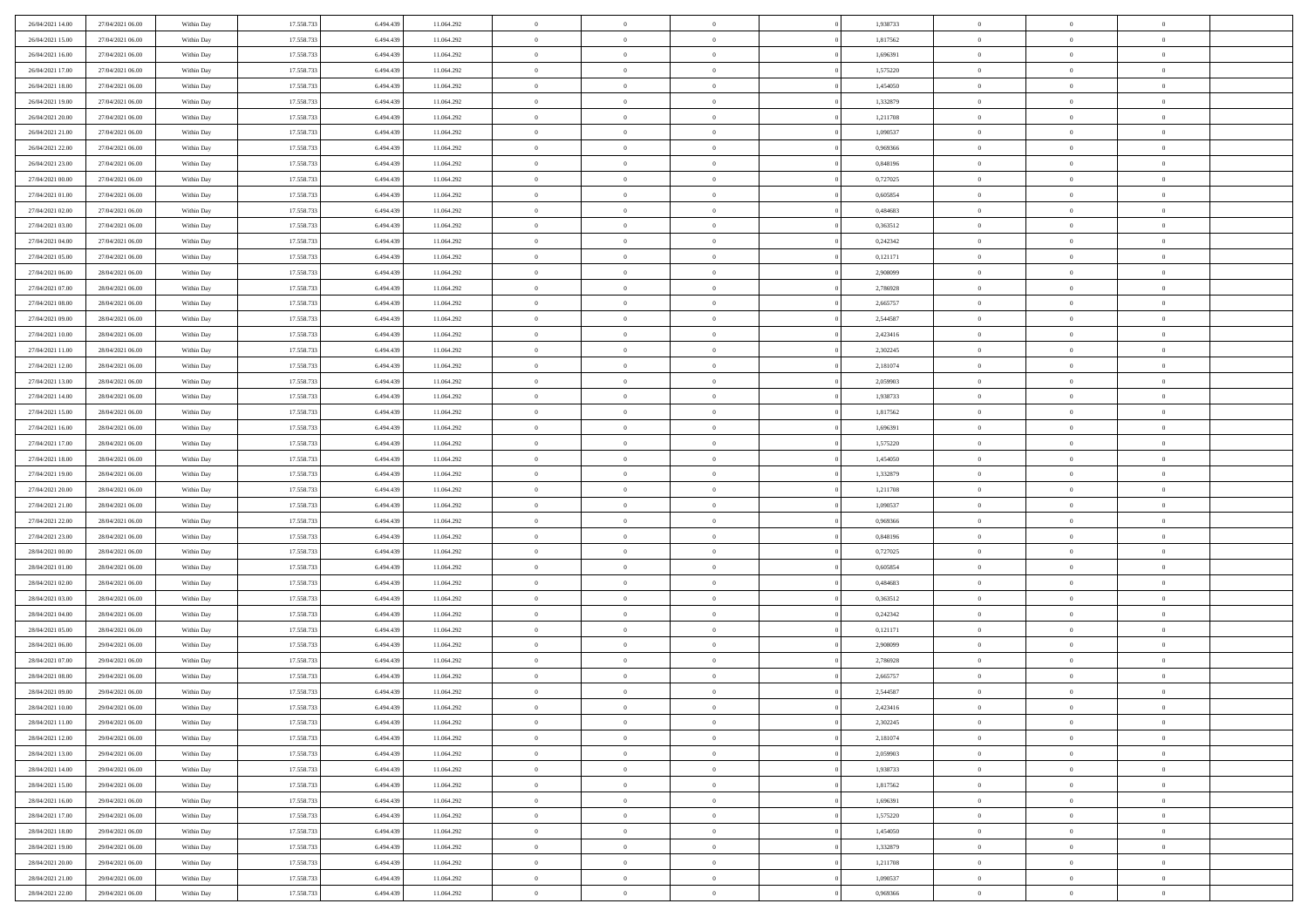| 28/04/2021 23:00 | 29/04/2021 06:00 | Within Day | 17.558.733 | 6.494.439 | 11.064.292 | $\mathbf{0}$   | $\Omega$       | $\Omega$       | 0,848196 | $\Omega$       | $\theta$       | $\Omega$       |  |
|------------------|------------------|------------|------------|-----------|------------|----------------|----------------|----------------|----------|----------------|----------------|----------------|--|
| 29/04/2021 00:00 | 29/04/2021 06:00 | Within Day | 17.558.733 | 6.494.439 | 11.064.292 | $\overline{0}$ | $\Omega$       | $\Omega$       | 0,727025 | $\Omega$       | $\theta$       | $\theta$       |  |
| 29/04/2021 01:00 | 29/04/2021 06:00 | Within Day | 17.558.733 | 6.494.439 | 11.064.292 | $\overline{0}$ | $\overline{0}$ | $\theta$       | 0.605854 | $\mathbf{0}$   | $\bf{0}$       | $\overline{0}$ |  |
| 29/04/2021 02:00 | 29/04/2021 06:00 | Within Day | 17.558.733 | 6,494,439 | 11.064.292 | $\overline{0}$ | $\Omega$       | $\overline{0}$ | 0.484683 | $\Omega$       | $\Omega$       | $\theta$       |  |
| 29/04/2021 03:00 | 29/04/2021 06:00 | Within Day | 17.558.733 | 6.494.439 | 11.064.292 | $\mathbf{0}$   | $\Omega$       | $\theta$       | 0,363512 | $\mathbf{0}$   | $\Omega$       | $\overline{0}$ |  |
| 29/04/2021 04:00 | 29/04/2021 06:00 | Within Day | 17.558.733 | 6.494.439 | 11.064.292 | $\overline{0}$ | $\Omega$       | $\Omega$       | 0,242342 | $\Omega$       | $\Omega$       | $\Omega$       |  |
| 29/04/2021 05:00 | 29/04/2021 06:00 | Within Day | 17.558.733 | 6.494.439 | 11.064.292 | $\overline{0}$ | $\overline{0}$ | $\theta$       | 0,121171 | $\overline{0}$ | $\overline{0}$ | $\overline{0}$ |  |
| 29/04/2021 06:00 | 30/04/2021 06:00 | Within Day | 17.558.733 | 6.494.439 | 11.064.292 | $\overline{0}$ | $\Omega$       | $\Omega$       | 2,908099 | $\Omega$       | $\Omega$       | $\theta$       |  |
| 29/04/2021 07:00 | 30/04/2021 06:00 | Within Day | 17.558.733 | 6.494.439 | 11.064.292 | $\overline{0}$ | $\Omega$       | $\mathbf{0}$   | 2.786928 | $\mathbf{0}$   | $\Omega$       | $\theta$       |  |
| 29/04/2021 08:00 | 30/04/2021 06:00 | Within Day | 17.558.733 | 6.494.439 | 11.064.292 | $\overline{0}$ | $\Omega$       | $\theta$       | 2,665757 | $\mathbf{0}$   | $\theta$       | $\theta$       |  |
| 29/04/2021 09:00 | 30/04/2021 06:00 | Within Day | 17.558.733 | 6.494.439 | 11.064.292 | $\overline{0}$ | $\overline{0}$ | $\theta$       | 2,544587 | $\mathbf{0}$   | $\bf{0}$       | $\theta$       |  |
| 29/04/2021 10:00 | 30/04/2021 06:00 | Within Day | 17.558.733 | 6.494.439 | 11.064.292 | $\theta$       | $\Omega$       | $\Omega$       | 2,423416 | $\Omega$       | $\Omega$       | $\Omega$       |  |
| 29/04/2021 11:00 | 30/04/2021 06:00 | Within Day | 17.558.733 | 6.494.439 | 11.064.292 | $\overline{0}$ | $\Omega$       | $\mathbf{0}$   | 2,302245 | $\mathbf{0}$   | $\theta$       | $\overline{0}$ |  |
| 29/04/2021 12:00 | 30/04/2021 06:00 | Within Day | 17.558.733 | 6,494,439 | 11.064.292 | $\overline{0}$ | $\Omega$       | $\Omega$       | 2.181074 | $\Omega$       | $\Omega$       | $\Omega$       |  |
| 29/04/2021 13:00 | 30/04/2021 06:00 | Within Day | 17.558.733 | 6.494.439 | 11.064.292 | $\overline{0}$ | $\theta$       | $\theta$       | 2,059903 | $\mathbf{0}$   | $\Omega$       | $\theta$       |  |
| 29/04/2021 14:00 | 30/04/2021 06:00 | Within Day | 17.558.733 | 6.494.439 | 11.064.292 | $\mathbf{0}$   | $\Omega$       | $\Omega$       | 1,938733 | $\Omega$       | $\theta$       | $\theta$       |  |
| 29/04/2021 15:00 | 30/04/2021 06:00 | Within Day | 17.558.733 | 6.494.439 | 11.064.292 | $\overline{0}$ | $\Omega$       | $\theta$       | 1,817562 | $\mathbf{0}$   | $\Omega$       | $\theta$       |  |
| 29/04/2021 16:00 | 30/04/2021 06:00 | Within Day | 17.558.733 | 6.494.439 | 11.064.292 | $\mathbf{0}$   | $\Omega$       | $\Omega$       | 1,696391 | $\Omega$       | $\Omega$       | $\Omega$       |  |
| 29/04/2021 17:00 | 30/04/2021 06:00 | Within Day | 17.558.733 | 6.494.439 | 11.064.292 | $\bf{0}$       | $\overline{0}$ | $\theta$       | 1,575220 | $\bf{0}$       | $\overline{0}$ | $\,0\,$        |  |
| 29/04/2021 18:00 | 30/04/2021 06:00 | Within Day | 17.558.733 | 6.494.439 | 11.064.292 | $\theta$       | $\Omega$       | $\overline{0}$ | 1.454050 | $\Omega$       | $\Omega$       | $\theta$       |  |
| 29/04/2021 19:00 | 30/04/2021 06:00 | Within Day | 17.558.733 | 6.494.439 | 11.064.292 | $\overline{0}$ | $\Omega$       | $\mathbf{0}$   | 1,332879 | $\Omega$       | $\Omega$       | $\overline{0}$ |  |
| 29/04/2021 20:00 | 30/04/2021 06:00 | Within Day | 17.558.733 | 6,494,439 | 11.064.292 | $\overline{0}$ | $\Omega$       | $\Omega$       | 1.211708 | $\Omega$       | $\Omega$       | $\Omega$       |  |
| 29/04/2021 21:00 | 30/04/2021 06:00 | Within Day | 17.558.733 | 6.494.439 | 11.064.292 | $\overline{0}$ | $\overline{0}$ | $\overline{0}$ | 1,090537 | $\overline{0}$ | $\theta$       | $\overline{0}$ |  |
| 29/04/2021 22.00 | 30/04/2021 06:00 | Within Day | 17.558.733 | 6.494.439 | 11.064.292 | $\overline{0}$ | $\Omega$       | $\theta$       | 0.969366 | $\mathbf{0}$   | $\Omega$       | $\theta$       |  |
| 29/04/2021 23:00 | 30/04/2021 06:00 | Within Day | 17.558.733 | 6.494.439 | 11.064.292 | $\overline{0}$ | $\Omega$       | $\overline{0}$ | 0.848196 | $\mathbf{0}$   | $\Omega$       | $\theta$       |  |
| 30/04/2021 00:00 | 30/04/2021 06:00 | Within Day | 17.558.733 | 6.494.439 | 11.064.292 | $\overline{0}$ | $\Omega$       | $\Omega$       | 0,727025 | $\Omega$       | $\Omega$       | $\Omega$       |  |
| 30/04/2021 01:00 | 30/04/2021 06:00 | Within Day | 17.558.733 | 6.494.439 | 11.064.292 | $\overline{0}$ | $\overline{0}$ | $\theta$       | 0.605854 | $\mathbf{0}$   | $\theta$       | $\theta$       |  |
| 30/04/2021 02:00 | 30/04/2021 06:00 | Within Day | 17.558.733 | 6.494.439 | 11.064.292 | $\overline{0}$ | $\overline{0}$ | $\theta$       | 0.484683 | $\mathbf{0}$   | $\Omega$       | $\theta$       |  |
| 30/04/2021 03:00 | 30/04/2021 06:00 | Within Day | 17.558.733 | 6.494.439 | 11.064.292 | $\overline{0}$ | $\Omega$       | $\theta$       | 0,363512 | $\Omega$       | $\Omega$       | $\theta$       |  |
| 30/04/2021 04:00 | 30/04/2021 06:00 | Within Day | 17.558.733 | 6.494.439 | 11.064.292 | $\overline{0}$ | $\Omega$       | $\overline{0}$ | 0,242342 | $\mathbf{0}$   |                | $\theta$       |  |
| 30/04/2021 06:00 | 01/05/2021 06:00 | Within Day | 17.558.733 | 6.494.439 | 11.064.292 | $\theta$       | $\Omega$       | $\overline{0}$ | 2,908099 | $\Omega$       | $\Omega$       | $\theta$       |  |

(\*) GCV used for the purpose of the conversion does not corresponding to the actual GCV of the Gas Day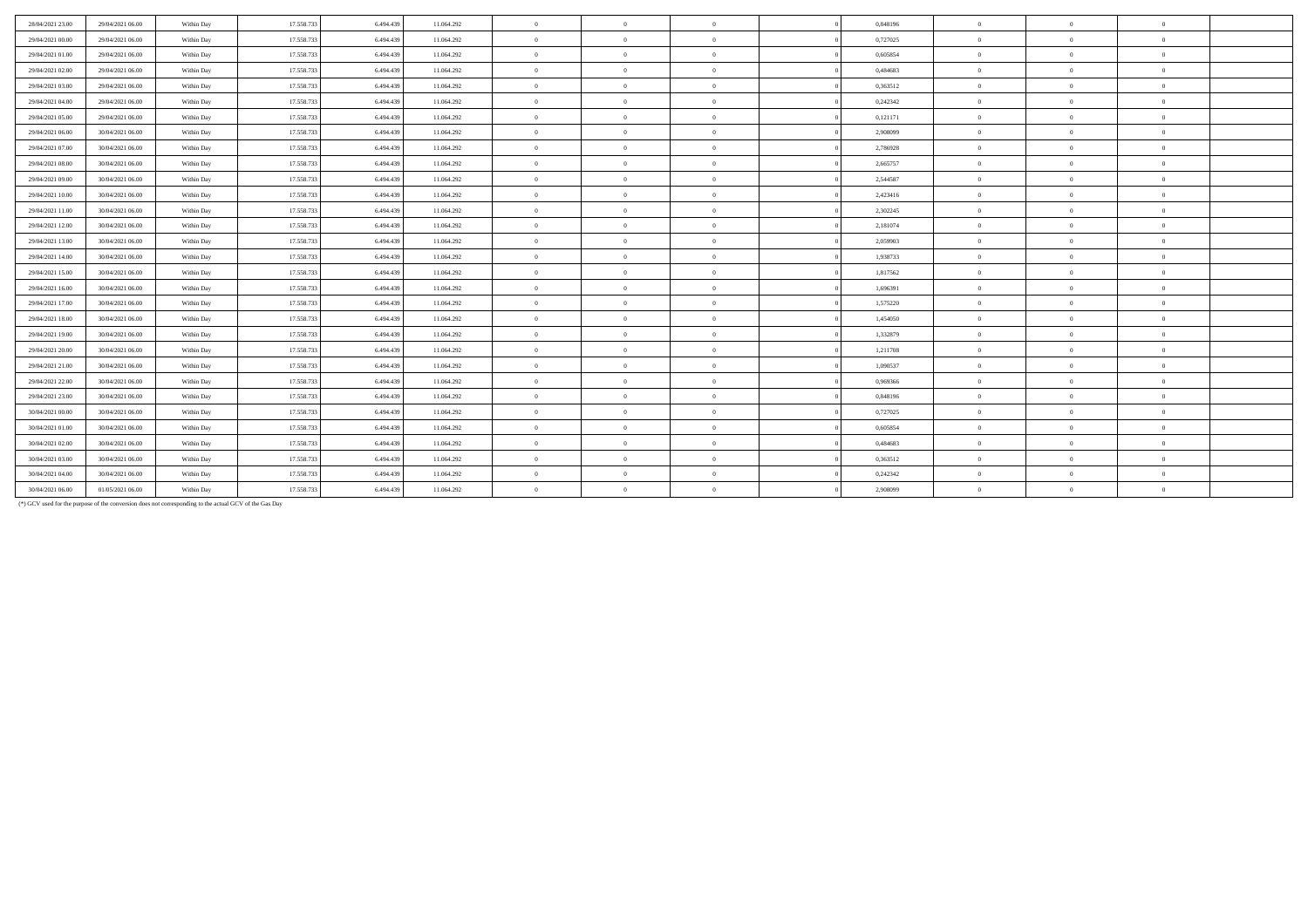## **SNAM RETE GAS**

**Transportation capacity at Entry Point interconnected with foreign pipelines**

**Update to 29/04/2021 of offered and assigned capacity in auction day-ahead and within-day**

**Thermal Year 2020/2021**

(Values in Scm/day (15° C; 1,01325 bar); Prices in c/Scm)

| <b>Entry Point</b> |  |
|--------------------|--|
|                    |  |

**GELA**

| Timeframe        |                  |                     |                            |                                              |                | <b>Offered capacity</b> |                | Assigned capacity | Day-Ahead                                    |                      | <b>Prices</b>                 |                                  |                                    |             |
|------------------|------------------|---------------------|----------------------------|----------------------------------------------|----------------|-------------------------|----------------|-------------------|----------------------------------------------|----------------------|-------------------------------|----------------------------------|------------------------------------|-------------|
| From             | To               | <b>Auction type</b> | Transportation<br>capacity | <b>Assigned capacity</b><br>(before auction) | Firm           | Interruptible           | Firm           | Interruptible     | <b>Interrupted Capacity</b><br>Interruptible | Reserve price - Firm | <b>Auction premium - Firm</b> | Reserve price -<br>Interruptible | Auction premium -<br>Interruptible | <b>Note</b> |
| 01/04/2021 06:00 | 02/04/2021 06:00 | Day Ahead           | 38.700.000                 | 14.313.950                                   | 24.386.048     | $\theta$                | $\overline{0}$ | $\overline{0}$    |                                              | 0,013194             | $\theta$                      | 0,013194                         | $\Omega$                           |             |
| 02/04/2021 06:00 | 03/04/2021 06:00 | Day Ahead           | 38.700.000                 | 14.313.950                                   | 24.386.048     | $\theta$                | $\Omega$       | $\Omega$          |                                              | 0,013194             | $\theta$                      | 0,013194                         | $\overline{0}$                     |             |
| 03/04/2021 06:00 | 04/04/2021 06:00 | Day Ahead           | 38.700.000                 | 14.313.950                                   | 24.386.048     | $\theta$                | $\overline{0}$ | $\overline{0}$    |                                              | 0,013194             | $\theta$                      | 0,013194                         | $\overline{0}$                     |             |
| 04/04/2021 06:00 | 05/04/2021 06:00 | Day Ahead           | 38.700.000                 | 14.313.950                                   | 24.386.048     | $\overline{0}$          | $\overline{0}$ | $\overline{0}$    |                                              | 0,013194             | $\theta$                      | 0,013194                         | $\overline{0}$                     |             |
| 05/04/2021 06:00 | 06/04/2021 06:00 | Day Ahead           | 38.700.000                 | 14.313.950                                   | 24.386.048     | $\overline{0}$          | $\overline{0}$ | $\overline{0}$    |                                              | 0,013194             | $\overline{0}$                | 0,013194                         | $\overline{0}$                     |             |
| 06/04/2021 06:00 | 07/04/2021 06:00 | Day Ahead           | 38.700.000                 | 14.313.950                                   | 24.386.048     | $\Omega$                | $\overline{0}$ | $\overline{0}$    |                                              | 0,013194             | $\theta$                      | 0,013194                         | $\overline{0}$                     |             |
| 07/04/2021 06:00 | 08/04/2021 06:00 | Day Ahead           | 38,700,000                 | 14.313.950                                   | 24.386.048     | $\theta$                | $\overline{0}$ | $\overline{0}$    |                                              | 0.013194             | $\mathbf{0}$                  | 0.013194                         | $\overline{0}$                     |             |
| 08/04/2021 06:00 | 09/04/2021 06:00 | Day Ahead           | 38,700,000                 | 14.313.950                                   | 24.386.048     | $\Omega$                | $\theta$       | $\theta$          |                                              | 0.013194             | $\mathbf{a}$                  | 0,013194                         | $\theta$                           |             |
| 09/04/2021 06:00 | 10/04/2021 06:00 | Day Ahead           | 38.700.000                 | 14.313.950                                   | 24.386.048     | $\Omega$                | $\overline{0}$ | $\overline{0}$    |                                              | 0,013194             | $\theta$                      | 0,013194                         | $\overline{0}$                     |             |
| 10/04/2021 06:00 | 11/04/2021 06:00 | Day Ahead           | 38.700.000                 | 14.313.950                                   | 24.386.048     | $\theta$                | $\overline{0}$ | $\overline{0}$    |                                              | 0,013194             | $\overline{0}$                | 0,013194                         | $\overline{0}$                     |             |
| 11/04/2021 06:00 | 12/04/2021 06:00 | Day Ahead           | 38,700,000                 | 14.313.950                                   | 24.386.048     | $\Omega$                | $\theta$       | $\Omega$          |                                              | 0.013194             | $\theta$                      | 0.013194                         | $\Omega$                           |             |
| 12/04/2021 06:00 | 13/04/2021 06:00 | Day Ahead           | 38.700.000                 | 14.313.950                                   | 24.386.048     | $\theta$                | $\overline{0}$ | $\overline{0}$    |                                              | 0,013194             | $\bf{0}$                      | 0,013194                         | $\overline{0}$                     |             |
| 13/04/2021 06:00 | 14/04/2021 06:00 | Day Ahead           | 38.700.000                 | 14.313.950                                   | 24.386.048     | $\theta$                | $\overline{0}$ | $\overline{0}$    |                                              | 0,013194             | $\theta$                      | 0,013194                         | $\overline{0}$                     |             |
| 14/04/2021 06:00 | 15/04/2021 06:00 | Day Ahead           | 38.700.000                 | 14.313.950                                   | 24.386.048     | $\theta$                | $\overline{0}$ | $\overline{0}$    |                                              | 0,013194             | $\theta$                      | 0,013194                         | $\overline{0}$                     |             |
| 15/04/2021 06:00 | 16/04/2021 06:00 | Day Ahead           | 38,700,000                 | 14.313.950                                   | 24.386,048     | $\overline{0}$          | $\overline{0}$ | $\overline{0}$    |                                              | 0.013194             | $\overline{0}$                | 0.013194                         | $\overline{0}$                     |             |
| 16/04/2021 06:00 | 17/04/2021 06:00 | Day Ahead           | 38,700,000                 | 14.313.950                                   | 24.386.048     | $\theta$                | $\theta$       | $\overline{0}$    |                                              | 0.013194             | $\mathbf{0}$                  | 0,013194                         | $\overline{0}$                     |             |
| 17/04/2021 06:00 | 18/04/2021 06:00 | Day Ahead           | 38.700.000                 | 14.313.950                                   | 24.386.048     | $\Omega$                | $\overline{0}$ | $\overline{0}$    |                                              | 0,013194             | $\theta$                      | 0,013194                         | $\overline{0}$                     |             |
| 18/04/2021 06:00 | 19/04/2021 06:00 | Day Ahead           | 38,700,000                 | 14.313.950                                   | 24.386.048     | $\theta$                | $\theta$       | $\Omega$          |                                              | 0.013194             | $\theta$                      | 0.013194                         | $\theta$                           |             |
| 19/04/2021 06:00 | 20/04/2021 06:00 | Day Ahead           | 38,700,000                 | 14.313.950                                   | 24.386.048     | $\theta$                | $\theta$       | $\Omega$          |                                              | 0.013194             | $\theta$                      | 0.013194                         | $\Omega$                           |             |
| 20/04/2021 06:00 | 21/04/2021 06:00 | Day Ahead           | 38.700.000                 | 14.313.950                                   | $\overline{0}$ | 503.099                 | $\overline{0}$ | $\overline{0}$    |                                              | 0,013194             | $\mathbf{0}$                  | 0,013194                         | $\overline{0}$                     |             |
| 21/04/2021 06:00 | 22/04/2021 06:00 | Day Ahead           | 38.700.000                 | 14.313.950                                   | 24.386.048     | $\theta$                | $\overline{0}$ | $\overline{0}$    |                                              | 0,013194             | $\overline{0}$                | 0,013194                         | $\overline{0}$                     |             |
| 22/04/2021 06:00 | 23/04/2021 06:00 | Day Ahead           | 38.700.000                 | 14.313.950                                   | 24.386.048     | $\theta$                | $\overline{0}$ | $\overline{0}$    |                                              | 0,013194             | $\Omega$                      | 0,013194                         | $\overline{0}$                     |             |
| 23/04/2021 06:00 | 24/04/2021 06:00 | Day Ahead           | 38,700,000                 | 14.313.950                                   | 24.386.048     | $\theta$                | $\overline{0}$ | $\overline{0}$    |                                              | 0.013194             | $\bf{0}$                      | 0.013194                         | $\theta$                           |             |
| 24/04/2021 06:00 | 25/04/2021 06:00 | Day Ahead           | 38.700.000                 | 14.313.950                                   | 24.386.048     | $\theta$                | $\overline{0}$ | $\overline{0}$    |                                              | 0,013194             | $\mathbf{0}$                  | 0,013194                         | $\overline{0}$                     |             |
| 25/04/2021 06:00 | 26/04/2021 06:00 | Day Ahead           | 38.700.000                 | 14.313.950                                   | 24.386.048     | $\overline{0}$          | $\overline{0}$ | $\overline{0}$    |                                              | 0,013194             | $\theta$                      | 0,013194                         | $\overline{0}$                     |             |
| 26/04/2021 06:00 | 27/04/2021 06:00 | Day Ahead           | 38,700,000                 | 14.313.950                                   | 24.386.048     | $\theta$                | $\theta$       | $\Omega$          |                                              | 0.013194             | $\overline{0}$                | 0.013194                         | $\theta$                           |             |
| 27/04/2021 06:00 | 28/04/2021 06:00 | Day Ahead           | 38.700.000                 | 14.313.950                                   | 24.386.048     | $\theta$                | $\overline{0}$ | $\overline{0}$    |                                              | 0,013194             | $\mathbf{0}$                  | 0,013194                         | $\overline{0}$                     |             |
| 28/04/2021 06:00 | 29/04/2021 06:00 | Day Ahead           | 38.700.000                 | 14.313.950                                   | 24.386.048     | $\Omega$                | $\overline{0}$ | $\overline{0}$    |                                              | 0,013194             | $\theta$                      | 0,013194                         | $\overline{0}$                     |             |
| 29/04/2021 06:00 | 30/04/2021 06:00 | Day Ahead           | 38.700.000                 | 14.313.950                                   | 24.386.048     | $\theta$                | $\overline{0}$ | $\Omega$          |                                              | 0,013194             | $\Omega$                      | 0,013194                         | $\overline{0}$                     |             |
| 30/04/2021 06:00 | 01/05/2021 06:00 | Day Ahead           | 38,700,000                 | 14.313.950                                   | 24.386.048     | $\theta$                | $\theta$       | $\Omega$          |                                              | 0.013194             | $\Omega$                      | 0.013194                         | $\Omega$                           |             |
| 01/04/2021 06:00 | 02/04/2021 06:00 | Within Day          | 38.700.000                 | 14.313.950                                   | 24.386.048     | $\overline{0}$          | $\overline{0}$ | $\overline{0}$    |                                              | 1,319445             | $\overline{0}$                | $\overline{0}$                   | $\overline{0}$                     |             |
| 01/04/2021 07:00 | 02/04/2021 06:00 | Within Day          | 38.700.000                 | 14.313.950                                   | 23.369.962     | $\overline{0}$          | $\overline{0}$ | $\overline{0}$    |                                              | 1,319445             | $\bf{0}$                      | $\bf{0}$                         | $\overline{0}$                     |             |
| 01/04/2021 08:00 | 02/04/2021 06:00 | Within Day          | 38.700.000                 | 14.313.950                                   | 22.353.877     | $\theta$                | $\overline{0}$ | $\overline{0}$    |                                              | 1,319445             | $\theta$                      | $\overline{0}$                   | $\overline{0}$                     |             |
| 01/04/2021 09:00 | 02/04/2021 06:00 | Within Day          | 38,700,000                 | 14.313.950                                   | 21.337.792     | $\overline{0}$          | $\overline{0}$ | $\overline{0}$    |                                              | 1.319445             | $\overline{0}$                | $\overline{0}$                   | $\overline{0}$                     |             |
| 01/04/2021 10:00 | 02/04/2021 06:00 | Within Day          | 38.700.000                 | 14.313.950                                   | 20.321.706     | $\Omega$                | $\theta$       | $\theta$          |                                              | 1,319445             | $\Omega$                      | $\theta$                         | $\theta$                           |             |
| 01/04/2021 11:00 | 02/04/2021 06:00 | Within Day          | 38.700.000                 | 14.313.950                                   | 19.305.621     | $\overline{0}$          | $\overline{0}$ | $\overline{0}$    |                                              | 1,319445             | $\theta$                      | $\overline{0}$                   | $\overline{0}$                     |             |
| 01/04/2021 12:00 | 02/04/2021 06:00 | Within Day          | 38.700.000                 | 14.313.950                                   | 18.289.536     | $\theta$                | $\overline{0}$ | $\Omega$          |                                              | 1,319445             | $\Omega$                      | $\overline{0}$                   | $\overline{0}$                     |             |
| 01/04/2021 13:00 | 02/04/2021 06:00 | Within Day          | 38,700,000                 | 14.313.950                                   | 17.273.450     | $\Omega$                | $\theta$       | $\Omega$          |                                              | 1.319445             | $\Omega$                      | $\overline{0}$                   | $\Omega$                           |             |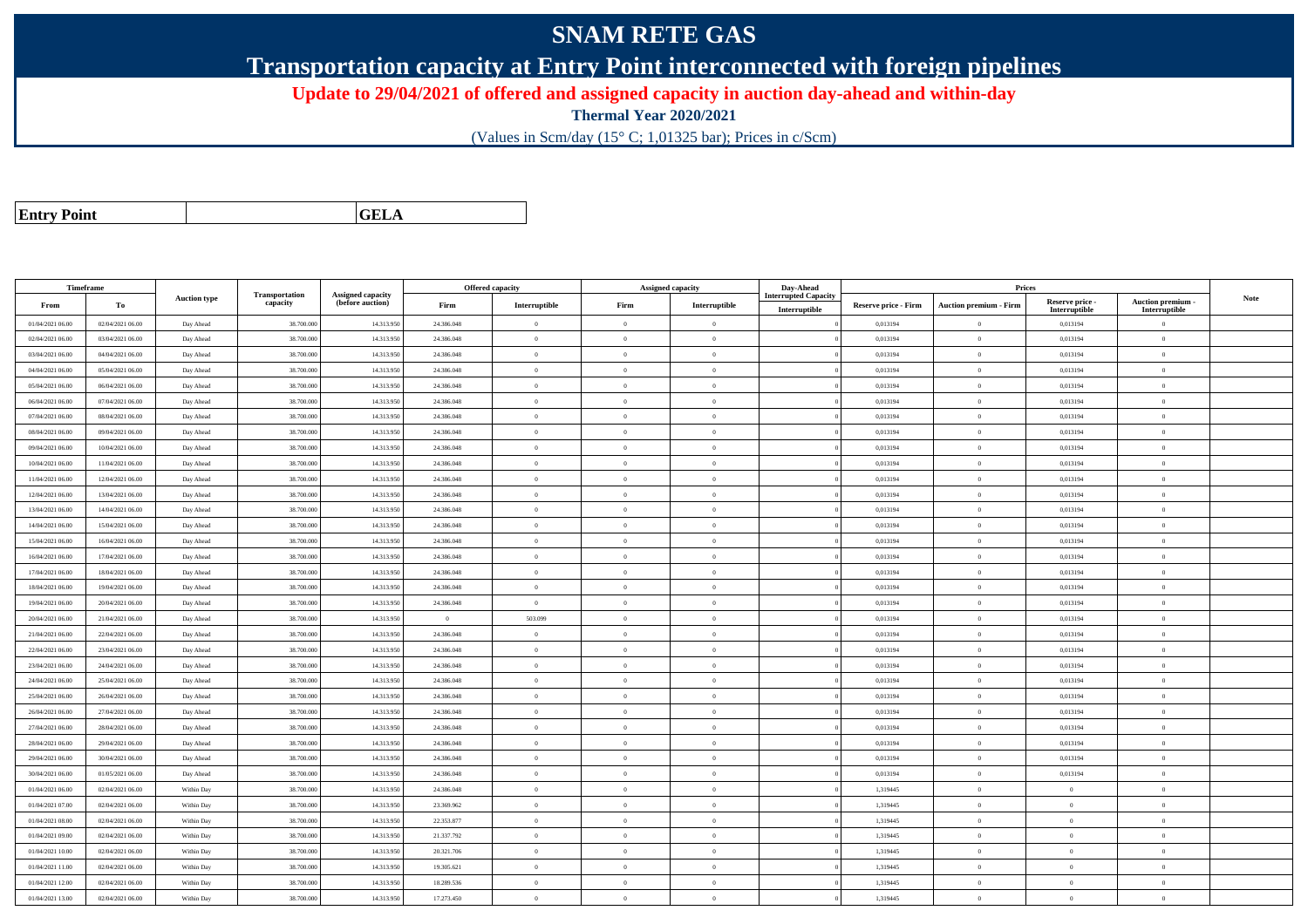| 01/04/2021 14:00 | 02/04/2021 06:00 | Within Day | 38,700,000 | 14.313.950 | 16.257.365 | $\overline{0}$ | $\overline{0}$ | $\Omega$       | 1,319446 | $\bf{0}$       | $\mathbf{0}$   | $\bf{0}$       |  |
|------------------|------------------|------------|------------|------------|------------|----------------|----------------|----------------|----------|----------------|----------------|----------------|--|
| 01/04/2021 15:00 | 02/04/2021 06:00 | Within Day | 38.700.000 | 14.313.950 | 15.241.280 | $\mathbf{0}$   | $\overline{0}$ | $\overline{0}$ | 1,319445 | $\overline{0}$ | $\overline{0}$ | $\theta$       |  |
| 01/04/2021 16:00 | 02/04/2021 06:00 | Within Day | 38.700.000 | 14.313.950 | 14.225.194 | $\,$ 0         | $\overline{0}$ | $\bf{0}$       | 1,319445 | $\,$ 0         | $\overline{0}$ | $\,$ 0 $\,$    |  |
| 01/04/2021 17.00 | 02/04/2021 06:00 | Within Day | 38,700,000 | 14.313.950 | 13.209.109 | $\bf{0}$       | $\overline{0}$ | $\Omega$       | 1,319445 | $\bf{0}$       | $\theta$       | $\theta$       |  |
| 01/04/2021 18:00 | 02/04/2021 06:00 | Within Dav | 38.700.000 | 14.313.950 | 12.193.024 | $\overline{0}$ | $\overline{0}$ | $\overline{0}$ | 1,319446 | $\mathbf{0}$   | $\overline{0}$ | $\overline{0}$ |  |
| 01/04/2021 19:00 | 02/04/2021 06:00 | Within Day | 38.700.000 | 14.313.950 | 11.176.938 | $\bf{0}$       | $\overline{0}$ | $\bf{0}$       | 1,319446 | $\,$ 0         | $\overline{0}$ | $\,$ 0 $\,$    |  |
| 01/04/2021 20:00 | 02/04/2021 06:00 | Within Day | 38,700,000 | 14.313.950 | 10.160.853 | $\bf{0}$       | $\overline{0}$ | $\Omega$       | 1,319445 | $\overline{0}$ | $\mathbf{0}$   | $\theta$       |  |
| 01/04/2021 21:00 | 02/04/2021 06:00 | Within Dav | 38.700.000 | 14.313.950 | 9.144.768  | $\overline{0}$ | $\overline{0}$ | $\overline{0}$ | 1,319445 | $\mathbf{0}$   | $\overline{0}$ | $\overline{0}$ |  |
| 01/04/2021 22.00 | 02/04/2021 06:00 | Within Day | 38.700.000 | 14.313.950 | 8.128.682  | $\bf{0}$       | $\overline{0}$ | $\bf{0}$       | 1,319445 | $\,$ 0         | $\overline{0}$ | $\,$ 0 $\,$    |  |
| 01/04/2021 23.00 | 02/04/2021 06:00 | Within Day | 38,700,000 | 14.313.950 | 7.112.597  | $\bf{0}$       | $\overline{0}$ | $\Omega$       | 1,319446 | $\bf{0}$       | $\mathbf{0}$   | $\theta$       |  |
| 02/04/2021 00:00 | 02/04/2021 06:00 | Within Day | 38.700.000 | 14.313.950 | 6.096.512  | $\overline{0}$ | $\overline{0}$ | $\overline{0}$ | 1,319446 | $\overline{0}$ | $\overline{0}$ | $\overline{0}$ |  |
| 02/04/2021 01:00 | 02/04/2021 06:00 | Within Day | 38.700.000 | 14.313.950 | 5.080.426  | $\,$ 0         | $\overline{0}$ | $\bf{0}$       | 1,319445 | $\,$ 0         | $\overline{0}$ | $\,$ 0 $\,$    |  |
| 02/04/2021 02:00 | 02/04/2021 06:00 | Within Day | 38,700,000 | 14.313.950 | 4.064.341  | $\bf{0}$       | $\overline{0}$ | $\Omega$       | 1,319445 | $\overline{0}$ | $\theta$       | $\theta$       |  |
| 02/04/2021 03:00 | 02/04/2021 06:00 | Within Dav | 38.700.000 | 14.313.950 | 3.048.256  | $\overline{0}$ | $\overline{0}$ | $\overline{0}$ | 1,319444 | $\mathbf{0}$   | $\overline{0}$ | $\overline{0}$ |  |
| 02/04/2021 04:00 | 02/04/2021 06:00 | Within Day | 38.700.000 | 14.313.950 | 2.032.170  | $\bf{0}$       | $\overline{0}$ | $\bf{0}$       | 1,319448 | $\,$ 0         | $\overline{0}$ | $\,$ 0 $\,$    |  |
| 02/04/2021 05:00 | 02/04/2021 06:00 | Within Day | 38,700,000 | 14.313.950 | 1.016.085  | $\bf{0}$       | $\overline{0}$ | $\overline{0}$ | 1,319448 | $\bf{0}$       | $\mathbf{0}$   | $\bf{0}$       |  |
| 02/04/2021 06:00 | 03/04/2021 06:00 | Within Day | 38.700.000 | 14.313.950 | 24.386.048 | $\overline{0}$ | $\overline{0}$ | $\overline{0}$ | 1,319445 | $\overline{0}$ | $\overline{0}$ | $\overline{0}$ |  |
| 02/04/2021 07:00 | 03/04/2021 06:00 | Within Day | 38.700.000 | 14.313.950 | 23.369.962 | $\bf{0}$       | $\overline{0}$ | $\bf{0}$       | 1,319445 | $\,$ 0         | $\overline{0}$ | $\,0\,$        |  |
| 02/04/2021 08:00 | 03/04/2021 06:00 | Within Day | 38,700,000 | 14.313.950 | 22.353.877 | $\bf{0}$       | $\overline{0}$ | $\Omega$       | 1,319445 | $\overline{0}$ | $\mathbf{0}$   | $\theta$       |  |
| 02/04/2021 09:00 | 03/04/2021 06:00 | Within Day | 38.700.000 | 14.313.950 | 21.337.792 | $\overline{0}$ | $\overline{0}$ | $\overline{0}$ | 1,319445 | $\overline{0}$ | $\overline{0}$ | $\overline{0}$ |  |
| 02/04/2021 10:00 | 03/04/2021 06:00 | Within Day | 38.700.000 | 14.313.950 | 20.321.706 | $\bf{0}$       | $\overline{0}$ | $\bf{0}$       | 1,319445 | $\,$ 0         | $\overline{0}$ | $\,$ 0 $\,$    |  |
| 02/04/2021 11:00 | 03/04/2021 06:00 | Within Day | 38,700,000 | 14.313.950 | 19.305.621 | $\bf{0}$       | $\overline{0}$ | $\Omega$       | 1,319445 | $\overline{0}$ | $\theta$       | $\theta$       |  |
| 02/04/2021 12:00 | 03/04/2021 06:00 | Within Dav | 38.700.000 | 14.313.950 | 18.289.536 | $\overline{0}$ | $\overline{0}$ | $\overline{0}$ | 1,319445 | $\mathbf{0}$   | $\overline{0}$ | $\overline{0}$ |  |
| 02/04/2021 13:00 | 03/04/2021 06:00 | Within Day | 38.700.000 | 14.313.950 | 17.273.450 | $\bf{0}$       | $\overline{0}$ | $\bf{0}$       | 1,319445 | $\,$ 0         | $\overline{0}$ | $\,$ 0 $\,$    |  |
| 02/04/2021 14:00 | 03/04/2021 06:00 | Within Day | 38,700,000 | 14.313.950 | 16.257.365 | $\bf{0}$       | $\overline{0}$ | $\overline{0}$ | 1,319446 | $\bf{0}$       | $\mathbf{0}$   | $\theta$       |  |
| 02/04/2021 15:00 | 03/04/2021 06:00 | Within Day | 38.700.000 | 14.313.950 | 15.241.280 | $\overline{0}$ | $\overline{0}$ | $\overline{0}$ | 1,319445 | $\overline{0}$ | $\overline{0}$ | $\overline{0}$ |  |
| 02/04/2021 16:00 | 03/04/2021 06:00 | Within Day | 38.700.000 | 14.313.950 | 14.225.194 | $\bf{0}$       | $\overline{0}$ | $\bf{0}$       | 1,319445 | $\,$ 0         | $\overline{0}$ | $\,$ 0 $\,$    |  |
| 02/04/2021 17:00 | 03/04/2021 06:00 | Within Day | 38,700,000 | 14.313.950 | 13.209.109 | $\bf{0}$       | $\overline{0}$ | $\Omega$       | 1,319445 | $\bf{0}$       | $\mathbf{0}$   | $\theta$       |  |
| 02/04/2021 18:00 | 03/04/2021 06:00 | Within Day | 38.700.000 | 14.313.950 | 12.193.024 | $\overline{0}$ | $\overline{0}$ | $\overline{0}$ | 1,319446 | $\mathbf{0}$   | $\overline{0}$ | $\overline{0}$ |  |
| 02/04/2021 19:00 | 03/04/2021 06:00 | Within Day | 38.700.000 | 14.313.950 | 11.176.938 | $\bf{0}$       | $\overline{0}$ | $\bf{0}$       | 1,319446 | $\,$ 0         | $\overline{0}$ | $\,$ 0 $\,$    |  |
| 02/04/2021 20:00 | 03/04/2021 06:00 | Within Day | 38.700.000 | 14.313.950 | 10.160.853 | $\,$ 0         | $\bf{0}$       | $\overline{0}$ | 1,319445 | $\bf{0}$       | $\overline{0}$ | $\,0\,$        |  |
| 02/04/2021 21:00 | 03/04/2021 06:00 | Within Dav | 38.700.000 | 14.313.950 | 9.144.768  | $\overline{0}$ | $\overline{0}$ | $\overline{0}$ | 1,319445 | $\mathbf{0}$   | $\overline{0}$ | $\overline{0}$ |  |
| 02/04/2021 22.00 | 03/04/2021 06:00 | Within Day | 38.700.000 | 14.313.950 | 8.128.682  | $\bf{0}$       | $\overline{0}$ | $\bf{0}$       | 1,319445 | $\,$ 0         | $\overline{0}$ | $\,$ 0 $\,$    |  |
| 02/04/2021 23.00 | 03/04/2021 06:00 | Within Day | 38.700.000 | 14.313.950 | 7.112.597  | $\bf{0}$       | $\bf{0}$       | $\bf{0}$       | 1,319446 | $\bf{0}$       | $\overline{0}$ | $\,0\,$        |  |
| 03/04/2021 00:00 | 03/04/2021 06:00 | Within Day | 38.700.000 | 14.313.950 | 6.096.512  | $\mathbf{0}$   | $\overline{0}$ | $\overline{0}$ | 1,319446 | $\overline{0}$ | $\overline{0}$ | $\overline{0}$ |  |
| 03/04/2021 01:00 | 03/04/2021 06:00 | Within Day | 38.700.000 | 14.313.950 | 5.080.426  | $\bf{0}$       | $\overline{0}$ | $\bf{0}$       | 1,319445 | $\,$ 0         | $\overline{0}$ | $\,$ 0 $\,$    |  |
| 03/04/2021 02:00 | 03/04/2021 06:00 | Within Day | 38.700.000 | 14.313.950 | 4.064.341  | $\bf{0}$       | $\bf{0}$       | $\overline{0}$ | 1,319445 | $\bf{0}$       | $\overline{0}$ | $\,0\,$        |  |
| 03/04/2021 03:00 | 03/04/2021 06:00 | Within Day | 38.700.000 | 14.313.950 | 3.048.256  | $\overline{0}$ | $\overline{0}$ | $\overline{0}$ | 1,319444 | $\mathbf{0}$   | $\overline{0}$ | $\overline{0}$ |  |
| 03/04/2021 04:00 | 03/04/2021 06:00 | Within Day | 38.700.000 | 14.313.950 | 2.032.170  | $\bf{0}$       | $\overline{0}$ | $\bf{0}$       | 1,319448 | $\,$ 0         | $\overline{0}$ | $\,$ 0 $\,$    |  |
| 03/04/2021 05:00 | 03/04/2021 06:00 | Within Day | 38.700.000 | 14.313.950 | 1.016.085  | $\bf{0}$       | $\bf{0}$       | $\overline{0}$ | 1,319448 | $\bf{0}$       | $\overline{0}$ | $\,0\,$        |  |
| 03/04/2021 06:00 | 04/04/2021 06:00 | Within Dav | 38.700.000 | 14.313.950 | 24.386.048 | $\overline{0}$ | $\overline{0}$ | $\overline{0}$ | 1,319445 | $\overline{0}$ | $\overline{0}$ | $\overline{0}$ |  |
| 03/04/2021 07:00 | 04/04/2021 06:00 | Within Day | 38.700.000 | 14.313.950 | 23.369.962 | $\bf{0}$       | $\overline{0}$ | $\bf{0}$       | 1,319445 | $\,$ 0         | $\overline{0}$ | $\,$ 0 $\,$    |  |
| 03/04/2021 08:00 | 04/04/2021 06:00 | Within Day | 38.700.000 | 14.313.950 | 22.353.877 | $\bf{0}$       | $\bf{0}$       | $\bf{0}$       | 1,319445 | $\bf{0}$       | $\overline{0}$ | $\,0\,$        |  |
| 03/04/2021 09:00 | 04/04/2021 06:00 | Within Day | 38.700.000 | 14.313.950 | 21.337.792 | $\mathbf{0}$   | $\overline{0}$ | $\overline{0}$ | 1,319445 | $\overline{0}$ | $\overline{0}$ | $\overline{0}$ |  |
| 03/04/2021 10:00 | 04/04/2021 06:00 | Within Day | 38.700.000 | 14.313.950 | 20.321.706 | $\bf{0}$       | $\overline{0}$ | $\theta$       | 1,319445 | $\overline{0}$ | $\theta$       | $\theta$       |  |
| 03/04/2021 11:00 | 04/04/2021 06:00 | Within Day | 38.700.000 | 14.313.950 | 19.305.621 | $\bf{0}$       | $\bf{0}$       | $\bf{0}$       | 1,319445 | $\bf{0}$       | $\overline{0}$ | $\,0\,$        |  |
| 03/04/2021 12:00 | 04/04/2021 06:00 | Within Day | 38.700.000 | 14.313.950 | 18.289.536 | $\overline{0}$ | $\overline{0}$ | $\overline{0}$ | 1,319445 | $\overline{0}$ | $\bf{0}$       | $\overline{0}$ |  |
| 03/04/2021 13:00 | 04/04/2021 06:00 | Within Day | 38.700.000 | 14.313.950 | 17.273.450 | $\,$ 0 $\,$    | $\overline{0}$ | $\overline{0}$ | 1,319445 | $\mathbf{0}$   | $\,$ 0 $\,$    | $\,$ 0 $\,$    |  |
| 03/04/2021 14:00 | 04/04/2021 06:00 | Within Day | 38.700.000 | 14.313.950 | 16.257.365 | $\bf{0}$       | $\bf{0}$       | $\overline{0}$ | 1,319446 | $\bf{0}$       | $\overline{0}$ | $\bf{0}$       |  |
| 03/04/2021 15:00 | 04/04/2021 06:00 | Within Day | 38.700.000 | 14.313.950 | 15.241.280 | $\bf{0}$       | $\overline{0}$ | $\overline{0}$ | 1,319445 | $\overline{0}$ | $\overline{0}$ | $\overline{0}$ |  |
| 03/04/2021 16:00 | 04/04/2021 06:00 | Within Day | 38.700.000 | 14.313.950 | 14.225.194 | $\,$ 0 $\,$    | $\overline{0}$ | $\overline{0}$ | 1,319445 | $\,$ 0 $\,$    | $\overline{0}$ | $\,$ 0 $\,$    |  |
| 03/04/2021 17:00 | 04/04/2021 06:00 | Within Day | 38.700.000 | 14.313.950 | 13.209.109 | $\bf{0}$       | $\overline{0}$ | $\overline{0}$ | 1,319445 | $\bf{0}$       | $\overline{0}$ | $\overline{0}$ |  |
| 03/04/2021 18:00 | 04/04/2021 06:00 | Within Day | 38.700.000 | 14.313.950 | 12.193.024 | $\overline{0}$ | $\overline{0}$ | $\overline{0}$ | 1,319446 | $\overline{0}$ | $\bf{0}$       | $\overline{0}$ |  |
| 03/04/2021 19:00 | 04/04/2021 06:00 | Within Day | 38.700.000 | 14.313.950 | 11.176.938 | $\,$ 0 $\,$    | $\overline{0}$ | $\overline{0}$ | 1,319446 | $\,$ 0 $\,$    | $\,$ 0 $\,$    | $\,$ 0 $\,$    |  |
| 03/04/2021 20:00 | 04/04/2021 06:00 | Within Day | 38.700.000 | 14.313.950 | 10.160.853 | $\bf{0}$       | $\bf{0}$       | $\overline{0}$ | 1,319445 | $\mathbf{0}$   | $\overline{0}$ | $\bf{0}$       |  |
| 03/04/2021 21:00 | 04/04/2021 06:00 | Within Day | 38.700.000 | 14.313.950 | 9.144.768  | $\bf{0}$       | $\overline{0}$ | $\overline{0}$ | 1,319445 | $\mathbf{0}$   | $\bf{0}$       | $\overline{0}$ |  |
| 03/04/2021 22.00 | 04/04/2021 06:00 | Within Day | 38.700.000 | 14.313.950 | 8.128.682  | $\,0\,$        | $\overline{0}$ | $\overline{0}$ | 1,319445 | $\,$ 0         | $\overline{0}$ | $\,$ 0 $\,$    |  |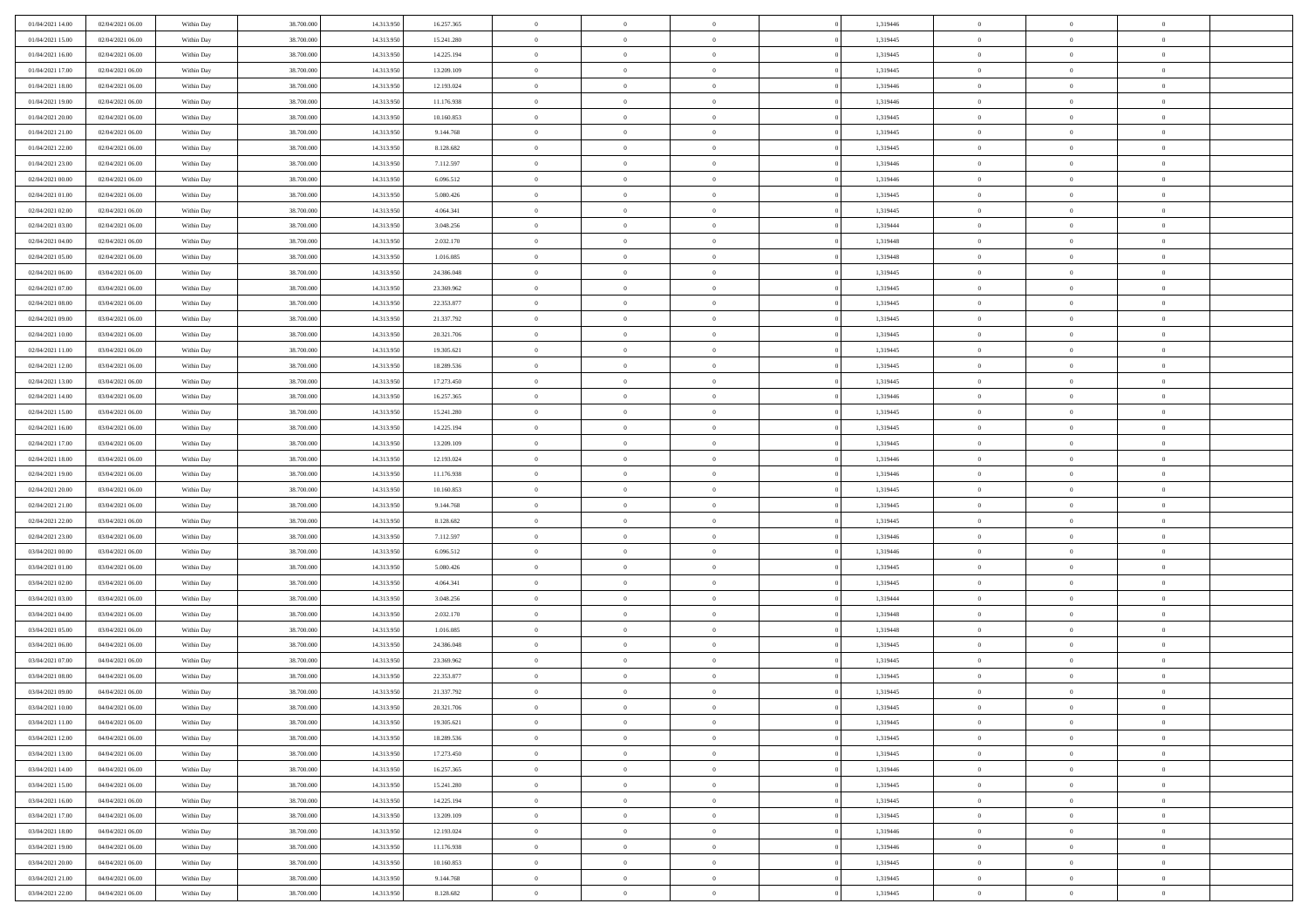| 03/04/2021 23:00 | 04/04/2021 06:00 | Within Day | 38,700,000 | 14.313.950 | 7.112.597  | $\bf{0}$       | $\overline{0}$ | $\Omega$       | 1,319446 | $\bf{0}$       | $\mathbf{0}$   | $\bf{0}$       |  |
|------------------|------------------|------------|------------|------------|------------|----------------|----------------|----------------|----------|----------------|----------------|----------------|--|
| 04/04/2021 00:00 | 04/04/2021 06:00 | Within Day | 38.700.000 | 14.313.950 | 6.096.512  | $\mathbf{0}$   | $\overline{0}$ | $\overline{0}$ | 1,319446 | $\overline{0}$ | $\overline{0}$ | $\theta$       |  |
| 04/04/2021 01:00 | 04/04/2021 06:00 | Within Day | 38.700.000 | 14.313.950 | 5.080.426  | $\,$ 0         | $\overline{0}$ | $\bf{0}$       | 1,319445 | $\,$ 0         | $\overline{0}$ | $\,$ 0 $\,$    |  |
| 04/04/2021 02.00 | 04/04/2021 06:00 | Within Day | 38,700,000 | 14.313.950 | 4.064.341  | $\bf{0}$       | $\overline{0}$ | $\Omega$       | 1,319445 | $\bf{0}$       | $\theta$       | $\theta$       |  |
| 04/04/2021 03:00 | 04/04/2021 06:00 | Within Dav | 38.700.000 | 14.313.950 | 3.048.256  | $\bf{0}$       | $\overline{0}$ | $\overline{0}$ | 1,319444 | $\mathbf{0}$   | $\overline{0}$ | $\overline{0}$ |  |
| 04/04/2021 04:00 | 04/04/2021 06:00 | Within Day | 38.700.000 | 14.313.950 | 2.032.170  | $\bf{0}$       | $\overline{0}$ | $\bf{0}$       | 1,319448 | $\,$ 0         | $\overline{0}$ | $\,$ 0 $\,$    |  |
| 04/04/2021 05:00 | 04/04/2021 06:00 | Within Day | 38,700,000 | 14.313.950 | 1.016.085  | $\bf{0}$       | $\overline{0}$ | $\Omega$       | 1,319448 | $\overline{0}$ | $\mathbf{0}$   | $\theta$       |  |
| 04/04/2021 06:00 | 05/04/2021 06:00 | Within Dav | 38.700.000 | 14.313.950 | 24.386.048 | $\overline{0}$ | $\overline{0}$ | $\overline{0}$ | 1,319445 | $\mathbf{0}$   | $\overline{0}$ | $\overline{0}$ |  |
| 04/04/2021 07:00 | 05/04/2021 06:00 | Within Day | 38.700.000 | 14.313.950 | 23.369.962 | $\bf{0}$       | $\overline{0}$ | $\bf{0}$       | 1,319445 | $\,$ 0         | $\overline{0}$ | $\,$ 0 $\,$    |  |
| 04/04/2021 08:00 | 05/04/2021 06:00 | Within Day | 38,700,000 | 14.313.950 | 22.353.877 | $\bf{0}$       | $\overline{0}$ | $\Omega$       | 1,319445 | $\bf{0}$       | $\mathbf{0}$   | $\theta$       |  |
| 04/04/2021 09:00 | 05/04/2021 06:00 | Within Day | 38.700.000 | 14.313.950 | 21.337.792 | $\overline{0}$ | $\overline{0}$ | $\overline{0}$ | 1,319445 | $\overline{0}$ | $\overline{0}$ | $\overline{0}$ |  |
| 04/04/2021 11:00 | 05/04/2021 06:00 | Within Day | 38.700.000 | 14.313.950 | 19.305.621 | $\,$ 0         | $\overline{0}$ | $\bf{0}$       | 1,319445 | $\,$ 0         | $\overline{0}$ | $\,$ 0 $\,$    |  |
| 04/04/2021 12:00 | 05/04/2021 06:00 | Within Day | 38.700.000 | 14.313.950 | 18.289.536 | $\bf{0}$       | $\overline{0}$ | $\Omega$       | 1,319445 | $\overline{0}$ | $\theta$       | $\theta$       |  |
| 04/04/2021 13:00 | 05/04/2021 06:00 | Within Dav | 38.700.000 | 14.313.950 | 17.273.450 | $\overline{0}$ | $\overline{0}$ | $\overline{0}$ | 1,319445 | $\mathbf{0}$   | $\overline{0}$ | $\overline{0}$ |  |
| 04/04/2021 14:00 | 05/04/2021 06:00 | Within Day | 38.700.000 | 14.313.950 | 16.257.365 | $\bf{0}$       | $\overline{0}$ | $\bf{0}$       | 1,319446 | $\,$ 0         | $\overline{0}$ | $\,$ 0 $\,$    |  |
| 04/04/2021 15:00 | 05/04/2021 06:00 | Within Day | 38,700,000 | 14.313.950 | 15.241.280 | $\bf{0}$       | $\overline{0}$ | $\overline{0}$ | 1,319445 | $\bf{0}$       | $\mathbf{0}$   | $\bf{0}$       |  |
| 04/04/2021 16:00 | 05/04/2021 06:00 | Within Dav | 38.700.000 | 14.313.950 | 14.225.194 | $\overline{0}$ | $\overline{0}$ | $\overline{0}$ | 1,319445 | $\overline{0}$ | $\overline{0}$ | $\overline{0}$ |  |
| 04/04/2021 17:00 | 05/04/2021 06:00 | Within Day | 38.700.000 | 14.313.950 | 13.209.109 | $\bf{0}$       | $\overline{0}$ | $\bf{0}$       | 1,319445 | $\,$ 0         | $\overline{0}$ | $\,0\,$        |  |
| 04/04/2021 18:00 | 05/04/2021 06:00 | Within Day | 38,700,000 | 14.313.950 | 12.193.024 | $\bf{0}$       | $\overline{0}$ | $\Omega$       | 1,319446 | $\overline{0}$ | $\mathbf{0}$   | $\theta$       |  |
| 04/04/2021 19:00 | 05/04/2021 06:00 | Within Day | 38.700.000 | 14.313.950 | 11.176.938 | $\overline{0}$ | $\overline{0}$ | $\overline{0}$ | 1,319446 | $\overline{0}$ | $\overline{0}$ | $\overline{0}$ |  |
| 04/04/2021 20:00 | 05/04/2021 06:00 | Within Day | 38.700.000 | 14.313.950 | 10.160.853 | $\bf{0}$       | $\overline{0}$ | $\bf{0}$       | 1,319445 | $\,$ 0         | $\overline{0}$ | $\,$ 0 $\,$    |  |
| 04/04/2021 21:00 | 05/04/2021 06:00 | Within Day | 38,700,000 | 14.313.950 | 9.144.768  | $\bf{0}$       | $\overline{0}$ | $\Omega$       | 1,319445 | $\overline{0}$ | $\theta$       | $\theta$       |  |
| 04/04/2021 22:00 | 05/04/2021 06:00 | Within Dav | 38.700.000 | 14.313.950 | 8.128.682  | $\overline{0}$ | $\overline{0}$ | $\overline{0}$ | 1,319445 | $\mathbf{0}$   | $\overline{0}$ | $\overline{0}$ |  |
| 04/04/2021 23:00 | 05/04/2021 06:00 | Within Day | 38.700.000 | 14.313.950 | 7.112.597  | $\bf{0}$       | $\overline{0}$ | $\bf{0}$       | 1,319446 | $\,$ 0         | $\overline{0}$ | $\,$ 0 $\,$    |  |
| 05/04/2021 00:00 | 05/04/2021 06:00 | Within Day | 38,700,000 | 14.313.950 | 6.096.512  | $\bf{0}$       | $\overline{0}$ | $\overline{0}$ | 1,319446 | $\bf{0}$       | $\mathbf{0}$   | $\theta$       |  |
| 05/04/2021 01:00 | 05/04/2021 06:00 | Within Day | 38.700.000 | 14.313.950 | 5.080.426  | $\overline{0}$ | $\overline{0}$ | $\overline{0}$ | 1,319445 | $\overline{0}$ | $\overline{0}$ | $\theta$       |  |
| 05/04/2021 02:00 | 05/04/2021 06:00 | Within Day | 38.700.000 | 14.313.950 | 4.064.341  | $\bf{0}$       | $\overline{0}$ | $\bf{0}$       | 1,319445 | $\,$ 0         | $\overline{0}$ | $\,$ 0 $\,$    |  |
| 05/04/2021 03:00 | 05/04/2021 06:00 | Within Day | 38,700,000 | 14.313.950 | 3.048.256  | $\bf{0}$       | $\overline{0}$ | $\Omega$       | 1,319444 | $\bf{0}$       | $\mathbf{0}$   | $\theta$       |  |
| 05/04/2021 04:00 | 05/04/2021 06:00 | Within Day | 38.700.000 | 14.313.950 | 2.032.170  | $\overline{0}$ | $\overline{0}$ | $\overline{0}$ | 1,319448 | $\mathbf{0}$   | $\overline{0}$ | $\overline{0}$ |  |
| 05/04/2021 05:00 | 05/04/2021 06:00 | Within Day | 38.700.000 | 14.313.950 | 1.016.085  | $\bf{0}$       | $\overline{0}$ | $\bf{0}$       | 1,319448 | $\,$ 0         | $\overline{0}$ | $\,$ 0 $\,$    |  |
| 05/04/2021 06:00 | 06/04/2021 06:00 | Within Day | 38.700.000 | 14.313.950 | 24.386.048 | $\,$ 0         | $\overline{0}$ | $\overline{0}$ | 1,319445 | $\bf{0}$       | $\overline{0}$ | $\,0\,$        |  |
| 05/04/2021 07:00 | 06/04/2021 06:00 | Within Dav | 38.700.000 | 14.313.950 | 23.369.962 | $\overline{0}$ | $\overline{0}$ | $\overline{0}$ | 1,319445 | $\mathbf{0}$   | $\overline{0}$ | $\overline{0}$ |  |
| 05/04/2021 08:00 | 06/04/2021 06:00 | Within Day | 38.700.000 | 14.313.950 | 22.353.877 | $\bf{0}$       | $\overline{0}$ | $\bf{0}$       | 1,319445 | $\,$ 0         | $\overline{0}$ | $\,$ 0 $\,$    |  |
| 05/04/2021 09:00 | 06/04/2021 06:00 | Within Day | 38.700.000 | 14.313.950 | 21.337.792 | $\bf{0}$       | $\overline{0}$ | $\bf{0}$       | 1,319445 | $\bf{0}$       | $\overline{0}$ | $\,0\,$        |  |
| 05/04/2021 10:00 | 06/04/2021 06:00 | Within Day | 38.700.000 | 14.313.950 | 20.321.706 | $\mathbf{0}$   | $\overline{0}$ | $\overline{0}$ | 1,319445 | $\overline{0}$ | $\overline{0}$ | $\overline{0}$ |  |
| 05/04/2021 11:00 | 06/04/2021 06:00 | Within Day | 38.700.000 | 14.313.950 | 19.305.621 | $\bf{0}$       | $\overline{0}$ | $\bf{0}$       | 1,319445 | $\,$ 0         | $\overline{0}$ | $\,$ 0 $\,$    |  |
| 05/04/2021 12:00 | 06/04/2021 06:00 | Within Day | 38.700.000 | 14.313.950 | 18.289.536 | $\,$ 0         | $\overline{0}$ | $\overline{0}$ | 1,319445 | $\bf{0}$       | $\overline{0}$ | $\,0\,$        |  |
| 05/04/2021 13:00 | 06/04/2021 06:00 | Within Day | 38.700.000 | 14.313.950 | 17.273.450 | $\overline{0}$ | $\overline{0}$ | $\overline{0}$ | 1,319445 | $\mathbf{0}$   | $\overline{0}$ | $\overline{0}$ |  |
| 05/04/2021 14:00 | 06/04/2021 06:00 | Within Day | 38.700.000 | 14.313.950 | 16.257.365 | $\bf{0}$       | $\overline{0}$ | $\bf{0}$       | 1,319446 | $\,$ 0         | $\overline{0}$ | $\,$ 0 $\,$    |  |
| 05/04/2021 15:00 | 06/04/2021 06:00 | Within Day | 38.700.000 | 14.313.950 | 15.241.280 | $\bf{0}$       | $\overline{0}$ | $\overline{0}$ | 1,319445 | $\bf{0}$       | $\overline{0}$ | $\,0\,$        |  |
| 05/04/2021 16:00 | 06/04/2021 06:00 | Within Dav | 38.700.000 | 14.313.950 | 14.225.194 | $\overline{0}$ | $\overline{0}$ | $\overline{0}$ | 1,319445 | $\overline{0}$ | $\overline{0}$ | $\overline{0}$ |  |
| 05/04/2021 17:00 | 06/04/2021 06:00 | Within Day | 38.700.000 | 14.313.950 | 13.209.109 | $\bf{0}$       | $\overline{0}$ | $\bf{0}$       | 1,319445 | $\,$ 0         | $\overline{0}$ | $\,$ 0 $\,$    |  |
| 05/04/2021 18:00 | 06/04/2021 06:00 | Within Day | 38.700.000 | 14.313.950 | 12.193.024 | $\bf{0}$       | $\overline{0}$ | $\bf{0}$       | 1,319446 | $\bf{0}$       | $\overline{0}$ | $\,0\,$        |  |
| 05/04/2021 19:00 | 06/04/2021 06:00 | Within Day | 38.700.000 | 14.313.950 | 11.176.938 | $\mathbf{0}$   | $\overline{0}$ | $\overline{0}$ | 1,319446 | $\overline{0}$ | $\overline{0}$ | $\overline{0}$ |  |
| 05/04/2021 20:00 | 06/04/2021 06:00 | Within Day | 38.700.000 | 14.313.950 | 10.160.853 | $\bf{0}$       | $\overline{0}$ | $\theta$       | 1,319445 | $\overline{0}$ | $\theta$       | $\theta$       |  |
| 05/04/2021 21:00 | 06/04/2021 06:00 | Within Day | 38.700.000 | 14.313.950 | 9.144.768  | $\bf{0}$       | $\overline{0}$ | $\bf{0}$       | 1,319445 | $\bf{0}$       | $\overline{0}$ | $\,0\,$        |  |
| 05/04/2021 22:00 | 06/04/2021 06:00 | Within Day | 38.700.000 | 14.313.950 | 8.128.682  | $\overline{0}$ | $\overline{0}$ | $\overline{0}$ | 1,319445 | $\overline{0}$ | $\bf{0}$       | $\overline{0}$ |  |
| 05/04/2021 23:00 | 06/04/2021 06:00 | Within Day | 38.700.000 | 14.313.950 | 7.112.597  | $\,$ 0 $\,$    | $\overline{0}$ | $\overline{0}$ | 1,319446 | $\mathbf{0}$   | $\overline{0}$ | $\,$ 0 $\,$    |  |
| 06/04/2021 00:00 | 06/04/2021 06:00 | Within Day | 38.700.000 | 14.313.950 | 6.096.512  | $\bf{0}$       | $\overline{0}$ | $\overline{0}$ | 1,319446 | $\bf{0}$       | $\overline{0}$ | $\bf{0}$       |  |
| 06/04/2021 01:00 | 06/04/2021 06:00 | Within Day | 38.700.000 | 14.313.950 | 5.080.426  | $\bf{0}$       | $\overline{0}$ | $\overline{0}$ | 1,319445 | $\overline{0}$ | $\overline{0}$ | $\overline{0}$ |  |
| 06/04/2021 02:00 | 06/04/2021 06:00 | Within Day | 38.700.000 | 14.313.950 | 4.064.341  | $\,$ 0 $\,$    | $\overline{0}$ | $\overline{0}$ | 1,319445 | $\,$ 0 $\,$    | $\overline{0}$ | $\,$ 0 $\,$    |  |
| 06/04/2021 03:00 | 06/04/2021 06:00 | Within Day | 38.700.000 | 14.313.950 | 3.048.256  | $\bf{0}$       | $\overline{0}$ | $\overline{0}$ | 1,319444 | $\bf{0}$       | $\overline{0}$ | $\overline{0}$ |  |
| 06/04/2021 04:00 | 06/04/2021 06:00 | Within Day | 38.700.000 | 14.313.950 | 2.032.170  | $\overline{0}$ | $\overline{0}$ | $\overline{0}$ | 1,319448 | $\overline{0}$ | $\bf{0}$       | $\overline{0}$ |  |
| 06/04/2021 05:00 | 06/04/2021 06:00 | Within Day | 38.700.000 | 14.313.950 | 1.016.085  | $\,$ 0 $\,$    | $\overline{0}$ | $\overline{0}$ | 1,319448 | $\,$ 0 $\,$    | $\overline{0}$ | $\,$ 0 $\,$    |  |
| 06/04/2021 06:00 | 07/04/2021 06:00 | Within Day | 38.700.000 | 14.313.950 | 24.386.048 | $\bf{0}$       | $\overline{0}$ | $\overline{0}$ | 1,319445 | $\mathbf{0}$   | $\overline{0}$ | $\bf{0}$       |  |
| 06/04/2021 07:00 | 07/04/2021 06:00 | Within Day | 38.700.000 | 14.313.950 | 23.369.962 | $\bf{0}$       | $\overline{0}$ | $\overline{0}$ | 1,319445 | $\mathbf{0}$   | $\bf{0}$       | $\overline{0}$ |  |
| 06/04/2021 08:00 | 07/04/2021 06:00 | Within Day | 38.700.000 | 14.313.950 | 22.353.877 | $\,0\,$        | $\overline{0}$ | $\overline{0}$ | 1,319445 | $\,$ 0         | $\overline{0}$ | $\,$ 0 $\,$    |  |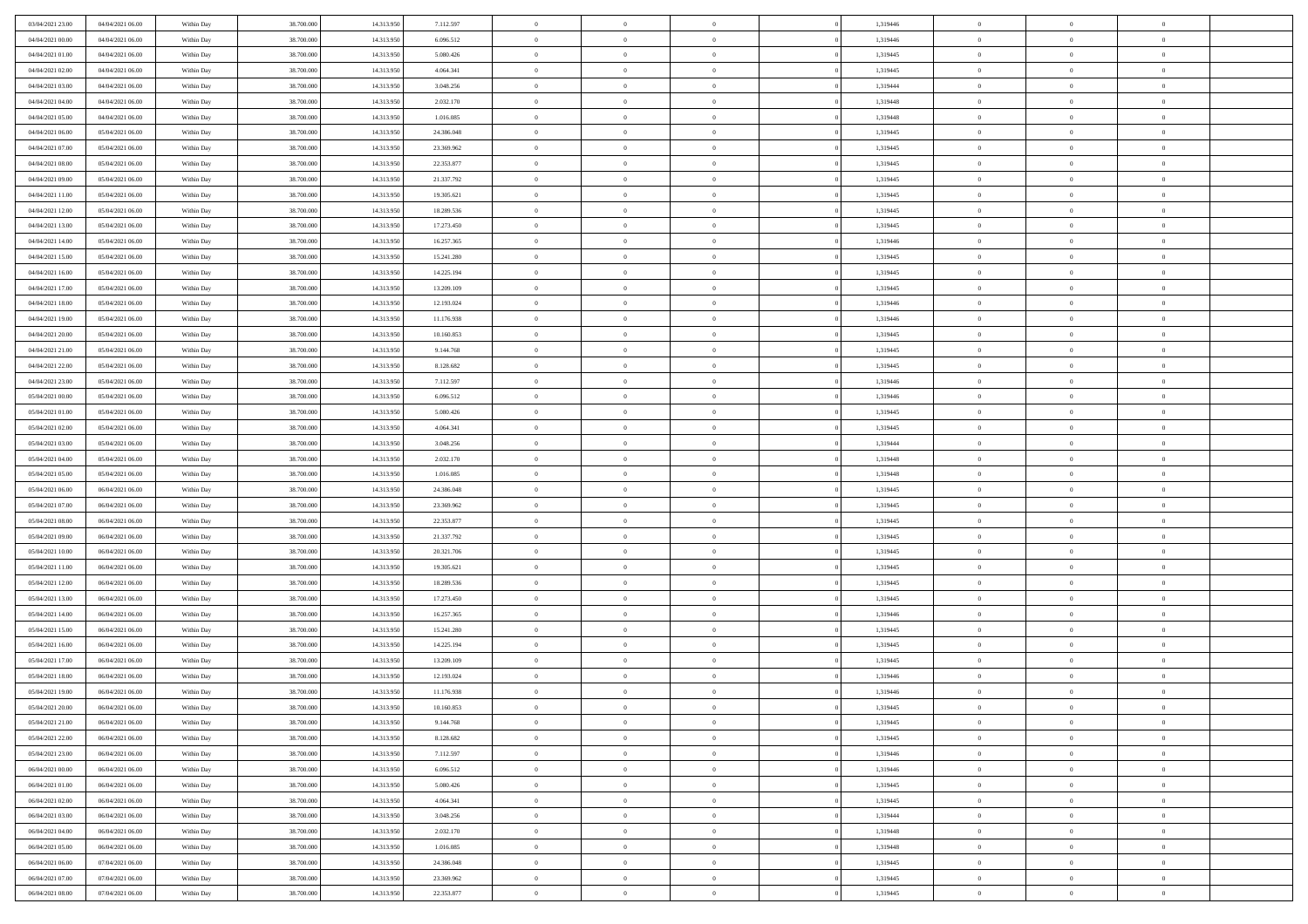| 06/04/2021 09:00                     | 07/04/2021 06:00                     | Within Day               | 38,700,000               | 14.313.950               | 21.337.792             | $\bf{0}$                      | $\overline{0}$                   | $\Omega$                         | 1,319445             | $\bf{0}$                 | $\overline{0}$             | $\theta$                  |  |
|--------------------------------------|--------------------------------------|--------------------------|--------------------------|--------------------------|------------------------|-------------------------------|----------------------------------|----------------------------------|----------------------|--------------------------|----------------------------|---------------------------|--|
| 06/04/2021 10:00                     | 07/04/2021 06:00                     | Within Day               | 38.700.000               | 14.313.950               | 20.321.706             | $\overline{0}$                | $\overline{0}$                   | $\overline{0}$                   | 1,319445             | $\mathbf{0}$             | $\bf{0}$                   | $\overline{0}$            |  |
| 06/04/2021 11:00                     | 07/04/2021 06:00                     | Within Day               | 38.700.000               | 14.313.950               | 19.305.621             | $\theta$                      | $\overline{0}$                   | $\overline{0}$                   | 1,319445             | $\,$ 0                   | $\overline{0}$             | $\,$ 0 $\,$               |  |
| 06/04/2021 12:00                     | 07/04/2021 06:00                     | Within Day               | 38,700,000               | 14.313.950               | 18.289.536             | $\mathbf{0}$                  | $\overline{0}$                   | $\mathbf{0}$                     | 1,319445             | $\bf{0}$                 | $\mathbf{0}$               | $\theta$                  |  |
| 06/04/2021 13:00                     | 07/04/2021 06:00                     | Within Day               | 38.700.000               | 14.313.950               | 17.273.450             | $\mathbf{0}$                  | $\overline{0}$                   | $\overline{0}$                   | 1,319445             | $\mathbf{0}$             | $\bf{0}$                   | $\overline{0}$            |  |
| 06/04/2021 14:00                     | 07/04/2021 06:00                     | Within Day               | 38.700.000               | 14.313.950               | 16.257.365             | $\theta$                      | $\overline{0}$                   | $\bf{0}$                         | 1,319446             | $\,$ 0                   | $\overline{0}$             | $\,$ 0 $\,$               |  |
| 06/04/2021 15:00                     | 07/04/2021 06:00                     | Within Day               | 38,700,000               | 14.313.950               | 15.241.280             | $\,$ 0 $\,$                   | $\overline{0}$                   | $\Omega$                         | 1,319445             | $\bf{0}$                 | $\mathbf{0}$               | $\theta$                  |  |
| 06/04/2021 16:00                     | 07/04/2021 06:00                     | Within Day               | 38.700.000               | 14.313.950               | 14.225.194             | $\overline{0}$                | $\overline{0}$                   | $\overline{0}$                   | 1,319445             | $\mathbf{0}$             | $\bf{0}$                   | $\overline{0}$            |  |
| 06/04/2021 17:00                     | 07/04/2021 06:00                     | Within Day               | 38.700.000               | 14.313.950               | 13.209.109             | $\theta$                      | $\overline{0}$                   | $\overline{0}$                   | 1,319445             | $\,$ 0                   | $\overline{0}$             | $\,$ 0 $\,$               |  |
| 06/04/2021 18:00                     | 07/04/2021 06:00                     | Within Day               | 38,700,000               | 14.313.950               | 12.193.024             | $\mathbf{0}$                  | $\overline{0}$                   | $\mathbf{0}$                     | 1,319446             | $\bf{0}$                 | $\mathbf{0}$               | $\theta$                  |  |
| 06/04/2021 19:00                     | 07/04/2021 06:00                     | Within Day               | 38.700.000               | 14.313.950               | 11.176.938             | $\overline{0}$                | $\overline{0}$                   | $\overline{0}$                   | 1,319446             | $\mathbf{0}$             | $\bf{0}$                   | $\overline{0}$            |  |
| 06/04/2021 20:00                     | 07/04/2021 06:00                     | Within Day               | 38.700.000               | 14.313.950               | 10.160.853             | $\theta$                      | $\overline{0}$                   | $\bf{0}$                         | 1,319445             | $\,$ 0                   | $\overline{0}$             | $\,$ 0 $\,$               |  |
| 06/04/2021 21:00                     | 07/04/2021 06:00                     | Within Day               | 38,700,000               | 14.313.950               | 9.144.768              | $\theta$                      | $\overline{0}$                   | $\mathbf{0}$                     | 1,319445             | $\bf{0}$                 | $\theta$                   | $\theta$                  |  |
| 06/04/2021 22:00                     | 07/04/2021 06:00                     | Within Day               | 38.700.000               | 14.313.950               | 8.128.682              | $\overline{0}$                | $\overline{0}$                   | $\overline{0}$                   | 1,319445             | $\mathbf{0}$             | $\bf{0}$                   | $\overline{0}$            |  |
| 06/04/2021 23:00                     | 07/04/2021 06:00                     | Within Day               | 38.700.000               | 14.313.950               | 7.112.597              | $\theta$                      | $\overline{0}$                   | $\overline{0}$                   | 1,319446             | $\,$ 0                   | $\overline{0}$             | $\,$ 0 $\,$               |  |
| 07/04/2021 00:00                     | 07/04/2021 06:00                     | Within Day               | 38,700,000               | 14.313.950               | 6.096.512              | $\bf{0}$                      | $\overline{0}$                   | $\mathbf{0}$                     | 1,319446             | $\bf{0}$                 | $\mathbf{0}$               | $\bf{0}$                  |  |
| 07/04/2021 01:00                     | 07/04/2021 06:00                     | Within Day               | 38.700.000               | 14.313.950               | 5.080.426              | $\overline{0}$                | $\overline{0}$                   | $\overline{0}$                   | 1,319445             | $\mathbf{0}$             | $\bf{0}$                   | $\overline{0}$            |  |
| 07/04/2021 02:00                     | 07/04/2021 06:00                     | Within Day               | 38.700.000               | 14.313.950               | 4.064.341              | $\theta$                      | $\overline{0}$                   | $\bf{0}$                         | 1,319445             | $\,$ 0                   | $\overline{0}$             | $\,$ 0 $\,$               |  |
| 07/04/2021 03:00                     | 07/04/2021 06:00                     | Within Day               | 38,700,000               | 14.313.950               | 3.048.256              | $\mathbf{0}$                  | $\overline{0}$                   | $\mathbf{0}$                     | 1,319444             | $\bf{0}$                 | $\mathbf{0}$               | $\theta$                  |  |
| 07/04/2021 04:00                     | 07/04/2021 06:00                     | Within Dav               | 38.700.000               | 14.313.950               | 2.032.170              | $\overline{0}$                | $\overline{0}$                   | $\overline{0}$                   | 1,319448             | $\mathbf{0}$             | $\bf{0}$                   | $\overline{0}$            |  |
| 07/04/2021 05:00                     | 07/04/2021 06:00                     | Within Day               | 38.700.000               | 14.313.950               | 1.016.085              | $\theta$                      | $\overline{0}$                   | $\bf{0}$                         | 1,319448             | $\,$ 0                   | $\overline{0}$             | $\,$ 0 $\,$               |  |
| 07/04/2021 06:00                     | 08/04/2021 06:00                     | Within Day               | 38.700.000               | 14.313.950               | 24,386,048             | $\mathbf{0}$                  | $\overline{0}$                   | $\mathbf{0}$                     | 1,319445             | $\bf{0}$                 | $\theta$                   | $\theta$                  |  |
| 07/04/2021 07:00                     | 08/04/2021 06:00                     | Within Dav               | 38.700.000               | 14.313.950               | 23.369.962             | $\overline{0}$                | $\overline{0}$                   | $\overline{0}$                   | 1,319445             | $\mathbf{0}$             | $\bf{0}$                   | $\overline{0}$            |  |
| 07/04/2021 08:00                     | 08/04/2021 06:00                     | Within Day               | 38.700.000               | 14.313.950               | 22.353.877             | $\theta$                      | $\overline{0}$                   | $\overline{0}$                   | 1,319445             | $\,$ 0                   | $\overline{0}$             | $\,$ 0 $\,$               |  |
| 07/04/2021 09:00                     | 08/04/2021 06:00                     | Within Day               | 38,700,000               | 14.313.950               | 21.337.792             | $\bf{0}$                      | $\overline{0}$                   | $\mathbf{0}$                     | 1,319445             | $\bf{0}$                 | $\overline{0}$             | $\bf{0}$                  |  |
| 07/04/2021 10:00                     | 08/04/2021 06:00                     | Within Dav               | 38.700.000               | 14.313.950               | 20.321.706             | $\overline{0}$                | $\overline{0}$                   | $\overline{0}$                   | 1,319445             | $\mathbf{0}$             | $\bf{0}$                   | $\overline{0}$            |  |
| 07/04/2021 11:00                     | 08/04/2021 06:00                     | Within Day               | 38.700.000               | 14.313.950               | 19.305.621             | $\theta$                      | $\overline{0}$                   | $\overline{0}$                   | 1,319445             | $\,$ 0                   | $\overline{0}$             | $\,$ 0 $\,$               |  |
| 07/04/2021 12:00                     | 08/04/2021 06:00                     | Within Day               | 38,700,000               | 14.313.950               | 18.289.536             | $\mathbf{0}$                  | $\overline{0}$                   | $\mathbf{0}$                     | 1,319445             | $\bf{0}$                 | $\mathbf{0}$               | $\theta$                  |  |
| 07/04/2021 13:00                     | 08/04/2021 06:00                     | Within Dav               | 38.700.000               | 14.313.950               | 17.273.450             | $\overline{0}$                | $\overline{0}$                   | $\overline{0}$                   | 1,319445             | $\mathbf{0}$             | $\bf{0}$                   | $\overline{0}$            |  |
| 07/04/2021 14:00                     | 08/04/2021 06:00                     | Within Day               | 38.700.000               | 14.313.950               | 16.257.365             | $\theta$                      | $\overline{0}$                   | $\bf{0}$                         | 1,319446             | $\,$ 0                   | $\overline{0}$             | $\,$ 0 $\,$               |  |
| 07/04/2021 15:00                     | 08/04/2021 06:00                     | Within Day               | 38.700.000               | 14.313.950               | 15.241.280             | $\bf{0}$                      | $\overline{0}$                   | $\overline{0}$                   | 1,319445             | $\bf{0}$                 | $\overline{0}$             | $\,0\,$                   |  |
| 07/04/2021 16:00                     | 08/04/2021 06:00                     | Within Dav               | 38.700.000               | 14.313.950               | 14.225.194             | $\overline{0}$                | $\overline{0}$                   | $\overline{0}$                   | 1,319445             | $\mathbf{0}$             | $\bf{0}$                   | $\overline{0}$            |  |
| 07/04/2021 17:00                     | 08/04/2021 06:00                     | Within Day               | 38.700.000               | 14.313.950               | 13.209.109             | $\theta$                      | $\overline{0}$                   | $\overline{0}$                   | 1,319445             | $\,$ 0                   | $\overline{0}$             | $\,$ 0 $\,$               |  |
| 07/04/2021 18:00                     | 08/04/2021 06:00                     | Within Day               | 38.700.000               | 14.313.950               | 12.193.024             | $\,$ 0 $\,$                   | $\overline{0}$                   | $\overline{0}$                   | 1,319446             | $\bf{0}$                 | $\overline{0}$             | $\,0\,$                   |  |
| 07/04/2021 19:00                     | 08/04/2021 06:00                     | Within Dav               | 38.700.000               | 14.313.950               | 11.176.938             | $\theta$                      | $\overline{0}$                   | $\overline{0}$                   | 1,319446             | $\mathbf{0}$             | $\bf{0}$                   | $\overline{0}$            |  |
| 07/04/2021 20:00                     | 08/04/2021 06:00                     | Within Day               | 38.700.000               | 14.313.950               | 10.160.853             | $\theta$                      | $\overline{0}$                   | $\bf{0}$                         | 1,319445             | $\,$ 0                   | $\overline{0}$             | $\,$ 0 $\,$               |  |
| 07/04/2021 21:00<br>07/04/2021 22:00 | 08/04/2021 06:00<br>08/04/2021 06:00 | Within Day<br>Within Dav | 38.700.000<br>38.700.000 | 14.313.950<br>14.313.950 | 9.144.768<br>8.128.682 | $\,$ 0 $\,$<br>$\overline{0}$ | $\overline{0}$<br>$\overline{0}$ | $\overline{0}$<br>$\overline{0}$ | 1,319445<br>1,319445 | $\bf{0}$<br>$\mathbf{0}$ | $\overline{0}$<br>$\bf{0}$ | $\,0\,$<br>$\overline{0}$ |  |
| 07/04/2021 23:00                     | 08/04/2021 06:00                     |                          | 38.700.000               | 14.313.950               | 7.112.597              | $\theta$                      | $\overline{0}$                   | $\bf{0}$                         | 1,319446             | $\,$ 0                   | $\overline{0}$             | $\,$ 0 $\,$               |  |
|                                      |                                      | Within Day               |                          |                          |                        | $\,$ 0 $\,$                   |                                  | $\overline{0}$                   |                      | $\bf{0}$                 | $\overline{0}$             | $\,0\,$                   |  |
| 08/04/2021 00:00<br>08/04/2021 01:00 | 08/04/2021 06:00<br>08/04/2021 06:00 | Within Day<br>Within Dav | 38.700.000<br>38.700.000 | 14.313.950<br>14.313.950 | 6.096.512<br>5.080.426 | $\theta$                      | $\overline{0}$<br>$\overline{0}$ | $\overline{0}$                   | 1,319446<br>1,319445 | $\mathbf{0}$             | $\bf{0}$                   | $\overline{0}$            |  |
| 08/04/2021 02:00                     | 08/04/2021 06:00                     | Within Day               | 38.700.000               | 14.313.950               | 4.064.341              | $\theta$                      | $\overline{0}$                   | $\bf{0}$                         | 1,319445             | $\,$ 0                   | $\overline{0}$             | $\,$ 0 $\,$               |  |
| 08/04/2021 03:00                     | 08/04/2021 06:00                     | Within Day               | 38.700.000               | 14.313.950               | 3.048.256              | $\,$ 0 $\,$                   | $\overline{0}$                   | $\overline{0}$                   | 1,319444             | $\bf{0}$                 | $\overline{0}$             | $\,0\,$                   |  |
| 08/04/2021 04:00                     | 08/04/2021 06:00                     | Within Dav               | 38.700.000               | 14.313.950               | 2.032.170              | $\theta$                      | $\overline{0}$                   | $\overline{0}$                   | 1,319448             | $\mathbf{0}$             | $\bf{0}$                   | $\overline{0}$            |  |
| 08/04/2021 05:00                     | 08/04/2021 06:00                     | Within Day               | 38.700.000               | 14.313.950               | 1.016.085              | $\overline{0}$                | $\overline{0}$                   | $\overline{0}$                   | 1,319448             | $\overline{0}$           | $\theta$                   | $\theta$                  |  |
| 08/04/2021 06:00                     | 09/04/2021 06:00                     | Within Day               | 38.700.000               | 14.313.950               | 24.386.048             | $\bf{0}$                      | $\overline{0}$                   | $\overline{0}$                   | 1,319445             | $\bf{0}$                 | $\overline{0}$             | $\bf{0}$                  |  |
| 08/04/2021 07:00                     | 09/04/2021 06:00                     | Within Day               | 38.700.000               | 14.313.950               | 23.369.962             | $\overline{0}$                | $\overline{0}$                   | $\overline{0}$                   | 1,319445             | $\overline{0}$           | $\overline{0}$             | $\overline{0}$            |  |
| 08/04/2021 08:00                     | 09/04/2021 06:00                     | Within Day               | 38.700.000               | 14.313.950               | 22.353.877             | $\,$ 0 $\,$                   | $\overline{0}$                   | $\overline{0}$                   | 1,319445             | $\,$ 0 $\,$              | $\,$ 0 $\,$                | $\,$ 0 $\,$               |  |
| 08/04/2021 09:00                     | 09/04/2021 06:00                     | Within Day               | 38.700.000               | 14.313.950               | 21.337.792             | $\bf{0}$                      | $\overline{0}$                   | $\overline{0}$                   | 1,319445             | $\mathbf{0}$             | $\overline{0}$             | $\bf{0}$                  |  |
| 08/04/2021 10:00                     | 09/04/2021 06:00                     | Within Day               | 38.700.000               | 14.313.950               | 20.321.706             | $\mathbf{0}$                  | $\overline{0}$                   | $\overline{0}$                   | 1,319445             | $\,$ 0 $\,$              | $\bf{0}$                   | $\overline{0}$            |  |
| 08/04/2021 11:00                     | 09/04/2021 06:00                     | Within Day               | 38.700.000               | 14.313.950               | 19.305.621             | $\,$ 0                        | $\overline{0}$                   | $\overline{0}$                   | 1,319445             | $\,$ 0 $\,$              | $\overline{0}$             | $\,$ 0 $\,$               |  |
| 08/04/2021 12:00                     | 09/04/2021 06:00                     | Within Day               | 38.700.000               | 14.313.950               | 18.289.536             | $\bf{0}$                      | $\overline{0}$                   | $\overline{0}$                   | 1,319445             | $\overline{0}$           | $\overline{0}$             | $\overline{0}$            |  |
| 08/04/2021 13:00                     | 09/04/2021 06:00                     | Within Day               | 38.700.000               | 14.313.950               | 17.273.450             | $\,$ 0 $\,$                   | $\overline{0}$                   | $\overline{0}$                   | 1,319445             | $\,$ 0 $\,$              | $\bf{0}$                   | $\mathbf{0}$              |  |
| 08/04/2021 14:00                     | 09/04/2021 06:00                     | Within Day               | 38.700.000               | 14.313.950               | 16.257.365             | $\,$ 0                        | $\overline{0}$                   | $\overline{0}$                   | 1,319446             | $\,$ 0 $\,$              | $\,$ 0 $\,$                | $\,$ 0 $\,$               |  |
| 08/04/2021 15:00                     | 09/04/2021 06:00                     | Within Day               | 38.700.000               | 14.313.950               | 15.241.280             | $\bf{0}$                      | $\overline{0}$                   | $\overline{0}$                   | 1,319445             | $\mathbf{0}$             | $\overline{0}$             | $\bf{0}$                  |  |
| 08/04/2021 16:00                     | 09/04/2021 06:00                     | Within Day               | 38.700.000               | 14.313.950               | 14.225.194             | $\,$ 0 $\,$                   | $\overline{0}$                   | $\overline{0}$                   | 1,319445             | $\mathbf{0}$             | $\bf{0}$                   | $\overline{0}$            |  |
| 08/04/2021 17:00                     | 09/04/2021 06:00                     | Within Day               | 38.700.000               | 14.313.950               | 13.209.109             | $\,$ 0 $\,$                   | $\overline{0}$                   | $\overline{0}$                   | 1,319445             | $\,$ 0 $\,$              | $\overline{0}$             | $\,$ 0 $\,$               |  |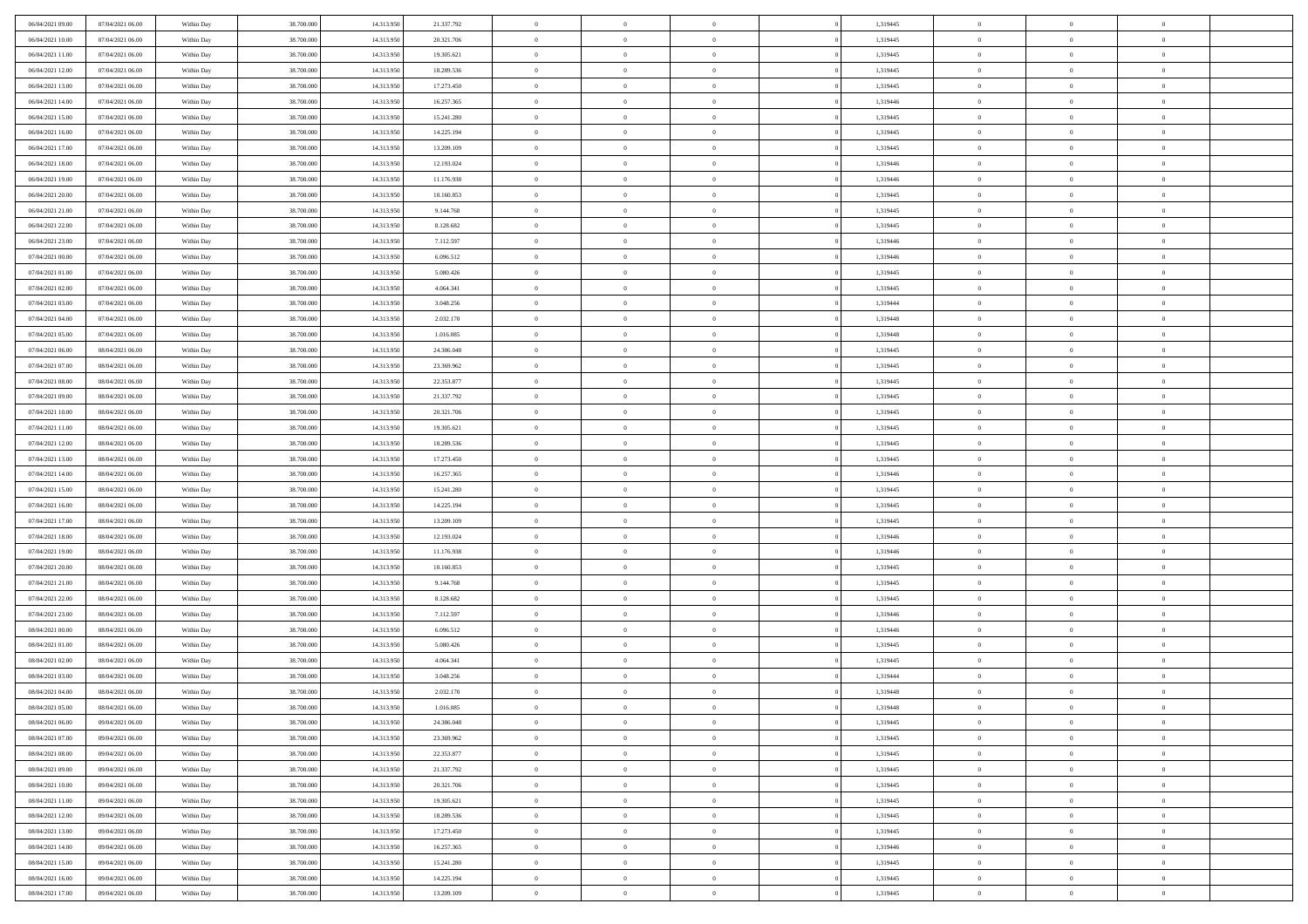| 08/04/2021 18:00                     | 09/04/2021 06:00                     | Within Day               | 38.700.000 | 14.313.950               | 12.193.024             | $\,$ 0         | $\bf{0}$                         | $\theta$       |          | 1,319446 | $\bf{0}$       | $\overline{0}$             | $\,0\,$        |  |
|--------------------------------------|--------------------------------------|--------------------------|------------|--------------------------|------------------------|----------------|----------------------------------|----------------|----------|----------|----------------|----------------------------|----------------|--|
| 08/04/2021 19:00                     | 09/04/2021 06:00                     | Within Day               | 38,700,000 | 14.313.950               | 11.176.938             | $\overline{0}$ | $\overline{0}$                   | $\overline{0}$ |          | 1,319446 | $\overline{0}$ | $\overline{0}$             | $\theta$       |  |
| 08/04/2021 20:00                     | 09/04/2021 06:00                     | Within Dav               | 38.700.000 | 14.313.950               | 10.160.853             | $\mathbf{0}$   | $\overline{0}$                   | $\overline{0}$ |          | 1,319445 | $\mathbf{0}$   | $\overline{0}$             | $\overline{0}$ |  |
| 08/04/2021 21:00                     | 09/04/2021 06:00                     | Within Day               | 38.700.000 | 14.313.950               | 9.144.768              | $\bf{0}$       | $\overline{0}$                   | $\bf{0}$       |          | 1,319445 | $\bf{0}$       | $\overline{0}$             | $\,0\,$        |  |
| 08/04/2021 22:00                     | 09/04/2021 06:00                     | Within Day               | 38,700,000 | 14.313.950               | 8.128.682              | $\bf{0}$       | $\bf{0}$                         | $\overline{0}$ |          | 1,319445 | $\bf{0}$       | $\theta$                   | $\,0\,$        |  |
| 08/04/2021 23:00                     | 09/04/2021 06:00                     | Within Dav               | 38.700.000 | 14.313.950               | 7.112.597              | $\mathbf{0}$   | $\overline{0}$                   | $\overline{0}$ |          | 1,319446 | $\mathbf{0}$   | $\overline{0}$             | $\overline{0}$ |  |
| 09/04/2021 00:00                     | 09/04/2021 06:00                     | Within Day               | 38.700.000 | 14.313.950               | 6.096.512              | $\bf{0}$       | $\bf{0}$                         | $\overline{0}$ |          | 1,319446 | $\bf{0}$       | $\overline{0}$             | $\,0\,$        |  |
| 09/04/2021 01:00                     | 09/04/2021 06:00                     | Within Day               | 38,700,000 | 14.313.950               | 5.080.426              | $\overline{0}$ | $\overline{0}$                   | $\overline{0}$ |          | 1,319445 | $\,$ 0 $\,$    | $\overline{0}$             | $\theta$       |  |
| 09/04/2021 02:00                     | 09/04/2021 06:00                     | Within Day               | 38.700.000 | 14.313.950               | 4.064.341              | $\mathbf{0}$   | $\overline{0}$                   | $\overline{0}$ |          | 1,319445 | $\mathbf{0}$   | $\overline{0}$             | $\overline{0}$ |  |
| 09/04/2021 03:00                     | 09/04/2021 06:00                     | Within Day               | 38.700.000 | 14.313.950               | 3.048.256              | $\bf{0}$       | $\bf{0}$                         | $\theta$       |          | 1,319444 | $\bf{0}$       | $\overline{0}$             | $\,0\,$        |  |
|                                      |                                      |                          | 38,700,000 |                          |                        | $\overline{0}$ | $\overline{0}$                   | $\overline{0}$ |          | 1,319448 | $\bf{0}$       | $\overline{0}$             | $\theta$       |  |
| 09/04/2021 04:00<br>09/04/2021 05:00 | 09/04/2021 06:00<br>09/04/2021 06:00 | Within Day<br>Within Dav | 38.700.000 | 14.313.950<br>14.313.950 | 2.032.170<br>1.016.085 | $\mathbf{0}$   | $\overline{0}$                   | $\overline{0}$ |          | 1,319448 | $\mathbf{0}$   | $\overline{0}$             | $\overline{0}$ |  |
|                                      |                                      |                          |            |                          |                        | $\bf{0}$       |                                  |                |          |          | $\bf{0}$       |                            | $\,0\,$        |  |
| 09/04/2021 06:00                     | 10/04/2021 06:00                     | Within Day               | 38.700.000 | 14.313.950               | 24.386.048             |                | $\overline{0}$<br>$\overline{0}$ | $\bf{0}$       |          | 1,319445 |                | $\overline{0}$<br>$\theta$ |                |  |
| 09/04/2021 07:00                     | 10/04/2021 06:00                     | Within Day               | 38.700.000 | 14.313.950               | 23.369.962             | $\bf{0}$       |                                  | $\overline{0}$ |          | 1,319445 | $\bf{0}$       |                            | $\,0\,$        |  |
| 09/04/2021 08:00                     | 10/04/2021 06:00                     | Within Dav               | 38.700.000 | 14.313.950               | 22.353.877             | $\mathbf{0}$   | $\overline{0}$                   | $\overline{0}$ |          | 1,319445 | $\mathbf{0}$   | $\overline{0}$             | $\overline{0}$ |  |
| 09/04/2021 09:00                     | 10/04/2021 06:00                     | Within Day               | 38.700.000 | 14.313.950               | 21.337.792             | $\bf{0}$       | $\bf{0}$                         | $\overline{0}$ |          | 1,319445 | $\bf{0}$       | $\overline{0}$             | $\,0\,$        |  |
| 09/04/2021 10:00                     | 10/04/2021 06:00                     | Within Day               | 38,700,000 | 14.313.950               | 20.321.706             | $\overline{0}$ | $\overline{0}$                   | $\overline{0}$ |          | 1,319445 | $\,$ 0 $\,$    | $\overline{0}$             | $\theta$       |  |
| 09/04/2021 11:00                     | 10/04/2021 06:00                     | Within Day               | 38.700.000 | 14.313.950               | 19.305.621             | $\mathbf{0}$   | $\overline{0}$                   | $\overline{0}$ |          | 1,319445 | $\mathbf{0}$   | $\overline{0}$             | $\overline{0}$ |  |
| 09/04/2021 12:00                     | 10/04/2021 06:00                     | Within Day               | 38.700.000 | 14.313.950               | 18.289.536             | $\,$ 0         | $\bf{0}$                         | $\overline{0}$ |          | 1,319445 | $\bf{0}$       | $\overline{0}$             | $\,0\,$        |  |
| 09/04/2021 13:00                     | 10/04/2021 06:00                     | Within Day               | 38,700,000 | 14.313.950               | 17.273.450             | $\overline{0}$ | $\overline{0}$                   | $\overline{0}$ |          | 1,319445 | $\bf{0}$       | $\overline{0}$             | $\overline{0}$ |  |
| 09/04/2021 14:00                     | 10/04/2021 06:00                     | Within Dav               | 38.700.000 | 14.313.950               | 16.257.365             | $\mathbf{0}$   | $\overline{0}$                   | $\overline{0}$ |          | 1,319446 | $\mathbf{0}$   | $\overline{0}$             | $\overline{0}$ |  |
| 09/04/2021 15:00                     | 10/04/2021 06:00                     | Within Day               | 38.700.000 | 14.313.950               | 15.241.280             | $\bf{0}$       | $\overline{0}$                   | $\bf{0}$       |          | 1,319445 | $\bf{0}$       | $\overline{0}$             | $\bf{0}$       |  |
| 09/04/2021 16:00                     | 10/04/2021 06:00                     | Within Day               | 38,700,000 | 14.313.950               | 14.225.194             | $\bf{0}$       | $\bf{0}$                         | $\overline{0}$ |          | 1,319445 | $\bf{0}$       | $\overline{0}$             | $\,0\,$        |  |
| 09/04/2021 17:00                     | 10/04/2021 06:00                     | Within Dav               | 38.700.000 | 14.313.950               | 13.209.109             | $\mathbf{0}$   | $\overline{0}$                   | $\overline{0}$ |          | 1,319445 | $\mathbf{0}$   | $\overline{0}$             | $\overline{0}$ |  |
| 09/04/2021 18:00                     | 10/04/2021 06:00                     | Within Day               | 38.700.000 | 14.313.950               | 12.193.024             | $\bf{0}$       | $\bf{0}$                         | $\overline{0}$ |          | 1,319446 | $\bf{0}$       | $\overline{0}$             | $\,0\,$        |  |
| 09/04/2021 19:00                     | 10/04/2021 06:00                     | Within Day               | 38,700,000 | 14.313.950               | 11.176.938             | $\overline{0}$ | $\overline{0}$                   | $\overline{0}$ |          | 1,319446 | $\bf{0}$       | $\overline{0}$             | $\theta$       |  |
| 09/04/2021 20:00                     | 10/04/2021 06:00                     | Within Dav               | 38.700.000 | 14.313.950               | 10.160.853             | $\mathbf{0}$   | $\overline{0}$                   | $\overline{0}$ |          | 1,319445 | $\mathbf{0}$   | $\overline{0}$             | $\overline{0}$ |  |
| 09/04/2021 21:00                     | 10/04/2021 06:00                     | Within Day               | 38.700.000 | 14.313.950               | 9.144.768              | $\bf{0}$       | $\bf{0}$                         | $\overline{0}$ |          | 1,319445 | $\bf{0}$       | $\overline{0}$             | $\,0\,$        |  |
| 09/04/2021 22.00                     | 10/04/2021 06:00                     | Within Day               | 38,700,000 | 14.313.950               | 8.128.682              | $\bf{0}$       | $\overline{0}$                   | $\overline{0}$ |          | 1,319445 | $\bf{0}$       | $\mathbf{0}$               | $\bf{0}$       |  |
| 09/04/2021 23:00                     | 10/04/2021 06:00                     | Within Dav               | 38.700.000 | 14.313.950               | 7.112.597              | $\mathbf{0}$   | $\overline{0}$                   | $\overline{0}$ |          | 1,319446 | $\mathbf{0}$   | $\overline{0}$             | $\overline{0}$ |  |
| 10/04/2021 00:00                     | 10/04/2021 06:00                     | Within Day               | 38.700.000 | 14.313.950               | 6.096.512              | $\bf{0}$       | $\overline{0}$                   | $\theta$       |          | 1,319446 | $\,$ 0         | $\overline{0}$             | $\theta$       |  |
| 10/04/2021 01:00                     | 10/04/2021 06:00                     | Within Day               | 38.700.000 | 14.313.950               | 5.080.426              | $\bf{0}$       | $\bf{0}$                         | $\overline{0}$ |          | 1,319445 | $\bf{0}$       | $\mathbf{0}$               | $\bf{0}$       |  |
| 10/04/2021 02:00                     | 10/04/2021 06:00                     | Within Dav               | 38.700.000 | 14.313.950               | 4.064.341              | $\mathbf{0}$   | $\overline{0}$                   | $\overline{0}$ |          | 1,319445 | $\mathbf{0}$   | $\overline{0}$             | $\overline{0}$ |  |
| 10/04/2021 03:00                     | 10/04/2021 06:00                     | Within Day               | 38.700.000 | 14.313.950               | 3.048.256              | $\bf{0}$       | $\overline{0}$                   | $\theta$       |          | 1,319444 | $\,$ 0         | $\overline{0}$             | $\theta$       |  |
| 10/04/2021 04:00                     | 10/04/2021 06:00                     | Within Day               | 38,700,000 | 14.313.950               | 2.032.170              | $\overline{0}$ | $\overline{0}$                   | $\overline{0}$ |          | 1,319448 | $\bf{0}$       | $\overline{0}$             | $\overline{0}$ |  |
| 10/04/2021 05:00                     | 10/04/2021 06:00                     | Within Day               | 38.700.000 | 14.313.950               | 1.016.085              | $\mathbf{0}$   | $\overline{0}$                   | $\overline{0}$ |          | 1,319448 | $\mathbf{0}$   | $\overline{0}$             | $\overline{0}$ |  |
| 10/04/2021 06:00                     | 11/04/2021 06:00                     | Within Day               | 38.700.000 | 14.313.950               | 24.386.048             | $\bf{0}$       | $\overline{0}$                   | $\theta$       |          | 1,319445 | $\,$ 0         | $\overline{0}$             | $\theta$       |  |
| 10/04/2021 07:00                     | 11/04/2021 06:00                     | Within Day               | 38,700,000 | 14.313.950               | 23.369.962             | $\bf{0}$       | $\overline{0}$                   | $\overline{0}$ |          | 1,319445 | $\bf{0}$       | $\mathbf{0}$               | $\overline{0}$ |  |
| 10/04/2021 08:00                     | 11/04/2021 06:00                     | Within Dav               | 38.700.000 | 14.313.950               | 22.353.877             | $\mathbf{0}$   | $\overline{0}$                   | $\overline{0}$ |          | 1,319445 | $\mathbf{0}$   | $\overline{0}$             | $\overline{0}$ |  |
| 10/04/2021 09:00                     | 11/04/2021 06:00                     | Within Day               | 38.700.000 | 14.313.950               | 21.337.792             | $\bf{0}$       | $\overline{0}$                   | $\theta$       |          | 1,319445 | $\,$ 0         | $\overline{0}$             | $\theta$       |  |
| 10/04/2021 10:00                     | 11/04/2021 06:00                     | Within Day               | 38.700.000 | 14.313.950               | 20.321.706             | $\bf{0}$       | $\overline{0}$                   | $\overline{0}$ |          | 1,319445 | $\bf{0}$       | $\overline{0}$             | $\overline{0}$ |  |
| 10/04/2021 11:00                     | 11/04/2021 06:00                     | Within Dav               | 38.700.000 | 14.313.950               | 19.305.621             | $\mathbf{0}$   | $\overline{0}$                   | $\overline{0}$ |          | 1,319445 | $\mathbf{0}$   | $\overline{0}$             | $\overline{0}$ |  |
| 10/04/2021 12:00                     | 11/04/2021 06:00                     | Within Day               | 38.700.000 | 14.313.950               | 18.289.536             | $\bf{0}$       | $\overline{0}$                   | $\theta$       |          | 1,319445 | $\,$ 0         | $\overline{0}$             | $\theta$       |  |
| 10/04/2021 13:00                     | 11/04/2021 06:00                     | Within Day               | 38,700,000 | 14.313.950               | 17.273.450             | $\bf{0}$       | $\overline{0}$                   | $\overline{0}$ |          | 1,319445 | $\,$ 0 $\,$    | $\overline{0}$             | $\overline{0}$ |  |
| 10/04/2021 14:00                     | 11/04/2021 06:00                     | Within Day               | 38.700.000 | 14.313.950               | 16.257.365             | $\bf{0}$       | $\overline{0}$                   |                |          | 1,319446 | $\overline{0}$ | $\theta$                   | $\theta$       |  |
| 10/04/2021 15:00                     | 11/04/2021 06:00                     | Within Day               | 38.700.000 | 14.313.950               | 15.241.280             | $\,0\,$        | $\overline{0}$                   | $\theta$       |          | 1,319445 | $\,$ 0 $\,$    | $\bf{0}$                   | $\theta$       |  |
| 10/04/2021 16:00                     | 11/04/2021 06:00                     | Within Day               | 38.700.000 | 14.313.950               | 14.225.194             | $\overline{0}$ | $\overline{0}$                   | $\overline{0}$ |          | 1,319445 | $\overline{0}$ | $\overline{0}$             | $\overline{0}$ |  |
| 10/04/2021 17:00                     | 11/04/2021 06:00                     | Within Day               | 38.700.000 | 14.313.950               | 13.209.109             | $\bf{0}$       | $\overline{0}$                   | $\overline{0}$ |          | 1,319445 | $\overline{0}$ | $\bf{0}$                   | $\mathbf{0}$   |  |
| 10/04/2021 18:00                     | 11/04/2021 06:00                     | Within Day               | 38.700.000 | 14.313.950               | 12.193.024             | $\bf{0}$       | $\overline{0}$                   | $\overline{0}$ | $\theta$ | 1,319446 | $\mathbf{0}$   | $\bf{0}$                   | $\,$ 0 $\,$    |  |
| 10/04/2021 19:00                     | 11/04/2021 06:00                     | Within Day               | 38.700.000 | 14.313.950               | 11.176.938             | $\bf{0}$       | $\overline{0}$                   | $\overline{0}$ |          | 1,319446 | $\,$ 0 $\,$    | $\overline{0}$             | $\overline{0}$ |  |
| 10/04/2021 20:00                     | 11/04/2021 06:00                     | Within Day               | 38.700.000 | 14.313.950               | 10.160.853             | $\bf{0}$       | $\overline{0}$                   | $\overline{0}$ |          | 1,319445 | $\mathbf{0}$   | $\overline{0}$             | $\overline{0}$ |  |
| 10/04/2021 21:00                     | 11/04/2021 06:00                     | Within Day               | 38.700.000 | 14.313.950               | 9.144.768              | $\,0\,$        | $\overline{0}$                   | $\overline{0}$ | $\theta$ | 1,319445 | $\mathbf{0}$   | $\overline{0}$             | $\,$ 0 $\,$    |  |
| 10/04/2021 22:00                     | 11/04/2021 06:00                     | Within Day               | 38.700.000 | 14.313.950               | 8.128.682              | $\bf{0}$       | $\overline{0}$                   | $\overline{0}$ |          | 1,319445 | $\overline{0}$ | $\overline{0}$             | $\overline{0}$ |  |
| 10/04/2021 23:00                     | 11/04/2021 06:00                     | Within Day               | 38.700.000 | 14.313.950               | 7.112.597              | $\bf{0}$       | $\overline{0}$                   | $\overline{0}$ |          | 1,319446 | $\overline{0}$ | $\bf{0}$                   | $\overline{0}$ |  |
| 11/04/2021 00:00                     | 11/04/2021 06:00                     | Within Day               | 38.700.000 | 14.313.950               | 6.096.512              | $\,0\,$        | $\overline{0}$                   | $\overline{0}$ |          | 1,319446 | $\mathbf{0}$   | $\overline{0}$             | $\overline{0}$ |  |
| 11/04/2021 01:00                     | 11/04/2021 06:00                     |                          | 38.700.000 | 14.313.950               | 5.080.426              | $\overline{0}$ | $\bf{0}$                         | $\overline{0}$ |          | 1,319445 | $\mathbf{0}$   | $\mathbf{0}$               | $\overline{0}$ |  |
|                                      |                                      | Within Day               |            |                          |                        |                |                                  |                |          |          |                |                            |                |  |
| 11/04/2021 02:00                     | 11/04/2021 06:00                     | Within Day               | 38.700.000 | 14.313.950               | 4.064.341              | $\overline{0}$ | $\overline{0}$                   | $\overline{0}$ |          | 1,319445 | $\mathbf{0}$   | $\overline{0}$             | $\overline{0}$ |  |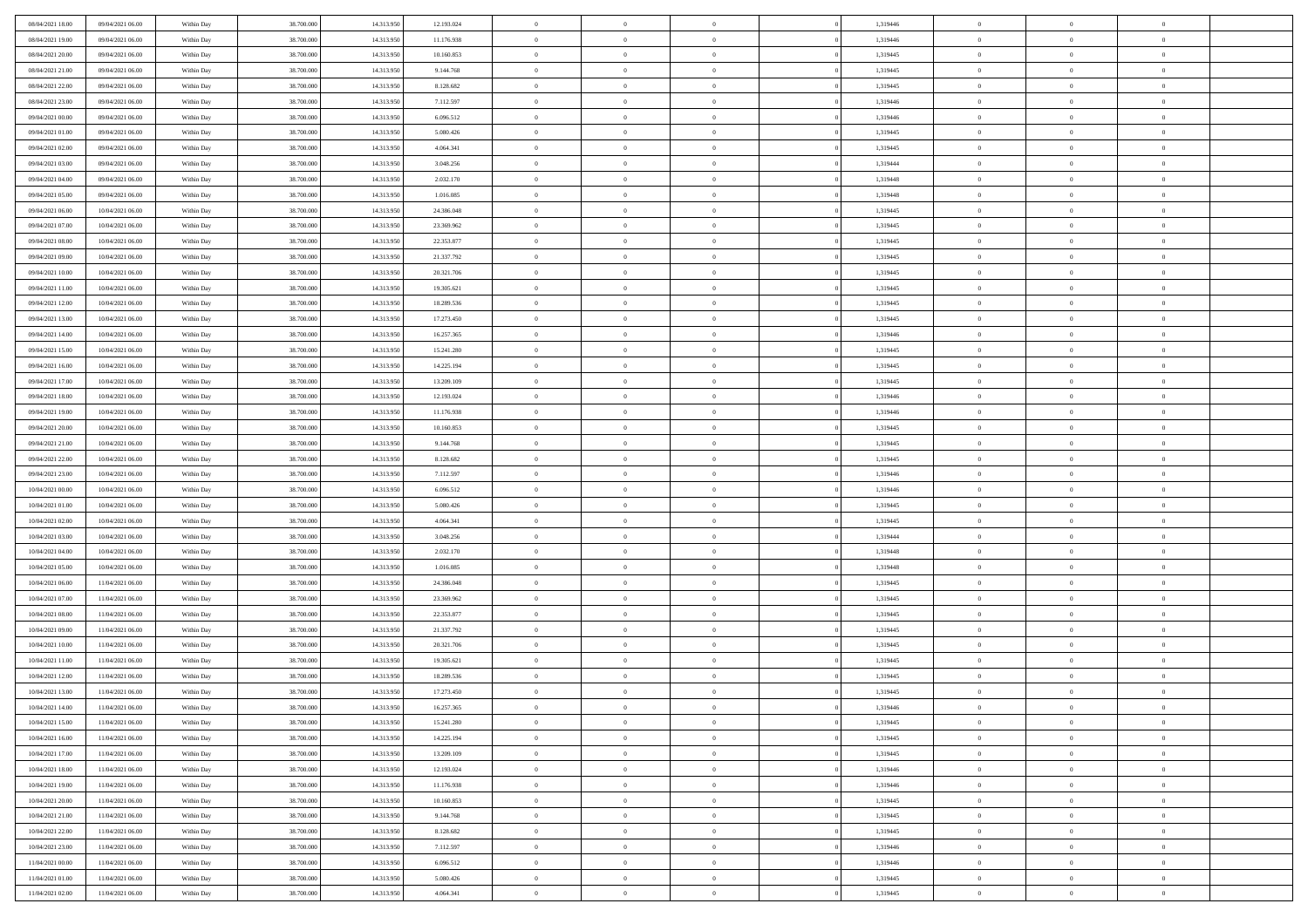| 11/04/2021 03:00<br>11/04/2021 06:00<br>38,700,000<br>14.313.950<br>1,319444<br>$\bf{0}$<br>Within Day<br>3.048.256<br>$\bf{0}$<br>$\overline{0}$<br>$\overline{0}$<br>$\overline{0}$           | $\bf{0}$       |  |
|-------------------------------------------------------------------------------------------------------------------------------------------------------------------------------------------------|----------------|--|
| 11/04/2021 04:00<br>11/04/2021 06:00<br>38.700.000<br>14.313.950<br>2.032.170<br>$\overline{0}$<br>$\overline{0}$<br>$\overline{0}$<br>1,319448<br>$\mathbf{0}$<br>$\bf{0}$<br>Within Day       | $\theta$       |  |
| 11/04/2021 05:00<br>11/04/2021 06:00<br>Within Day<br>38.700.000<br>14.313.950<br>1.016.085<br>$\overline{0}$<br>$\overline{0}$<br>1,319448<br>$\,$ 0 $\,$<br>$\overline{0}$<br>$\overline{0}$  | $\,$ 0 $\,$    |  |
| 11/04/2021 06:00<br>38,700,000<br>14.313.950<br>24,386,048<br>1,319445<br>12/04/2021 06:00<br>Within Day<br>$\overline{0}$<br>$\overline{0}$<br>$\Omega$<br>$\overline{0}$<br>$\theta$          | $\overline{0}$ |  |
| 11/04/2021 07:00<br>12/04/2021 06:00<br>38.700.000<br>14.313.950<br>23.369.962<br>$\mathbf{0}$<br>$\overline{0}$<br>$\overline{0}$<br>1,319445<br>$\mathbf{0}$<br>$\bf{0}$<br>Within Day        | $\overline{0}$ |  |
| 11/04/2021 08:00<br>12/04/2021 06:00<br>38.700.000<br>14.313.950<br>22.353.877<br>$\overline{0}$<br>$\overline{0}$<br>1,319445<br>$\,$ 0 $\,$<br>Within Day<br>$\overline{0}$<br>$\overline{0}$ | $\,$ 0 $\,$    |  |
| 11/04/2021 11:00<br>38,700,000<br>14.313.950<br>1,319445<br>12/04/2021 06:00<br>Within Day<br>19.305.621<br>$\bf{0}$<br>$\overline{0}$<br>$\Omega$<br>$\bf{0}$<br>$\theta$                      | $\overline{0}$ |  |
| 11/04/2021 12:00<br>12/04/2021 06:00<br>38.700.000<br>14.313.950<br>18.289.536<br>$\overline{0}$<br>$\overline{0}$<br>$\overline{0}$<br>1,319445<br>$\mathbf{0}$<br>$\bf{0}$<br>Within Day      | $\theta$       |  |
| 11/04/2021 13:00<br>12/04/2021 06:00<br>38.700.000<br>14.313.950<br>17.273.450<br>$\,$ 0<br>$\overline{0}$<br>1,319445<br>$\,$ 0 $\,$<br>Within Day<br>$\overline{0}$<br>$\overline{0}$         | $\,$ 0 $\,$    |  |
| 11/04/2021 14:00<br>38,700,000<br>14.313.950<br>16.257.365<br>1,319446<br>12/04/2021 06:00<br>Within Day<br>$\overline{0}$<br>$\overline{0}$<br>$\Omega$<br>$\overline{0}$<br>$\theta$          | $\overline{0}$ |  |
| 11/04/2021 15:00<br>12/04/2021 06:00<br>38.700.000<br>14.313.950<br>15.241.280<br>$\mathbf{0}$<br>$\overline{0}$<br>$\overline{0}$<br>1,319445<br>$\mathbf{0}$<br>$\bf{0}$<br>Within Day        | $\theta$       |  |
| 11/04/2021 16:00<br>12/04/2021 06:00<br>Within Day<br>38.700.000<br>14.313.950<br>14.225.194<br>$\overline{0}$<br>$\overline{0}$<br>1,319445<br>$\,$ 0 $\,$<br>$\overline{0}$<br>$\overline{0}$ | $\,$ 0 $\,$    |  |
| 11/04/2021 17:00<br>12/04/2021 06:00<br>38,700,000<br>14.313.950<br>13.209.109<br>1,319445<br>Within Day<br>$\overline{0}$<br>$\overline{0}$<br>$\Omega$<br>$\overline{0}$<br>$\theta$          | $\overline{0}$ |  |
| 11/04/2021 18:00<br>12/04/2021 06:00<br>38.700.000<br>14.313.950<br>12.193.024<br>$\mathbf{0}$<br>$\overline{0}$<br>$\overline{0}$<br>1,319446<br>$\mathbf{0}$<br>$\bf{0}$<br>Within Day        | $\theta$       |  |
| 11/04/2021 19:00<br>12/04/2021 06:00<br>38.700.000<br>14.313.950<br>11.176.938<br>$\,$ 0<br>$\,$ 0 $\,$<br>1,319446<br>$\,$ 0 $\,$<br>Within Day<br>$\overline{0}$<br>$\overline{0}$            | $\,$ 0 $\,$    |  |
| 11/04/2021 20:00<br>38,700,000<br>14.313.950<br>1,319445<br>12/04/2021 06:00<br>Within Day<br>10.160.853<br>$\bf{0}$<br>$\overline{0}$<br>$\Omega$<br>$\overline{0}$<br>$\theta$                | $\bf{0}$       |  |
| 11/04/2021 21:00<br>12/04/2021 06:00<br>38.700.000<br>14.313.950<br>9.144.768<br>$\mathbf{0}$<br>$\overline{0}$<br>$\overline{0}$<br>1,319445<br>$\mathbf{0}$<br>$\bf{0}$<br>Within Day         | $\theta$       |  |
| 11/04/2021 22:00<br>12/04/2021 06:00<br>38.700.000<br>14.313.950<br>8.128.682<br>$\,$ 0<br>$\overline{0}$<br>1,319445<br>$\,$ 0 $\,$<br>Within Day<br>$\overline{0}$<br>$\overline{0}$          | $\,$ 0 $\,$    |  |
| 11/04/2021 23.00<br>38,700,000<br>14.313.950<br>7.112.597<br>1,319446<br>12/04/2021 06:00<br>Within Day<br>$\overline{0}$<br>$\overline{0}$<br>$\Omega$<br>$\overline{0}$<br>$\theta$           | $\overline{0}$ |  |
| 12/04/2021 00:00<br>12/04/2021 06:00<br>38.700.000<br>14.313.950<br>6.096.512<br>$\mathbf{0}$<br>$\overline{0}$<br>$\overline{0}$<br>1,319446<br>$\mathbf{0}$<br>$\bf{0}$<br>Within Day         | $\theta$       |  |
| 12/04/2021 01:00<br>12/04/2021 06:00<br>Within Day<br>38.700.000<br>14.313.950<br>5.080.426<br>$\,$ 0<br>$\overline{0}$<br>1,319445<br>$\,$ 0 $\,$<br>$\overline{0}$<br>$\overline{0}$          | $\,$ 0 $\,$    |  |
| 12/04/2021 02:00<br>38,700,000<br>14.313.950<br>4.064.341<br>1,319445<br>12/04/2021 06:00<br>Within Day<br>$\overline{0}$<br>$\overline{0}$<br>$\Omega$<br>$\overline{0}$<br>$\theta$           | $\overline{0}$ |  |
| 12/04/2021 03:00<br>12/04/2021 06:00<br>38.700.000<br>14.313.950<br>3.048.256<br>$\mathbf{0}$<br>$\overline{0}$<br>1,319444<br>$\mathbf{0}$<br>$\bf{0}$<br>Within Day<br>$\overline{0}$         | $\theta$       |  |
| 12/04/2021 04:00<br>12/04/2021 06:00<br>38.700.000<br>14.313.950<br>2.032.170<br>$\,$ 0<br>$\overline{0}$<br>1,319448<br>$\,$ 0 $\,$<br>Within Day<br>$\overline{0}$<br>$\overline{0}$          | $\,0\,$        |  |
| 12/04/2021 05:00<br>38,700,000<br>14.313.950<br>1.319448<br>12/04/2021 06:00<br>Within Day<br>1.016.085<br>$\bf{0}$<br>$\overline{0}$<br>$\Omega$<br>$\bf{0}$<br>$\theta$                       | $\bf{0}$       |  |
| 12/04/2021 06:00<br>13/04/2021 06:00<br>38.700.000<br>14.313.950<br>24.386.048<br>$\overline{0}$<br>$\overline{0}$<br>$\overline{0}$<br>1,319445<br>$\overline{0}$<br>$\bf{0}$<br>Within Day    | $\theta$       |  |
| 12/04/2021 07:00<br>13/04/2021 06:00<br>38.700.000<br>14.313.950<br>23.369.962<br>$\,$ 0<br>$\overline{0}$<br>1,319445<br>$\,$ 0 $\,$<br>Within Day<br>$\overline{0}$<br>$\overline{0}$         | $\,0\,$        |  |
| 12/04/2021 08:00<br>38,700,000<br>14.313.950<br>22,353,877<br>1,319445<br>13/04/2021 06:00<br>Within Day<br>$\overline{0}$<br>$\overline{0}$<br>$\Omega$<br>$\overline{0}$<br>$\theta$          | $\overline{0}$ |  |
| 12/04/2021 09:00<br>13/04/2021 06:00<br>38.700.000<br>14.313.950<br>21.337.792<br>$\mathbf{0}$<br>$\overline{0}$<br>$\overline{0}$<br>1,319445<br>$\mathbf{0}$<br>$\bf{0}$<br>Within Day        | $\overline{0}$ |  |
| 12/04/2021 10:00<br>13/04/2021 06:00<br>38.700.000<br>14.313.950<br>20.321.706<br>$\,$ 0<br>$\overline{0}$<br>1,319445<br>$\,$ 0 $\,$<br>Within Day<br>$\overline{0}$<br>$\overline{0}$         | $\,0\,$        |  |
| 12/04/2021 11:00<br>13/04/2021 06:00<br>Within Day<br>38.700.000<br>14.313.950<br>19.305.621<br>$\bf{0}$<br>$\overline{0}$<br>$\Omega$<br>1,319445<br>$\bf{0}$<br>$\overline{0}$                | $\bf{0}$       |  |
| 12/04/2021 12:00<br>13/04/2021 06:00<br>38.700.000<br>14.313.950<br>18.289.536<br>$\overline{0}$<br>$\overline{0}$<br>1,319445<br>$\mathbf{0}$<br>$\bf{0}$<br>Within Day<br>$\overline{0}$      | $\theta$       |  |
| 12/04/2021 13:00<br>13/04/2021 06:00<br>38.700.000<br>14.313.950<br>17.273.450<br>$\,$ 0<br>$\overline{0}$<br>1,319445<br>$\,$ 0 $\,$<br>Within Day<br>$\overline{0}$<br>$\overline{0}$         | $\,0\,$        |  |
| 12/04/2021 14:00<br>13/04/2021 06:00<br>Within Day<br>38.700.000<br>14.313.950<br>16.257.365<br>$\bf{0}$<br>$\overline{0}$<br>$\overline{0}$<br>1,319446<br>$\mathbf{0}$<br>$\overline{0}$      | $\bf{0}$       |  |
| 12/04/2021 15:00<br>13/04/2021 06:00<br>38.700.000<br>14.313.950<br>15.241.280<br>$\overline{0}$<br>$\overline{0}$<br>$\overline{0}$<br>1,319445<br>$\overline{0}$<br>$\bf{0}$<br>Within Day    | $\theta$       |  |
| 12/04/2021 16:00<br>13/04/2021 06:00<br>38.700.000<br>14.313.950<br>14.225.194<br>$\overline{0}$<br>$\overline{0}$<br>1,319445<br>$\,$ 0 $\,$<br>Within Day<br>$\overline{0}$<br>$\overline{0}$ | $\,0\,$        |  |
| 12/04/2021 17:00<br>13/04/2021 06:00<br>Within Day<br>38.700.000<br>14.313.950<br>13.209.109<br>$\bf{0}$<br>$\overline{0}$<br>1,319445<br>$\bf{0}$<br>$\theta$<br>$\Omega$                      | $\bf{0}$       |  |
| 12/04/2021 18:00<br>13/04/2021 06:00<br>38.700.000<br>14.313.950<br>12.193.024<br>$\mathbf{0}$<br>$\overline{0}$<br>$\overline{0}$<br>1,319446<br>$\mathbf{0}$<br>$\bf{0}$<br>Within Day        | $\overline{0}$ |  |
| 12/04/2021 19:00<br>13/04/2021 06:00<br>Within Day<br>38.700.000<br>14.313.950<br>11.176.938<br>$\,$ 0<br>$\overline{0}$<br>1,319446<br>$\,$ 0 $\,$<br>$\overline{0}$<br>$\overline{0}$         | $\,0\,$        |  |
| 12/04/2021 20:00<br>13/04/2021 06:00<br>Within Day<br>38.700.000<br>14.313.950<br>10.160.853<br>$\bf{0}$<br>$\overline{0}$<br>$\Omega$<br>1,319445<br>$\bf{0}$<br>$\overline{0}$                | $\bf{0}$       |  |
| 12/04/2021 21:00<br>13/04/2021 06:00<br>38.700.000<br>14.313.950<br>9.144.768<br>$\mathbf{0}$<br>$\overline{0}$<br>1,319445<br>$\overline{0}$<br>$\overline{0}$<br>Within Day<br>$\overline{0}$ | $\theta$       |  |
| 12/04/2021 22:00<br>13/04/2021 06:00<br>38.700.000<br>14.313.950<br>8.128.682<br>$\,$ 0<br>$\overline{0}$<br>1,319445<br>$\,$ 0 $\,$<br>Within Day<br>$\overline{0}$<br>$\overline{0}$          | $\,0\,$        |  |
| 12/04/2021 23:00<br>13/04/2021 06:00<br>Within Day<br>38.700.000<br>14.313.950<br>7.112.597<br>$\bf{0}$<br>$\overline{0}$<br>$\overline{0}$<br>1,319446<br>$\bf{0}$<br>$\overline{0}$           | $\bf{0}$       |  |
| 13/04/2021 00:00<br>13/04/2021 06:00<br>38.700.000<br>14.313.950<br>6.096.512<br>$\mathbf{0}$<br>$\overline{0}$<br>$\overline{0}$<br>1,319446<br>$\overline{0}$<br>$\bf{0}$<br>Within Day       | $\theta$       |  |
| 13/04/2021 01:00<br>13/04/2021 06:00<br>Within Day<br>38.700.000<br>14.313.950<br>5.080.426<br>$\theta$<br>$\overline{0}$<br>1,319445<br>$\overline{0}$<br>$\theta$<br>$\overline{0}$           | $\overline{0}$ |  |
| 13/04/2021 02:00<br>13/04/2021 06:00<br>Within Day<br>38.700.000<br>14.313.950<br>4.064.341<br>$\bf{0}$<br>$\overline{0}$<br>$\overline{0}$<br>1,319445<br>$\mathbf{0}$<br>$\overline{0}$       | $\bf{0}$       |  |
| 38.700.000<br>14.313.950<br>$\overline{0}$<br>$\overline{0}$<br>$\overline{0}$<br>13/04/2021 03:00<br>13/04/2021 06:00<br>Within Day<br>3.048.256<br>$\overline{0}$<br>1,319444<br>$\mathbf{0}$ | $\overline{0}$ |  |
|                                                                                                                                                                                                 | $\theta$       |  |
| 13/04/2021 04:00<br>13/04/2021 06:00<br>Within Day<br>38.700.000<br>14.313.950<br>2.032.170<br>$\,$ 0 $\,$<br>$\overline{0}$<br>$\overline{0}$<br>1,319448<br>$\,$ 0 $\,$<br>$\,$ 0 $\,$        |                |  |
| 13/04/2021 05:00<br>13/04/2021 06:00<br>Within Day<br>38.700.000<br>14.313.950<br>1.016.085<br>$\bf{0}$<br>$\overline{0}$<br>$\overline{0}$<br>1,319448<br>$\mathbf{0}$<br>$\overline{0}$       | $\bf{0}$       |  |
| $\overline{0}$<br>13/04/2021 06:00<br>14/04/2021 06:00<br>38.700.000<br>14.313.950<br>24.386.048<br>$\mathbf{0}$<br>$\overline{0}$<br>1,319445<br>$\mathbf{0}$<br>$\bf{0}$<br>Within Day        | $\theta$       |  |
| 13/04/2021 07:00<br>14/04/2021 06:00<br>Within Day<br>38.700.000<br>14.313.950<br>23.369.962<br>$\,$ 0 $\,$<br>$\overline{0}$<br>$\overline{0}$<br>1,319445<br>$\,$ 0 $\,$<br>$\overline{0}$    | $\theta$       |  |
| 13/04/2021 08:00<br>14/04/2021 06:00<br>Within Day<br>38.700.000<br>14.313.950<br>22.353.877<br>$\mathbf{0}$<br>$\overline{0}$<br>$\overline{0}$<br>1,319445<br>$\mathbf{0}$<br>$\overline{0}$  | $\overline{0}$ |  |
| 38.700.000<br>14.313.950<br>$\,$ 0 $\,$<br>$\overline{0}$<br>$\,$ 0 $\,$<br>13/04/2021 09:00<br>14/04/2021 06:00<br>Within Day<br>21.337.792<br>$\overline{0}$<br>1,319445<br>$\bf{0}$          | $\overline{0}$ |  |
| 13/04/2021 10:00<br>14/04/2021 06:00<br>Within Day<br>38.700.000<br>14.313.950<br>20.321.706<br>$\,$ 0 $\,$<br>$\overline{0}$<br>$\overline{0}$<br>1,319445<br>$\,$ 0 $\,$<br>$\,$ 0            | $\theta$       |  |
| 38.700.000<br>13/04/2021 11:00<br>14/04/2021 06:00<br>Within Day<br>14.313.950<br>19.305.621<br>$\bf{0}$<br>$\overline{0}$<br>$\overline{0}$<br>1,319445<br>$\mathbf{0}$<br>$\overline{0}$      | $\bf{0}$       |  |
| 38.700.000<br>$\overline{0}$<br>13/04/2021 12:00<br>14/04/2021 06:00<br>Within Day<br>14.313.950<br>18.289.536<br>$\mathbf{0}$<br>$\overline{0}$<br>1,319445<br>$\mathbf{0}$<br>$\bf{0}$        | $\overline{0}$ |  |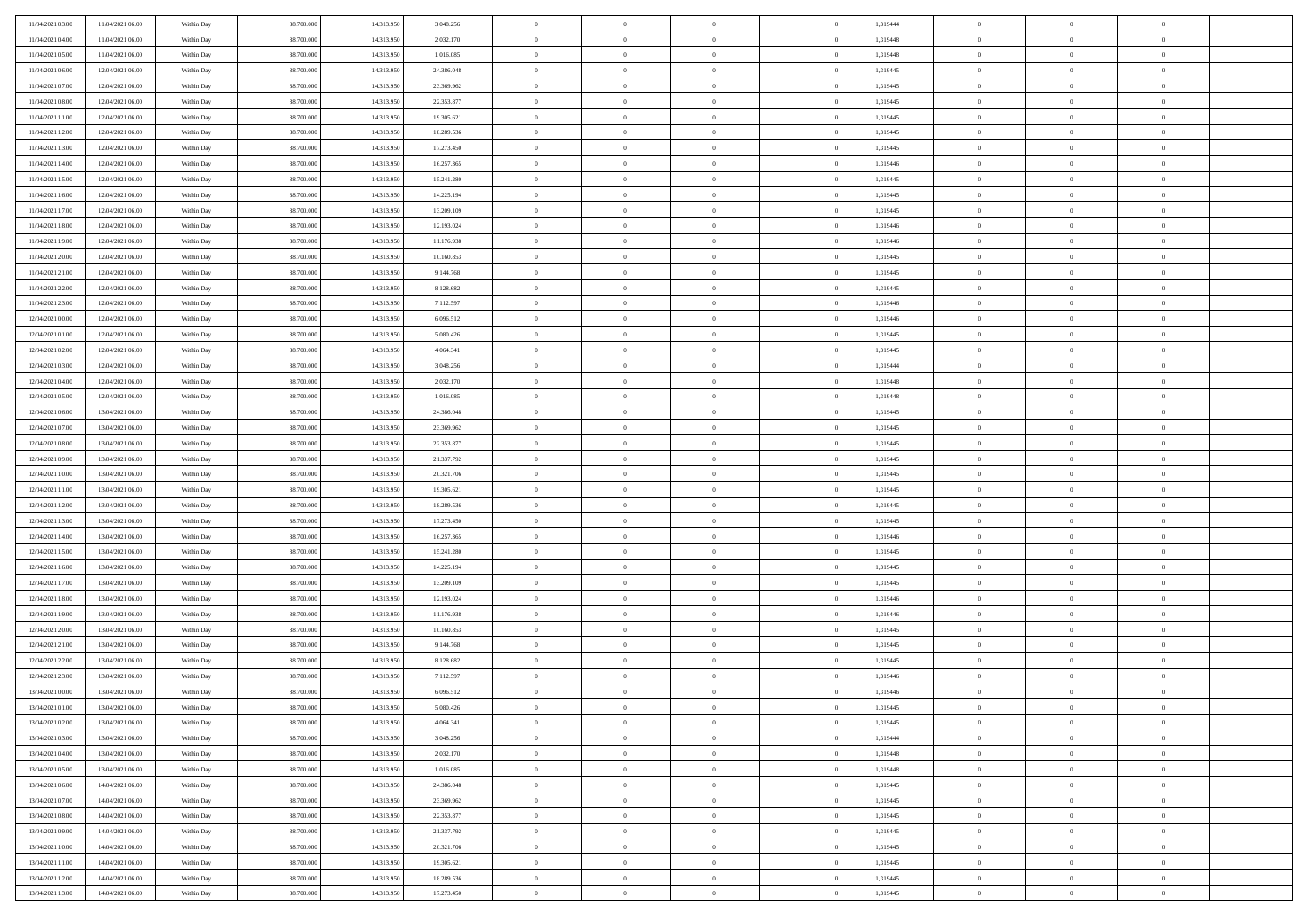| 13/04/2021 14:00 | 14/04/2021 06:00 | Within Day | 38,700,000 | 14.313.950 | 16.257.365 | $\bf{0}$       | $\overline{0}$ | $\theta$       | 1,319446 | $\theta$       | $\overline{0}$ | $\overline{0}$ |  |
|------------------|------------------|------------|------------|------------|------------|----------------|----------------|----------------|----------|----------------|----------------|----------------|--|
| 13/04/2021 15:00 | 14/04/2021 06:00 | Within Dav | 38.700.000 | 14.313.950 | 15.241.280 | $\mathbf{0}$   | $\overline{0}$ | $\overline{0}$ | 1,319445 | $\theta$       | $\overline{0}$ | $\theta$       |  |
| 13/04/2021 16:00 | 14/04/2021 06:00 | Within Day | 38.700.000 | 14.313.950 | 14.225.194 | $\,$ 0         | $\overline{0}$ | $\bf{0}$       | 1,319445 | $\,0\,$        | $\overline{0}$ | $\,$ 0 $\,$    |  |
| 13/04/2021 17:00 | 14/04/2021 06:00 | Within Day | 38,700,000 | 14.313.950 | 13.209.109 | $\bf{0}$       | $\overline{0}$ | $\overline{0}$ | 1,319445 | $\overline{0}$ | $\theta$       | $\theta$       |  |
| 13/04/2021 18:00 | 14/04/2021 06:00 | Within Dav | 38.700.000 | 14.313.950 | 12.193.024 | $\mathbf{0}$   | $\overline{0}$ | $\overline{0}$ | 1,319446 | $\mathbf{0}$   | $\overline{0}$ | $\overline{0}$ |  |
| 13/04/2021 19:00 | 14/04/2021 06:00 | Within Day | 38.700.000 | 14.313.950 | 11.176.938 | $\bf{0}$       | $\overline{0}$ | $\bf{0}$       | 1,319446 | $\,0\,$        | $\overline{0}$ | $\,$ 0 $\,$    |  |
| 13/04/2021 20:00 | 14/04/2021 06:00 | Within Day | 38,700,000 | 14.313.950 | 10.160.853 | $\bf{0}$       | $\overline{0}$ | $\overline{0}$ | 1,319445 | $\bf{0}$       | $\overline{0}$ | $\theta$       |  |
| 13/04/2021 21:00 | 14/04/2021 06:00 | Within Dav | 38.700.000 | 14.313.950 | 9.144.768  | $\overline{0}$ | $\overline{0}$ | $\overline{0}$ | 1,319445 | $\mathbf{0}$   | $\overline{0}$ | $\theta$       |  |
| 13/04/2021 22:00 | 14/04/2021 06:00 | Within Day | 38.700.000 | 14.313.950 | 8.128.682  | $\bf{0}$       | $\overline{0}$ | $\bf{0}$       | 1,319445 | $\,0\,$        | $\overline{0}$ | $\,$ 0 $\,$    |  |
| 13/04/2021 23:00 | 14/04/2021 06:00 | Within Day | 38,700,000 | 14.313.950 | 7.112.597  | $\bf{0}$       | $\overline{0}$ | $\overline{0}$ | 1,319446 | $\theta$       | $\overline{0}$ | $\overline{0}$ |  |
| 14/04/2021 00:00 | 14/04/2021 06:00 | Within Dav | 38.700.000 | 14.313.950 | 6.096.512  | $\overline{0}$ | $\overline{0}$ | $\overline{0}$ | 1,319446 | $\overline{0}$ | $\bf{0}$       | $\theta$       |  |
| 14/04/2021 01:00 | 14/04/2021 06:00 | Within Day | 38.700.000 | 14.313.950 | 5.080.426  | $\bf{0}$       | $\overline{0}$ | $\bf{0}$       | 1,319445 | $\,0\,$        | $\overline{0}$ | $\,$ 0 $\,$    |  |
| 14/04/2021 02:00 | 14/04/2021 06:00 | Within Day | 38,700,000 | 14.313.950 | 4.064.341  | $\bf{0}$       | $\overline{0}$ | $\Omega$       | 1,319445 | $\theta$       | $\theta$       | $\theta$       |  |
| 14/04/2021 03:00 | 14/04/2021 06:00 | Within Dav | 38.700.000 | 14.313.950 | 3.048.256  | $\overline{0}$ | $\overline{0}$ | $\overline{0}$ | 1,319444 | $\overline{0}$ | $\overline{0}$ | $\overline{0}$ |  |
| 14/04/2021 04:00 | 14/04/2021 06:00 | Within Day | 38.700.000 | 14.313.950 | 2.032.170  | $\bf{0}$       | $\overline{0}$ | $\bf{0}$       | 1,319448 | $\,0\,$        | $\overline{0}$ | $\,$ 0 $\,$    |  |
| 14/04/2021 05:00 | 14/04/2021 06:00 | Within Day | 38,700,000 | 14.313.950 | 1.016.085  | $\bf{0}$       | $\overline{0}$ | $\overline{0}$ | 1,319448 | $\theta$       | $\overline{0}$ | $\bf{0}$       |  |
| 14/04/2021 06:00 | 15/04/2021 06:00 | Within Dav | 38.700.000 | 14.313.950 | 24.386.048 | $\overline{0}$ | $\overline{0}$ | $\overline{0}$ | 1,319445 | $\overline{0}$ | $\overline{0}$ | $\theta$       |  |
| 14/04/2021 07:00 | 15/04/2021 06:00 | Within Day | 38.700.000 | 14.313.950 | 23.369.962 | $\bf{0}$       | $\overline{0}$ | $\bf{0}$       | 1,319445 | $\,0\,$        | $\overline{0}$ | $\,$ 0 $\,$    |  |
| 14/04/2021 08:00 | 15/04/2021 06:00 | Within Day | 38,700,000 | 14.313.950 | 22.353.877 | $\bf{0}$       | $\overline{0}$ | $\overline{0}$ | 1,319445 | $\theta$       | $\theta$       | $\overline{0}$ |  |
| 14/04/2021 09:00 | 15/04/2021 06:00 | Within Dav | 38.700.000 | 14.313.950 | 21.337.792 | $\overline{0}$ | $\overline{0}$ | $\overline{0}$ | 1,319445 | $\overline{0}$ | $\overline{0}$ | $\theta$       |  |
| 14/04/2021 10:00 | 15/04/2021 06:00 | Within Day | 38.700.000 | 14.313.950 | 20.321.706 | $\bf{0}$       | $\overline{0}$ | $\bf{0}$       | 1,319445 | $\,0\,$        | $\overline{0}$ | $\,$ 0 $\,$    |  |
| 14/04/2021 11:00 | 15/04/2021 06:00 | Within Day | 38.700.000 | 14.313.950 | 19.305.621 | $\bf{0}$       | $\overline{0}$ | $\Omega$       | 1,319445 | $\overline{0}$ | $\theta$       | $\theta$       |  |
| 14/04/2021 12:00 | 15/04/2021 06:00 | Within Day | 38.700.000 | 14.313.950 | 18.289.536 | $\overline{0}$ | $\overline{0}$ | $\overline{0}$ | 1,319445 | $\overline{0}$ | $\overline{0}$ | $\overline{0}$ |  |
| 14/04/2021 13:00 | 15/04/2021 06:00 | Within Day | 38.700.000 | 14.313.950 | 17.273.450 | $\bf{0}$       | $\overline{0}$ | $\bf{0}$       | 1,319445 | $\,0\,$        | $\overline{0}$ | $\,$ 0 $\,$    |  |
| 14/04/2021 14:00 | 15/04/2021 06:00 | Within Day | 38,700,000 | 14.313.950 | 16.257.365 | $\bf{0}$       | $\overline{0}$ | $\overline{0}$ | 1,319446 | $\bf{0}$       | $\overline{0}$ | $\overline{0}$ |  |
| 14/04/2021 15:00 | 15/04/2021 06:00 | Within Day | 38.700.000 | 14.313.950 | 15.241.280 | $\overline{0}$ | $\overline{0}$ | $\overline{0}$ | 1,319445 | $\overline{0}$ | $\overline{0}$ | $\theta$       |  |
| 14/04/2021 16:00 | 15/04/2021 06:00 | Within Day | 38.700.000 | 14.313.950 | 14.225.194 | $\bf{0}$       | $\overline{0}$ | $\bf{0}$       | 1,319445 | $\,0\,$        | $\overline{0}$ | $\,$ 0 $\,$    |  |
| 14/04/2021 17:00 | 15/04/2021 06:00 | Within Day | 38,700,000 | 14.313.950 | 13.209.109 | $\bf{0}$       | $\overline{0}$ | $\overline{0}$ | 1,319445 | $\theta$       | $\theta$       | $\overline{0}$ |  |
| 14/04/2021 18:00 | 15/04/2021 06:00 | Within Day | 38.700.000 | 14.313.950 | 12.193.024 | $\overline{0}$ | $\overline{0}$ | $\overline{0}$ | 1,319446 | $\overline{0}$ | $\bf{0}$       | $\overline{0}$ |  |
| 14/04/2021 19:00 | 15/04/2021 06:00 | Within Day | 38.700.000 | 14.313.950 | 11.176.938 | $\bf{0}$       | $\overline{0}$ | $\bf{0}$       | 1,319446 | $\,0\,$        | $\overline{0}$ | $\,$ 0         |  |
| 14/04/2021 20:00 | 15/04/2021 06:00 | Within Day | 38.700.000 | 14.313.950 | 10.160.853 | $\bf{0}$       | $\overline{0}$ | $\overline{0}$ | 1,319445 | $\bf{0}$       | $\overline{0}$ | $\theta$       |  |
| 14/04/2021 21:00 | 15/04/2021 06:00 | Within Day | 38.700.000 | 14.313.950 | 9.144.768  | $\overline{0}$ | $\overline{0}$ | $\overline{0}$ | 1,319445 | $\overline{0}$ | $\overline{0}$ | $\overline{0}$ |  |
| 14/04/2021 22:00 | 15/04/2021 06:00 | Within Day | 38.700.000 | 14.313.950 | 8.128.682  | $\bf{0}$       | $\overline{0}$ | $\bf{0}$       | 1,319445 | $\,0\,$        | $\overline{0}$ | $\,$ 0 $\,$    |  |
| 14/04/2021 23:00 | 15/04/2021 06:00 | Within Day | 38.700.000 | 14.313.950 | 7.112.597  | $\bf{0}$       | $\overline{0}$ | $\bf{0}$       | 1,319446 | $\bf{0}$       | $\overline{0}$ | $\bf{0}$       |  |
| 15/04/2021 00:00 | 15/04/2021 06:00 | Within Day | 38.700.000 | 14.313.950 | 6.096.512  | $\overline{0}$ | $\overline{0}$ | $\overline{0}$ | 1,319446 | $\mathbf{0}$   | $\overline{0}$ | $\theta$       |  |
| 15/04/2021 01:00 | 15/04/2021 06:00 | Within Day | 38.700.000 | 14.313.950 | 5.080.426  | $\bf{0}$       | $\overline{0}$ | $\bf{0}$       | 1,319445 | $\,0\,$        | $\overline{0}$ | $\bf{0}$       |  |
| 15/04/2021 02:00 | 15/04/2021 06:00 | Within Day | 38.700.000 | 14.313.950 | 4.064.341  | $\bf{0}$       | $\bf{0}$       | $\overline{0}$ | 1,319445 | $\bf{0}$       | $\overline{0}$ | $\theta$       |  |
| 15/04/2021 03:00 | 15/04/2021 06:00 | Within Day | 38.700.000 | 14.313.950 | 3.048.256  | $\overline{0}$ | $\overline{0}$ | $\overline{0}$ | 1,319444 | $\mathbf{0}$   | $\overline{0}$ | $\overline{0}$ |  |
| 15/04/2021 04:00 | 15/04/2021 06:00 | Within Day | 38.700.000 | 14.313.950 | 2.032.170  | $\bf{0}$       | $\overline{0}$ | $\bf{0}$       | 1,319448 | $\,0\,$        | $\overline{0}$ | $\,$ 0 $\,$    |  |
| 15/04/2021 05:00 | 15/04/2021 06:00 | Within Day | 38.700.000 | 14.313.950 | 1.016.085  | $\bf{0}$       | $\bf{0}$       | $\overline{0}$ | 1,319448 | $\bf{0}$       | $\overline{0}$ | $\theta$       |  |
| 15/04/2021 06:00 | 16/04/2021 06:00 | Within Day | 38.700.000 | 14.313.950 | 24.386.048 | $\overline{0}$ | $\overline{0}$ | $\overline{0}$ | 1,319445 | $\mathbf{0}$   | $\overline{0}$ | $\theta$       |  |
| 15/04/2021 07:00 | 16/04/2021 06:00 | Within Day | 38.700.000 | 14.313.950 | 23.369.962 | $\bf{0}$       | $\overline{0}$ | $\bf{0}$       | 1,319445 | $\,0\,$        | $\overline{0}$ | $\,$ 0 $\,$    |  |
| 15/04/2021 08:00 | 16/04/2021 06:00 | Within Day | 38.700.000 | 14.313.950 | 22.353.877 | $\bf{0}$       | $\bf{0}$       | $\bf{0}$       | 1,319445 | $\bf{0}$       | $\overline{0}$ | $\bf{0}$       |  |
| 15/04/2021 09:00 | 16/04/2021 06:00 | Within Dav | 38.700.000 | 14.313.950 | 21.337.792 | $\mathbf{0}$   | $\overline{0}$ | $\overline{0}$ | 1,319445 | $\theta$       | $\overline{0}$ | $\theta$       |  |
| 15/04/2021 10:00 | 16/04/2021 06:00 | Within Day | 38.700.000 | 14.313.950 | 20.321.706 | $\bf{0}$       | $\overline{0}$ | $\theta$       | 1,319445 | $\bf{0}$       | $\overline{0}$ | $\theta$       |  |
| 15/04/2021 11:00 | 16/04/2021 06:00 | Within Day | 38.700.000 | 14.313.950 | 19.305.621 | $\bf{0}$       | $\bf{0}$       | $\bf{0}$       | 1,319445 | $\bf{0}$       | $\overline{0}$ | $\bf{0}$       |  |
| 15/04/2021 12:00 | 16/04/2021 06:00 | Within Day | 38.700.000 | 14.313.950 | 18.289.536 | $\overline{0}$ | $\overline{0}$ | $\overline{0}$ | 1,319445 | $\overline{0}$ | $\overline{0}$ | $\overline{0}$ |  |
| 15/04/2021 13:00 | 16/04/2021 06:00 | Within Day | 38.700.000 | 14.313.950 | 17.273.450 | $\,$ 0 $\,$    | $\overline{0}$ | $\overline{0}$ | 1,319445 | $\,$ 0 $\,$    | $\,$ 0 $\,$    | $\,$ 0 $\,$    |  |
| 15/04/2021 14:00 | 16/04/2021 06:00 | Within Day | 38.700.000 | 14.313.950 | 16.257.365 | $\bf{0}$       | $\overline{0}$ | $\overline{0}$ | 1,319446 | $\mathbf{0}$   | $\overline{0}$ | $\bf{0}$       |  |
| 15/04/2021 15:00 | 16/04/2021 06:00 | Within Day | 38.700.000 | 14.313.950 | 15.241.280 | $\mathbf{0}$   | $\overline{0}$ | $\overline{0}$ | 1,319445 | $\mathbf{0}$   | $\bf{0}$       | $\overline{0}$ |  |
| 15/04/2021 16:00 | 16/04/2021 06:00 | Within Day | 38.700.000 | 14.313.950 | 14.225.194 | $\,$ 0 $\,$    | $\overline{0}$ | $\overline{0}$ | 1,319445 | $\,$ 0 $\,$    | $\overline{0}$ | $\,$ 0         |  |
| 15/04/2021 17:00 | 16/04/2021 06:00 | Within Day | 38.700.000 | 14.313.950 | 13.209.109 | $\bf{0}$       | $\overline{0}$ | $\overline{0}$ | 1,319445 | $\overline{0}$ | $\overline{0}$ | $\bf{0}$       |  |
| 15/04/2021 18:00 | 16/04/2021 06:00 | Within Day | 38.700.000 | 14.313.950 | 12.193.024 | $\mathbf{0}$   | $\overline{0}$ | $\overline{0}$ | 1,319446 | $\overline{0}$ | $\bf{0}$       | $\overline{0}$ |  |
| 15/04/2021 19:00 | 16/04/2021 06:00 | Within Day | 38.700.000 | 14.313.950 | 11.176.938 | $\,$ 0 $\,$    | $\overline{0}$ | $\overline{0}$ | 1,319446 | $\,$ 0 $\,$    | $\bf{0}$       | $\,$ 0         |  |
| 15/04/2021 20:00 | 16/04/2021 06:00 | Within Day | 38.700.000 | 14.313.950 | 10.160.853 | $\bf{0}$       | $\overline{0}$ | $\overline{0}$ | 1,319445 | $\mathbf{0}$   | $\overline{0}$ | $\bf{0}$       |  |
| 15/04/2021 21:00 | 16/04/2021 06:00 | Within Day | 38.700.000 | 14.313.950 | 9.144.768  | $\overline{0}$ | $\overline{0}$ | $\overline{0}$ | 1,319445 | $\overline{0}$ | $\overline{0}$ | $\overline{0}$ |  |
| 15/04/2021 22:00 | 16/04/2021 06:00 | Within Day | 38.700.000 | 14.313.950 | 8.128.682  | $\,0\,$        | $\overline{0}$ | $\overline{0}$ | 1,319445 | $\,0\,$        | $\overline{0}$ | $\,$ 0 $\,$    |  |
|                  |                  |            |            |            |            |                |                |                |          |                |                |                |  |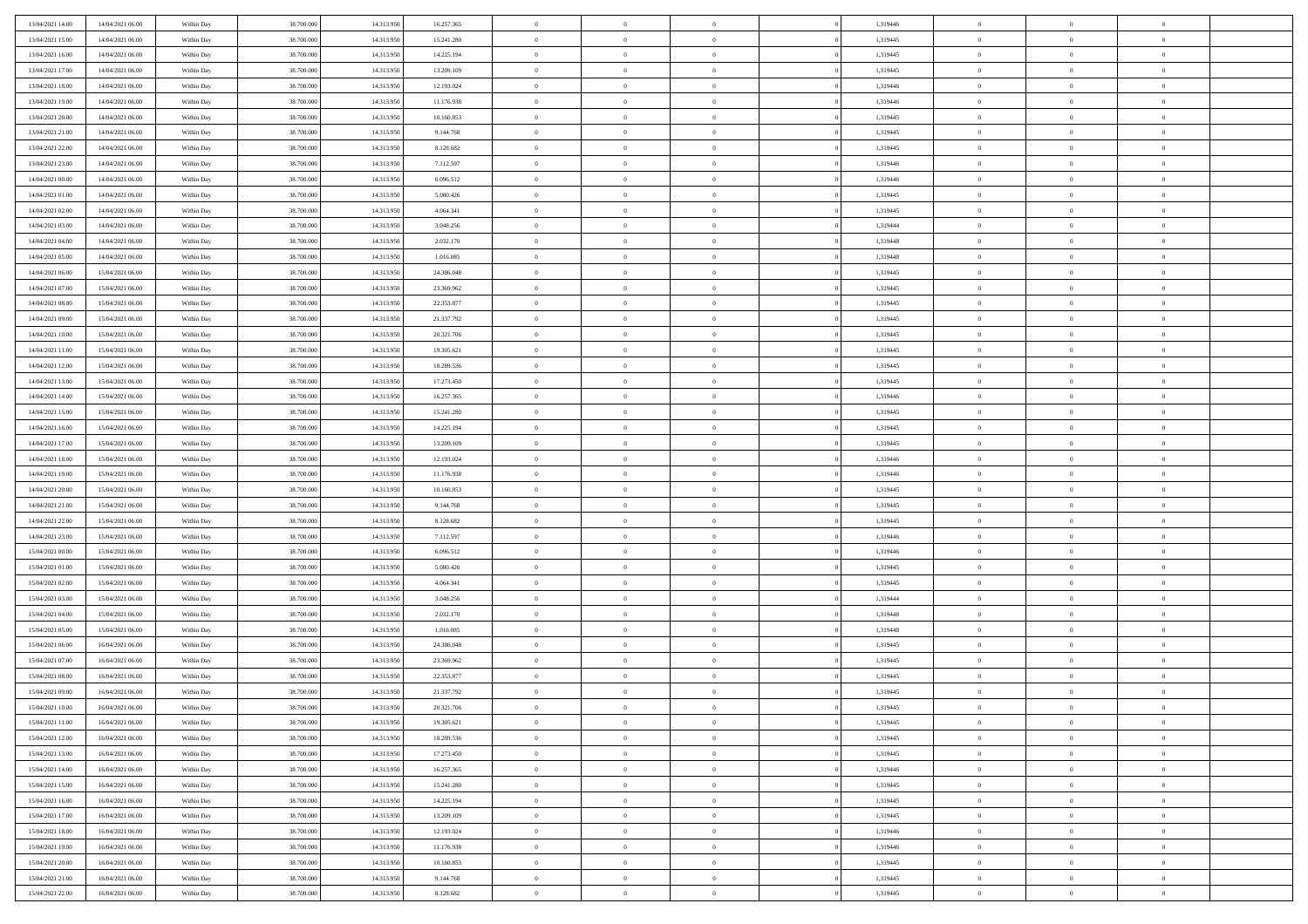| 15/04/2021 23:00 | 16/04/2021 06:00                     | Within Day | 38.700.000 | 14.313.950 | 7.112.597  | $\,$ 0         | $\overline{0}$ | $\theta$       |                | 1,319446 | $\bf{0}$       | $\overline{0}$ | $\theta$                         |  |
|------------------|--------------------------------------|------------|------------|------------|------------|----------------|----------------|----------------|----------------|----------|----------------|----------------|----------------------------------|--|
| 16/04/2021 00:00 | 16/04/2021 06:00                     | Within Day | 38,700,000 | 14.313.950 | 6.096.512  | $\overline{0}$ | $\overline{0}$ | $\overline{0}$ |                | 1,319446 | $\theta$       | $\theta$       | $\overline{0}$                   |  |
| 16/04/2021 01:00 | 16/04/2021 06:00                     | Within Day | 38.700.000 | 14.313.950 | 5.080.426  | $\mathbf{0}$   | $\overline{0}$ | $\overline{0}$ |                | 1,319445 | $\theta$       | $\overline{0}$ | $\theta$                         |  |
| 16/04/2021 02:00 | 16/04/2021 06:00                     | Within Day | 38.700.000 | 14.313.950 | 4.064.341  | $\bf{0}$       | $\overline{0}$ | $\bf{0}$       |                | 1,319445 | $\bf{0}$       | $\overline{0}$ | $\bf{0}$                         |  |
| 16/04/2021 03:00 | 16/04/2021 06:00                     | Within Day | 38.700.000 | 14.313.950 | 3.048.256  | $\bf{0}$       | $\overline{0}$ | $\overline{0}$ |                | 1,319444 | $\bf{0}$       | $\Omega$       | $\bf{0}$                         |  |
| 16/04/2021 04:00 | 16/04/2021 06:00                     | Within Day | 38.700.000 | 14.313.950 | 2.032.170  | $\mathbf{0}$   | $\overline{0}$ | $\overline{0}$ |                | 1,319448 | $\theta$       | $\overline{0}$ | $\theta$                         |  |
| 16/04/2021 05:00 | 16/04/2021 06:00                     | Within Day | 38.700.000 | 14.313.950 | 1.016.085  | $\bf{0}$       | $\overline{0}$ | $\overline{0}$ |                | 1,319448 | $\bf{0}$       | $\overline{0}$ | $\theta$                         |  |
|                  |                                      |            |            |            |            |                |                |                |                |          |                |                |                                  |  |
| 16/04/2021 06:00 | 17/04/2021 06:00                     | Within Day | 38.700.000 | 14.313.950 | 24.386.048 | $\overline{0}$ | $\overline{0}$ | $\overline{0}$ |                | 1,319445 | $\,$ 0 $\,$    | $\overline{0}$ | $\overline{0}$                   |  |
| 16/04/2021 07:00 | 17/04/2021 06:00                     | Within Day | 38.700.000 | 14.313.950 | 23.369.962 | $\mathbf{0}$   | $\overline{0}$ | $\overline{0}$ |                | 1,319445 | $\theta$       | $\overline{0}$ | $\theta$                         |  |
| 16/04/2021 08:00 | 17/04/2021 06:00                     | Within Day | 38.700.000 | 14.313.950 | 22.353.877 | $\bf{0}$       | $\overline{0}$ | $\overline{0}$ |                | 1,319445 | $\bf{0}$       | $\overline{0}$ | $\theta$                         |  |
| 16/04/2021 09:00 | 17/04/2021 06:00                     | Within Day | 38,700,000 | 14.313.950 | 21.337.792 | $\bf{0}$       | $\overline{0}$ | $\overline{0}$ |                | 1,319445 | $\bf{0}$       | $\theta$       | $\overline{0}$                   |  |
| 16/04/2021 10:00 | 17/04/2021 06:00                     | Within Day | 38.700.000 | 14.313.950 | 20.321.706 | $\mathbf{0}$   | $\overline{0}$ | $\overline{0}$ |                | 1,319445 | $\theta$       | $\overline{0}$ | $\theta$                         |  |
| 16/04/2021 11:00 | 17/04/2021 06:00                     | Within Day | 38.700.000 | 14.313.950 | 19.305.621 | $\bf{0}$       | $\overline{0}$ | $\bf{0}$       |                | 1,319445 | $\bf{0}$       | $\overline{0}$ | $\bf{0}$                         |  |
| 16/04/2021 12:00 | 17/04/2021 06:00                     | Within Day | 38.700.000 | 14.313.950 | 18.289.536 | $\bf{0}$       | $\overline{0}$ | $\overline{0}$ |                | 1,319445 | $\bf{0}$       | $\Omega$       | $\bf{0}$                         |  |
| 16/04/2021 13:00 | 17/04/2021 06:00                     | Within Day | 38.700.000 | 14.313.950 | 17.273.450 | $\mathbf{0}$   | $\overline{0}$ | $\overline{0}$ |                | 1,319445 | $\theta$       | $\overline{0}$ | $\theta$                         |  |
| 16/04/2021 14:00 | 17/04/2021 06:00                     | Within Day | 38.700.000 | 14.313.950 | 16.257.365 | $\bf{0}$       | $\overline{0}$ | $\overline{0}$ |                | 1,319446 | $\bf{0}$       | $\overline{0}$ | $\theta$                         |  |
| 16/04/2021 15:00 | 17/04/2021 06:00                     | Within Day | 38,700,000 | 14.313.950 | 15.241.280 | $\bf{0}$       | $\overline{0}$ | $\overline{0}$ |                | 1,319445 | $\,$ 0 $\,$    | $\overline{0}$ | $\overline{0}$                   |  |
| 16/04/2021 16:00 | 17/04/2021 06:00                     | Within Day | 38.700.000 | 14.313.950 | 14.225.194 | $\mathbf{0}$   | $\overline{0}$ | $\overline{0}$ |                | 1,319445 | $\theta$       | $\overline{0}$ | $\theta$                         |  |
| 16/04/2021 17:00 | 17/04/2021 06:00                     | Within Day | 38.700.000 | 14.313.950 | 13.209.109 | $\,$ 0         | $\bf{0}$       | $\overline{0}$ |                | 1,319445 | $\bf{0}$       | $\overline{0}$ | $\theta$                         |  |
| 16/04/2021 18:00 | 17/04/2021 06:00                     | Within Day | 38.700.000 | 14.313.950 | 12.193.024 | $\bf{0}$       | $\overline{0}$ | $\overline{0}$ |                | 1,319446 | $\bf{0}$       | $\theta$       | $\overline{0}$                   |  |
| 16/04/2021 19:00 | 17/04/2021 06:00                     | Within Day | 38.700.000 | 14.313.950 | 11.176.938 | $\mathbf{0}$   | $\overline{0}$ | $\overline{0}$ |                | 1,319446 | $\theta$       | $\overline{0}$ | $\theta$                         |  |
| 16/04/2021 20:00 | 17/04/2021 06:00                     | Within Day | 38.700.000 | 14.313.950 | 10.160.853 | $\bf{0}$       | $\bf{0}$       | $\bf{0}$       |                | 1,319445 | $\bf{0}$       | $\overline{0}$ | $\bf{0}$                         |  |
| 16/04/2021 21:00 | 17/04/2021 06:00                     | Within Day | 38,700,000 | 14.313.950 | 9.144.768  | $\bf{0}$       | $\bf{0}$       | $\overline{0}$ |                | 1,319445 | $\bf{0}$       | $\overline{0}$ | $\bf{0}$                         |  |
| 16/04/2021 22:00 | 17/04/2021 06:00                     | Within Day | 38.700.000 | 14.313.950 | 8.128.682  | $\mathbf{0}$   | $\overline{0}$ | $\overline{0}$ |                | 1,319445 | $\theta$       | $\overline{0}$ | $\theta$                         |  |
| 16/04/2021 23:00 | 17/04/2021 06:00                     | Within Day | 38.700.000 | 14.313.950 | 7.112.597  | $\bf{0}$       | $\bf{0}$       | $\overline{0}$ |                | 1,319446 | $\bf{0}$       | $\overline{0}$ | $\theta$                         |  |
| 17/04/2021 00:00 | 17/04/2021 06:00                     | Within Day | 38.700.000 | 14.313.950 | 6.096.512  | $\bf{0}$       | $\overline{0}$ | $\overline{0}$ |                | 1,319446 | $\,$ 0 $\,$    | $\overline{0}$ | $\bf{0}$                         |  |
| 17/04/2021 01:00 | 17/04/2021 06:00                     | Within Day | 38.700.000 | 14.313.950 | 5.080.426  | $\mathbf{0}$   | $\overline{0}$ | $\overline{0}$ |                | 1,319445 | $\theta$       | $\overline{0}$ | $\theta$                         |  |
| 17/04/2021 02:00 | 17/04/2021 06:00                     | Within Day | 38.700.000 | 14.313.950 | 4.064.341  | $\bf{0}$       | $\bf{0}$       | $\overline{0}$ |                | 1,319445 | $\bf{0}$       | $\overline{0}$ | $\theta$                         |  |
| 17/04/2021 03:00 | 17/04/2021 06:00                     | Within Day | 38,700,000 | 14.313.950 | 3.048.256  | $\bf{0}$       | $\overline{0}$ | $\overline{0}$ |                | 1,319444 | $\bf{0}$       | $\theta$       | $\bf{0}$                         |  |
| 17/04/2021 04:00 | 17/04/2021 06:00                     | Within Day | 38.700.000 | 14.313.950 | 2.032.170  | $\mathbf{0}$   | $\overline{0}$ | $\overline{0}$ |                | 1,319448 | $\theta$       | $\overline{0}$ | $\theta$                         |  |
| 17/04/2021 05:00 | 17/04/2021 06:00                     | Within Day | 38.700.000 | 14.313.950 | 1.016.085  | $\bf{0}$       | $\overline{0}$ | $\overline{0}$ |                | 1,319448 | $\,0\,$        | $\overline{0}$ | $\theta$                         |  |
| 17/04/2021 06:00 | 18/04/2021 06:00                     | Within Day | 38.700.000 | 14.313.950 | 24.386.048 | $\bf{0}$       | $\overline{0}$ | $\overline{0}$ |                | 1,319445 | $\bf{0}$       | $\overline{0}$ | $\bf{0}$                         |  |
| 17/04/2021 07:00 | 18/04/2021 06:00                     | Within Day | 38.700.000 | 14.313.950 | 23.369.962 | $\mathbf{0}$   | $\overline{0}$ | $\overline{0}$ |                | 1,319445 | $\theta$       | $\overline{0}$ | $\theta$                         |  |
| 17/04/2021 08:00 | 18/04/2021 06:00                     | Within Day | 38.700.000 | 14.313.950 | 22.353.877 | $\bf{0}$       | $\overline{0}$ | $\theta$       |                | 1,319445 | $\,0\,$        | $\overline{0}$ | $\theta$                         |  |
| 17/04/2021 09:00 | 18/04/2021 06:00                     | Within Day | 38,700,000 | 14.313.950 | 21.337.792 | $\bf{0}$       | $\overline{0}$ | $\overline{0}$ |                | 1,319445 | $\bf{0}$       | $\overline{0}$ | $\bf{0}$                         |  |
| 17/04/2021 10:00 | 18/04/2021 06:00                     | Within Day | 38.700.000 | 14.313.950 | 20.321.706 | $\mathbf{0}$   | $\overline{0}$ | $\overline{0}$ |                | 1,319445 | $\theta$       | $\overline{0}$ | $\theta$                         |  |
| 17/04/2021 11:00 | 18/04/2021 06:00                     | Within Day | 38.700.000 | 14.313.950 | 19.305.621 | $\bf{0}$       | $\overline{0}$ | $\theta$       |                | 1,319445 | $\,0\,$        | $\overline{0}$ | $\theta$                         |  |
| 17/04/2021 12:00 | 18/04/2021 06:00                     | Within Day | 38.700.000 | 14.313.950 | 18.289.536 | $\bf{0}$       | $\overline{0}$ | $\overline{0}$ |                | 1,319445 | $\bf{0}$       | $\theta$       | $\bf{0}$                         |  |
| 17/04/2021 13:00 | 18/04/2021 06:00                     | Within Day | 38.700.000 | 14.313.950 | 17.273.450 | $\mathbf{0}$   | $\overline{0}$ | $\overline{0}$ |                | 1,319445 | $\theta$       | $\overline{0}$ | $\theta$                         |  |
| 17/04/2021 14:00 | 18/04/2021 06:00                     | Within Day | 38.700.000 | 14.313.950 | 16.257.365 | $\bf{0}$       | $\overline{0}$ | $\theta$       |                | 1,319446 | $\,0\,$        | $\overline{0}$ | $\theta$                         |  |
| 17/04/2021 15:00 | 18/04/2021 06:00                     | Within Day | 38.700.000 | 14.313.950 | 15.241.280 | $\bf{0}$       | $\overline{0}$ | $\overline{0}$ |                | 1,319445 | $\bf{0}$       | $\overline{0}$ | $\bf{0}$                         |  |
| 17/04/2021 16:00 | 18/04/2021 06:00                     | Within Day | 38.700.000 | 14.313.950 | 14.225.194 | $\mathbf{0}$   | $\overline{0}$ | $\overline{0}$ |                | 1,319445 | $\theta$       | $\overline{0}$ | $\theta$                         |  |
| 17/04/2021 17:00 | 18/04/2021 06:00                     | Within Day | 38.700.000 | 14.313.950 | 13.209.109 | $\bf{0}$       | $\overline{0}$ | $\theta$       |                | 1,319445 | $\,0\,$        | $\overline{0}$ | $\theta$                         |  |
| 17/04/2021 18:00 | 18/04/2021 06:00                     | Within Day | 38,700,000 | 14.313.950 | 12.193.024 | $\bf{0}$       | $\overline{0}$ | $\overline{0}$ |                | 1,319446 | $\,$ 0 $\,$    | $\overline{0}$ | $\bf{0}$                         |  |
| 17/04/2021 19:00 | 18/04/2021 06:00                     | Within Day | 38.700.000 | 14.313.950 | 11.176.938 | $\bf{0}$       | $\overline{0}$ |                |                | 1,319446 | $\bf{0}$       | $\Omega$       | $\theta$                         |  |
| 17/04/2021 20:00 | 18/04/2021 06:00                     | Within Day | 38.700.000 | 14.313.950 | 10.160.853 | $\,0\,$        | $\overline{0}$ | $\theta$       |                | 1,319445 | $\,$ 0 $\,$    | $\overline{0}$ | $\theta$                         |  |
| 17/04/2021 21:00 | 18/04/2021 06:00                     | Within Day | 38.700.000 | 14.313.950 | 9.144.768  | $\overline{0}$ | $\overline{0}$ | $\overline{0}$ |                | 1,319445 | $\overline{0}$ | $\overline{0}$ | $\overline{0}$                   |  |
| 17/04/2021 22:00 | 18/04/2021 06:00                     | Within Day | 38.700.000 | 14.313.950 | 8.128.682  | $\overline{0}$ | $\overline{0}$ | $\overline{0}$ |                | 1,319445 | $\mathbf{0}$   | $\overline{0}$ | $\overline{0}$                   |  |
| 17/04/2021 23:00 | 18/04/2021 06:00                     | Within Day | 38.700.000 | 14.313.950 | 7.112.597  | $\,$ 0 $\,$    | $\overline{0}$ | $\overline{0}$ | $\overline{0}$ | 1,319446 | $\,$ 0 $\,$    | $\overline{0}$ | $\,$ 0                           |  |
|                  |                                      |            | 38.700.000 | 14.313.950 |            |                | $\overline{0}$ |                |                | 1,319446 |                | $\overline{0}$ |                                  |  |
| 18/04/2021 00:00 | 18/04/2021 06:00<br>18/04/2021 06:00 | Within Day |            |            | 6.096.512  | $\,$ 0 $\,$    |                | $\overline{0}$ |                |          | $\,$ 0 $\,$    |                | $\overline{0}$<br>$\overline{0}$ |  |
| 18/04/2021 01:00 |                                      | Within Day | 38.700.000 | 14.313.950 | 5.080.426  | $\overline{0}$ | $\overline{0}$ | $\overline{0}$ |                | 1,319445 | $\overline{0}$ | $\overline{0}$ |                                  |  |
| 18/04/2021 02:00 | 18/04/2021 06:00                     | Within Day | 38.700.000 | 14.313.950 | 4.064.341  | $\,0\,$        | $\overline{0}$ | $\overline{0}$ |                | 1,319445 | $\,$ 0 $\,$    | $\overline{0}$ | $\theta$                         |  |
| 18/04/2021 03:00 | 18/04/2021 06:00                     | Within Day | 38.700.000 | 14.313.950 | 3.048.256  | $\bf{0}$       | $\overline{0}$ | $\overline{0}$ |                | 1,319444 | $\overline{0}$ | $\overline{0}$ | $\overline{0}$                   |  |
| 18/04/2021 04:00 | 18/04/2021 06:00                     | Within Day | 38.700.000 | 14.313.950 | 2.032.170  | $\mathbf{0}$   | $\overline{0}$ | $\overline{0}$ |                | 1,319448 | $\mathbf{0}$   | $\overline{0}$ | $\overline{0}$                   |  |
| 18/04/2021 05:00 | 18/04/2021 06:00                     | Within Day | 38.700.000 | 14.313.950 | 1.016.085  | $\,0\,$        | $\overline{0}$ | $\bf{0}$       |                | 1,319448 | $\,$ 0 $\,$    | $\overline{0}$ | $\theta$                         |  |
| 18/04/2021 06:00 | 19/04/2021 06:00                     | Within Day | 38.700.000 | 14.313.950 | 24.386.048 | $\bf{0}$       | $\bf{0}$       | $\overline{0}$ |                | 1,319445 | $\bf{0}$       | $\overline{0}$ | $\overline{0}$                   |  |
| 18/04/2021 07:00 | 19/04/2021 06:00                     | Within Day | 38.700.000 | 14.313.950 | 23.369.962 | $\mathbf{0}$   | $\overline{0}$ | $\overline{0}$ |                | 1,319445 | $\mathbf{0}$   | $\overline{0}$ | $\overline{0}$                   |  |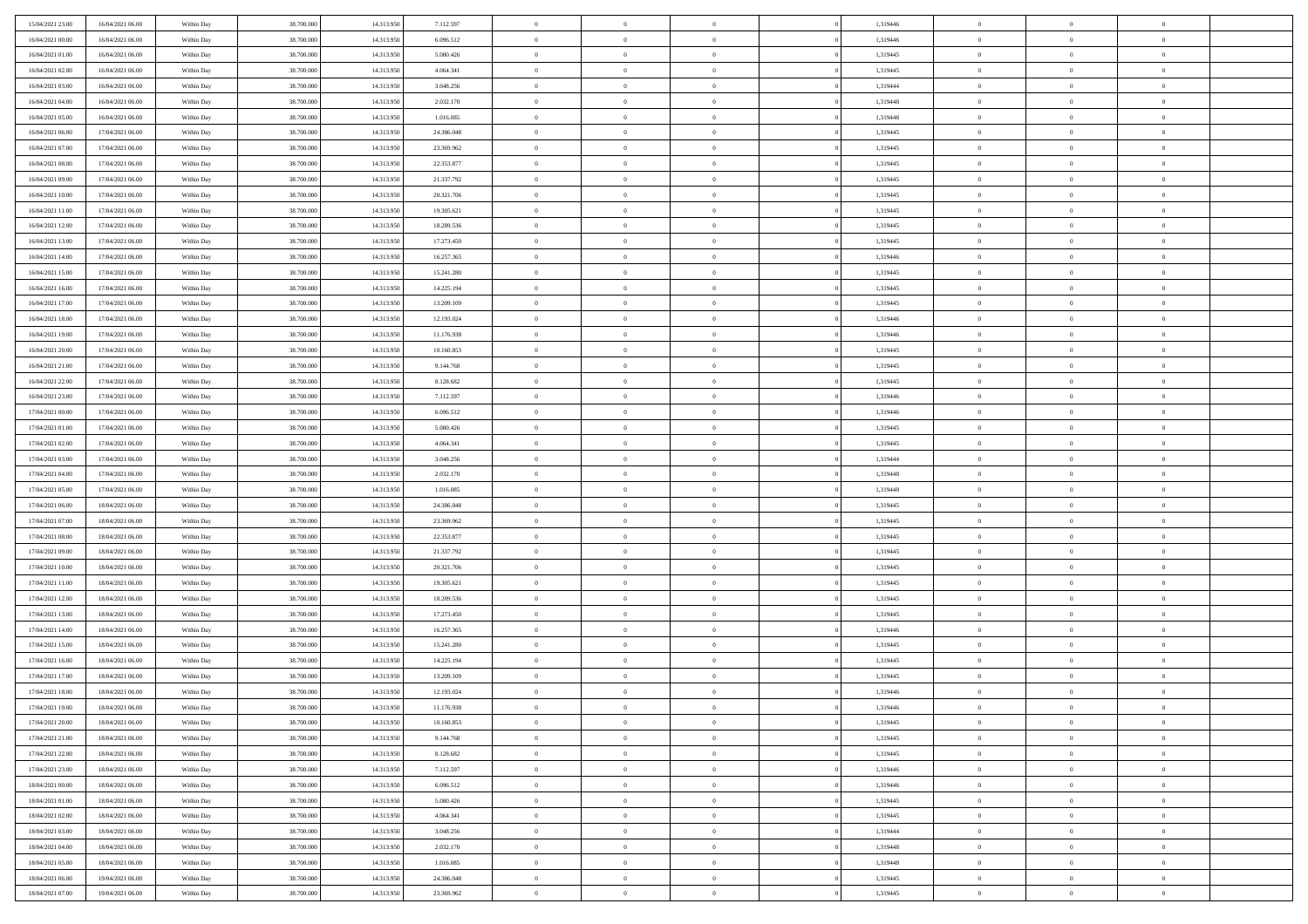| 18/04/2021 08:00                     | 19/04/2021 06:00                     | Within Day               | 38.700.000               | 14.313.950 | 22.353.877               | $\,$ 0         | $\bf{0}$       | $\theta$       |                | 1,319445             | $\bf{0}$       | $\overline{0}$ | $\theta$       |  |
|--------------------------------------|--------------------------------------|--------------------------|--------------------------|------------|--------------------------|----------------|----------------|----------------|----------------|----------------------|----------------|----------------|----------------|--|
| 18/04/2021 09:00                     | 19/04/2021 06:00                     | Within Day               | 38,700,000               | 14.313.950 | 21.337.792               | $\overline{0}$ | $\overline{0}$ | $\overline{0}$ |                | 1,319445             | $\theta$       | $\theta$       | $\overline{0}$ |  |
| 18/04/2021 11:00                     | 19/04/2021 06:00                     | Within Day               | 38.700.000               | 14.313.950 | 19.305.621               | $\mathbf{0}$   | $\overline{0}$ | $\overline{0}$ |                | 1,319445             | $\theta$       | $\overline{0}$ | $\theta$       |  |
| 18/04/2021 12:00                     | 19/04/2021 06:00                     | Within Day               | 38.700.000               | 14.313.950 | 18.289.536               | $\bf{0}$       | $\bf{0}$       | $\bf{0}$       |                | 1,319445             | $\bf{0}$       | $\overline{0}$ | $\bf{0}$       |  |
| 18/04/2021 13:00                     | 19/04/2021 06:00                     | Within Day               | 38.700.000               | 14.313.950 | 17.273.450               | $\bf{0}$       | $\bf{0}$       | $\overline{0}$ |                | 1,319445             | $\bf{0}$       | $\Omega$       | $\bf{0}$       |  |
| 18/04/2021 14:00                     | 19/04/2021 06:00                     | Within Day               | 38.700.000               | 14.313.950 | 16.257.365               | $\mathbf{0}$   | $\overline{0}$ | $\overline{0}$ |                | 1,319446             | $\theta$       | $\overline{0}$ | $\theta$       |  |
| 18/04/2021 15:00                     | 19/04/2021 06:00                     | Within Day               | 38.700.000               | 14.313.950 |                          | $\bf{0}$       | $\bf{0}$       | $\overline{0}$ |                | 1,319445             | $\bf{0}$       | $\overline{0}$ | $\theta$       |  |
|                                      |                                      |                          |                          |            | 15.241.280               | $\overline{0}$ | $\overline{0}$ |                |                |                      | $\,$ 0 $\,$    | $\overline{0}$ | $\overline{0}$ |  |
| 18/04/2021 16:00                     | 19/04/2021 06:00                     | Within Day               | 38.700.000               | 14.313.950 | 14.225.194               |                |                | $\overline{0}$ |                | 1,319445             |                |                |                |  |
| 18/04/2021 17:00                     | 19/04/2021 06:00                     | Within Day               | 38.700.000               | 14.313.950 | 13.209.109               | $\mathbf{0}$   | $\overline{0}$ | $\overline{0}$ |                | 1,319445             | $\theta$       | $\overline{0}$ | $\theta$       |  |
| 18/04/2021 18:00                     | 19/04/2021 06:00                     | Within Day               | 38.700.000               | 14.313.950 | 12.193.024               | $\bf{0}$       | $\bf{0}$       | $\overline{0}$ |                | 1,319446             | $\bf{0}$       | $\overline{0}$ | $\theta$       |  |
| 18/04/2021 19:00                     | 19/04/2021 06:00                     | Within Day               | 38,700,000               | 14.313.950 | 11.176.938               | $\bf{0}$       | $\overline{0}$ | $\overline{0}$ |                | 1,319446             | $\bf{0}$       | $\theta$       | $\overline{0}$ |  |
| 18/04/2021 20:00                     | 19/04/2021 06:00                     | Within Day               | 38.700.000               | 14.313.950 | 10.160.853               | $\mathbf{0}$   | $\overline{0}$ | $\overline{0}$ |                | 1,319445             | $\theta$       | $\overline{0}$ | $\theta$       |  |
| 18/04/2021 21:00                     | 19/04/2021 06:00                     | Within Day               | 38.700.000               | 14.313.950 | 9.144.768                | $\bf{0}$       | $\overline{0}$ | $\bf{0}$       |                | 1,319445             | $\bf{0}$       | $\overline{0}$ | $\bf{0}$       |  |
| 18/04/2021 22:00                     | 19/04/2021 06:00                     | Within Day               | 38.700.000               | 14.313.950 | 8.128.682                | $\bf{0}$       | $\overline{0}$ | $\overline{0}$ |                | 1,319445             | $\bf{0}$       | $\Omega$       | $\bf{0}$       |  |
| 18/04/2021 23:00                     | 19/04/2021 06:00                     | Within Day               | 38.700.000               | 14.313.950 | 7.112.597                | $\mathbf{0}$   | $\overline{0}$ | $\overline{0}$ |                | 1,319446             | $\theta$       | $\overline{0}$ | $\theta$       |  |
| 19/04/2021 00:00                     | 19/04/2021 06:00                     | Within Day               | 38.700.000               | 14.313.950 | 6.096.512                | $\bf{0}$       | $\bf{0}$       | $\overline{0}$ |                | 1,319446             | $\bf{0}$       | $\overline{0}$ | $\theta$       |  |
| 19/04/2021 01:00                     | 19/04/2021 06:00                     | Within Day               | 38,700,000               | 14.313.950 | 5.080.426                | $\bf{0}$       | $\overline{0}$ | $\overline{0}$ |                | 1,319445             | $\,$ 0 $\,$    | $\overline{0}$ | $\overline{0}$ |  |
| 19/04/2021 02:00                     | 19/04/2021 06:00                     | Within Day               | 38.700.000               | 14.313.950 | 4.064.341                | $\mathbf{0}$   | $\overline{0}$ | $\overline{0}$ |                | 1,319445             | $\theta$       | $\overline{0}$ | $\theta$       |  |
| 19/04/2021 03:00                     | 19/04/2021 06:00                     | Within Day               | 38.700.000               | 14.313.950 | 3.048.256                | $\bf{0}$       | $\overline{0}$ | $\overline{0}$ |                | 1,319444             | $\bf{0}$       | $\overline{0}$ | $\theta$       |  |
| 19/04/2021 04:00                     | 19/04/2021 06:00                     | Within Day               | 38.700.000               | 14.313.950 | 2.032.170                | $\bf{0}$       | $\overline{0}$ | $\overline{0}$ |                | 1,319448             | $\bf{0}$       | $\theta$       | $\overline{0}$ |  |
| 19/04/2021 05:00                     | 19/04/2021 06:00                     | Within Day               | 38.700.000               | 14.313.950 | 1.016.085                | $\mathbf{0}$   | $\overline{0}$ | $\overline{0}$ |                | 1,319448             | $\theta$       | $\overline{0}$ | $\theta$       |  |
| 19/04/2021 06:00                     | 20/04/2021 06:00                     | Within Day               | 38.700.000               | 14.313.950 | 24.386.048               | $\bf{0}$       | $\overline{0}$ | $\bf{0}$       |                | 1,319445             | $\bf{0}$       | $\overline{0}$ | $\bf{0}$       |  |
| 19/04/2021 07:00                     | 20/04/2021 06:00                     | Within Day               | 38,700,000               | 14.313.950 | 23.369.962               | $\bf{0}$       | $\overline{0}$ | $\overline{0}$ |                | 1,319445             | $\bf{0}$       | $\overline{0}$ | $\bf{0}$       |  |
| 19/04/2021 08:00                     | 20/04/2021 06:00                     | Within Day               | 38.700.000               | 14.313.950 | 22.353.877               | $\mathbf{0}$   | $\overline{0}$ | $\overline{0}$ |                | 1,319445             | $\theta$       | $\overline{0}$ | $\theta$       |  |
| 19/04/2021 09:00                     | 20/04/2021 06:00                     | Within Day               | 38.700.000               | 14.313.950 | 21.337.792               | $\bf{0}$       | $\overline{0}$ | $\overline{0}$ |                | 1,319445             | $\bf{0}$       | $\overline{0}$ | $\theta$       |  |
| 19/04/2021 10:00                     | 20/04/2021 06:00                     | Within Day               | 38.700.000               | 14.313.950 | 20.321.706               | $\bf{0}$       | $\overline{0}$ | $\overline{0}$ |                | 1,319445             | $\,$ 0 $\,$    | $\overline{0}$ | $\overline{0}$ |  |
| 19/04/2021 11:00                     | 20/04/2021 06:00                     | Within Day               | 38.700.000               | 14.313.950 | 19.305.621               | $\mathbf{0}$   | $\overline{0}$ | $\overline{0}$ |                | 1,319445             | $\theta$       | $\overline{0}$ | $\theta$       |  |
| 19/04/2021 12:00                     | 20/04/2021 06:00                     | Within Day               | 38.700.000               | 14.313.950 | 18.289.536               | $\bf{0}$       | $\overline{0}$ | $\overline{0}$ |                | 1,319445             | $\bf{0}$       | $\overline{0}$ | $\theta$       |  |
| 19/04/2021 13:00                     | 20/04/2021 06:00                     | Within Day               | 38,700,000               | 14.313.950 | 17.273.450               | $\bf{0}$       | $\overline{0}$ | $\overline{0}$ |                | 1,319445             | $\bf{0}$       | $\theta$       | $\bf{0}$       |  |
| 19/04/2021 14:00                     | 20/04/2021 06:00                     | Within Day               | 38.700.000               | 14.313.950 | 16.257.365               | $\mathbf{0}$   | $\overline{0}$ | $\overline{0}$ |                | 1,319446             | $\theta$       | $\overline{0}$ | $\theta$       |  |
| 19/04/2021 15:00                     |                                      |                          | 38.700.000               | 14.313.950 |                          | $\bf{0}$       | $\overline{0}$ | $\overline{0}$ |                | 1,319445             | $\,0\,$        | $\overline{0}$ | $\theta$       |  |
|                                      | 20/04/2021 06:00                     | Within Day               |                          | 14.313.950 | 15.241.280               | $\bf{0}$       | $\overline{0}$ |                |                |                      | $\bf{0}$       | $\overline{0}$ | $\bf{0}$       |  |
| 19/04/2021 16:00<br>19/04/2021 17:00 | 20/04/2021 06:00<br>20/04/2021 06:00 | Within Day<br>Within Day | 38.700.000<br>38.700.000 | 14.313.950 | 14.225.194<br>13.209.109 | $\mathbf{0}$   | $\overline{0}$ | $\overline{0}$ |                | 1,319445<br>1,319445 | $\theta$       |                | $\theta$       |  |
|                                      |                                      |                          |                          |            |                          |                |                | $\overline{0}$ |                |                      |                | $\overline{0}$ |                |  |
| 19/04/2021 18:00                     | 20/04/2021 06:00                     | Within Day               | 38.700.000               | 14.313.950 | 12.193.024               | $\bf{0}$       | $\overline{0}$ | $\overline{0}$ |                | 1,319446             | $\,0\,$        | $\overline{0}$ | $\theta$       |  |
| 19/04/2021 19:00                     | 20/04/2021 06:00                     | Within Day               | 38,700,000               | 14.313.950 | 11.176.938               | $\bf{0}$       | $\overline{0}$ | $\overline{0}$ |                | 1,319446             | $\bf{0}$       | $\overline{0}$ | $\bf{0}$       |  |
| 19/04/2021 20:00                     | 20/04/2021 06:00                     | Within Day               | 38.700.000               | 14.313.950 | 10.160.853               | $\mathbf{0}$   | $\overline{0}$ | $\overline{0}$ |                | 1,319445             | $\theta$       | $\overline{0}$ | $\theta$       |  |
| 19/04/2021 21:00                     | 20/04/2021 06:00                     | Within Day               | 38.700.000               | 14.313.950 | 9.144.768                | $\bf{0}$       | $\overline{0}$ | $\overline{0}$ |                | 1,319445             | $\,0\,$        | $\overline{0}$ | $\theta$       |  |
| 19/04/2021 22:00                     | 20/04/2021 06:00                     | Within Day               | 38.700.000               | 14.313.950 | 8.128.682                | $\bf{0}$       | $\overline{0}$ | $\overline{0}$ |                | 1,319445             | $\bf{0}$       | $\theta$       | $\bf{0}$       |  |
| 19/04/2021 23:00                     | 20/04/2021 06:00                     | Within Day               | 38.700.000               | 14.313.950 | 7.112.597                | $\mathbf{0}$   | $\overline{0}$ | $\overline{0}$ |                | 1,319446             | $\theta$       | $\overline{0}$ | $\theta$       |  |
| 20/04/2021 00:00                     | 20/04/2021 06:00                     | Within Day               | 38.700.000               | 14.313.950 | 6.096.512                | $\bf{0}$       | $\overline{0}$ | $\overline{0}$ |                | 1,319446             | $\,0\,$        | $\overline{0}$ | $\theta$       |  |
| 20/04/2021 01:00                     | 20/04/2021 06:00                     | Within Day               | 38.700.000               | 14.313.950 | 5.080.426                | $\bf{0}$       | $\bf{0}$       | $\overline{0}$ |                | 1,319445             | $\bf{0}$       | $\overline{0}$ | $\bf{0}$       |  |
| 20/04/2021 02:00                     | 20/04/2021 06:00                     | Within Day               | 38.700.000               | 14.313.950 | 4.064.341                | $\mathbf{0}$   | $\overline{0}$ | $\overline{0}$ |                | 1,319445             | $\theta$       | $\overline{0}$ | $\theta$       |  |
| 20/04/2021 03:00                     | 20/04/2021 06:00                     | Within Day               | 38.700.000               | 14.313.950 | 3.048.256                | $\bf{0}$       | $\overline{0}$ | $\overline{0}$ |                | 1,319444             | $\,0\,$        | $\overline{0}$ | $\theta$       |  |
| 20/04/2021 04:00                     | 20/04/2021 06:00                     | Within Day               | 38,700,000               | 14.313.950 | 2.032.170                | $\bf{0}$       | $\overline{0}$ | $\overline{0}$ |                | 1,319448             | $\,$ 0 $\,$    | $\overline{0}$ | $\bf{0}$       |  |
| 20/04/2021 05:00                     | 20/04/2021 06:00                     | Within Day               | 38.700.000               | 14.313.950 | 1.016.085                | $\bf{0}$       | $\overline{0}$ |                |                | 1,319448             | $\bf{0}$       | $\Omega$       | $\theta$       |  |
| 20/04/2021 06:00                     | 21/04/2021 06:00                     | Within Day               | 38.700.000               | 14.313.950 | $\overline{0}$           | $\,0\,$        | $\overline{0}$ | $\overline{0}$ |                | 1,319445             | $\,$ 0 $\,$    | $\overline{0}$ | $\theta$       |  |
| 21/04/2021 06:00                     | 22/04/2021 06:00                     | Within Day               | 38.700.000               | 14.313.950 | 24.386.048               | $\overline{0}$ | $\overline{0}$ | $\overline{0}$ |                | 1,319445             | $\overline{0}$ | $\overline{0}$ | $\overline{0}$ |  |
| 21/04/2021 07:00                     | 22/04/2021 06:00                     | Within Day               | 38.700.000               | 14.313.950 | 23.369.962               | $\mathbf{0}$   | $\overline{0}$ | $\overline{0}$ |                | 1,319445             | $\mathbf{0}$   | $\overline{0}$ | $\overline{0}$ |  |
| 21/04/2021 08:00                     | 22/04/2021 06:00                     | Within Day               | 38.700.000               | 14.313.950 | 22.353.877               | $\,$ 0 $\,$    | $\overline{0}$ | $\overline{0}$ | $\overline{0}$ | 1,319445             | $\,$ 0 $\,$    | $\overline{0}$ | $\,$ 0         |  |
| 21/04/2021 09:00                     | 22/04/2021 06:00                     | Within Day               | 38.700.000               | 14.313.950 | 21.337.792               | $\mathbf{0}$   | $\overline{0}$ | $\overline{0}$ |                | 1,319445             | $\,$ 0 $\,$    | $\overline{0}$ | $\overline{0}$ |  |
| 21/04/2021 10:00                     | 22/04/2021 06:00                     | Within Day               | 38.700.000               | 14.313.950 | 20.321.706               | $\mathbf{0}$   | $\overline{0}$ | $\overline{0}$ |                | 1,319445             | $\overline{0}$ | $\overline{0}$ | $\overline{0}$ |  |
| 21/04/2021 11:00                     | 22/04/2021 06:00                     | Within Day               | 38.700.000               | 14.313.950 | 19.305.621               | $\,$ 0 $\,$    | $\overline{0}$ | $\overline{0}$ | $\theta$       | 1,319445             | $\,$ 0 $\,$    | $\overline{0}$ | $\theta$       |  |
| 21/04/2021 12:00                     | 22/04/2021 06:00                     | Within Day               | 38.700.000               | 14.313.950 | 18.289.536               | $\bf{0}$       | $\overline{0}$ | $\overline{0}$ |                | 1,319445             | $\,$ 0 $\,$    | $\overline{0}$ | $\overline{0}$ |  |
| 21/04/2021 13:00                     | 22/04/2021 06:00                     | Within Day               | 38.700.000               | 14.313.950 | 17.273.450               | $\mathbf{0}$   | $\overline{0}$ | $\overline{0}$ |                | 1,319445             | $\mathbf{0}$   | $\overline{0}$ | $\overline{0}$ |  |
| 21/04/2021 14:00                     | 22/04/2021 06:00                     | Within Day               | 38.700.000               | 14.313.950 | 16.257.365               | $\,0\,$        | $\overline{0}$ | $\bf{0}$       |                | 1,319446             | $\,$ 0 $\,$    | $\overline{0}$ | $\,$ 0 $\,$    |  |
| 21/04/2021 15:00                     | 22/04/2021 06:00                     | Within Day               | 38.700.000               | 14.313.950 | 15.241.280               | $\bf{0}$       | $\overline{0}$ | $\overline{0}$ |                | 1,319445             | $\,$ 0 $\,$    | $\overline{0}$ | $\overline{0}$ |  |
| 21/04/2021 16:00                     | 22/04/2021 06:00                     | Within Day               | 38.700.000               | 14.313.950 | 14.225.194               | $\mathbf{0}$   | $\overline{0}$ | $\overline{0}$ |                | 1,319445             | $\overline{0}$ | $\overline{0}$ | $\overline{0}$ |  |
|                                      |                                      |                          |                          |            |                          |                |                |                |                |                      |                |                |                |  |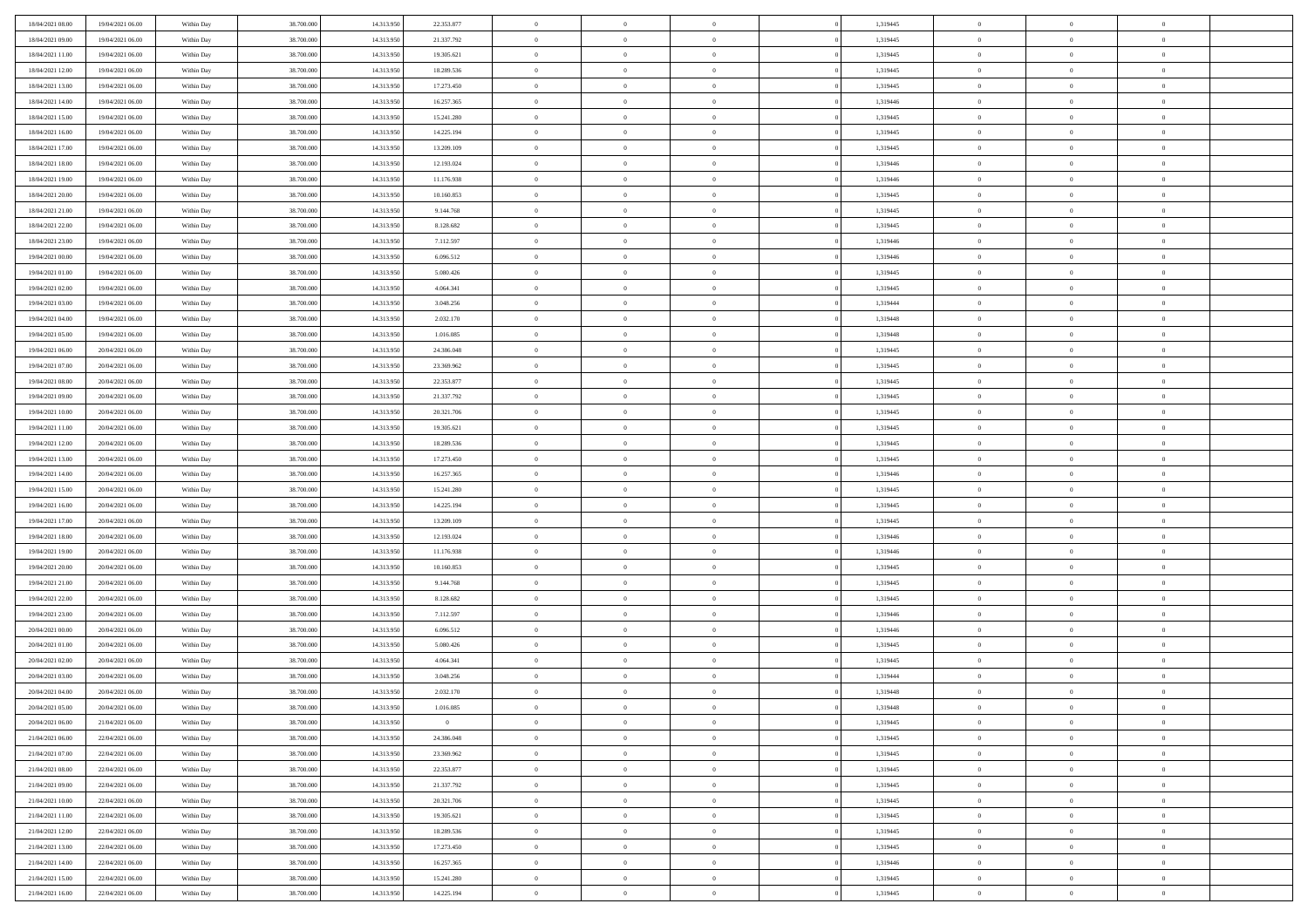| 21/04/2021 17:00                     | 22/04/2021 06:00                     | Within Day               | 38,700,000               | 14.313.950               | 13.209.109              | $\bf{0}$                    | $\overline{0}$                   | $\Omega$                   | 1,319445             | $\bf{0}$                 | $\overline{0}$                   | $\theta$                  |  |
|--------------------------------------|--------------------------------------|--------------------------|--------------------------|--------------------------|-------------------------|-----------------------------|----------------------------------|----------------------------|----------------------|--------------------------|----------------------------------|---------------------------|--|
| 21/04/2021 18:00                     | 22/04/2021 06:00                     | Within Day               | 38.700.000               | 14.313.950               | 12.193.024              | $\theta$                    | $\overline{0}$                   | $\overline{0}$             | 1,319446             | $\mathbf{0}$             | $\bf{0}$                         | $\overline{0}$            |  |
| 21/04/2021 19:00                     | 22/04/2021 06:00                     | Within Day               | 38.700.000               | 14.313.950               | 11.176.938              | $\theta$                    | $\overline{0}$                   | $\overline{0}$             | 1,319446             | $\,$ 0                   | $\overline{0}$                   | $\,$ 0 $\,$               |  |
| 21/04/2021 20:00                     | 22/04/2021 06:00                     | Within Day               | 38,700,000               | 14.313.950               | 10.160.853              | $\overline{0}$              | $\overline{0}$                   | $\mathbf{0}$               | 1,319445             | $\bf{0}$                 | $\mathbf{0}$                     | $\theta$                  |  |
| 21/04/2021 21:00                     | 22/04/2021 06:00                     | Within Day               | 38.700.000               | 14.313.950               | 9.144.768               | $\overline{0}$              | $\overline{0}$                   | $\overline{0}$             | 1,319445             | $\mathbf{0}$             | $\bf{0}$                         | $\overline{0}$            |  |
| 21/04/2021 22:00                     | 22/04/2021 06:00                     | Within Day               | 38.700.000               | 14.313.950               | 8.128.682               | $\theta$                    | $\overline{0}$                   | $\bf{0}$                   | 1,319445             | $\,$ 0                   | $\overline{0}$                   | $\,$ 0 $\,$               |  |
| 21/04/2021 23:00                     | 22/04/2021 06:00                     | Within Day               | 38,700,000               | 14.313.950               | 7.112.597               | $\,$ 0 $\,$                 | $\overline{0}$                   | $\Omega$                   | 1,319446             | $\bf{0}$                 | $\mathbf{0}$                     | $\theta$                  |  |
| 22/04/2021 00:00                     | 22/04/2021 06:00                     | Within Day               | 38.700.000               | 14.313.950               | 6.096.512               | $\overline{0}$              | $\overline{0}$                   | $\overline{0}$             | 1,319446             | $\mathbf{0}$             | $\bf{0}$                         | $\overline{0}$            |  |
| 22/04/2021 01:00                     | 22/04/2021 06:00                     | Within Day               | 38.700.000               | 14.313.950               | 5.080.426               | $\theta$                    | $\overline{0}$                   | $\bf{0}$                   | 1,319445             | $\,$ 0                   | $\overline{0}$                   | $\,$ 0 $\,$               |  |
| 22/04/2021 02:00                     | 22/04/2021 06:00                     | Within Day               | 38,700,000               | 14.313.950               | 4.064.341               | $\overline{0}$              | $\overline{0}$                   | $\mathbf{0}$               | 1,319445             | $\bf{0}$                 | $\mathbf{0}$                     | $\theta$                  |  |
| 22/04/2021 03:00                     | 22/04/2021 06:00                     | Within Dav               | 38.700.000               | 14.313.950               | 3.048.256               | $\overline{0}$              | $\overline{0}$                   | $\overline{0}$             | 1,319444             | $\mathbf{0}$             | $\bf{0}$                         | $\overline{0}$            |  |
| 22/04/2021 04:00                     | 22/04/2021 06:00                     | Within Day               | 38.700.000               | 14.313.950               | 2.032.170               | $\theta$                    | $\overline{0}$                   | $\bf{0}$                   | 1,319448             | $\,$ 0                   | $\overline{0}$                   | $\,$ 0 $\,$               |  |
| 22/04/2021 05:00                     | 22/04/2021 06:00                     | Within Day               | 38,700,000               | 14.313.950               | 1.016.085               | $\theta$                    | $\overline{0}$                   | $\mathbf{0}$               | 1,319448             | $\bf{0}$                 | $\theta$                         | $\theta$                  |  |
| 22/04/2021 06:00                     | 23/04/2021 06:00                     | Within Dav               | 38.700.000               | 14.313.950               | 24.386.048              | $\overline{0}$              | $\overline{0}$                   | $\overline{0}$             | 1,319445             | $\mathbf{0}$             | $\bf{0}$                         | $\overline{0}$            |  |
| 22/04/2021 07:00                     | 23/04/2021 06:00                     | Within Day               | 38.700.000               | 14.313.950               | 23.369.962              | $\theta$                    | $\overline{0}$                   | $\overline{0}$             | 1,319445             | $\,$ 0                   | $\overline{0}$                   | $\,$ 0 $\,$               |  |
| 22/04/2021 08:00                     | 23/04/2021 06:00                     | Within Day               | 38,700,000               | 14.313.950               | 22.353.877              | $\bf{0}$                    | $\overline{0}$                   | $\mathbf{0}$               | 1,319445             | $\bf{0}$                 | $\mathbf{0}$                     | $\bf{0}$                  |  |
| 22/04/2021 09:00                     | 23/04/2021 06:00                     | Within Dav               | 38.700.000               | 14.313.950               | 21.337.792              | $\overline{0}$              | $\overline{0}$                   | $\overline{0}$             | 1,319445             | $\mathbf{0}$             | $\bf{0}$                         | $\overline{0}$            |  |
| 22/04/2021 10:00                     | 23/04/2021 06:00                     | Within Day               | 38.700.000               | 14.313.950               | 20.321.706              | $\theta$                    | $\overline{0}$                   | $\bf{0}$                   | 1,319445             | $\,$ 0                   | $\overline{0}$                   | $\,0\,$                   |  |
| 22/04/2021 11:00                     | 23/04/2021 06:00                     | Within Day               | 38,700,000               | 14.313.950               | 19.305.621              | $\mathbf{0}$                | $\overline{0}$                   | $\mathbf{0}$               | 1,319445             | $\bf{0}$                 | $\mathbf{0}$                     | $\theta$                  |  |
| 22/04/2021 12:00                     | 23/04/2021 06:00                     | Within Dav               | 38.700.000               | 14.313.950               | 18.289.536              | $\overline{0}$              | $\overline{0}$                   | $\overline{0}$             | 1,319445             | $\mathbf{0}$             | $\bf{0}$                         | $\overline{0}$            |  |
| 22/04/2021 13:00                     | 23/04/2021 06:00                     | Within Day               | 38.700.000               | 14.313.950               | 17.273.450              | $\theta$                    | $\overline{0}$                   | $\bf{0}$                   | 1,319445             | $\,$ 0                   | $\overline{0}$                   | $\,$ 0 $\,$               |  |
| 22/04/2021 14:00                     | 23/04/2021 06:00                     | Within Day               | 38,700,000               | 14.313.950               | 16.257.365              | $\mathbf{0}$                | $\overline{0}$                   | $\mathbf{0}$               | 1,319446             | $\bf{0}$                 | $\mathbf{0}$                     | $\theta$                  |  |
| 22/04/2021 15:00                     | 23/04/2021 06:00                     | Within Dav               | 38.700.000               | 14.313.950               | 15.241.280              | $\overline{0}$              | $\overline{0}$                   | $\overline{0}$             | 1,319445             | $\mathbf{0}$             | $\bf{0}$                         | $\overline{0}$            |  |
| 22/04/2021 16:00                     | 23/04/2021 06:00                     | Within Day               | 38.700.000               | 14.313.950               | 14.225.194              | $\theta$                    | $\overline{0}$                   | $\bf{0}$                   | 1,319445             | $\,$ 0                   | $\overline{0}$                   | $\,$ 0 $\,$               |  |
| 22/04/2021 17:00                     | 23/04/2021 06:00                     | Within Day               | 38,700,000               | 14.313.950               | 13.209.109              | $\bf{0}$                    | $\overline{0}$                   | $\mathbf{0}$               | 1,319445             | $\bf{0}$                 | $\overline{0}$                   | $\bf{0}$                  |  |
| 22/04/2021 18:00                     | 23/04/2021 06:00                     | Within Dav               | 38.700.000               | 14.313.950               | 12.193.024              | $\overline{0}$              | $\overline{0}$                   | $\overline{0}$             | 1,319446             | $\mathbf{0}$             | $\bf{0}$                         | $\overline{0}$            |  |
| 22/04/2021 19:00                     | 23/04/2021 06:00                     | Within Day               | 38.700.000               | 14.313.950               | 11.176.938              | $\theta$                    | $\overline{0}$                   | $\overline{0}$             | 1,319446             | $\,$ 0                   | $\overline{0}$                   | $\,$ 0 $\,$               |  |
| 22/04/2021 20:00                     | 23/04/2021 06:00                     | Within Day               | 38,700,000               | 14.313.950               | 10.160.853              | $\mathbf{0}$                | $\overline{0}$                   | $\mathbf{0}$               | 1,319445             | $\bf{0}$                 | $\mathbf{0}$                     | $\theta$                  |  |
| 22/04/2021 21:00                     | 23/04/2021 06:00                     | Within Dav               | 38.700.000               | 14.313.950               | 9.144.768               | $\mathbf{0}$                | $\overline{0}$                   | $\overline{0}$             | 1,319445             | $\mathbf{0}$             | $\bf{0}$                         | $\overline{0}$            |  |
| 22/04/2021 22:00                     | 23/04/2021 06:00                     | Within Day               | 38.700.000               | 14.313.950               | 8.128.682               | $\theta$                    | $\overline{0}$                   | $\bf{0}$                   | 1,319445             | $\,$ 0                   | $\overline{0}$                   | $\,$ 0 $\,$               |  |
| 22/04/2021 23:00                     | 23/04/2021 06:00                     | Within Day               | 38.700.000               | 14.313.950               | 7.112.597               | $\,$ 0 $\,$                 | $\overline{0}$                   | $\overline{0}$             | 1,319446             | $\bf{0}$                 | $\overline{0}$                   | $\,0\,$                   |  |
| 23/04/2021 00:00                     | 23/04/2021 06:00                     | Within Dav               | 38.700.000               | 14.313.950               | 6.096.512               | $\overline{0}$              | $\overline{0}$                   | $\overline{0}$             | 1,319446             | $\mathbf{0}$             | $\bf{0}$                         | $\overline{0}$            |  |
| 23/04/2021 01:00                     | 23/04/2021 06:00                     | Within Day               | 38.700.000               | 14.313.950               | 5.080.426               | $\theta$                    | $\overline{0}$                   | $\overline{0}$             | 1,319445             | $\,$ 0                   | $\overline{0}$                   | $\,$ 0 $\,$               |  |
| 23/04/2021 02:00                     | 23/04/2021 06:00                     | Within Day               | 38.700.000               | 14.313.950               | 4.064.341               | $\,$ 0 $\,$                 | $\overline{0}$                   | $\overline{0}$             | 1,319445             | $\bf{0}$                 | $\overline{0}$                   | $\,0\,$                   |  |
| 23/04/2021 03:00                     | 23/04/2021 06:00                     | Within Dav               | 38.700.000               | 14.313.950               | 3.048.256               | $\theta$                    | $\overline{0}$                   | $\overline{0}$             | 1,319444             | $\mathbf{0}$             | $\bf{0}$                         | $\overline{0}$            |  |
| 23/04/2021 04:00                     | 23/04/2021 06:00                     | Within Day               | 38.700.000               | 14.313.950               | 2.032.170               | $\theta$                    | $\overline{0}$                   | $\bf{0}$<br>$\overline{0}$ | 1,319448             | $\,$ 0                   | $\overline{0}$<br>$\overline{0}$ | $\,$ 0 $\,$               |  |
| 23/04/2021 05:00<br>23/04/2021 06:00 | 23/04/2021 06:00<br>24/04/2021 06:00 | Within Day<br>Within Dav | 38.700.000<br>38.700.000 | 14.313.950<br>14.313.950 | 1.016.085<br>24.386.048 | $\,$ 0 $\,$<br>$\mathbf{0}$ | $\overline{0}$<br>$\overline{0}$ | $\overline{0}$             | 1,319448<br>1,319445 | $\bf{0}$<br>$\mathbf{0}$ | $\bf{0}$                         | $\,0\,$<br>$\overline{0}$ |  |
| 23/04/2021 07:00                     | 24/04/2021 06:00                     | Within Day               | 38.700.000               | 14.313.950               | 23.369.962              | $\theta$                    | $\overline{0}$                   | $\bf{0}$                   | 1,319445             | $\,$ 0                   | $\overline{0}$                   | $\,$ 0 $\,$               |  |
| 23/04/2021 08:00                     | 24/04/2021 06:00                     | Within Day               | 38.700.000               | 14.313.950               | 22.353.877              | $\,$ 0 $\,$                 | $\overline{0}$                   | $\overline{0}$             | 1,319445             | $\bf{0}$                 | $\overline{0}$                   | $\,0\,$                   |  |
| 23/04/2021 09:00                     | 24/04/2021 06:00                     | Within Dav               | 38.700.000               | 14.313.950               | 21.337.792              | $\theta$                    | $\overline{0}$                   | $\overline{0}$             | 1,319445             | $\mathbf{0}$             | $\bf{0}$                         | $\overline{0}$            |  |
| 23/04/2021 10:00                     | 24/04/2021 06:00                     | Within Day               | 38.700.000               | 14.313.950               | 20.321.706              | $\theta$                    | $\overline{0}$                   | $\bf{0}$                   | 1,319445             | $\,$ 0                   | $\overline{0}$                   | $\,$ 0 $\,$               |  |
| 23/04/2021 11:00                     | 24/04/2021 06:00                     | Within Day               | 38.700.000               | 14.313.950               | 19.305.621              | $\,$ 0 $\,$                 | $\overline{0}$                   | $\overline{0}$             | 1,319445             | $\bf{0}$                 | $\overline{0}$                   | $\,0\,$                   |  |
| 23/04/2021 12:00                     | 24/04/2021 06:00                     | Within Dav               | 38.700.000               | 14.313.950               | 18.289.536              | $\theta$                    | $\overline{0}$                   | $\overline{0}$             | 1,319445             | $\mathbf{0}$             | $\bf{0}$                         | $\overline{0}$            |  |
| 23/04/2021 13:00                     | 24/04/2021 06:00                     | Within Day               | 38.700.000               | 14.313.950               | 17.273.450              | $\overline{0}$              | $\overline{0}$                   | $\overline{0}$             | 1,319445             | $\overline{0}$           | $\overline{0}$                   | $\theta$                  |  |
| 23/04/2021 14:00                     | 24/04/2021 06:00                     | Within Day               | 38.700.000               | 14.313.950               | 16.257.365              | $\bf{0}$                    | $\overline{0}$                   | $\overline{0}$             | 1,319446             | $\mathbf{0}$             | $\overline{0}$                   | $\bf{0}$                  |  |
| 23/04/2021 15:00                     | 24/04/2021 06:00                     | Within Day               | 38.700.000               | 14.313.950               | 15.241.280              | $\overline{0}$              | $\overline{0}$                   | $\overline{0}$             | 1,319445             | $\overline{0}$           | $\overline{0}$                   | $\overline{0}$            |  |
| 23/04/2021 16:00                     | 24/04/2021 06:00                     | Within Day               | 38.700.000               | 14.313.950               | 14.225.194              | $\,$ 0 $\,$                 | $\overline{0}$                   | $\overline{0}$             | 1,319445             | $\,$ 0 $\,$              | $\,$ 0 $\,$                      | $\,$ 0 $\,$               |  |
| 23/04/2021 17:00                     | 24/04/2021 06:00                     | Within Day               | 38.700.000               | 14.313.950               | 13.209.109              | $\bf{0}$                    | $\overline{0}$                   | $\overline{0}$             | 1,319445             | $\mathbf{0}$             | $\overline{0}$                   | $\bf{0}$                  |  |
| 23/04/2021 18:00                     | 24/04/2021 06:00                     | Within Day               | 38.700.000               | 14.313.950               | 12.193.024              | $\,$ 0 $\,$                 | $\overline{0}$                   | $\overline{0}$             | 1,319446             | $\,$ 0 $\,$              | $\bf{0}$                         | $\overline{0}$            |  |
| 23/04/2021 19:00                     | 24/04/2021 06:00                     | Within Day               | 38.700.000               | 14.313.950               | 11.176.938              | $\,$ 0                      | $\overline{0}$                   | $\overline{0}$             | 1,319446             | $\,$ 0 $\,$              | $\overline{0}$                   | $\,$ 0 $\,$               |  |
| 23/04/2021 20:00                     | 24/04/2021 06:00                     | Within Day               | 38.700.000               | 14.313.950               | 10.160.853              | $\bf{0}$                    | $\overline{0}$                   | $\overline{0}$             | 1,319445             | $\overline{0}$           | $\overline{0}$                   | $\overline{0}$            |  |
| 23/04/2021 21:00                     | 24/04/2021 06:00                     | Within Day               | 38.700.000               | 14.313.950               | 9.144.768               | $\,$ 0 $\,$                 | $\overline{0}$                   | $\overline{0}$             | 1,319445             | $\,$ 0 $\,$              | $\bf{0}$                         | $\mathbf{0}$              |  |
| 23/04/2021 22:00                     | 24/04/2021 06:00                     | Within Day               | 38.700.000               | 14.313.950               | 8.128.682               | $\,$ 0                      | $\overline{0}$                   | $\overline{0}$             | 1,319445             | $\,$ 0 $\,$              | $\,$ 0 $\,$                      | $\,$ 0 $\,$               |  |
| 23/04/2021 23:00                     | 24/04/2021 06:00                     | Within Day               | 38.700.000               | 14.313.950               | 7.112.597               | $\bf{0}$                    | $\overline{0}$                   | $\overline{0}$             | 1,319446             | $\mathbf{0}$             | $\overline{0}$                   | $\bf{0}$                  |  |
| 24/04/2021 00:00                     | 24/04/2021 06:00                     | Within Day               | 38.700.000               | 14.313.950               | 6.096.512               | $\mathbf{0}$                | $\overline{0}$                   | $\overline{0}$             | 1,319446             | $\overline{0}$           | $\bf{0}$                         | $\overline{0}$            |  |
| 24/04/2021 01:00                     | 24/04/2021 06:00                     | Within Day               | 38.700.000               | 14.313.950               | 5.080.426               | $\,$ 0 $\,$                 | $\overline{0}$                   | $\overline{0}$             | 1,319445             | $\,$ 0 $\,$              | $\overline{0}$                   | $\,$ 0 $\,$               |  |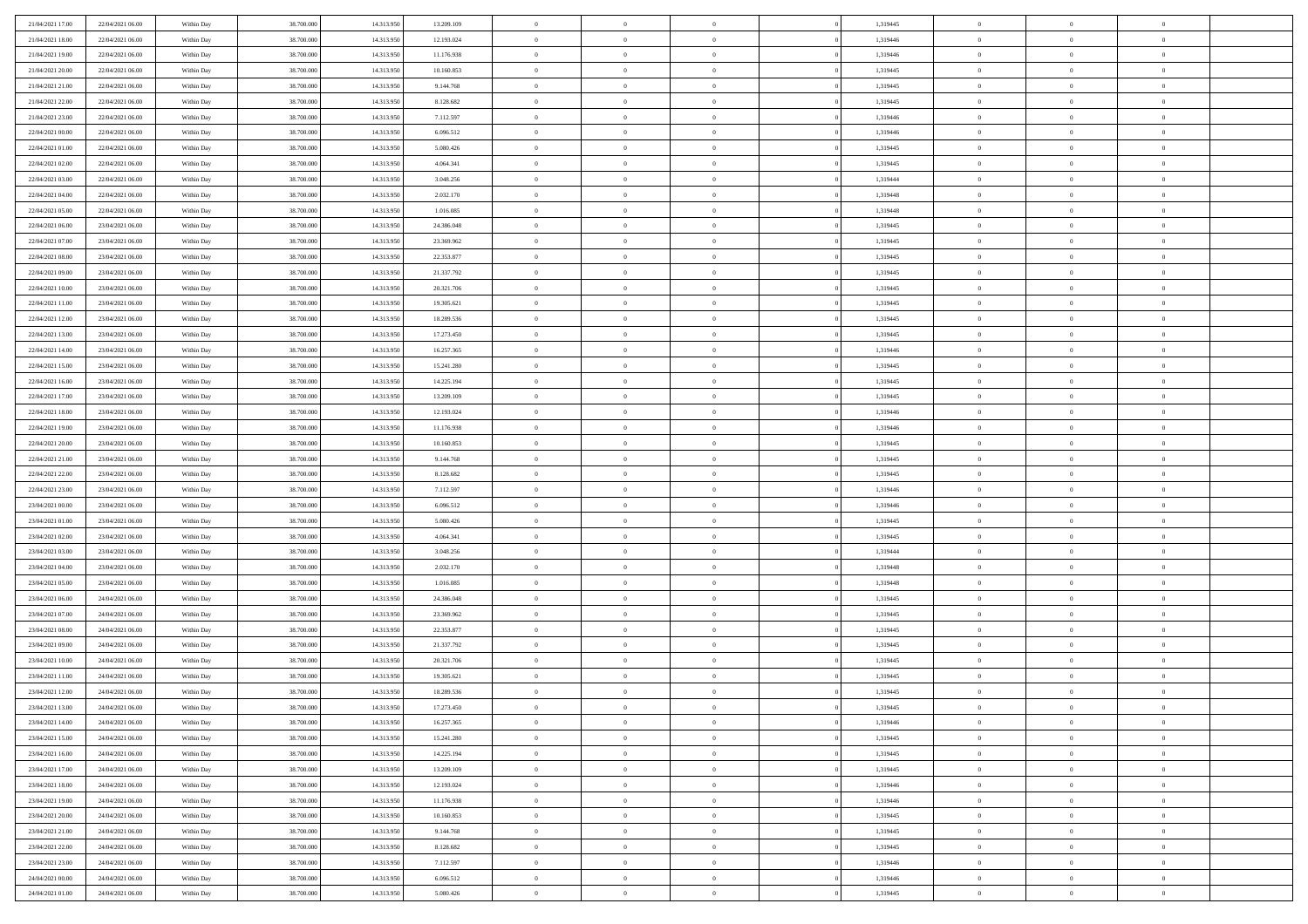| 24/04/2021 02:00 | 24/04/2021 06:00 | Within Day | 38,700,000 | 14.313.950 | 4.064.341  | $\bf{0}$       | $\overline{0}$ | $\Omega$       | 1,319445 | $\theta$       | $\overline{0}$ | $\overline{0}$ |  |
|------------------|------------------|------------|------------|------------|------------|----------------|----------------|----------------|----------|----------------|----------------|----------------|--|
| 24/04/2021 03:00 | 24/04/2021 06:00 | Within Dav | 38.700.000 | 14.313.950 | 3.048.256  | $\mathbf{0}$   | $\overline{0}$ | $\overline{0}$ | 1,319444 | $\theta$       | $\bf{0}$       | $\theta$       |  |
| 24/04/2021 04:00 | 24/04/2021 06:00 | Within Day | 38.700.000 | 14.313.950 | 2.032.170  | $\,$ 0         | $\overline{0}$ | $\bf{0}$       | 1,319448 | $\,0\,$        | $\overline{0}$ | $\,$ 0 $\,$    |  |
| 24/04/2021 05:00 | 24/04/2021 06:00 | Within Day | 38,700,000 | 14.313.950 | 1.016.085  | $\bf{0}$       | $\overline{0}$ | $\Omega$       | 1,319448 | $\overline{0}$ | $\theta$       | $\theta$       |  |
| 24/04/2021 06:00 | 25/04/2021 06:00 | Within Dav | 38.700.000 | 14.313.950 | 24.386.048 | $\mathbf{0}$   | $\overline{0}$ | $\overline{0}$ | 1,319445 | $\mathbf{0}$   | $\bf{0}$       | $\overline{0}$ |  |
| 24/04/2021 07:00 | 25/04/2021 06:00 | Within Day | 38.700.000 | 14.313.950 | 23.369.962 | $\bf{0}$       | $\overline{0}$ | $\bf{0}$       | 1,319445 | $\,0\,$        | $\overline{0}$ | $\,$ 0 $\,$    |  |
| 24/04/2021 08:00 | 25/04/2021 06:00 | Within Day | 38,700,000 | 14.313.950 | 22.353.877 | $\bf{0}$       | $\overline{0}$ | $\overline{0}$ | 1,319445 | $\bf{0}$       | $\overline{0}$ | $\theta$       |  |
| 24/04/2021 09:00 | 25/04/2021 06:00 | Within Dav | 38.700.000 | 14.313.950 | 21.337.792 | $\overline{0}$ | $\overline{0}$ | $\overline{0}$ | 1,319445 | $\mathbf{0}$   | $\overline{0}$ | $\theta$       |  |
| 24/04/2021 10:00 | 25/04/2021 06:00 | Within Day | 38.700.000 | 14.313.950 | 20.321.706 | $\bf{0}$       | $\overline{0}$ | $\bf{0}$       | 1,319445 | $\,0\,$        | $\overline{0}$ | $\,$ 0 $\,$    |  |
| 24/04/2021 11:00 | 25/04/2021 06:00 | Within Day | 38,700,000 | 14.313.950 | 19.305.621 | $\bf{0}$       | $\overline{0}$ | $\overline{0}$ | 1,319445 | $\theta$       | $\overline{0}$ | $\overline{0}$ |  |
| 24/04/2021 12:00 | 25/04/2021 06:00 | Within Dav | 38.700.000 | 14.313.950 | 18.289.536 | $\overline{0}$ | $\overline{0}$ | $\overline{0}$ | 1,319445 | $\mathbf{0}$   | $\bf{0}$       | $\theta$       |  |
| 24/04/2021 13:00 | 25/04/2021 06:00 | Within Day | 38.700.000 | 14.313.950 | 17.273.450 | $\bf{0}$       | $\overline{0}$ | $\bf{0}$       | 1,319445 | $\,0\,$        | $\overline{0}$ | $\,$ 0 $\,$    |  |
| 24/04/2021 14:00 | 25/04/2021 06:00 | Within Day | 38,700,000 | 14.313.950 | 16.257.365 | $\bf{0}$       | $\overline{0}$ | $\Omega$       | 1,319446 | $\theta$       | $\theta$       | $\theta$       |  |
| 24/04/2021 15:00 | 25/04/2021 06:00 | Within Day | 38.700.000 | 14.313.950 | 15.241.280 | $\overline{0}$ | $\overline{0}$ | $\overline{0}$ | 1,319445 | $\mathbf{0}$   | $\overline{0}$ | $\overline{0}$ |  |
| 24/04/2021 16:00 | 25/04/2021 06:00 | Within Day | 38.700.000 | 14.313.950 | 14.225.194 | $\bf{0}$       | $\overline{0}$ | $\bf{0}$       | 1,319445 | $\,0\,$        | $\overline{0}$ | $\,$ 0 $\,$    |  |
| 24/04/2021 17:00 | 25/04/2021 06:00 | Within Day | 38,700,000 | 14.313.950 | 13.209.109 | $\bf{0}$       | $\overline{0}$ | $\overline{0}$ | 1,319445 | $\overline{0}$ | $\overline{0}$ | $\overline{0}$ |  |
| 24/04/2021 18:00 | 25/04/2021 06:00 | Within Day | 38.700.000 | 14.313.950 | 12.193.024 | $\overline{0}$ | $\overline{0}$ | $\overline{0}$ | 1,319446 | $\mathbf{0}$   | $\overline{0}$ | $\theta$       |  |
| 24/04/2021 19:00 | 25/04/2021 06:00 | Within Day | 38.700.000 | 14.313.950 | 11.176.938 | $\bf{0}$       | $\overline{0}$ | $\bf{0}$       | 1,319446 | $\,0\,$        | $\overline{0}$ | $\,$ 0 $\,$    |  |
| 24/04/2021 20:00 | 25/04/2021 06:00 | Within Day | 38,700,000 | 14.313.950 | 10.160.853 | $\bf{0}$       | $\overline{0}$ | $\overline{0}$ | 1,319445 | $\theta$       | $\theta$       | $\overline{0}$ |  |
| 24/04/2021 21:00 | 25/04/2021 06:00 | Within Day | 38.700.000 | 14.313.950 | 9.144.768  | $\overline{0}$ | $\overline{0}$ | $\overline{0}$ | 1,319445 | $\mathbf{0}$   | $\overline{0}$ | $\theta$       |  |
| 24/04/2021 22:00 | 25/04/2021 06:00 | Within Day | 38.700.000 | 14.313.950 | 8.128.682  | $\bf{0}$       | $\overline{0}$ | $\bf{0}$       | 1,319445 | $\,0\,$        | $\overline{0}$ | $\,$ 0 $\,$    |  |
| 24/04/2021 23:00 | 25/04/2021 06:00 | Within Day | 38,700,000 | 14.313.950 | 7.112.597  | $\bf{0}$       | $\overline{0}$ | $\Omega$       | 1,319446 | $\overline{0}$ | $\theta$       | $\theta$       |  |
| 25/04/2021 00:00 | 25/04/2021 06:00 | Within Day | 38.700.000 | 14.313.950 | 6.096.512  | $\overline{0}$ | $\overline{0}$ | $\overline{0}$ | 1,319446 | $\mathbf{0}$   | $\overline{0}$ | $\overline{0}$ |  |
| 25/04/2021 01:00 | 25/04/2021 06:00 | Within Day | 38.700.000 | 14.313.950 | 5.080.426  | $\bf{0}$       | $\overline{0}$ | $\bf{0}$       | 1,319445 | $\,0\,$        | $\overline{0}$ | $\,$ 0 $\,$    |  |
| 25/04/2021 02:00 | 25/04/2021 06:00 | Within Day | 38,700,000 | 14.313.950 | 4.064.341  | $\bf{0}$       | $\overline{0}$ | $\overline{0}$ | 1,319445 | $\bf{0}$       | $\overline{0}$ | $\overline{0}$ |  |
| 25/04/2021 03:00 | 25/04/2021 06:00 | Within Day | 38.700.000 | 14.313.950 | 3.048.256  | $\overline{0}$ | $\overline{0}$ | $\overline{0}$ | 1,319444 | $\overline{0}$ | $\overline{0}$ | $\theta$       |  |
| 25/04/2021 04:00 | 25/04/2021 06:00 | Within Day | 38.700.000 | 14.313.950 | 2.032.170  | $\bf{0}$       | $\overline{0}$ | $\bf{0}$       | 1,319448 | $\,0\,$        | $\overline{0}$ | $\,$ 0 $\,$    |  |
| 25/04/2021 05:00 | 25/04/2021 06:00 | Within Day | 38,700,000 | 14.313.950 | 1.016.085  | $\bf{0}$       | $\overline{0}$ | $\Omega$       | 1,319448 | $\theta$       | $\theta$       | $\overline{0}$ |  |
| 25/04/2021 06:00 | 26/04/2021 06:00 | Within Day | 38.700.000 | 14.313.950 | 24.386.048 | $\overline{0}$ | $\overline{0}$ | $\overline{0}$ | 1,319445 | $\overline{0}$ | $\bf{0}$       | $\overline{0}$ |  |
| 25/04/2021 07:00 | 26/04/2021 06:00 | Within Day | 38.700.000 | 14.313.950 | 23.369.962 | $\bf{0}$       | $\overline{0}$ | $\bf{0}$       | 1,319445 | $\,0\,$        | $\overline{0}$ | $\,$ 0 $\,$    |  |
| 25/04/2021 08:00 | 26/04/2021 06:00 | Within Day | 38.700.000 | 14.313.950 | 22.353.877 | $\,$ 0         | $\overline{0}$ | $\overline{0}$ | 1,319445 | $\bf{0}$       | $\overline{0}$ | $\theta$       |  |
| 25/04/2021 09:00 | 26/04/2021 06:00 | Within Day | 38.700.000 | 14.313.950 | 21.337.792 | $\overline{0}$ | $\overline{0}$ | $\overline{0}$ | 1,319445 | $\overline{0}$ | $\overline{0}$ | $\overline{0}$ |  |
| 25/04/2021 11:00 | 26/04/2021 06:00 | Within Day | 38.700.000 | 14.313.950 | 19.305.621 | $\bf{0}$       | $\overline{0}$ | $\bf{0}$       | 1,319445 | $\,0\,$        | $\overline{0}$ | $\,$ 0 $\,$    |  |
| 25/04/2021 12:00 | 26/04/2021 06:00 | Within Day | 38.700.000 | 14.313.950 | 18.289.536 | $\bf{0}$       | $\overline{0}$ | $\bf{0}$       | 1,319445 | $\bf{0}$       | $\overline{0}$ | $\bf{0}$       |  |
| 25/04/2021 13:00 | 26/04/2021 06:00 | Within Day | 38.700.000 | 14.313.950 | 17.273.450 | $\overline{0}$ | $\overline{0}$ | $\overline{0}$ | 1,319445 | $\mathbf{0}$   | $\overline{0}$ | $\theta$       |  |
| 25/04/2021 14:00 | 26/04/2021 06:00 | Within Day | 38.700.000 | 14.313.950 | 16.257.365 | $\bf{0}$       | $\overline{0}$ | $\bf{0}$       | 1,319446 | $\,0\,$        | $\overline{0}$ | $\,$ 0 $\,$    |  |
| 25/04/2021 15:00 | 26/04/2021 06:00 | Within Day | 38.700.000 | 14.313.950 | 15.241.280 | $\,$ 0         | $\overline{0}$ | $\overline{0}$ | 1,319445 | $\bf{0}$       | $\overline{0}$ | $\theta$       |  |
| 25/04/2021 16:00 | 26/04/2021 06:00 | Within Day | 38.700.000 | 14.313.950 | 14.225.194 | $\overline{0}$ | $\overline{0}$ | $\overline{0}$ | 1,319445 | $\overline{0}$ | $\bf{0}$       | $\overline{0}$ |  |
| 25/04/2021 17:00 | 26/04/2021 06:00 | Within Day | 38.700.000 | 14.313.950 | 13.209.109 | $\bf{0}$       | $\overline{0}$ | $\bf{0}$       | 1,319445 | $\,0\,$        | $\overline{0}$ | $\,$ 0 $\,$    |  |
| 25/04/2021 18:00 | 26/04/2021 06:00 | Within Day | 38.700.000 | 14.313.950 | 12.193.024 | $\bf{0}$       | $\overline{0}$ | $\overline{0}$ | 1,319446 | $\bf{0}$       | $\overline{0}$ | $\theta$       |  |
| 25/04/2021 19:00 | 26/04/2021 06:00 | Within Day | 38.700.000 | 14.313.950 | 11.176.938 | $\overline{0}$ | $\overline{0}$ | $\overline{0}$ | 1,319446 | $\mathbf{0}$   | $\overline{0}$ | $\theta$       |  |
| 25/04/2021 20:00 | 26/04/2021 06:00 | Within Day | 38.700.000 | 14.313.950 | 10.160.853 | $\bf{0}$       | $\overline{0}$ | $\bf{0}$       | 1,319445 | $\,0\,$        | $\overline{0}$ | $\theta$       |  |
| 25/04/2021 21:00 | 26/04/2021 06:00 | Within Day | 38.700.000 | 14.313.950 | 9.144.768  | $\bf{0}$       | $\overline{0}$ | $\bf{0}$       | 1,319445 | $\bf{0}$       | $\overline{0}$ | $\bf{0}$       |  |
| 25/04/2021 22:00 | 26/04/2021 06:00 | Within Dav | 38.700.000 | 14.313.950 | 8.128.682  | $\mathbf{0}$   | $\overline{0}$ | $\overline{0}$ | 1,319445 | $\theta$       | $\bf{0}$       | $\theta$       |  |
| 25/04/2021 23:00 | 26/04/2021 06:00 | Within Day | 38.700.000 | 14.313.950 | 7.112.597  | $\bf{0}$       | $\overline{0}$ | $\theta$       | 1,319446 | $\bf{0}$       | $\overline{0}$ | $\theta$       |  |
| 26/04/2021 00:00 | 26/04/2021 06:00 | Within Day | 38.700.000 | 14.313.950 | 6.096.512  | $\bf{0}$       | $\overline{0}$ | $\bf{0}$       | 1,319446 | $\bf{0}$       | $\overline{0}$ | $\bf{0}$       |  |
| 26/04/2021 01:00 | 26/04/2021 06:00 | Within Day | 38.700.000 | 14.313.950 | 5.080.426  | $\overline{0}$ | $\overline{0}$ | $\overline{0}$ | 1,319445 | $\overline{0}$ | $\overline{0}$ | $\overline{0}$ |  |
| 26/04/2021 02:00 | 26/04/2021 06:00 | Within Day | 38.700.000 | 14.313.950 | 4.064.341  | $\,$ 0 $\,$    | $\overline{0}$ | $\overline{0}$ | 1,319445 | $\,$ 0 $\,$    | $\,$ 0 $\,$    | $\,$ 0 $\,$    |  |
| 26/04/2021 03:00 | 26/04/2021 06:00 | Within Day | 38.700.000 | 14.313.950 | 3.048.256  | $\bf{0}$       | $\bf{0}$       | $\overline{0}$ | 1,319444 | $\mathbf{0}$   | $\overline{0}$ | $\bf{0}$       |  |
| 26/04/2021 04:00 | 26/04/2021 06:00 | Within Day | 38.700.000 | 14.313.950 | 2.032.170  | $\,$ 0 $\,$    | $\overline{0}$ | $\overline{0}$ | 1,319448 | $\mathbf{0}$   | $\overline{0}$ | $\overline{0}$ |  |
| 26/04/2021 05:00 | 26/04/2021 06:00 | Within Day | 38.700.000 | 14.313.950 | 1.016.085  | $\,$ 0 $\,$    | $\overline{0}$ | $\overline{0}$ | 1,319448 | $\,$ 0 $\,$    | $\overline{0}$ | $\,$ 0         |  |
| 26/04/2021 06:00 | 27/04/2021 06:00 | Within Day | 38.700.000 | 14.313.950 | 24.386.048 | $\bf{0}$       | $\overline{0}$ | $\overline{0}$ | 1,319445 | $\overline{0}$ | $\overline{0}$ | $\bf{0}$       |  |
| 26/04/2021 07:00 | 27/04/2021 06:00 | Within Day | 38.700.000 | 14.313.950 | 23.369.962 | $\,$ 0 $\,$    | $\overline{0}$ | $\overline{0}$ | 1,319445 | $\overline{0}$ | $\bf{0}$       | $\overline{0}$ |  |
| 26/04/2021 08:00 | 27/04/2021 06:00 | Within Day | 38.700.000 | 14.313.950 | 22.353.877 | $\,$ 0 $\,$    | $\overline{0}$ | $\overline{0}$ | 1,319445 | $\,$ 0 $\,$    | $\bf{0}$       | $\,$ 0         |  |
| 26/04/2021 09:00 | 27/04/2021 06:00 | Within Day | 38.700.000 | 14.313.950 | 21.337.792 | $\bf{0}$       | $\bf{0}$       | $\overline{0}$ | 1,319445 | $\mathbf{0}$   | $\overline{0}$ | $\bf{0}$       |  |
| 26/04/2021 10:00 | 27/04/2021 06:00 | Within Day | 38.700.000 | 14.313.950 | 20.321.706 | $\,$ 0 $\,$    | $\overline{0}$ | $\overline{0}$ | 1,319445 | $\overline{0}$ | $\bf{0}$       | $\overline{0}$ |  |
| 26/04/2021 11:00 | 27/04/2021 06:00 | Within Day | 38.700.000 | 14.313.950 | 19.305.621 | $\,0\,$        | $\overline{0}$ | $\overline{0}$ | 1,319445 | $\,0\,$        | $\overline{0}$ | $\,$ 0 $\,$    |  |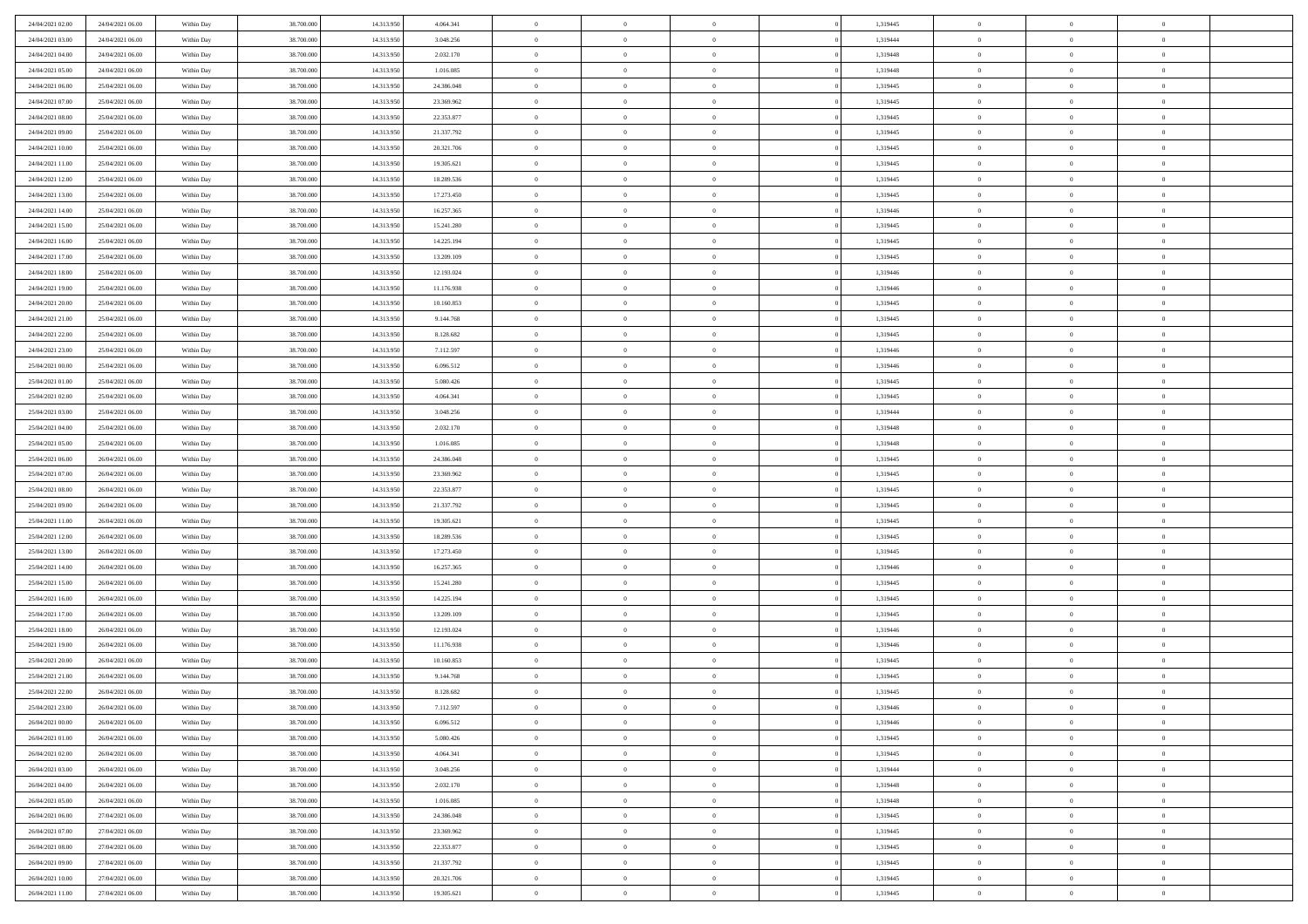| 26/04/2021 12:00 | 27/04/2021 06:00 | Within Day | 38,700,000 | 14.313.950 | 18.289.536 | $\bf{0}$       | $\overline{0}$ | $\Omega$       | 1,319445 | $\theta$       | $\overline{0}$ | $\overline{0}$ |  |
|------------------|------------------|------------|------------|------------|------------|----------------|----------------|----------------|----------|----------------|----------------|----------------|--|
| 26/04/2021 13:00 | 27/04/2021 06:00 | Within Day | 38.700.000 | 14.313.950 | 17.273.450 | $\mathbf{0}$   | $\overline{0}$ | $\overline{0}$ | 1,319445 | $\theta$       | $\bf{0}$       | $\theta$       |  |
| 26/04/2021 14:00 | 27/04/2021 06:00 | Within Day | 38.700.000 | 14.313.950 | 16.257.365 | $\,$ 0         | $\overline{0}$ | $\bf{0}$       | 1,319446 | $\,0\,$        | $\overline{0}$ | $\,$ 0 $\,$    |  |
| 26/04/2021 15:00 | 27/04/2021 06:00 | Within Day | 38,700,000 | 14.313.950 | 15.241.280 | $\bf{0}$       | $\overline{0}$ | $\Omega$       | 1,319445 | $\overline{0}$ | $\theta$       | $\theta$       |  |
| 26/04/2021 16:00 | 27/04/2021 06:00 | Within Day | 38.700.000 | 14.313.950 | 14.225.194 | $\mathbf{0}$   | $\overline{0}$ | $\overline{0}$ | 1,319445 | $\mathbf{0}$   | $\bf{0}$       | $\overline{0}$ |  |
| 26/04/2021 17:00 | 27/04/2021 06:00 | Within Day | 38.700.000 | 14.313.950 | 13.209.109 | $\bf{0}$       | $\overline{0}$ | $\bf{0}$       | 1,319445 | $\,0\,$        | $\overline{0}$ | $\,$ 0 $\,$    |  |
| 26/04/2021 18:00 | 27/04/2021 06:00 | Within Day | 38,700,000 | 14.313.950 | 12.193.024 | $\bf{0}$       | $\overline{0}$ | $\overline{0}$ | 1,319446 | $\bf{0}$       | $\overline{0}$ | $\theta$       |  |
| 26/04/2021 19:00 | 27/04/2021 06:00 | Within Dav | 38.700.000 | 14.313.950 | 11.176.938 | $\overline{0}$ | $\overline{0}$ | $\overline{0}$ | 1,319446 | $\mathbf{0}$   | $\overline{0}$ | $\theta$       |  |
| 26/04/2021 20:00 | 27/04/2021 06:00 | Within Day | 38.700.000 | 14.313.950 | 10.160.853 | $\bf{0}$       | $\overline{0}$ | $\bf{0}$       | 1,319445 | $\,0\,$        | $\overline{0}$ | $\,$ 0 $\,$    |  |
| 26/04/2021 21:00 | 27/04/2021 06:00 | Within Day | 38,700,000 | 14.313.950 | 9.144.768  | $\bf{0}$       | $\overline{0}$ | $\overline{0}$ | 1,319445 | $\theta$       | $\overline{0}$ | $\overline{0}$ |  |
| 26/04/2021 22:00 | 27/04/2021 06:00 | Within Dav | 38.700.000 | 14.313.950 | 8.128.682  | $\overline{0}$ | $\overline{0}$ | $\overline{0}$ | 1,319445 | $\mathbf{0}$   | $\bf{0}$       | $\theta$       |  |
| 26/04/2021 23:00 | 27/04/2021 06:00 | Within Day | 38.700.000 | 14.313.950 | 7.112.597  | $\bf{0}$       | $\overline{0}$ | $\bf{0}$       | 1,319446 | $\,0\,$        | $\overline{0}$ | $\,$ 0 $\,$    |  |
| 27/04/2021 00:00 | 27/04/2021 06:00 | Within Day | 38,700,000 | 14.313.950 | 6.096.512  | $\bf{0}$       | $\overline{0}$ | $\Omega$       | 1,319446 | $\theta$       | $\theta$       | $\theta$       |  |
| 27/04/2021 01:00 | 27/04/2021 06:00 | Within Dav | 38.700.000 | 14.313.950 | 5.080.426  | $\overline{0}$ | $\overline{0}$ | $\overline{0}$ | 1,319445 | $\mathbf{0}$   | $\overline{0}$ | $\overline{0}$ |  |
| 27/04/2021 02:00 | 27/04/2021 06:00 | Within Day | 38.700.000 | 14.313.950 | 4.064.341  | $\bf{0}$       | $\overline{0}$ | $\bf{0}$       | 1,319445 | $\,0\,$        | $\overline{0}$ | $\,$ 0 $\,$    |  |
| 27/04/2021 03:00 | 27/04/2021 06:00 | Within Day | 38,700,000 | 14.313.950 | 3.048.256  | $\bf{0}$       | $\overline{0}$ | $\overline{0}$ | 1,319444 | $\theta$       | $\overline{0}$ | $\overline{0}$ |  |
| 27/04/2021 04:00 | 27/04/2021 06:00 | Within Dav | 38.700.000 | 14.313.950 | 2.032.170  | $\overline{0}$ | $\overline{0}$ | $\overline{0}$ | 1,319448 | $\mathbf{0}$   | $\overline{0}$ | $\theta$       |  |
| 27/04/2021 05:00 | 27/04/2021 06:00 | Within Day | 38.700.000 | 14.313.950 | 1.016.085  | $\bf{0}$       | $\overline{0}$ | $\bf{0}$       | 1,319448 | $\,0\,$        | $\overline{0}$ | $\,$ 0 $\,$    |  |
| 27/04/2021 06:00 | 28/04/2021 06:00 | Within Day | 38,700,000 | 14.313.950 | 24.386.048 | $\bf{0}$       | $\overline{0}$ | $\overline{0}$ | 1,319445 | $\theta$       | $\theta$       | $\overline{0}$ |  |
| 27/04/2021 07:00 | 28/04/2021 06:00 | Within Day | 38.700.000 | 14.313.950 | 23.369.962 | $\overline{0}$ | $\overline{0}$ | $\overline{0}$ | 1,319445 | $\overline{0}$ | $\overline{0}$ | $\theta$       |  |
| 27/04/2021 08:00 | 28/04/2021 06:00 | Within Day | 38.700.000 | 14.313.950 | 22.353.877 | $\bf{0}$       | $\overline{0}$ | $\bf{0}$       | 1,319445 | $\,0\,$        | $\overline{0}$ | $\,$ 0 $\,$    |  |
| 27/04/2021 09:00 | 28/04/2021 06:00 | Within Day | 38,700,000 | 14.313.950 | 21.337.792 | $\bf{0}$       | $\overline{0}$ | $\Omega$       | 1,319445 | $\overline{0}$ | $\theta$       | $\theta$       |  |
| 27/04/2021 10:00 | 28/04/2021 06:00 | Within Day | 38.700.000 | 14.313.950 | 20.321.706 | $\overline{0}$ | $\overline{0}$ | $\overline{0}$ | 1,319445 | $\overline{0}$ | $\overline{0}$ | $\overline{0}$ |  |
| 27/04/2021 11:00 | 28/04/2021 06:00 | Within Day | 38.700.000 | 14.313.950 | 19.305.621 | $\bf{0}$       | $\overline{0}$ | $\bf{0}$       | 1,319445 | $\,0\,$        | $\overline{0}$ | $\,$ 0 $\,$    |  |
| 27/04/2021 12:00 | 28/04/2021 06:00 | Within Day | 38,700,000 | 14.313.950 | 18.289.536 | $\bf{0}$       | $\overline{0}$ | $\overline{0}$ | 1,319445 | $\bf{0}$       | $\overline{0}$ | $\overline{0}$ |  |
| 27/04/2021 13:00 | 28/04/2021 06:00 | Within Day | 38.700.000 | 14.313.950 | 17.273.450 | $\overline{0}$ | $\overline{0}$ | $\overline{0}$ | 1,319445 | $\overline{0}$ | $\overline{0}$ | $\theta$       |  |
| 27/04/2021 14:00 | 28/04/2021 06:00 | Within Day | 38.700.000 | 14.313.950 | 16.257.365 | $\bf{0}$       | $\overline{0}$ | $\bf{0}$       | 1,319446 | $\,0\,$        | $\overline{0}$ | $\,$ 0 $\,$    |  |
| 27/04/2021 15:00 | 28/04/2021 06:00 | Within Day | 38,700,000 | 14.313.950 | 15.241.280 | $\bf{0}$       | $\overline{0}$ | $\Omega$       | 1,319445 | $\theta$       | $\theta$       | $\overline{0}$ |  |
| 27/04/2021 16:00 | 28/04/2021 06:00 | Within Day | 38.700.000 | 14.313.950 | 14.225.194 | $\overline{0}$ | $\overline{0}$ | $\overline{0}$ | 1,319445 | $\mathbf{0}$   | $\bf{0}$       | $\overline{0}$ |  |
| 27/04/2021 17:00 | 28/04/2021 06:00 | Within Day | 38.700.000 | 14.313.950 | 13.209.109 | $\bf{0}$       | $\overline{0}$ | $\bf{0}$       | 1,319445 | $\,0\,$        | $\overline{0}$ | $\,$ 0 $\,$    |  |
| 27/04/2021 18:00 | 28/04/2021 06:00 | Within Day | 38.700.000 | 14.313.950 | 12.193.024 | $\,$ 0         | $\bf{0}$       | $\overline{0}$ | 1,319446 | $\bf{0}$       | $\overline{0}$ | $\theta$       |  |
| 27/04/2021 19:00 | 28/04/2021 06:00 | Within Day | 38.700.000 | 14.313.950 | 11.176.938 | $\overline{0}$ | $\overline{0}$ | $\overline{0}$ | 1,319446 | $\mathbf{0}$   | $\overline{0}$ | $\theta$       |  |
| 27/04/2021 20:00 | 28/04/2021 06:00 | Within Day | 38.700.000 | 14.313.950 | 10.160.853 | $\bf{0}$       | $\overline{0}$ | $\bf{0}$       | 1,319445 | $\,0\,$        | $\overline{0}$ | $\,$ 0 $\,$    |  |
| 27/04/2021 21:00 | 28/04/2021 06:00 | Within Day | 38.700.000 | 14.313.950 | 9.144.768  | $\bf{0}$       | $\bf{0}$       | $\bf{0}$       | 1,319445 | $\bf{0}$       | $\overline{0}$ | $\bf{0}$       |  |
| 27/04/2021 22:00 | 28/04/2021 06:00 | Within Dav | 38.700.000 | 14.313.950 | 8.128.682  | $\overline{0}$ | $\overline{0}$ | $\overline{0}$ | 1,319445 | $\theta$       | $\overline{0}$ | $\theta$       |  |
| 27/04/2021 23:00 | 28/04/2021 06:00 | Within Day | 38.700.000 | 14.313.950 | 7.112.597  | $\bf{0}$       | $\overline{0}$ | $\bf{0}$       | 1,319446 | $\,0\,$        | $\overline{0}$ | $\,$ 0 $\,$    |  |
| 28/04/2021 00:00 | 28/04/2021 06:00 | Within Day | 38.700.000 | 14.313.950 | 6.096.512  | $\bf{0}$       | $\bf{0}$       | $\overline{0}$ | 1,319446 | $\bf{0}$       | $\overline{0}$ | $\theta$       |  |
| 28/04/2021 01:00 | 28/04/2021 06:00 | Within Dav | 38.700.000 | 14.313.950 | 5.080.426  | $\overline{0}$ | $\overline{0}$ | $\overline{0}$ | 1,319445 | $\mathbf{0}$   | $\bf{0}$       | $\overline{0}$ |  |
| 28/04/2021 02:00 | 28/04/2021 06:00 | Within Day | 38.700.000 | 14.313.950 | 4.064.341  | $\bf{0}$       | $\overline{0}$ | $\bf{0}$       | 1,319445 | $\,0\,$        | $\overline{0}$ | $\,$ 0 $\,$    |  |
| 28/04/2021 03:00 | 28/04/2021 06:00 | Within Day | 38.700.000 | 14.313.950 | 3.048.256  | $\bf{0}$       | $\bf{0}$       | $\overline{0}$ | 1,319444 | $\bf{0}$       | $\overline{0}$ | $\theta$       |  |
| 28/04/2021 04:00 | 28/04/2021 06:00 | Within Dav | 38.700.000 | 14.313.950 | 2.032.170  | $\overline{0}$ | $\overline{0}$ | $\overline{0}$ | 1,319448 | $\theta$       | $\overline{0}$ | $\theta$       |  |
| 28/04/2021 05:00 | 28/04/2021 06:00 | Within Day | 38.700.000 | 14.313.950 | 1.016.085  | $\bf{0}$       | $\overline{0}$ | $\bf{0}$       | 1,319448 | $\,0\,$        | $\overline{0}$ | $\theta$       |  |
| 28/04/2021 06:00 | 29/04/2021 06:00 | Within Day | 38.700.000 | 14.313.950 | 24.386.048 | $\bf{0}$       | $\bf{0}$       | $\bf{0}$       | 1,319445 | $\bf{0}$       | $\overline{0}$ | $\bf{0}$       |  |
| 28/04/2021 07:00 | 29/04/2021 06:00 | Within Dav | 38.700.000 | 14.313.950 | 23.369.962 | $\mathbf{0}$   | $\overline{0}$ | $\overline{0}$ | 1,319445 | $\theta$       | $\bf{0}$       | $\theta$       |  |
| 28/04/2021 08:00 | 29/04/2021 06:00 | Within Day | 38.700.000 | 14.313.950 | 22.353.877 | $\bf{0}$       | $\overline{0}$ | $\theta$       | 1,319445 | $\bf{0}$       | $\overline{0}$ | $\theta$       |  |
| 28/04/2021 09:00 | 29/04/2021 06:00 | Within Day | 38.700.000 | 14.313.950 | 21.337.792 | $\bf{0}$       | $\bf{0}$       | $\bf{0}$       | 1,319445 | $\bf{0}$       | $\overline{0}$ | $\bf{0}$       |  |
| 28/04/2021 10:00 | 29/04/2021 06:00 | Within Day | 38.700.000 | 14.313.950 | 20.321.706 | $\overline{0}$ | $\overline{0}$ | $\overline{0}$ | 1,319445 | $\overline{0}$ | $\overline{0}$ | $\overline{0}$ |  |
| 28/04/2021 11:00 | 29/04/2021 06:00 | Within Day | 38.700.000 | 14.313.950 | 19.305.621 | $\,$ 0 $\,$    | $\overline{0}$ | $\overline{0}$ | 1,319445 | $\,$ 0 $\,$    | $\,$ 0 $\,$    | $\,$ 0 $\,$    |  |
| 28/04/2021 12:00 | 29/04/2021 06:00 | Within Day | 38.700.000 | 14.313.950 | 18.289.536 | $\bf{0}$       | $\bf{0}$       | $\overline{0}$ | 1,319445 | $\mathbf{0}$   | $\overline{0}$ | $\bf{0}$       |  |
| 28/04/2021 13:00 | 29/04/2021 06:00 | Within Day | 38.700.000 | 14.313.950 | 17.273.450 | $\,$ 0 $\,$    | $\overline{0}$ | $\overline{0}$ | 1,319445 | $\mathbf{0}$   | $\bf{0}$       | $\overline{0}$ |  |
| 28/04/2021 14:00 | 29/04/2021 06:00 | Within Day | 38.700.000 | 14.313.950 | 16.257.365 | $\,$ 0 $\,$    | $\overline{0}$ | $\overline{0}$ | 1,319446 | $\,$ 0 $\,$    | $\overline{0}$ | $\,$ 0         |  |
| 28/04/2021 15:00 | 29/04/2021 06:00 | Within Day | 38.700.000 | 14.313.950 | 15.241.280 | $\bf{0}$       | $\overline{0}$ | $\overline{0}$ | 1,319445 | $\overline{0}$ | $\overline{0}$ | $\bf{0}$       |  |
| 28/04/2021 16:00 | 29/04/2021 06:00 | Within Day | 38.700.000 | 14.313.950 | 14.225.194 | $\,$ 0 $\,$    | $\overline{0}$ | $\overline{0}$ | 1,319445 | $\overline{0}$ | $\bf{0}$       | $\overline{0}$ |  |
| 28/04/2021 17:00 | 29/04/2021 06:00 | Within Day | 38.700.000 | 14.313.950 | 13.209.109 | $\,$ 0 $\,$    | $\overline{0}$ | $\overline{0}$ | 1,319445 | $\,$ 0 $\,$    | $\bf{0}$       | $\,$ 0         |  |
| 28/04/2021 18:00 | 29/04/2021 06:00 | Within Day | 38.700.000 | 14.313.950 | 12.193.024 | $\bf{0}$       | $\overline{0}$ | $\overline{0}$ | 1,319446 | $\mathbf{0}$   | $\overline{0}$ | $\bf{0}$       |  |
| 28/04/2021 19:00 | 29/04/2021 06:00 | Within Day | 38.700.000 | 14.313.950 | 11.176.938 | $\,$ 0 $\,$    | $\overline{0}$ | $\overline{0}$ | 1,319446 | $\overline{0}$ | $\overline{0}$ | $\overline{0}$ |  |
| 28/04/2021 20:00 | 29/04/2021 06:00 | Within Day | 38.700.000 | 14.313.950 | 10.160.853 | $\,0\,$        | $\overline{0}$ | $\overline{0}$ | 1,319445 | $\,0\,$        | $\overline{0}$ | $\,$ 0 $\,$    |  |
|                  |                  |            |            |            |            |                |                |                |          |                |                |                |  |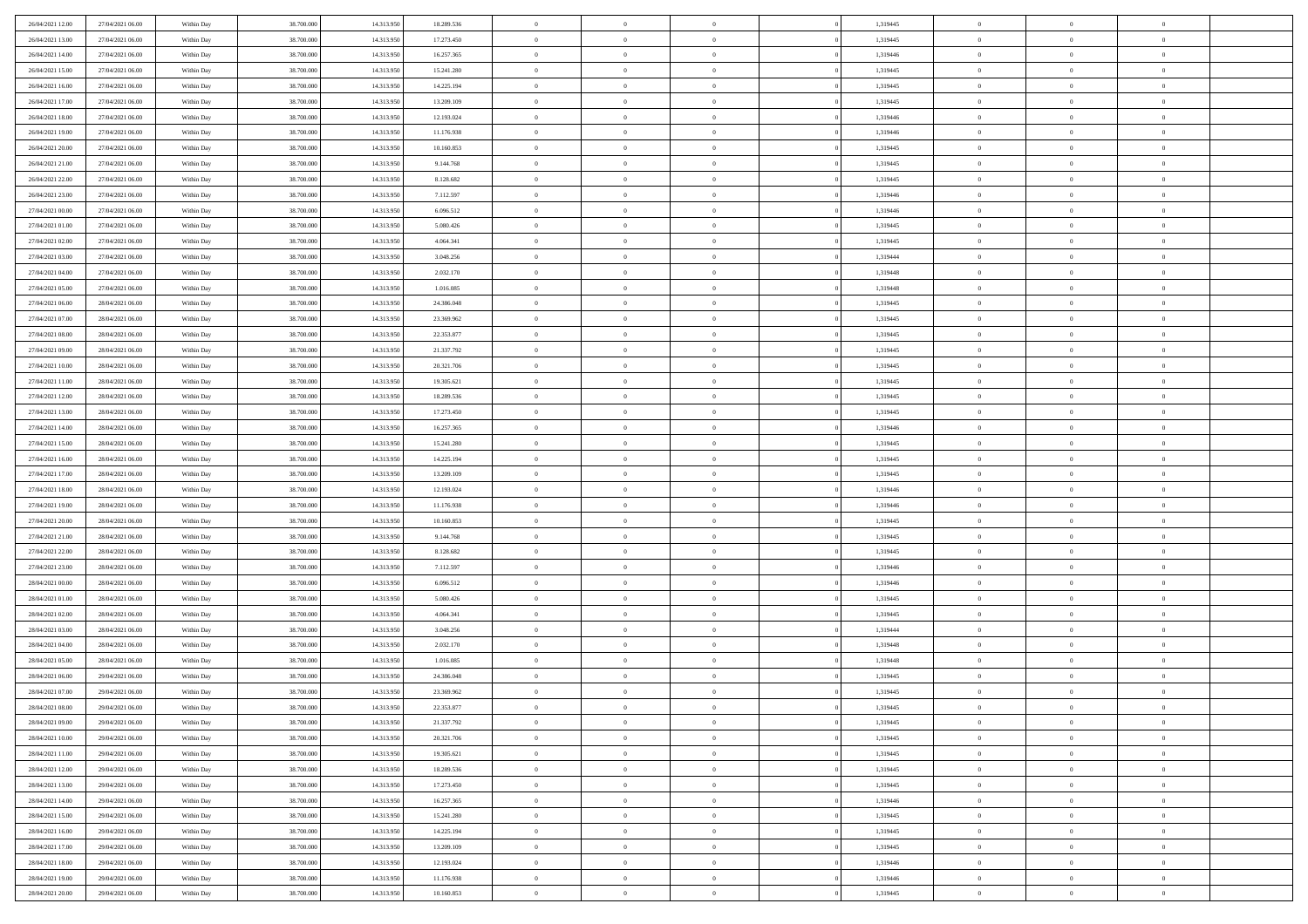| 28/04/2021 21:00 | 29/04/2021 06:00 | Within Day | 38,700,000 | 14.313.950 | 9.144.768  | $\overline{0}$ | $\overline{0}$ | $\overline{0}$ | 1,319445 | $\theta$       | $\overline{0}$ | $\theta$       |  |
|------------------|------------------|------------|------------|------------|------------|----------------|----------------|----------------|----------|----------------|----------------|----------------|--|
| 28/04/2021 22:00 | 29/04/2021 06:00 | Within Day | 38.700.000 | 14.313.950 | 8.128.682  | $\overline{0}$ | $\theta$       | $\overline{0}$ | 1,319445 | $\mathbf{0}$   | $\Omega$       | $\overline{0}$ |  |
| 28/04/2021 23:00 | 29/04/2021 06:00 | Within Day | 38.700.000 | 14.313.950 | 7.112.597  | $\overline{0}$ | $\theta$       | $\overline{0}$ | 1,319446 | $\theta$       | $\Omega$       | $\overline{0}$ |  |
| 29/04/2021 00:00 | 29/04/2021 06:00 | Within Day | 38,700,000 | 14.313.950 | 6.096.512  | $\overline{0}$ | $\Omega$       | $\overline{0}$ | 1.319446 | $\mathbf{0}$   | $\Omega$       | $\overline{0}$ |  |
| 29/04/2021 01:00 | 29/04/2021 06:00 | Within Day | 38,700,000 | 14.313.950 | 5.080.426  | $\overline{0}$ | $\theta$       | $\overline{0}$ | 1,319445 | $\mathbf{0}$   | $\mathbf{0}$   | $\overline{0}$ |  |
| 29/04/2021 02:00 | 29/04/2021 06:00 | Within Day | 38,700,000 | 14.313.950 | 4.064.341  | $\overline{0}$ | $\theta$       | $\overline{0}$ | 1,319445 | $\Omega$       | $\theta$       | $\theta$       |  |
| 29/04/2021 03:00 | 29/04/2021 06:00 | Within Day | 38,700,000 | 14.313.950 | 3.048.256  | $\overline{0}$ | $\theta$       | $\overline{0}$ | 1.319444 | $\theta$       | $\Omega$       | $\overline{0}$ |  |
| 29/04/2021 04:00 | 29/04/2021 06:00 | Within Day | 38,700,000 | 14.313.950 | 2.032.170  | $\overline{0}$ | $\theta$       | $\overline{0}$ | 1.319448 | $\overline{0}$ | $\mathbf{0}$   | $\overline{0}$ |  |
| 29/04/2021 05:00 | 29/04/2021 06:00 | Within Day | 38,700,000 | 14.313.950 | 1.016.085  | $\overline{0}$ | $\Omega$       | $\theta$       | 1.319448 | $\mathbf{0}$   | $\Omega$       | $\overline{0}$ |  |
| 29/04/2021 06:00 | 30/04/2021 06:00 | Within Day | 38.700.000 | 14.313.950 | 24.386.048 | $\overline{0}$ | $\overline{0}$ | $\overline{0}$ | 1,319445 | $\overline{0}$ | $\overline{0}$ | $\overline{0}$ |  |
| 29/04/2021 07:00 | 30/04/2021 06:00 | Within Day | 38.700.000 | 14.313.950 | 23.369.962 | $\overline{0}$ | $\theta$       | $\overline{0}$ | 1,319445 | $\mathbf{0}$   | $\mathbf{0}$   | $\overline{0}$ |  |
| 29/04/2021 08:00 | 30/04/2021 06:00 | Within Day | 38.700.000 | 14.313.950 | 22.353.877 | $\overline{0}$ | $\theta$       | $\overline{0}$ | 1,319445 | $\overline{0}$ | $\Omega$       | $\overline{0}$ |  |
| 29/04/2021 09:00 | 30/04/2021 06:00 | Within Day | 38.700.000 | 14.313.950 | 21.337.792 | $\overline{0}$ | $\theta$       | $\overline{0}$ | 1,319445 | $\mathbf{0}$   | $\mathbf{0}$   | $\overline{0}$ |  |
| 29/04/2021 10:00 | 30/04/2021 06:00 | Within Day | 38.700.000 | 14.313.950 | 20.321.706 | $\overline{0}$ | $\theta$       | $\overline{0}$ | 1,319445 | $\overline{0}$ | $\mathbf{0}$   | $\overline{0}$ |  |
| 29/04/2021 11:00 | 30/04/2021 06:00 | Within Day | 38.700.000 | 14.313.950 | 19.305.621 | $\overline{0}$ | $\theta$       | $\overline{0}$ | 1,319445 | $\theta$       | $\theta$       | $\overline{0}$ |  |
| 29/04/2021 12:00 | 30/04/2021 06:00 | Within Day | 38,700,000 | 14.313.950 | 18.289.536 | $\overline{0}$ | $\Omega$       | $\overline{0}$ | 1,319445 | $\theta$       | $\Omega$       | $\overline{0}$ |  |
| 29/04/2021 13:00 | 30/04/2021 06:00 | Within Day | 38.700.000 | 14.313.950 | 17.273.450 | $\overline{0}$ | $\Omega$       | $\overline{0}$ | 1,319445 | $\theta$       | $\Omega$       | $\overline{0}$ |  |
| 29/04/2021 14:00 | 30/04/2021 06:00 | Within Day | 38,700,000 | 14.313.950 | 16.257.365 | $\overline{0}$ | $\Omega$       | $\overline{0}$ | 1,319446 | $\theta$       | $\Omega$       | $\Omega$       |  |
| 29/04/2021 15:00 | 30/04/2021 06:00 | Within Day | 38,700,000 | 14.313.950 | 15.241.280 | $\overline{0}$ | $\overline{0}$ | $\overline{0}$ | 1.319445 | $\mathbf{0}$   | $\mathbf{0}$   | $\overline{0}$ |  |
| 29/04/2021 16:00 | 30/04/2021 06:00 | Within Day | 38,700,000 | 14.313.950 | 14.225.194 | $\overline{0}$ | $\Omega$       | $\theta$       | 1.319445 | $\theta$       | $\Omega$       | $\overline{0}$ |  |
| 29/04/2021 17:00 | 30/04/2021 06:00 | Within Day | 38.700.000 | 14.313.950 | 13.209.109 | $\overline{0}$ | $\Omega$       | $\overline{0}$ | 1,319445 | $\mathbf{0}$   | $\Omega$       | $\overline{0}$ |  |
| 29/04/2021 18:00 | 30/04/2021 06:00 | Within Day | 38.700.000 | 14.313.950 | 12.193.024 | $\overline{0}$ | $\theta$       | $\overline{0}$ | 1,319446 | $\mathbf{0}$   | $\mathbf{0}$   | $\overline{0}$ |  |
| 29/04/2021 19:00 | 30/04/2021 06:00 | Within Day | 38.700.000 | 14.313.950 | 11.176.938 | $\overline{0}$ | $\overline{0}$ | $\overline{0}$ | 1,319446 | $\overline{0}$ | $\theta$       | $\overline{0}$ |  |
| 29/04/2021 20:00 | 30/04/2021 06:00 | Within Day | 38.700.000 | 14.313.950 | 10.160.853 | $\overline{0}$ | $\Omega$       | $\overline{0}$ | 1,319445 | $\theta$       | $\Omega$       | $\overline{0}$ |  |
| 29/04/2021 21:00 | 30/04/2021 06:00 | Within Day | 38.700.000 | 14.313.950 | 9.144.768  | $\overline{0}$ | $\overline{0}$ | $\overline{0}$ | 1,319445 | $\overline{0}$ | $\mathbf{0}$   | $\overline{0}$ |  |
| 29/04/2021 22:00 | 30/04/2021 06:00 | Within Day | 38.700.000 | 14.313.950 | 8.128.682  | $\overline{0}$ | $\theta$       | $\overline{0}$ | 1,319445 | $\mathbf{0}$   | $\Omega$       | $\overline{0}$ |  |
| 29/04/2021 23:00 | 30/04/2021 06:00 | Within Day | 38.700.000 | 14.313.950 | 7.112.597  | $\overline{0}$ | $\overline{0}$ | $\overline{0}$ | 1,319446 | $\overline{0}$ | $\mathbf{0}$   | $\overline{0}$ |  |
| 30/04/2021 00:00 | 30/04/2021 06:00 | Within Day | 38.700.000 | 14.313.950 | 6.096.512  | $\overline{0}$ | $\Omega$       | $\overline{0}$ | 1,319446 | $\theta$       | $\Omega$       | $\overline{0}$ |  |
| 30/04/2021 01:00 | 30/04/2021 06:00 | Within Day | 38,700,000 | 14.313.950 | 5.080.426  | $\overline{0}$ | $\Omega$       | $\theta$       | 1,319445 | $\theta$       | $\Omega$       | $\overline{0}$ |  |
| 30/04/2021 02:00 | 30/04/2021 06:00 | Within Day | 38.700.000 | 14.313.950 | 4.064.341  | $\mathbf{0}$   | $\theta$       | $\overline{0}$ | 1,319445 | $\mathbf{0}$   | $\Omega$       | $\overline{0}$ |  |
| 30/04/2021 03:00 | 30/04/2021 06:00 | Within Day | 38,700,000 | 14.313.950 | 3.048.256  | $\overline{0}$ | $\Omega$       | $\overline{0}$ | 1,319444 | $\mathbf{0}$   | $\Omega$       | $\theta$       |  |
| 30/04/2021 04:00 | 30/04/2021 06:00 | Within Day | 38.700.000 | 14.313.950 | 2.032.170  | $\overline{0}$ | $\Omega$       | $\overline{0}$ | 1,319448 | $\theta$       | $\Omega$       | $\overline{0}$ |  |
| 30/04/2021 06:00 | 01/05/2021 06:00 | Within Day | 38.700.000 | 14.313.950 | 24.386.048 | $\overline{0}$ | $\Omega$       | $\overline{0}$ | 1,319445 | $\theta$       | $\Omega$       | $\theta$       |  |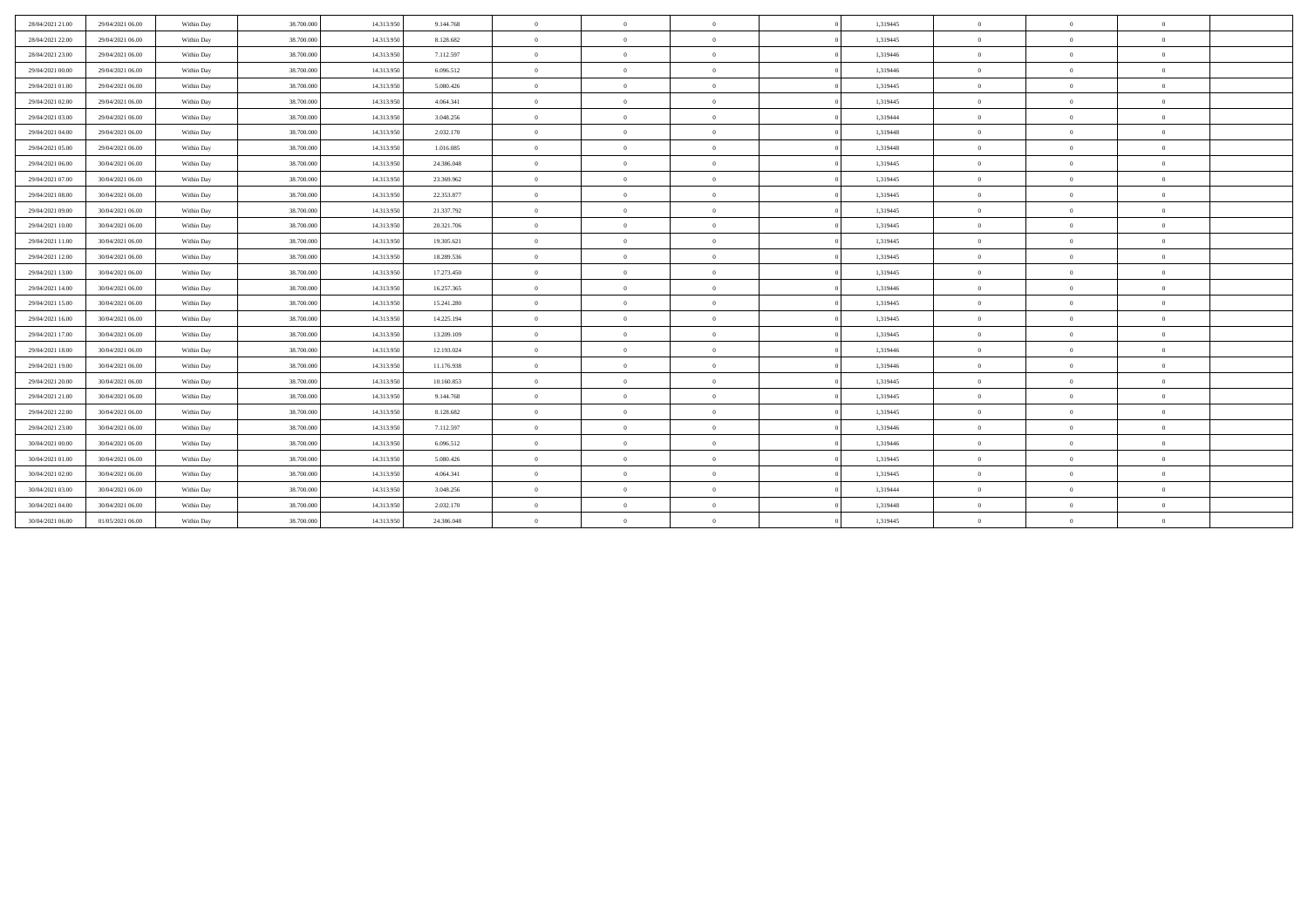## **SNAM RETE GAS**

**Transportation capacity at Entry Point interconnected with foreign pipelines**

**Update to 29/04/2021 of offered and assigned capacity in auction day-ahead and within-day**

**Thermal Year 2020/2021**

(Values in Ncm/day (0° C; 1,01325 bar) - 1 Scm=0,94794378 Ncm; Prices in c/Ncm)

| <b>Entry Point</b> |  |
|--------------------|--|
|                    |  |

**GELA**

| Timeframe        |                  |                     |                            |                                       |                | Offered capacity |                | Assigned capacity | Day-Ahead                   |                             | Prices                        |                           |                                 |             |
|------------------|------------------|---------------------|----------------------------|---------------------------------------|----------------|------------------|----------------|-------------------|-----------------------------|-----------------------------|-------------------------------|---------------------------|---------------------------------|-------------|
| From             | To               | <b>Auction type</b> | Transportation<br>capacity | Assigned capacity<br>(before auction) | Firm           | Interruptible    | Firm           | Interruptible     | <b>Interrupted Capacity</b> | <b>Reserve price - Firm</b> | <b>Auction premium - Firm</b> | Reserve price -           | Auction premium -               | <b>Note</b> |
| 01/04/2021 06:00 | 02/04/2021 06:00 | Day Ahead           | 40.825.206                 | 15.099.99                             | 25.725.205     | $\mathbf{0}$     | $\theta$       | $\overline{0}$    | Interruptible               | 0,012508                    | $\theta$                      | Interruptible<br>0,012508 | Interruptible<br>$\overline{0}$ |             |
| 02/04/2021 06:00 | 03/04/2021 06:00 | Day Ahead           | 40.825.206                 | 15.099.99                             | 25.725.205     | $\overline{0}$   | $\theta$       | $\Omega$          |                             | 0,012508                    | $\theta$                      | 0,012508                  | $\overline{0}$                  |             |
| 03/04/2021 06:00 | 04/04/2021 06:00 | Day Ahead           | 40.825.20                  | 15.099.99                             | 25.725.205     | $\overline{0}$   | $\overline{0}$ | $\Omega$          |                             | 0,012508                    | $\theta$                      | 0,012508                  | $\overline{0}$                  |             |
|                  |                  |                     |                            |                                       |                |                  |                |                   |                             |                             |                               |                           |                                 |             |
| 04/04/2021 06:00 | 05/04/2021 06:00 | Day Ahead           | 40.825.206                 | 15.099.99                             | 25.725.205     | $\overline{0}$   | $\overline{0}$ | $\Omega$          |                             | 0,012508                    | $\theta$                      | 0,012508                  | $\overline{0}$                  |             |
| 05/04/2021 06:00 | 06/04/2021 06:00 | Day Ahead           | 40.825.20                  | 15,099.99                             | 25.725.205     | $\overline{0}$   | $\theta$       | $\Omega$          |                             | 0.012508                    | $\theta$                      | 0.012508                  | $\mathbf{0}$                    |             |
| 06/04/2021 06:00 | 07/04/2021 06:00 | Day Ahead           | 40.825.20                  | 15,099.99                             | 25.725.205     | $\overline{0}$   | $\Omega$       | $^{\circ}$        |                             | 0,012508                    | $\theta$                      | 0,012508                  | $\mathbf{0}$                    |             |
| 07/04/2021 06:00 | 08/04/2021 06:00 | Day Ahead           | 40.825.206                 | 15.099.99                             | 25.725.205     | $\overline{0}$   | $\overline{0}$ | $\Omega$          |                             | 0,012508                    | $\theta$                      | 0,012508                  | $\overline{0}$                  |             |
| 08/04/2021 06:00 | 09/04/2021 06:00 | Day Ahead           | 40.825.20                  | 15,099,999                            | 25.725.205     | $\mathbf{0}$     | $\theta$       | $\Omega$          |                             | 0.012508                    | $\bf{0}$                      | 0.012508                  | $\theta$                        |             |
| 09/04/2021 06:00 | 10/04/2021 06:00 | Day Ahead           | 40.825.206                 | 15.099.99                             | 25.725.205     | $\overline{0}$   | $\Omega$       | $\overline{0}$    |                             | 0,012508                    | $\overline{0}$                | 0,012508                  | $\overline{0}$                  |             |
| 10/04/2021 06:00 | 11/04/2021 06:00 | Day Ahead           | 40.825.206                 | 15.099.99                             | 25.725.205     | $\bf{0}$         | $\overline{0}$ | $\Omega$          |                             | 0,012508                    | $\,$ 0 $\,$                   | 0,012508                  | $\overline{0}$                  |             |
| 11/04/2021 06:00 | 12/04/2021 06:00 | Day Ahead           | 40.825.20                  | 15.099.99                             | 25.725.205     | $\mathbf{0}$     | $\theta$       | $\Omega$          |                             | 0,012508                    | $\theta$                      | 0,012508                  | $\Omega$                        |             |
| 12/04/2021 06:00 | 13/04/2021 06:00 | Day Ahead           | 40.825.206                 | 15.099.99                             | 25.725.205     | $\overline{0}$   | $\theta$       | $\Omega$          |                             | 0,012508                    | $\theta$                      | 0,012508                  | $\Omega$                        |             |
| 13/04/2021 06:00 | 14/04/2021 06:00 | Day Ahead           | 40.825.206                 | 15.099.99                             | 25.725.205     | $\theta$         | $\theta$       | $\Omega$          |                             | 0,012508                    | $\theta$                      | 0,012508                  | $\Omega$                        |             |
| 14/04/2021 06:00 | 15/04/2021 06:00 | Day Ahead           | 40.825.20                  | 15.099.99                             | 25.725.205     | $\theta$         | $\Omega$       | $\Omega$          |                             | 0,012508                    | $\theta$                      | 0,012508                  | $\Omega$                        |             |
| 15/04/2021 06:00 | 16/04/2021 06:00 | Day Ahead           | 40.825.20                  | 15.099.99                             | 25.725.205     | $\mathbf{0}$     | $\theta$       | $\Omega$          |                             | 0,012508                    | $\theta$                      | 0,012508                  | $\mathbf{0}$                    |             |
| 16/04/2021 06:00 | 17/04/2021 06:00 | Day Ahead           | 40.825.20                  | 15.099.99                             | 25.725.205     | $\overline{0}$   | $\theta$       | $\Omega$          |                             | 0,012508                    | $\theta$                      | 0,012508                  | $\overline{0}$                  |             |
| 17/04/2021 06:00 | 18/04/2021 06:00 | Day Ahead           | 40.825.206                 | 15.099.99                             | 25.725.205     | $\overline{0}$   | $\Omega$       | $\Omega$          |                             | 0.012508                    | $\theta$                      | 0,012508                  | $\overline{0}$                  |             |
| 18/04/2021 06:00 | 19/04/2021 06:00 | Day Ahead           | 40.825.206                 | 15.099.99                             | 25.725.205     | $\overline{0}$   | $\theta$       | $\Omega$          |                             | 0,012508                    | $\theta$                      | 0,012508                  | $\overline{0}$                  |             |
| 19/04/2021 06:00 | 20/04/2021 06:00 | Day Ahead           | 40.825.20                  | 15.099.99                             | 25.725.205     | $\overline{0}$   | $\overline{0}$ | $\Omega$          |                             | 0,012508                    | $\,$ 0 $\,$                   | 0,012508                  | $\overline{0}$                  |             |
| 20/04/2021 06:00 | 21/04/2021 06:00 | Day Ahead           | 40.825.206                 | 15,099.99                             | $\overline{0}$ | 530.727          | $\Omega$       | $\theta$          |                             | 0.012508                    | $\theta$                      | 0,012508                  | $\theta$                        |             |
| 21/04/2021 06:00 | 22/04/2021 06:00 | Day Ahead           | 40.825.206                 | 15.099.99                             | 25.725.205     | $\bf{0}$         | $\overline{0}$ | $\Omega$          |                             | 0,012508                    | $\theta$                      | 0,012508                  | $\overline{0}$                  |             |
| 22/04/2021 06:00 | 23/04/2021 06:00 | Day Ahead           | 40.825.206                 | 15.099.99                             | 25.725.205     | $\overline{0}$   | $\theta$       | $\Omega$          |                             | 0,012508                    | $\bf{0}$                      | 0,012508                  | $\overline{0}$                  |             |
| 23/04/2021 06:00 | 24/04/2021 06:00 | Day Ahead           | 40.825.206                 | 15.099.999                            | 25.725.205     | $\mathbf{0}$     | $\theta$       | $\Omega$          |                             | 0,012508                    | $\theta$                      | 0,012508                  | $\theta$                        |             |
| 24/04/2021 06:00 | 25/04/2021 06:00 | Day Ahead           | 40.825.206                 | 15.099.99                             | 25.725.205     | $\theta$         | $\theta$       | $\Omega$          |                             | 0.012508                    | $\theta$                      | 0.012508                  | $\Omega$                        |             |
| 25/04/2021 06:00 | 26/04/2021 06:00 | Day Ahead           | 40.825.206                 | 15.099.99                             | 25.725.205     | $\mathbf{0}$     | $\overline{0}$ | $\overline{0}$    |                             | 0,012508                    | $\mathbf{0}$                  | 0,012508                  | $\overline{0}$                  |             |
| 26/04/2021 06:00 | 27/04/2021 06:00 | Day Ahead           | 40.825.206                 | 15.099.99                             | 25.725.205     | $\overline{0}$   | $\overline{0}$ | $\Omega$          |                             | 0,012508                    | $\theta$                      | 0,012508                  | $\overline{0}$                  |             |
| 27/04/2021 06:00 | 28/04/2021 06:00 | Day Ahead           | 40.825.20                  | 15.099.99                             | 25.725.205     | $\overline{0}$   | $\theta$       | $\Omega$          |                             | 0,012508                    | $\theta$                      | 0,012508                  | $\overline{0}$                  |             |
| 28/04/2021 06:00 | 29/04/2021 06:00 | Day Ahead           | 40.825.206                 | 15.099.999                            | 25.725.205     | $\overline{0}$   | $\theta$       | $\theta$          |                             | 0,012508                    | $\theta$                      | 0,012508                  | $\mathbf{0}$                    |             |
| 29/04/2021 06:00 | 30/04/2021 06:00 | Day Ahead           | 40.825.206                 | 15.099.99                             | 25.725.205     | $\theta$         | $\Omega$       | $\Omega$          |                             | 0.012508                    | $\theta$                      | 0.012508                  | $\theta$                        |             |
| 30/04/2021 06:00 | 01/05/2021 06:00 | Day Ahead           | 40.825.20                  | 15.099.99                             | 25.725.205     | $\overline{0}$   | $\theta$       | $\Omega$          |                             | 0,012508                    | $\theta$                      | 0,012508                  | $\overline{0}$                  |             |
| 01/04/2021 06:00 | 02/04/2021 06:00 | Within Day          | 40.825.20                  | 15.099.99                             | 25.725.205     | $\overline{0}$   | $\theta$       | $\overline{0}$    |                             | 1,250760                    | $\,$ 0 $\,$                   | $\bf{0}$                  | $\mathbf{0}$                    |             |
| 01/04/2021 07:00 | 02/04/2021 06:00 | Within Day          | 40.825.20                  | 15,099.99                             | 24.653.321     | $\overline{0}$   | $\theta$       | $\Omega$          |                             | 1.250760                    | $\theta$                      | $\theta$                  | $\Omega$                        |             |
| 01/04/2021 08:00 | 02/04/2021 06:00 | Within Day          | 40.825.206                 | 15.099.99                             | 23.581.437     | $\overline{0}$   | $\overline{0}$ | $\overline{0}$    |                             | 1,250760                    | $\theta$                      | $\Omega$                  | $\overline{0}$                  |             |
| 01/04/2021 09:00 | 02/04/2021 06:00 | Within Day          | 40.825.206                 | 15.099.99                             | 22.509.554     | $\overline{0}$   | $\overline{0}$ | $\Omega$          |                             | 1,250760                    | $\theta$                      | $\mathbf{0}$              | $\overline{0}$                  |             |
| 01/04/2021 10:00 | 02/04/2021 06:00 | Within Day          | 40.825.20                  | 15.099.99                             | 21.437.670     | $\theta$         | $\theta$       | $\Omega$          |                             | 1,250760                    | $\theta$                      | $\theta$                  | $\theta$                        |             |
| 01/04/2021 11:00 | 02/04/2021 06:00 | Within Day          | 40.825.206                 | 15.099.99                             | 20.365.787     | $\overline{0}$   | $\Omega$       | $\theta$          |                             | 1,250760                    | $\theta$                      | $\mathbf{0}$              | $\overline{0}$                  |             |
| 01/04/2021 12:00 | 02/04/2021 06:00 | Within Day          | 40.825.20                  | 15.099.99                             | 19.293.904     | $\overline{0}$   | $\theta$       | $\Omega$          |                             | 1.250760                    | $\theta$                      | $\mathbf{0}$              | $\mathbf{0}$                    |             |
| 01/04/2021 13:00 | 02/04/2021 06:00 | Within Day          | 40.825.20                  | 15.099.99                             | 18.222.019     | $\overline{0}$   | $\theta$       | $\Omega$          |                             | 1,250760                    | $\bf{0}$                      | $\Omega$                  | $\overline{0}$                  |             |
|                  |                  |                     |                            |                                       |                |                  |                |                   |                             |                             |                               |                           |                                 |             |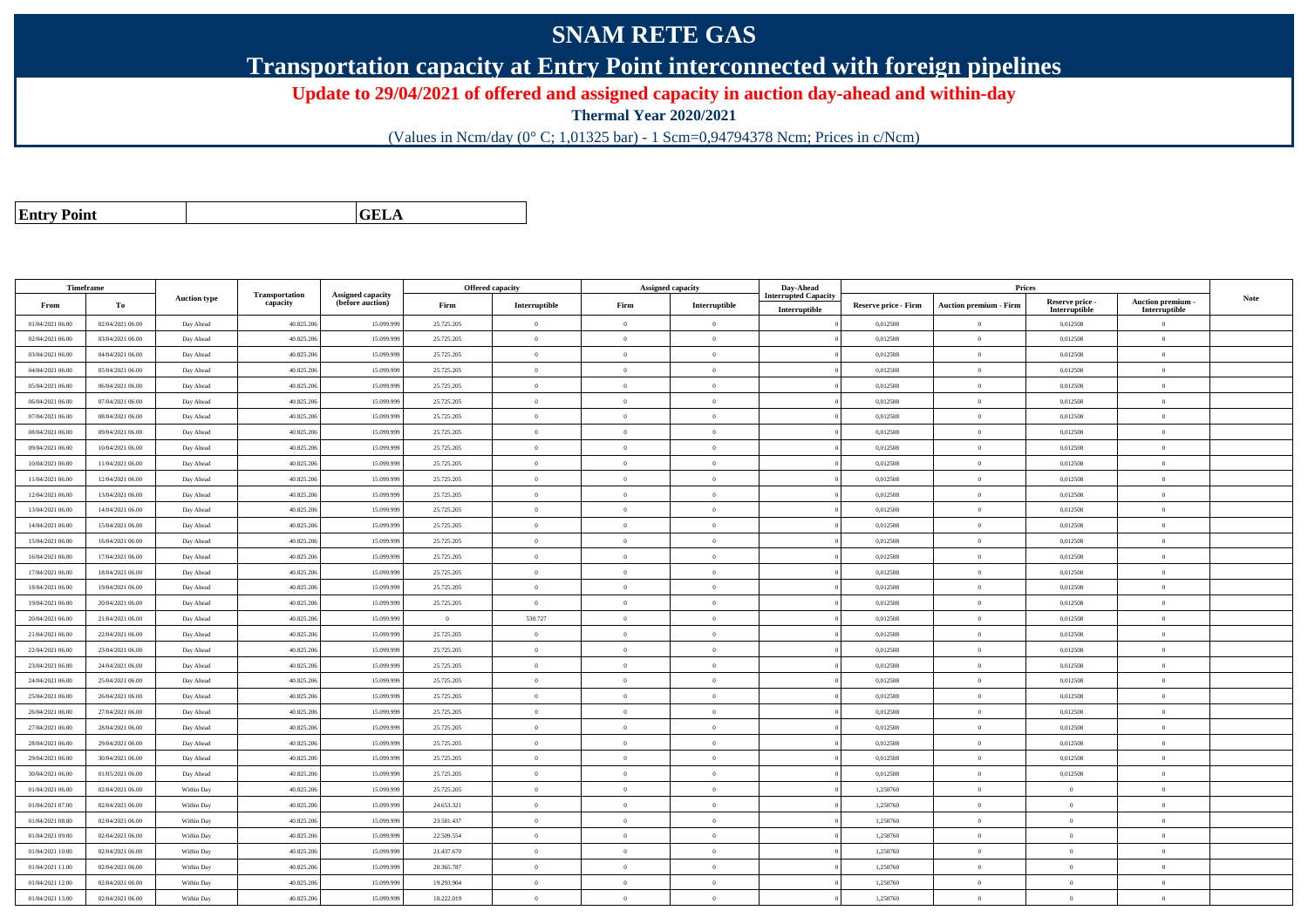| 01/04/2021 14:00 | 02/04/2021 06:00 | Within Day | 40.825.206 | 15.099.999 | 17.150.136 | $\overline{0}$ | $\overline{0}$ | $\Omega$       | 1,250760 | $\bf{0}$       | $\mathbf{0}$   | $\bf{0}$       |  |
|------------------|------------------|------------|------------|------------|------------|----------------|----------------|----------------|----------|----------------|----------------|----------------|--|
| 01/04/2021 15:00 | 02/04/2021 06:00 | Within Day | 40.825.206 | 15.099.999 | 16.078.253 | $\mathbf{0}$   | $\overline{0}$ | $\overline{0}$ | 1,250760 | $\overline{0}$ | $\overline{0}$ | $\theta$       |  |
| 01/04/2021 16:00 | 02/04/2021 06:00 | Within Day | 40.825.206 | 15.099.999 | 15.006.369 | $\,$ 0         | $\overline{0}$ | $\bf{0}$       | 1,250760 | $\,$ 0         | $\overline{0}$ | $\,$ 0 $\,$    |  |
| 01/04/2021 17.00 | 02/04/2021 06:00 | Within Day | 40.825.206 | 15.099.999 | 13.934.486 | $\bf{0}$       | $\overline{0}$ | $\Omega$       | 1,250760 | $\bf{0}$       | $\mathbf{0}$   | $\theta$       |  |
| 01/04/2021 18:00 | 02/04/2021 06:00 | Within Day | 40.825.206 | 15.099.999 | 12.862.602 | $\bf{0}$       | $\overline{0}$ | $\overline{0}$ | 1,250760 | $\mathbf{0}$   | $\overline{0}$ | $\overline{0}$ |  |
| 01/04/2021 19:00 | 02/04/2021 06:00 | Within Day | 40.825.206 | 15.099.999 | 11.790.718 | $\bf{0}$       | $\overline{0}$ | $\bf{0}$       | 1,250760 | $\,$ 0         | $\overline{0}$ | $\,$ 0 $\,$    |  |
| 01/04/2021 20:00 | 02/04/2021 06:00 | Within Day | 40.825.206 | 15.099.999 | 10.718.835 | $\bf{0}$       | $\overline{0}$ | $\Omega$       | 1,250760 | $\theta$       | $\mathbf{0}$   | $\theta$       |  |
| 01/04/2021 21:00 | 02/04/2021 06:00 | Within Dav | 40.825.206 | 15.099.999 | 9.646.952  | $\overline{0}$ | $\overline{0}$ | $\overline{0}$ | 1,250760 | $\mathbf{0}$   | $\overline{0}$ | $\overline{0}$ |  |
| 01/04/2021 22.00 | 02/04/2021 06:00 | Within Day | 40.825.206 | 15.099.999 | 8.575.068  | $\bf{0}$       | $\overline{0}$ | $\bf{0}$       | 1,250760 | $\,$ 0         | $\overline{0}$ | $\,$ 0 $\,$    |  |
| 01/04/2021 23.00 | 02/04/2021 06:00 | Within Day | 40.825.206 | 15.099.999 | 7.503.184  | $\bf{0}$       | $\overline{0}$ | $\Omega$       | 1,250761 | $\bf{0}$       | $\mathbf{0}$   | $\theta$       |  |
| 02/04/2021 00:00 | 02/04/2021 06:00 | Within Day | 40.825.206 | 15.099.999 | 6.431.301  | $\overline{0}$ | $\overline{0}$ | $\overline{0}$ | 1,250760 | $\overline{0}$ | $\overline{0}$ | $\overline{0}$ |  |
| 02/04/2021 01:00 | 02/04/2021 06:00 | Within Day | 40.825.206 | 15.099.999 | 5.359.417  | $\bf{0}$       | $\overline{0}$ | $\bf{0}$       | 1,250760 | $\,$ 0         | $\overline{0}$ | $\,$ 0 $\,$    |  |
| 02/04/2021 02:00 | 02/04/2021 06:00 | Within Day | 40.825.206 | 15.099.999 | 4.287.534  | $\bf{0}$       | $\overline{0}$ | $\Omega$       | 1,250760 | $\overline{0}$ | $\theta$       | $\theta$       |  |
| 02/04/2021 03:00 | 02/04/2021 06:00 | Within Dav | 40.825.206 | 15.099.999 | 3.215.651  | $\overline{0}$ | $\overline{0}$ | $\overline{0}$ | 1,250759 | $\mathbf{0}$   | $\overline{0}$ | $\overline{0}$ |  |
| 02/04/2021 04:00 | 02/04/2021 06:00 | Within Day | 40.825.206 | 15.099.999 | 2.143.766  | $\bf{0}$       | $\overline{0}$ | $\bf{0}$       | 1,250762 | $\,$ 0         | $\overline{0}$ | $\,$ 0 $\,$    |  |
| 02/04/2021 05:00 | 02/04/2021 06:00 | Within Day | 40.825.206 | 15.099.999 | 1.071.883  | $\bf{0}$       | $\overline{0}$ | $\overline{0}$ | 1,250762 | $\bf{0}$       | $\mathbf{0}$   | $\bf{0}$       |  |
| 02/04/2021 06:00 | 03/04/2021 06:00 | Within Day | 40.825.206 | 15.099.999 | 25.725.205 | $\overline{0}$ | $\overline{0}$ | $\overline{0}$ | 1,250760 | $\mathbf{0}$   | $\overline{0}$ | $\overline{0}$ |  |
| 02/04/2021 07:00 | 03/04/2021 06:00 | Within Day | 40.825.206 | 15.099.999 | 24.653.321 | $\bf{0}$       | $\overline{0}$ | $\bf{0}$       | 1,250760 | $\,$ 0         | $\overline{0}$ | $\,0\,$        |  |
| 02/04/2021 08:00 | 03/04/2021 06:00 | Within Day | 40.825.206 | 15.099.999 | 23.581.437 | $\bf{0}$       | $\overline{0}$ | $\Omega$       | 1,250760 | $\overline{0}$ | $\mathbf{0}$   | $\theta$       |  |
| 02/04/2021 09:00 | 03/04/2021 06:00 | Within Day | 40.825.206 | 15.099.999 | 22.509.554 | $\overline{0}$ | $\overline{0}$ | $\overline{0}$ | 1,250760 | $\overline{0}$ | $\overline{0}$ | $\overline{0}$ |  |
| 02/04/2021 10:00 | 03/04/2021 06:00 | Within Day | 40.825.206 | 15.099.999 | 21.437.670 | $\bf{0}$       | $\overline{0}$ | $\bf{0}$       | 1,250760 | $\,$ 0         | $\overline{0}$ | $\,$ 0 $\,$    |  |
| 02/04/2021 11:00 | 03/04/2021 06:00 | Within Day | 40.825.206 | 15.099.999 | 20.365.787 | $\bf{0}$       | $\overline{0}$ | $\Omega$       | 1,250760 | $\overline{0}$ | $\theta$       | $\theta$       |  |
| 02/04/2021 12:00 | 03/04/2021 06:00 | Within Dav | 40.825.206 | 15.099.999 | 19.293.904 | $\overline{0}$ | $\overline{0}$ | $\overline{0}$ | 1,250760 | $\mathbf{0}$   | $\overline{0}$ | $\overline{0}$ |  |
| 02/04/2021 13:00 | 03/04/2021 06:00 | Within Day | 40.825.206 | 15.099.999 | 18.222.019 | $\bf{0}$       | $\overline{0}$ | $\bf{0}$       | 1,250760 | $\,$ 0         | $\overline{0}$ | $\,$ 0 $\,$    |  |
| 02/04/2021 14:00 | 03/04/2021 06:00 | Within Day | 40.825.206 | 15.099.999 | 17.150.136 | $\bf{0}$       | $\overline{0}$ | $\overline{0}$ | 1,250760 | $\bf{0}$       | $\mathbf{0}$   | $\theta$       |  |
| 02/04/2021 15:00 | 03/04/2021 06:00 | Within Day | 40.825.206 | 15.099.999 | 16.078.253 | $\mathbf{0}$   | $\overline{0}$ | $\overline{0}$ | 1,250760 | $\overline{0}$ | $\overline{0}$ | $\overline{0}$ |  |
| 02/04/2021 16:00 | 03/04/2021 06:00 | Within Day | 40.825.206 | 15.099.999 | 15.006.369 | $\bf{0}$       | $\overline{0}$ | $\bf{0}$       | 1,250760 | $\,$ 0         | $\overline{0}$ | $\,$ 0 $\,$    |  |
| 02/04/2021 17:00 | 03/04/2021 06:00 | Within Day | 40.825.206 | 15.099.999 | 13.934.486 | $\bf{0}$       | $\overline{0}$ | $\Omega$       | 1,250760 | $\bf{0}$       | $\mathbf{0}$   | $\theta$       |  |
| 02/04/2021 18:00 | 03/04/2021 06:00 | Within Day | 40.825.206 | 15.099.999 | 12.862.602 | $\overline{0}$ | $\overline{0}$ | $\overline{0}$ | 1,250760 | $\mathbf{0}$   | $\overline{0}$ | $\overline{0}$ |  |
| 02/04/2021 19:00 | 03/04/2021 06:00 | Within Day | 40.825.206 | 15.099.999 | 11.790.718 | $\bf{0}$       | $\overline{0}$ | $\bf{0}$       | 1,250760 | $\,$ 0         | $\overline{0}$ | $\,$ 0 $\,$    |  |
| 02/04/2021 20:00 | 03/04/2021 06:00 | Within Day | 40.825.206 | 15.099.999 | 10.718.835 | $\,$ 0         | $\bf{0}$       | $\overline{0}$ | 1,250760 | $\bf{0}$       | $\overline{0}$ | $\,0\,$        |  |
| 02/04/2021 21:00 | 03/04/2021 06:00 | Within Dav | 40.825.206 | 15.099.999 | 9.646.952  | $\overline{0}$ | $\overline{0}$ | $\overline{0}$ | 1,250760 | $\mathbf{0}$   | $\overline{0}$ | $\overline{0}$ |  |
| 02/04/2021 22.00 | 03/04/2021 06:00 | Within Day | 40.825.206 | 15.099.999 | 8.575.068  | $\bf{0}$       | $\overline{0}$ | $\bf{0}$       | 1,250760 | $\,$ 0         | $\overline{0}$ | $\,$ 0 $\,$    |  |
| 02/04/2021 23.00 | 03/04/2021 06:00 | Within Day | 40.825.206 | 15.099.999 | 7.503.184  | $\bf{0}$       | $\bf{0}$       | $\bf{0}$       | 1,250761 | $\bf{0}$       | $\overline{0}$ | $\,0\,$        |  |
| 03/04/2021 00:00 | 03/04/2021 06:00 | Within Day | 40.825.206 | 15.099.999 | 6.431.301  | $\overline{0}$ | $\overline{0}$ | $\overline{0}$ | 1,250760 | $\overline{0}$ | $\overline{0}$ | $\overline{0}$ |  |
| 03/04/2021 01:00 | 03/04/2021 06:00 | Within Day | 40.825.206 | 15.099.999 | 5.359.417  | $\bf{0}$       | $\overline{0}$ | $\bf{0}$       | 1,250760 | $\,$ 0         | $\overline{0}$ | $\,$ 0 $\,$    |  |
| 03/04/2021 02:00 | 03/04/2021 06:00 | Within Day | 40.825.206 | 15.099.999 | 4.287.534  | $\bf{0}$       | $\bf{0}$       | $\overline{0}$ | 1,250760 | $\bf{0}$       | $\overline{0}$ | $\,0\,$        |  |
| 03/04/2021 03:00 | 03/04/2021 06:00 | Within Day | 40.825.206 | 15.099.999 | 3.215.651  | $\overline{0}$ | $\overline{0}$ | $\overline{0}$ | 1,250759 | $\mathbf{0}$   | $\overline{0}$ | $\overline{0}$ |  |
| 03/04/2021 04:00 | 03/04/2021 06:00 | Within Day | 40.825.206 | 15.099.999 | 2.143.766  | $\bf{0}$       | $\overline{0}$ | $\bf{0}$       | 1,250762 | $\,$ 0         | $\overline{0}$ | $\,$ 0 $\,$    |  |
| 03/04/2021 05:00 | 03/04/2021 06:00 | Within Day | 40.825.206 | 15.099.999 | 1.071.883  | $\bf{0}$       | $\bf{0}$       | $\overline{0}$ | 1,250762 | $\bf{0}$       | $\overline{0}$ | $\,0\,$        |  |
| 03/04/2021 06:00 | 04/04/2021 06:00 | Within Day | 40.825.206 | 15.099.999 | 25.725.205 | $\overline{0}$ | $\overline{0}$ | $\overline{0}$ | 1,250760 | $\overline{0}$ | $\overline{0}$ | $\overline{0}$ |  |
| 03/04/2021 07:00 | 04/04/2021 06:00 | Within Day | 40.825.206 | 15.099.999 | 24.653.321 | $\bf{0}$       | $\overline{0}$ | $\bf{0}$       | 1,250760 | $\,$ 0         | $\overline{0}$ | $\,$ 0 $\,$    |  |
| 03/04/2021 08:00 | 04/04/2021 06:00 | Within Day | 40.825.206 | 15.099.999 | 23.581.437 | $\bf{0}$       | $\bf{0}$       | $\bf{0}$       | 1,250760 | $\bf{0}$       | $\overline{0}$ | $\,0\,$        |  |
| 03/04/2021 09:00 | 04/04/2021 06:00 | Within Day | 40.825.206 | 15.099.999 | 22.509.554 | $\mathbf{0}$   | $\overline{0}$ | $\overline{0}$ | 1,250760 | $\overline{0}$ | $\overline{0}$ | $\overline{0}$ |  |
| 03/04/2021 10:00 | 04/04/2021 06:00 | Within Day | 40.825.206 | 15.099.999 | 21.437.670 | $\bf{0}$       | $\overline{0}$ | $\theta$       | 1,250760 | $\overline{0}$ | $\theta$       | $\theta$       |  |
| 03/04/2021 11:00 | 04/04/2021 06:00 | Within Day | 40.825.206 | 15.099.999 | 20.365.787 | $\bf{0}$       | $\bf{0}$       | $\bf{0}$       | 1,250760 | $\bf{0}$       | $\overline{0}$ | $\,0\,$        |  |
| 03/04/2021 12:00 | 04/04/2021 06:00 | Within Day | 40.825.206 | 15.099.999 | 19.293.904 | $\overline{0}$ | $\overline{0}$ | $\overline{0}$ | 1,250760 | $\overline{0}$ | $\bf{0}$       | $\overline{0}$ |  |
| 03/04/2021 13:00 | 04/04/2021 06:00 | Within Day | 40.825.206 | 15.099.999 | 18.222.019 | $\,$ 0 $\,$    | $\overline{0}$ | $\overline{0}$ | 1,250760 | $\mathbf{0}$   | $\,$ 0 $\,$    | $\,$ 0 $\,$    |  |
| 03/04/2021 14:00 | 04/04/2021 06:00 | Within Day | 40.825.206 | 15.099.999 | 17.150.136 | $\bf{0}$       | $\bf{0}$       | $\overline{0}$ | 1,250760 | $\bf{0}$       | $\overline{0}$ | $\bf{0}$       |  |
| 03/04/2021 15:00 | 04/04/2021 06:00 | Within Day | 40.825.206 | 15.099.999 | 16.078.253 | $\bf{0}$       | $\overline{0}$ | $\overline{0}$ | 1,250760 | $\overline{0}$ | $\overline{0}$ | $\overline{0}$ |  |
| 03/04/2021 16:00 | 04/04/2021 06:00 | Within Day | 40.825.206 | 15.099.999 | 15.006.369 | $\,$ 0 $\,$    | $\overline{0}$ | $\overline{0}$ | 1,250760 | $\,$ 0 $\,$    | $\overline{0}$ | $\,$ 0 $\,$    |  |
| 03/04/2021 17:00 | 04/04/2021 06:00 | Within Day | 40.825.206 | 15.099.999 | 13.934.486 | $\overline{0}$ | $\overline{0}$ | $\overline{0}$ | 1,250760 | $\bf{0}$       | $\overline{0}$ | $\overline{0}$ |  |
| 03/04/2021 18:00 | 04/04/2021 06:00 | Within Day | 40.825.206 | 15.099.999 | 12.862.602 | $\overline{0}$ | $\overline{0}$ | $\overline{0}$ | 1,250760 | $\overline{0}$ | $\bf{0}$       | $\overline{0}$ |  |
| 03/04/2021 19:00 | 04/04/2021 06:00 | Within Day | 40.825.206 | 15.099.999 | 11.790.718 | $\,$ 0 $\,$    | $\overline{0}$ | $\overline{0}$ | 1,250760 | $\,$ 0 $\,$    | $\,$ 0 $\,$    | $\,$ 0 $\,$    |  |
| 03/04/2021 20:00 | 04/04/2021 06:00 | Within Day | 40.825.206 | 15.099.999 | 10.718.835 | $\bf{0}$       | $\bf{0}$       | $\overline{0}$ | 1,250760 | $\mathbf{0}$   | $\overline{0}$ | $\bf{0}$       |  |
| 03/04/2021 21:00 | 04/04/2021 06:00 | Within Day | 40.825.206 | 15.099.999 | 9.646.952  | $\bf{0}$       | $\overline{0}$ | $\overline{0}$ | 1,250760 | $\mathbf{0}$   | $\bf{0}$       | $\overline{0}$ |  |
| 03/04/2021 22.00 | 04/04/2021 06:00 | Within Day | 40.825.206 | 15.099.999 | 8.575.068  | $\,0\,$        | $\overline{0}$ | $\overline{0}$ | 1,250760 | $\,$ 0         | $\overline{0}$ | $\,$ 0 $\,$    |  |
|                  |                  |            |            |            |            |                |                |                |          |                |                |                |  |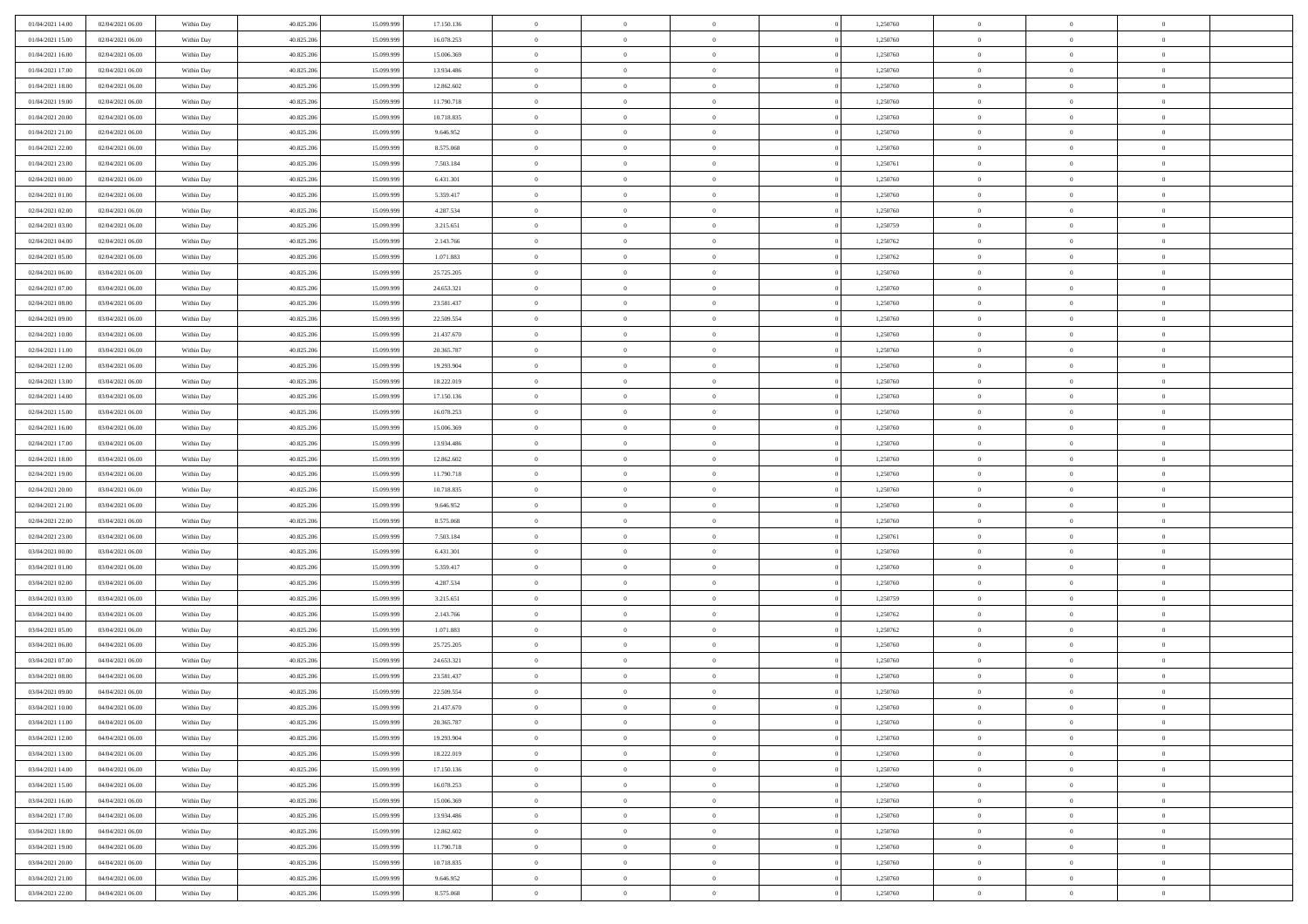| 03/04/2021 23:00                     | 04/04/2021 06:00                     | Within Day               | 40.825.206               | 15.099.999               | 7.503.184                | $\bf{0}$                   | $\overline{0}$                   | $\Omega$                         | 1,250761             | $\bf{0}$                 | $\overline{0}$             | $\bf{0}$                  |  |
|--------------------------------------|--------------------------------------|--------------------------|--------------------------|--------------------------|--------------------------|----------------------------|----------------------------------|----------------------------------|----------------------|--------------------------|----------------------------|---------------------------|--|
| 04/04/2021 00:00                     | 04/04/2021 06:00                     | Within Dav               | 40.825.206               | 15.099.999               | 6.431.301                | $\overline{0}$             | $\overline{0}$                   | $\overline{0}$                   | 1,250760             | $\mathbf{0}$             | $\bf{0}$                   | $\overline{0}$            |  |
| 04/04/2021 01:00                     | 04/04/2021 06:00                     | Within Day               | 40.825.206               | 15.099.999               | 5.359.417                | $\theta$                   | $\overline{0}$                   | $\overline{0}$                   | 1,250760             | $\,$ 0                   | $\overline{0}$             | $\,$ 0 $\,$               |  |
| 04/04/2021 02:00                     | 04/04/2021 06:00                     | Within Day               | 40.825.206               | 15.099.999               | 4.287.534                | $\mathbf{0}$               | $\overline{0}$                   | $\mathbf{0}$                     | 1,250760             | $\bf{0}$                 | $\mathbf{0}$               | $\theta$                  |  |
| 04/04/2021 03:00                     | 04/04/2021 06:00                     | Within Dav               | 40.825.206               | 15.099.999               | 3.215.651                | $\overline{0}$             | $\overline{0}$                   | $\overline{0}$                   | 1,250759             | $\mathbf{0}$             | $\bf{0}$                   | $\overline{0}$            |  |
| 04/04/2021 04:00                     | 04/04/2021 06:00                     | Within Day               | 40.825.206               | 15.099.999               | 2.143.766                | $\theta$                   | $\overline{0}$                   | $\bf{0}$                         | 1,250762             | $\,$ 0                   | $\overline{0}$             | $\,$ 0 $\,$               |  |
| 04/04/2021 05:00                     | 04/04/2021 06:00                     | Within Day               | 40.825.206               | 15.099.999               | 1.071.883                | $\,$ 0 $\,$                | $\overline{0}$                   | $\Omega$                         | 1,250762             | $\bf{0}$                 | $\mathbf{0}$               | $\theta$                  |  |
| 04/04/2021 06:00                     | 05/04/2021 06:00                     | Within Dav               | 40.825.206               | 15.099.999               | 25.725.205               | $\overline{0}$             | $\overline{0}$                   | $\overline{0}$                   | 1,250760             | $\mathbf{0}$             | $\bf{0}$                   | $\overline{0}$            |  |
| 04/04/2021 07:00                     | 05/04/2021 06:00                     | Within Day               | 40.825.206               | 15.099.999               | 24.653.321               | $\theta$                   | $\overline{0}$                   | $\bf{0}$                         | 1,250760             | $\,$ 0                   | $\overline{0}$             | $\,$ 0 $\,$               |  |
| 04/04/2021 08:00                     | 05/04/2021 06:00                     | Within Day               | 40.825.206               | 15.099.999               | 23.581.437               | $\mathbf{0}$               | $\overline{0}$                   | $\mathbf{0}$                     | 1,250760             | $\bf{0}$                 | $\mathbf{0}$               | $\theta$                  |  |
| 04/04/2021 09:00                     | 05/04/2021 06:00                     | Within Dav               | 40.825.206               | 15.099.999               | 22.509.554               | $\overline{0}$             | $\overline{0}$                   | $\overline{0}$                   | 1,250760             | $\mathbf{0}$             | $\bf{0}$                   | $\overline{0}$            |  |
| 04/04/2021 11:00                     | 05/04/2021 06:00                     | Within Day               | 40.825.206               | 15.099.999               | 20.365.787               | $\theta$                   | $\overline{0}$                   | $\bf{0}$                         | 1,250760             | $\,$ 0                   | $\overline{0}$             | $\,$ 0 $\,$               |  |
| 04/04/2021 12:00                     | 05/04/2021 06:00                     | Within Day               | 40.825.206               | 15.099.999               | 19.293.904               | $\theta$                   | $\overline{0}$                   | $\mathbf{0}$                     | 1,250760             | $\bf{0}$                 | $\theta$                   | $\theta$                  |  |
| 04/04/2021 13:00                     | 05/04/2021 06:00                     | Within Dav               | 40.825.206               | 15.099.999               | 18.222.019               | $\overline{0}$             | $\overline{0}$                   | $\overline{0}$                   | 1,250760             | $\mathbf{0}$             | $\bf{0}$                   | $\overline{0}$            |  |
| 04/04/2021 14:00                     | 05/04/2021 06:00                     | Within Day               | 40.825.206               | 15.099.999               | 17.150.136               | $\theta$                   | $\overline{0}$                   | $\overline{0}$                   | 1,250760             | $\,$ 0                   | $\overline{0}$             | $\,$ 0 $\,$               |  |
| 04/04/2021 15:00                     | 05/04/2021 06:00                     | Within Day               | 40.825.206               | 15.099.999               | 16.078.253               | $\bf{0}$                   | $\overline{0}$                   | $\mathbf{0}$                     | 1,250760             | $\bf{0}$                 | $\mathbf{0}$               | $\bf{0}$                  |  |
| 04/04/2021 16:00                     | 05/04/2021 06:00                     | Within Dav               | 40.825.206               | 15.099.999               | 15.006.369               | $\theta$                   | $\overline{0}$                   | $\overline{0}$                   | 1,250760             | $\mathbf{0}$             | $\bf{0}$                   | $\overline{0}$            |  |
| 04/04/2021 17:00                     | 05/04/2021 06:00                     | Within Day               | 40.825.206               | 15.099.999               | 13.934.486               | $\theta$                   | $\overline{0}$                   | $\bf{0}$                         | 1,250760             | $\,$ 0                   | $\overline{0}$             | $\,$ 0 $\,$               |  |
| 04/04/2021 18:00                     | 05/04/2021 06:00                     | Within Day               | 40.825.206               | 15.099.999               | 12.862.602               | $\mathbf{0}$               | $\overline{0}$                   | $\mathbf{0}$                     | 1,250760             | $\bf{0}$                 | $\mathbf{0}$               | $\theta$                  |  |
| 04/04/2021 19:00                     | 05/04/2021 06:00                     | Within Dav               | 40.825.206               | 15.099.999               | 11.790.718               | $\overline{0}$             | $\overline{0}$                   | $\overline{0}$                   | 1,250760             | $\mathbf{0}$             | $\bf{0}$                   | $\overline{0}$            |  |
| 04/04/2021 20:00                     | 05/04/2021 06:00                     | Within Day               | 40.825.206               | 15.099.999               | 10.718.835               | $\theta$                   | $\overline{0}$                   | $\bf{0}$                         | 1,250760             | $\,$ 0                   | $\overline{0}$             | $\,$ 0 $\,$               |  |
| 04/04/2021 21:00                     | 05/04/2021 06:00                     | Within Day               | 40.825.206               | 15.099.999               | 9.646.952                | $\mathbf{0}$               | $\overline{0}$                   | $\mathbf{0}$                     | 1,250760             | $\bf{0}$                 | $\mathbf{0}$               | $\theta$                  |  |
| 04/04/2021 22:00                     | 05/04/2021 06:00                     | Within Dav               | 40.825.206               | 15.099.999               | 8.575.068                | $\overline{0}$             | $\overline{0}$                   | $\overline{0}$                   | 1,250760             | $\mathbf{0}$             | $\bf{0}$                   | $\overline{0}$            |  |
| 04/04/2021 23:00                     | 05/04/2021 06:00                     | Within Day               | 40.825.206               | 15.099.999               | 7.503.184                | $\theta$                   | $\overline{0}$                   | $\bf{0}$                         | 1,250761             | $\,$ 0                   | $\overline{0}$             | $\,$ 0 $\,$               |  |
| 05/04/2021 00:00                     | 05/04/2021 06:00                     | Within Day               | 40.825.206               | 15.099.999               | 6.431.301                | $\,$ 0 $\,$                | $\overline{0}$                   | $\mathbf{0}$                     | 1,250760             | $\bf{0}$                 | $\overline{0}$             | $\bf{0}$                  |  |
| 05/04/2021 01:00                     | 05/04/2021 06:00                     | Within Dav               | 40.825.206               | 15.099.999               | 5.359.417                | $\overline{0}$             | $\overline{0}$                   | $\overline{0}$                   | 1,250760             | $\mathbf{0}$             | $\bf{0}$                   | $\overline{0}$            |  |
| 05/04/2021 02:00                     | 05/04/2021 06:00                     | Within Day               | 40.825.206               | 15.099.999               | 4.287.534                | $\theta$                   | $\overline{0}$                   | $\overline{0}$                   | 1,250760             | $\,$ 0                   | $\overline{0}$             | $\,$ 0 $\,$               |  |
| 05/04/2021 03:00                     | 05/04/2021 06:00                     | Within Day               | 40.825.206               | 15.099.999               | 3.215.651                | $\mathbf{0}$               | $\overline{0}$                   | $\mathbf{0}$                     | 1.250759             | $\bf{0}$                 | $\mathbf{0}$               | $\theta$                  |  |
| 05/04/2021 04:00                     | 05/04/2021 06:00                     | Within Dav               | 40.825.206               | 15.099.999               | 2.143.766                | $\mathbf{0}$               | $\overline{0}$                   | $\overline{0}$                   | 1,250762             | $\mathbf{0}$             | $\bf{0}$                   | $\overline{0}$            |  |
| 05/04/2021 05:00                     | 05/04/2021 06:00                     | Within Day               | 40.825.206               | 15.099.999               | 1.071.883                | $\theta$                   | $\overline{0}$                   | $\bf{0}$                         | 1,250762             | $\,$ 0                   | $\overline{0}$             | $\,$ 0 $\,$               |  |
| 05/04/2021 06:00                     | 06/04/2021 06:00                     | Within Day               | 40.825.206               | 15.099.999               | 25.725.205               | $\bf{0}$                   | $\overline{0}$                   | $\overline{0}$                   | 1,250760             | $\bf{0}$                 | $\overline{0}$             | $\,0\,$                   |  |
| 05/04/2021 07:00                     | 06/04/2021 06:00                     | Within Dav               | 40.825.206               | 15.099.999               | 24.653.321               | $\overline{0}$             | $\overline{0}$                   | $\overline{0}$                   | 1,250760             | $\mathbf{0}$             | $\bf{0}$                   | $\overline{0}$            |  |
| 05/04/2021 08:00                     | 06/04/2021 06:00                     | Within Day               | 40.825.206               | 15.099.999               | 23.581.437               | $\theta$                   | $\overline{0}$                   | $\overline{0}$                   | 1,250760             | $\,$ 0                   | $\overline{0}$             | $\,$ 0 $\,$               |  |
| 05/04/2021 09:00                     | 06/04/2021 06:00                     | Within Day               | 40.825.206               | 15.099.999               | 22.509.554               | $\,$ 0 $\,$                | $\overline{0}$                   | $\overline{0}$                   | 1,250760             | $\bf{0}$                 | $\overline{0}$             | $\,0\,$                   |  |
| 05/04/2021 10:00                     | 06/04/2021 06:00                     | Within Dav               | 40.825.206               | 15.099.999               | 21.437.670               | $\theta$                   | $\overline{0}$                   | $\overline{0}$                   | 1,250760             | $\mathbf{0}$             | $\bf{0}$                   | $\overline{0}$            |  |
| 05/04/2021 11:00                     | 06/04/2021 06:00                     | Within Day               | 40.825.206               | 15.099.999               | 20.365.787               | $\theta$                   | $\overline{0}$                   | $\bf{0}$                         | 1,250760             | $\,$ 0                   | $\overline{0}$             | $\,$ 0 $\,$               |  |
| 05/04/2021 12:00<br>05/04/2021 13:00 | 06/04/2021 06:00<br>06/04/2021 06:00 | Within Day<br>Within Dav | 40.825.206<br>40.825.206 | 15.099.999<br>15.099.999 | 19.293.904<br>18.222.019 | $\bf{0}$<br>$\overline{0}$ | $\overline{0}$<br>$\overline{0}$ | $\overline{0}$<br>$\overline{0}$ | 1,250760<br>1,250760 | $\bf{0}$<br>$\mathbf{0}$ | $\overline{0}$<br>$\bf{0}$ | $\,0\,$<br>$\overline{0}$ |  |
| 05/04/2021 14:00                     | 06/04/2021 06:00                     |                          | 40.825.206               | 15.099.999               | 17.150.136               | $\theta$                   | $\overline{0}$                   | $\bf{0}$                         | 1,250760             | $\,$ 0                   | $\overline{0}$             | $\,$ 0 $\,$               |  |
|                                      |                                      | Within Day               |                          |                          |                          | $\,$ 0 $\,$                |                                  | $\overline{0}$                   |                      | $\bf{0}$                 | $\overline{0}$             | $\,0\,$                   |  |
| 05/04/2021 15:00<br>05/04/2021 16:00 | 06/04/2021 06:00<br>06/04/2021 06:00 | Within Day<br>Within Dav | 40.825.206<br>40.825.206 | 15.099.999<br>15.099.999 | 16.078.253<br>15.006.369 | $\theta$                   | $\overline{0}$<br>$\overline{0}$ | $\overline{0}$                   | 1,250760<br>1,250760 | $\mathbf{0}$             | $\bf{0}$                   | $\overline{0}$            |  |
| 05/04/2021 17:00                     | 06/04/2021 06:00                     | Within Day               | 40.825.206               | 15.099.999               | 13.934.486               | $\theta$                   | $\overline{0}$                   | $\bf{0}$                         | 1,250760             | $\,$ 0                   | $\overline{0}$             | $\,$ 0 $\,$               |  |
| 05/04/2021 18:00                     | 06/04/2021 06:00                     | Within Day               | 40.825.206               | 15.099.999               | 12.862.602               | $\,$ 0 $\,$                | $\overline{0}$                   | $\overline{0}$                   | 1,250760             | $\bf{0}$                 | $\overline{0}$             | $\,0\,$                   |  |
| 05/04/2021 19:00                     | 06/04/2021 06:00                     | Within Dav               | 40.825.206               | 15.099.999               | 11.790.718               | $\theta$                   | $\overline{0}$                   | $\overline{0}$                   | 1,250760             | $\mathbf{0}$             | $\bf{0}$                   | $\overline{0}$            |  |
| 05/04/2021 20:00                     | 06/04/2021 06:00                     | Within Day               | 40.825.206               | 15.099.999               | 10.718.835               | $\overline{0}$             | $\overline{0}$                   | $\overline{0}$                   | 1,250760             | $\overline{0}$           | $\overline{0}$             | $\theta$                  |  |
| 05/04/2021 21:00                     | 06/04/2021 06:00                     | Within Day               | 40.825.206               | 15.099.999               | 9.646.952                | $\bf{0}$                   | $\overline{0}$                   | $\overline{0}$                   | 1,250760             | $\mathbf{0}$             | $\overline{0}$             | $\bf{0}$                  |  |
| 05/04/2021 22:00                     | 06/04/2021 06:00                     | Within Day               | 40.825.206               | 15.099.999               | 8.575.068                | $\overline{0}$             | $\overline{0}$                   | $\overline{0}$                   | 1,250760             | $\overline{0}$           | $\overline{0}$             | $\overline{0}$            |  |
| 05/04/2021 23:00                     | 06/04/2021 06:00                     | Within Day               | 40.825.206               | 15.099.999               | 7.503.184                | $\,$ 0 $\,$                | $\overline{0}$                   | $\overline{0}$                   | 1,250761             | $\,$ 0 $\,$              | $\,$ 0 $\,$                | $\,$ 0 $\,$               |  |
| 06/04/2021 00:00                     | 06/04/2021 06:00                     | Within Day               | 40.825.206               | 15.099.999               | 6.431.301                | $\bf{0}$                   | $\overline{0}$                   | $\overline{0}$                   | 1,250760             | $\mathbf{0}$             | $\overline{0}$             | $\bf{0}$                  |  |
| 06/04/2021 01:00                     | 06/04/2021 06:00                     | Within Day               | 40.825.206               | 15.099.999               | 5.359.417                | $\mathbf{0}$               | $\overline{0}$                   | $\overline{0}$                   | 1,250760             | $\,$ 0 $\,$              | $\bf{0}$                   | $\overline{0}$            |  |
| 06/04/2021 02:00                     | 06/04/2021 06:00                     | Within Day               | 40.825.206               | 15.099.999               | 4.287.534                | $\,$ 0                     | $\overline{0}$                   | $\overline{0}$                   | 1,250760             | $\,$ 0 $\,$              | $\overline{0}$             | $\,$ 0 $\,$               |  |
| 06/04/2021 03:00                     | 06/04/2021 06:00                     | Within Day               | 40.825.206               | 15.099.999               | 3.215.651                | $\bf{0}$                   | $\overline{0}$                   | $\overline{0}$                   | 1,250759             | $\overline{0}$           | $\overline{0}$             | $\overline{0}$            |  |
| 06/04/2021 04:00                     | 06/04/2021 06:00                     | Within Day               | 40.825.206               | 15.099.999               | 2.143.766                | $\mathbf{0}$               | $\overline{0}$                   | $\overline{0}$                   | 1,250762             | $\,$ 0 $\,$              | $\overline{0}$             | $\overline{0}$            |  |
| 06/04/2021 05:00                     | 06/04/2021 06:00                     | Within Day               | 40.825.206               | 15.099.999               | 1.071.883                | $\,$ 0                     | $\overline{0}$                   | $\overline{0}$                   | 1,250762             | $\,$ 0 $\,$              | $\,$ 0 $\,$                | $\,$ 0 $\,$               |  |
| 06/04/2021 06:00                     | 07/04/2021 06:00                     | Within Day               | 40.825.206               | 15.099.999               | 25.725.205               | $\bf{0}$                   | $\overline{0}$                   | $\overline{0}$                   | 1,250760             | $\mathbf{0}$             | $\overline{0}$             | $\bf{0}$                  |  |
| 06/04/2021 07:00                     | 07/04/2021 06:00                     | Within Day               | 40.825.206               | 15.099.999               | 24.653.321               | $\mathbf{0}$               | $\overline{0}$                   | $\overline{0}$                   | 1,250760             | $\overline{0}$           | $\bf{0}$                   | $\overline{0}$            |  |
| 06/04/2021 08:00                     | 07/04/2021 06:00                     | Within Day               | 40.825.206               | 15.099.999               | 23.581.437               | $\,$ 0 $\,$                | $\overline{0}$                   | $\overline{0}$                   | 1,250760             | $\,$ 0 $\,$              | $\overline{0}$             | $\,$ 0 $\,$               |  |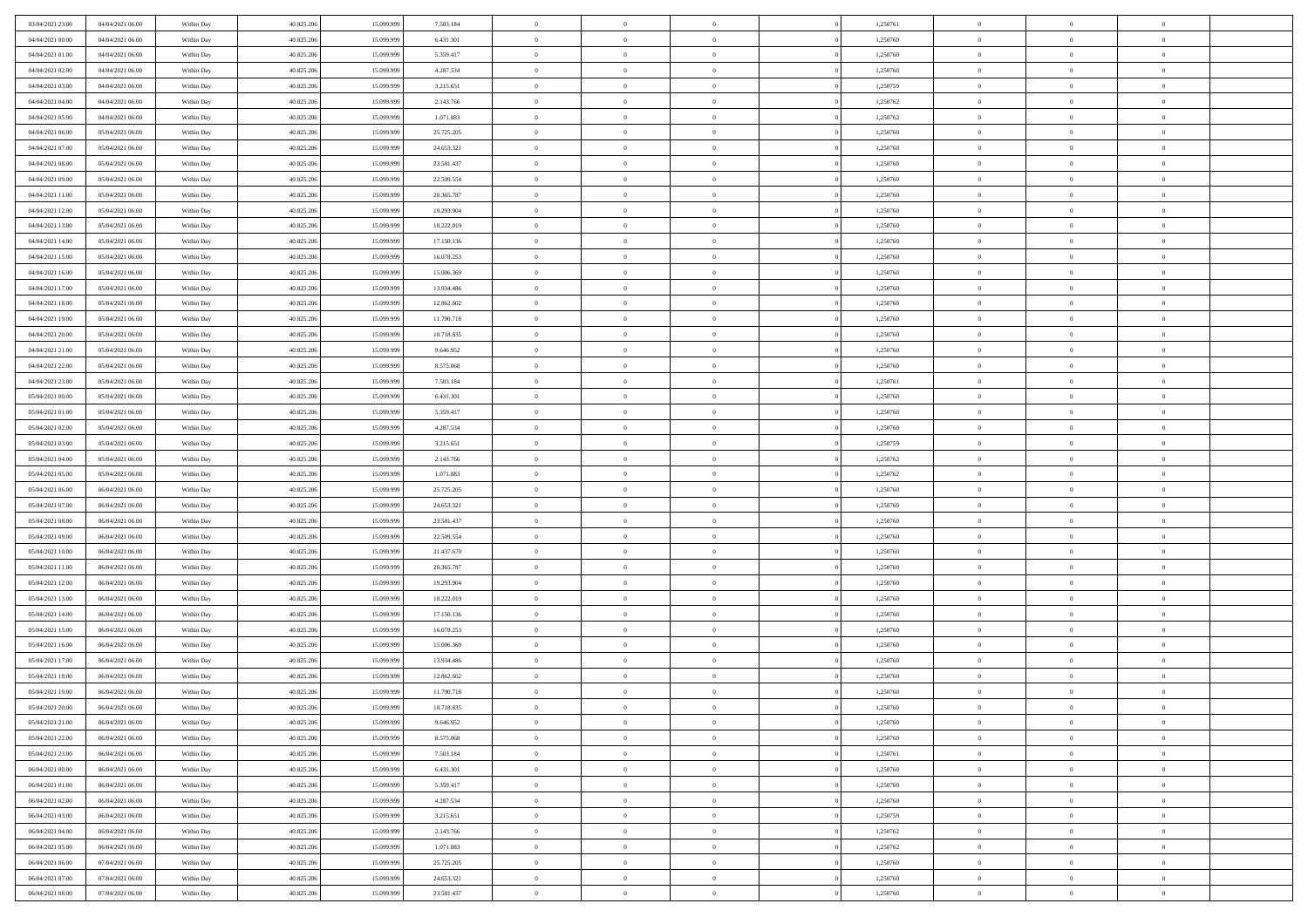| 06/04/2021 09:00                     | 07/04/2021 06:00                     | Within Day               | 40.825.206               | 15.099.999               | 22.509.554              | $\,$ 0         | $\overline{0}$                   | $\overline{0}$             |          | 1,250760             | $\bf{0}$       | $\overline{0}$                   | $\,0\,$        |  |
|--------------------------------------|--------------------------------------|--------------------------|--------------------------|--------------------------|-------------------------|----------------|----------------------------------|----------------------------|----------|----------------------|----------------|----------------------------------|----------------|--|
| 06/04/2021 10:00                     | 07/04/2021 06:00                     | Within Day               | 40.825.206               | 15.099.999               | 21.437.670              | $\overline{0}$ | $\overline{0}$                   | $\overline{0}$             |          | 1,250760             | $\overline{0}$ | $\overline{0}$                   | $\theta$       |  |
| 06/04/2021 11:00                     | 07/04/2021 06:00                     | Within Dav               | 40.825.206               | 15.099.999               | 20.365.787              | $\mathbf{0}$   | $\overline{0}$                   | $\overline{0}$             |          | 1,250760             | $\mathbf{0}$   | $\overline{0}$                   | $\overline{0}$ |  |
| 06/04/2021 12:00                     | 07/04/2021 06:00                     | Within Day               | 40.825.206               | 15.099.999               | 19.293.904              | $\bf{0}$       | $\overline{0}$                   | $\bf{0}$                   |          | 1,250760             | $\bf{0}$       | $\overline{0}$                   | $\,0\,$        |  |
| 06/04/2021 13:00                     | 07/04/2021 06:00                     | Within Day               | 40.825.206               | 15.099.999               | 18.222.019              | $\bf{0}$       | $\overline{0}$                   | $\overline{0}$             |          | 1,250760             | $\bf{0}$       | $\theta$                         | $\,0\,$        |  |
| 06/04/2021 14:00                     | 07/04/2021 06:00                     | Within Dav               | 40.825.206               | 15.099.999               | 17.150.136              | $\mathbf{0}$   | $\overline{0}$                   | $\overline{0}$             |          | 1,250760             | $\mathbf{0}$   | $\overline{0}$                   | $\overline{0}$ |  |
| 06/04/2021 15:00                     | 07/04/2021 06:00                     | Within Day               | 40.825.206               | 15.099.999               | 16.078.253              | $\bf{0}$       | $\overline{0}$                   | $\overline{0}$             |          | 1,250760             | $\bf{0}$       | $\overline{0}$                   | $\,0\,$        |  |
| 06/04/2021 16:00                     | 07/04/2021 06:00                     | Within Day               | 40.825.206               | 15.099.999               | 15.006.369              | $\theta$       | $\overline{0}$                   | $\overline{0}$             |          | 1,250760             | $\,$ 0 $\,$    | $\overline{0}$                   | $\theta$       |  |
| 06/04/2021 17:00                     | 07/04/2021 06:00                     | Within Day               | 40.825.206               | 15.099.999               | 13.934.486              | $\mathbf{0}$   | $\overline{0}$                   | $\overline{0}$             |          | 1,250760             | $\mathbf{0}$   | $\bf{0}$                         | $\overline{0}$ |  |
| 06/04/2021 18:00                     | 07/04/2021 06:00                     | Within Day               | 40.825.206               | 15.099.999               | 12.862.602              | $\bf{0}$       | $\overline{0}$                   | $\overline{0}$             |          | 1,250760             | $\bf{0}$       | $\overline{0}$                   | $\,0\,$        |  |
| 06/04/2021 19:00                     | 07/04/2021 06:00                     | Within Day               | 40.825.206               | 15.099.999               | 11.790.718              | $\overline{0}$ | $\overline{0}$                   | $\overline{0}$             |          | 1,250760             | $\bf{0}$       | $\mathbf{0}$                     | $\theta$       |  |
| 06/04/2021 20:00                     | 07/04/2021 06:00                     | Within Dav               | 40.825.206               | 15.099.999               | 10.718.835              | $\mathbf{0}$   | $\overline{0}$                   | $\overline{0}$             |          | 1,250760             | $\mathbf{0}$   | $\overline{0}$                   | $\overline{0}$ |  |
| 06/04/2021 21:00                     | 07/04/2021 06:00                     | Within Day               | 40.825.206               | 15.099.999               | 9.646.952               | $\bf{0}$       | $\overline{0}$                   | $\bf{0}$                   |          | 1,250760             | $\bf{0}$       | $\overline{0}$                   | $\bf{0}$       |  |
| 06/04/2021 22:00                     | 07/04/2021 06:00                     | Within Day               | 40.825.206               | 15.099.999               | 8.575.068               | $\bf{0}$       | $\overline{0}$                   | $\overline{0}$             |          | 1,250760             | $\bf{0}$       | $\theta$                         | $\,0\,$        |  |
| 06/04/2021 23:00                     | 07/04/2021 06:00                     | Within Dav               | 40.825.206               | 15.099.999               | 7.503.184               | $\mathbf{0}$   | $\overline{0}$                   | $\overline{0}$             |          | 1,250761             | $\mathbf{0}$   | $\overline{0}$                   | $\overline{0}$ |  |
| 07/04/2021 00:00                     | 07/04/2021 06:00                     | Within Day               | 40.825.206               | 15.099.999               | 6.431.301               | $\bf{0}$       | $\bf{0}$                         | $\overline{0}$             |          | 1,250760             | $\bf{0}$       | $\overline{0}$                   | $\,0\,$        |  |
| 07/04/2021 01:00                     | 07/04/2021 06:00                     |                          | 40.825.206               | 15.099.999               | 5.359.417               | $\overline{0}$ | $\overline{0}$                   | $\overline{0}$             |          | 1,250760             | $\bf{0}$       | $\overline{0}$                   | $\theta$       |  |
| 07/04/2021 02:00                     | 07/04/2021 06:00                     | Within Day<br>Within Day | 40.825.206               | 15.099.999               | 4.287.534               | $\mathbf{0}$   | $\overline{0}$                   | $\overline{0}$             |          | 1,250760             | $\mathbf{0}$   | $\overline{0}$                   | $\overline{0}$ |  |
| 07/04/2021 03:00                     | 07/04/2021 06:00                     | Within Day               | 40.825.206               | 15.099.999               | 3.215.651               | $\bf{0}$       | $\bf{0}$                         | $\overline{0}$             |          | 1,250759             | $\bf{0}$       | $\overline{0}$                   | $\,0\,$        |  |
| 07/04/2021 04:00                     | 07/04/2021 06:00                     |                          | 40.825.206               | 15.099.999               |                         | $\overline{0}$ | $\overline{0}$                   | $\overline{0}$             |          |                      | $\bf{0}$       | $\overline{0}$                   | $\overline{0}$ |  |
|                                      |                                      | Within Day               |                          |                          | 2.143.766               | $\mathbf{0}$   |                                  |                            |          | 1,250762             | $\mathbf{0}$   |                                  | $\overline{0}$ |  |
| 07/04/2021 05:00<br>07/04/2021 06:00 | 07/04/2021 06:00<br>08/04/2021 06:00 | Within Dav<br>Within Day | 40.825.206<br>40.825.206 | 15.099.999<br>15.099.999 | 1.071.883<br>25.725.205 | $\bf{0}$       | $\overline{0}$<br>$\overline{0}$ | $\overline{0}$<br>$\bf{0}$ |          | 1,250762<br>1,250760 | $\bf{0}$       | $\overline{0}$<br>$\overline{0}$ | $\bf{0}$       |  |
|                                      |                                      |                          |                          |                          |                         |                |                                  |                            |          |                      |                |                                  |                |  |
| 07/04/2021 07:00<br>07/04/2021 08:00 | 08/04/2021 06:00                     | Within Day               | 40.825.206               | 15.099.999               | 24.653.321              | $\bf{0}$       | $\bf{0}$                         | $\overline{0}$             |          | 1,250760             | $\bf{0}$       | $\overline{0}$                   | $\,0\,$        |  |
|                                      | 08/04/2021 06:00                     | Within Dav               | 40.825.206               | 15.099.999               | 23.581.437              | $\mathbf{0}$   | $\overline{0}$                   | $\overline{0}$             |          | 1,250760             | $\mathbf{0}$   | $\overline{0}$                   | $\overline{0}$ |  |
| 07/04/2021 09:00                     | 08/04/2021 06:00                     | Within Day               | 40.825.206               | 15.099.999               | 22.509.554              | $\bf{0}$       | $\bf{0}$                         | $\overline{0}$             |          | 1,250760             | $\bf{0}$       | $\overline{0}$                   | $\,0\,$        |  |
| 07/04/2021 10:00                     | 08/04/2021 06:00                     | Within Day               | 40.825.206               | 15.099.999               | 21.437.670              | $\overline{0}$ | $\overline{0}$                   | $\overline{0}$             |          | 1,250760             | $\bf{0}$       | $\overline{0}$                   | $\theta$       |  |
| 07/04/2021 11:00                     | 08/04/2021 06:00                     | Within Day               | 40.825.206               | 15.099.999               | 20.365.787              | $\mathbf{0}$   | $\overline{0}$                   | $\overline{0}$             |          | 1,250760             | $\mathbf{0}$   | $\overline{0}$                   | $\overline{0}$ |  |
| 07/04/2021 12:00                     | 08/04/2021 06:00                     | Within Day               | 40.825.206               | 15.099.999               | 19.293.904              | $\bf{0}$       | $\bf{0}$                         | $\overline{0}$             |          | 1,250760             | $\bf{0}$       | $\overline{0}$                   | $\,0\,$        |  |
| 07/04/2021 13:00                     | 08/04/2021 06:00                     | Within Day               | 40.825.206               | 15,099,999               | 18.222.019              | $\bf{0}$       | $\overline{0}$                   | $\overline{0}$             |          | 1,250760             | $\bf{0}$       | $\mathbf{0}$                     | $\bf{0}$       |  |
| 07/04/2021 14:00                     | 08/04/2021 06:00                     | Within Dav               | 40.825.206               | 15.099.999               | 17.150.136              | $\mathbf{0}$   | $\overline{0}$                   | $\overline{0}$             |          | 1,250760             | $\mathbf{0}$   | $\overline{0}$                   | $\overline{0}$ |  |
| 07/04/2021 15:00                     | 08/04/2021 06:00                     | Within Day               | 40.825.206               | 15.099.999               | 16.078.253              | $\bf{0}$       | $\overline{0}$                   | $\theta$                   |          | 1,250760             | $\,$ 0         | $\overline{0}$                   | $\theta$       |  |
| 07/04/2021 16:00                     | 08/04/2021 06:00                     | Within Day               | 40.825.206               | 15.099.999               | 15.006.369              | $\bf{0}$       | $\overline{0}$                   | $\overline{0}$             |          | 1,250760             | $\bf{0}$       | $\mathbf{0}$                     | $\bf{0}$       |  |
| 07/04/2021 17:00                     | 08/04/2021 06:00                     | Within Dav               | 40.825.206               | 15.099.999               | 13.934.486              | $\mathbf{0}$   | $\overline{0}$                   | $\overline{0}$             |          | 1,250760             | $\mathbf{0}$   | $\overline{0}$                   | $\overline{0}$ |  |
| 07/04/2021 18:00                     | 08/04/2021 06:00                     | Within Day               | 40.825.206               | 15.099.999               | 12.862.602              | $\bf{0}$       | $\overline{0}$                   | $\theta$                   |          | 1,250760             | $\,$ 0         | $\overline{0}$                   | $\theta$       |  |
| 07/04/2021 19:00                     | 08/04/2021 06:00                     | Within Day               | 40.825.206               | 15.099.999               | 11.790.718              | $\overline{0}$ | $\overline{0}$                   | $\overline{0}$             |          | 1,250760             | $\bf{0}$       | $\overline{0}$                   | $\overline{0}$ |  |
| 07/04/2021 20:00                     | 08/04/2021 06:00                     | Within Day               | 40.825.206               | 15.099.999               | 10.718.835              | $\mathbf{0}$   | $\overline{0}$                   | $\overline{0}$             |          | 1,250760             | $\mathbf{0}$   | $\overline{0}$                   | $\overline{0}$ |  |
| 07/04/2021 21:00                     | 08/04/2021 06:00                     | Within Day               | 40.825.206               | 15.099.999               | 9.646.952               | $\bf{0}$       | $\overline{0}$                   | $\theta$                   |          | 1,250760             | $\,$ 0         | $\overline{0}$                   | $\theta$       |  |
| 07/04/2021 22.00                     | 08/04/2021 06:00                     | Within Day               | 40.825.206               | 15.099.999               | 8.575.068               | $\bf{0}$       | $\overline{0}$                   | $\overline{0}$             |          | 1,250760             | $\bf{0}$       | $\mathbf{0}$                     | $\overline{0}$ |  |
| 07/04/2021 23:00                     | 08/04/2021 06:00                     | Within Dav               | 40.825.206               | 15.099.999               | 7.503.184               | $\mathbf{0}$   | $\overline{0}$                   | $\overline{0}$             |          | 1,250761             | $\mathbf{0}$   | $\overline{0}$                   | $\overline{0}$ |  |
| 08/04/2021 00:00                     | 08/04/2021 06:00                     | Within Day               | 40.825.206               | 15.099.999               | 6.431.301               | $\bf{0}$       | $\overline{0}$                   | $\theta$                   |          | 1,250760             | $\,$ 0         | $\overline{0}$                   | $\theta$       |  |
| 08/04/2021 01:00                     | 08/04/2021 06:00                     | Within Day               | 40.825.206               | 15.099.999               | 5.359.417               | $\bf{0}$       | $\overline{0}$                   | $\overline{0}$             |          | 1,250760             | $\,$ 0 $\,$    | $\overline{0}$                   | $\overline{0}$ |  |
| 08/04/2021 02:00                     | 08/04/2021 06:00                     | Within Dav               | 40.825.206               | 15.099.999               | 4.287.534               | $\mathbf{0}$   | $\overline{0}$                   | $\overline{0}$             |          | 1,250760             | $\mathbf{0}$   | $\overline{0}$                   | $\overline{0}$ |  |
| 08/04/2021 03:00                     | 08/04/2021 06:00                     | Within Day               | 40.825.206               | 15.099.999               | 3.215.651               | $\bf{0}$       | $\overline{0}$                   | $\theta$                   |          | 1,250759             | $\,$ 0         | $\overline{0}$                   | $\theta$       |  |
| 08/04/2021 04:00                     | 08/04/2021 06:00                     | Within Day               | 40.825.206               | 15.099.999               | 2.143.766               | $\bf{0}$       | $\overline{0}$                   | $\overline{0}$             |          | 1,250762             | $\,$ 0 $\,$    | $\overline{0}$                   | $\overline{0}$ |  |
| 08/04/2021 05:00                     | 08/04/2021 06:00                     | Within Day               | 40.825.206               | 15.099.999               | 1.071.883               | $\bf{0}$       | $\overline{0}$                   |                            |          | 1,250762             | $\overline{0}$ | $\theta$                         | $\theta$       |  |
| 08/04/2021 06:00                     | 09/04/2021 06:00                     | Within Day               | 40.825.206               | 15.099.999               | 25.725.205              | $\,0\,$        | $\overline{0}$                   | $\theta$                   |          | 1,250760             | $\,$ 0 $\,$    | $\overline{0}$                   | $\theta$       |  |
| 08/04/2021 07:00                     | 09/04/2021 06:00                     | Within Day               | 40.825.206               | 15.099.999               | 24.653.321              | $\overline{0}$ | $\overline{0}$                   | $\overline{0}$             |          | 1,250760             | $\overline{0}$ | $\overline{0}$                   | $\overline{0}$ |  |
| 08/04/2021 08:00                     | 09/04/2021 06:00                     | Within Day               | 40.825.206               | 15.099.999               | 23.581.437              | $\bf{0}$       | $\overline{0}$                   | $\overline{0}$             |          | 1,250760             | $\overline{0}$ | $\bf{0}$                         | $\mathbf{0}$   |  |
| 08/04/2021 09:00                     | 09/04/2021 06:00                     | Within Day               | 40.825.206               | 15.099.999               | 22.509.554              | $\bf{0}$       | $\overline{0}$                   | $\overline{0}$             | $\theta$ | 1,250760             | $\,$ 0 $\,$    | $\bf{0}$                         | $\,$ 0 $\,$    |  |
| 08/04/2021 10:00                     | 09/04/2021 06:00                     | Within Day               | 40.825.206               | 15.099.999               | 21.437.670              | $\bf{0}$       | $\overline{0}$                   | $\overline{0}$             |          | 1,250760             | $\,$ 0 $\,$    | $\overline{0}$                   | $\overline{0}$ |  |
| 08/04/2021 11:00                     | 09/04/2021 06:00                     | Within Day               | 40.825.206               | 15.099.999               | 20.365.787              | $\bf{0}$       | $\overline{0}$                   | $\overline{0}$             |          | 1,250760             | $\mathbf{0}$   | $\overline{0}$                   | $\overline{0}$ |  |
| 08/04/2021 12:00                     | 09/04/2021 06:00                     | Within Day               | 40.825.206               | 15.099.999               | 19.293.904              | $\,0\,$        | $\overline{0}$                   | $\mathbf{0}$               | $\theta$ | 1,250760             | $\,$ 0 $\,$    | $\overline{0}$                   | $\overline{0}$ |  |
| 08/04/2021 13:00                     | 09/04/2021 06:00                     | Within Day               | 40.825.206               | 15.099.999               | 18.222.019              | $\bf{0}$       | $\overline{0}$                   | $\overline{0}$             |          | 1,250760             | $\overline{0}$ | $\overline{0}$                   | $\overline{0}$ |  |
| 08/04/2021 14:00                     | 09/04/2021 06:00                     | Within Day               | 40.825.206               | 15.099.999               | 17.150.136              | $\bf{0}$       | $\overline{0}$                   | $\overline{0}$             |          | 1,250760             | $\mathbf{0}$   | $\overline{0}$                   | $\mathbf{0}$   |  |
| 08/04/2021 15:00                     | 09/04/2021 06:00                     | Within Day               | 40.825.206               | 15.099.999               | 16.078.253              | $\,0\,$        | $\overline{0}$                   | $\overline{0}$             |          | 1,250760             | $\,$ 0 $\,$    | $\mathbf{0}$                     | $\theta$       |  |
| 08/04/2021 16:00                     | 09/04/2021 06:00                     | Within Day               | 40.825.206               | 15.099.999               | 15.006.369              | $\bf{0}$       | $\bf{0}$                         | $\overline{0}$             |          | 1,250760             | $\bf{0}$       | $\mathbf{0}$                     | $\overline{0}$ |  |
| 08/04/2021 17:00                     | 09/04/2021 06:00                     | Within Day               | 40.825.206               | 15.099.999               | 13.934.486              | $\mathbf{0}$   | $\overline{0}$                   | $\overline{0}$             |          | 1,250760             | $\mathbf{0}$   | $\overline{0}$                   | $\overline{0}$ |  |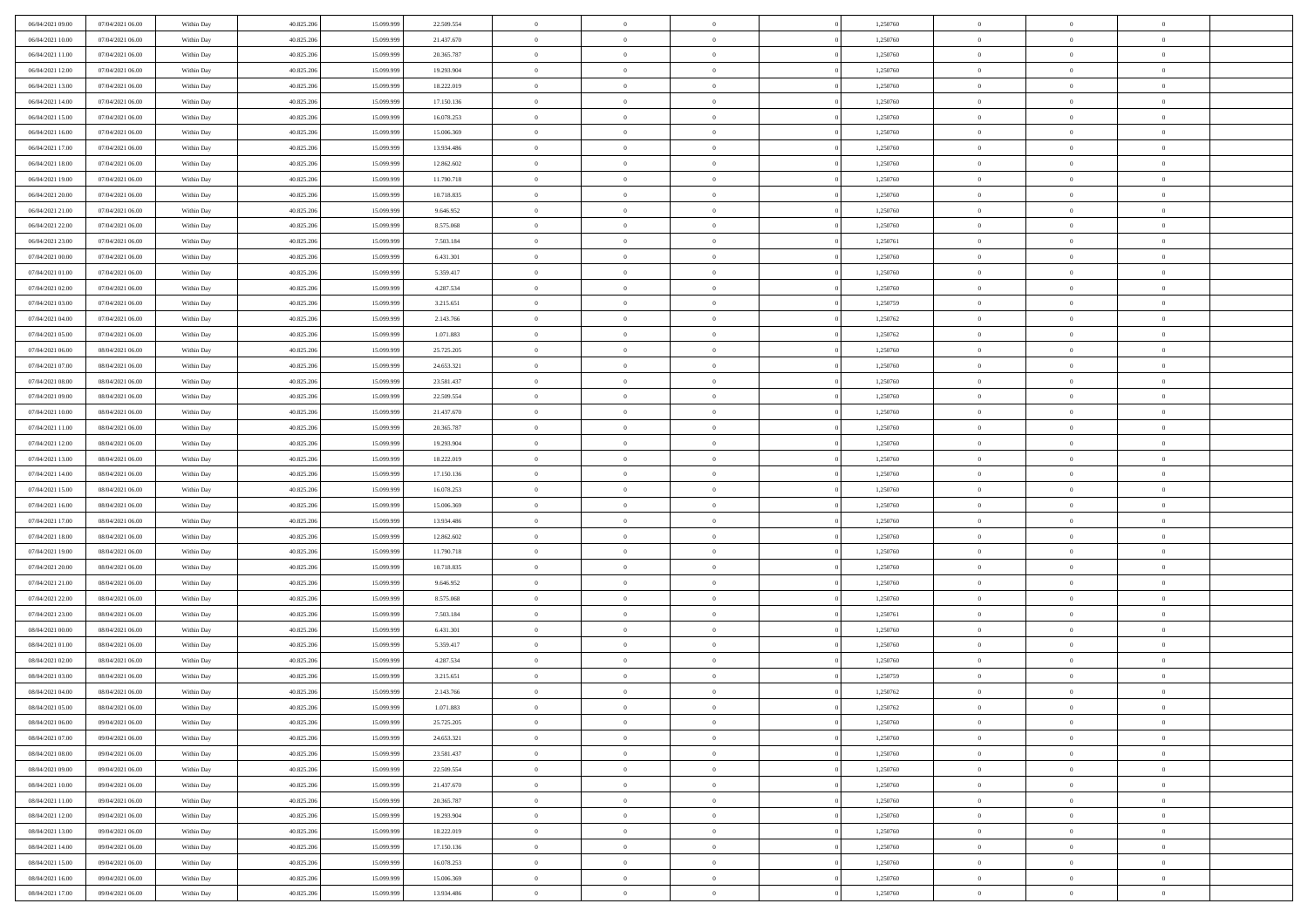| 08/04/2021 18:00 | 09/04/2021 06:00 | Within Day               | 40.825.206 | 15.099.999 | 12.862.602             | $\,$ 0         | $\bf{0}$       | $\theta$       |          | 1,250760 | $\bf{0}$       | $\overline{0}$ | $\,0\,$        |  |
|------------------|------------------|--------------------------|------------|------------|------------------------|----------------|----------------|----------------|----------|----------|----------------|----------------|----------------|--|
| 08/04/2021 19:00 | 09/04/2021 06:00 | Within Day               | 40.825.206 | 15.099.99  | 11.790.718             | $\overline{0}$ | $\overline{0}$ | $\overline{0}$ |          | 1,250760 | $\overline{0}$ | $\overline{0}$ | $\theta$       |  |
| 08/04/2021 20:00 | 09/04/2021 06:00 | Within Dav               | 40.825.206 | 15.099.999 | 10.718.835             | $\mathbf{0}$   | $\overline{0}$ | $\overline{0}$ |          | 1,250760 | $\mathbf{0}$   | $\overline{0}$ | $\overline{0}$ |  |
| 08/04/2021 21:00 | 09/04/2021 06:00 | Within Day               | 40.825.206 | 15.099.999 | 9.646.952              | $\bf{0}$       | $\overline{0}$ | $\bf{0}$       |          | 1,250760 | $\bf{0}$       | $\overline{0}$ | $\,0\,$        |  |
| 08/04/2021 22:00 | 09/04/2021 06:00 | Within Day               | 40.825.206 | 15.099.999 | 8.575.068              | $\bf{0}$       | $\bf{0}$       | $\overline{0}$ |          | 1,250760 | $\bf{0}$       | $\theta$       | $\,0\,$        |  |
| 08/04/2021 23:00 | 09/04/2021 06:00 | Within Dav               | 40.825.206 | 15.099.999 | 7.503.184              | $\mathbf{0}$   | $\overline{0}$ | $\overline{0}$ |          | 1,250761 | $\mathbf{0}$   | $\overline{0}$ | $\overline{0}$ |  |
| 09/04/2021 00:00 | 09/04/2021 06:00 | Within Day               | 40.825.206 | 15.099.999 | 6.431.301              | $\bf{0}$       | $\bf{0}$       | $\overline{0}$ |          | 1,250760 | $\bf{0}$       | $\overline{0}$ | $\,0\,$        |  |
| 09/04/2021 01:00 | 09/04/2021 06:00 | Within Day               | 40.825.206 | 15.099.999 | 5.359.417              | $\theta$       | $\overline{0}$ | $\overline{0}$ |          | 1,250760 | $\,$ 0 $\,$    | $\overline{0}$ | $\theta$       |  |
| 09/04/2021 02:00 | 09/04/2021 06:00 | Within Day               | 40.825.206 | 15.099.999 | 4.287.534              | $\mathbf{0}$   | $\overline{0}$ | $\overline{0}$ |          | 1,250760 | $\mathbf{0}$   | $\bf{0}$       | $\overline{0}$ |  |
| 09/04/2021 03:00 | 09/04/2021 06:00 | Within Day               | 40.825.206 | 15.099.999 | 3.215.651              | $\bf{0}$       | $\bf{0}$       | $\theta$       |          | 1,250759 | $\bf{0}$       | $\overline{0}$ | $\,0\,$        |  |
| 09/04/2021 04:00 | 09/04/2021 06:00 |                          | 40.825.206 | 15.099.999 |                        | $\overline{0}$ | $\overline{0}$ | $\overline{0}$ |          | 1,250762 | $\bf{0}$       | $\mathbf{0}$   | $\theta$       |  |
| 09/04/2021 05:00 | 09/04/2021 06:00 | Within Day<br>Within Dav | 40.825.206 | 15.099.999 | 2.143.766<br>1.071.883 | $\mathbf{0}$   | $\overline{0}$ | $\overline{0}$ |          | 1,250762 | $\mathbf{0}$   | $\overline{0}$ | $\overline{0}$ |  |
| 09/04/2021 06:00 | 10/04/2021 06:00 |                          | 40.825.206 | 15.099.999 | 25.725.205             | $\bf{0}$       | $\overline{0}$ | $\bf{0}$       |          | 1,250760 | $\bf{0}$       | $\overline{0}$ | $\bf{0}$       |  |
|                  |                  | Within Day               |            |            |                        | $\bf{0}$       | $\overline{0}$ |                |          |          | $\bf{0}$       | $\theta$       | $\,0\,$        |  |
| 09/04/2021 07:00 | 10/04/2021 06:00 | Within Day               | 40.825.206 | 15.099.999 | 24.653.321             | $\mathbf{0}$   |                | $\overline{0}$ |          | 1,250760 | $\mathbf{0}$   |                | $\overline{0}$ |  |
| 09/04/2021 08:00 | 10/04/2021 06:00 | Within Dav               | 40.825.206 | 15.099.999 | 23.581.437             |                | $\overline{0}$ | $\overline{0}$ |          | 1,250760 |                | $\overline{0}$ |                |  |
| 09/04/2021 09:00 | 10/04/2021 06:00 | Within Day               | 40.825.206 | 15.099.999 | 22.509.554             | $\bf{0}$       | $\bf{0}$       | $\overline{0}$ |          | 1,250760 | $\bf{0}$       | $\overline{0}$ | $\,0\,$        |  |
| 09/04/2021 10:00 | 10/04/2021 06:00 | Within Day               | 40.825.206 | 15.099.999 | 21.437.670             | $\overline{0}$ | $\overline{0}$ | $\overline{0}$ |          | 1,250760 | $\,$ 0 $\,$    | $\overline{0}$ | $\theta$       |  |
| 09/04/2021 11:00 | 10/04/2021 06:00 | Within Day               | 40.825.206 | 15.099.999 | 20.365.787             | $\mathbf{0}$   | $\overline{0}$ | $\overline{0}$ |          | 1,250760 | $\mathbf{0}$   | $\overline{0}$ | $\overline{0}$ |  |
| 09/04/2021 12:00 | 10/04/2021 06:00 | Within Day               | 40.825.206 | 15.099.999 | 19.293.904             | $\,$ 0         | $\bf{0}$       | $\overline{0}$ |          | 1,250760 | $\bf{0}$       | $\overline{0}$ | $\,0\,$        |  |
| 09/04/2021 13:00 | 10/04/2021 06:00 | Within Day               | 40.825.206 | 15.099.999 | 18.222.019             | $\overline{0}$ | $\overline{0}$ | $\overline{0}$ |          | 1,250760 | $\bf{0}$       | $\mathbf{0}$   | $\overline{0}$ |  |
| 09/04/2021 14:00 | 10/04/2021 06:00 | Within Dav               | 40.825.206 | 15.099.999 | 17.150.136             | $\mathbf{0}$   | $\overline{0}$ | $\overline{0}$ |          | 1,250760 | $\mathbf{0}$   | $\overline{0}$ | $\overline{0}$ |  |
| 09/04/2021 15:00 | 10/04/2021 06:00 | Within Day               | 40.825.206 | 15.099.999 | 16.078.253             | $\bf{0}$       | $\overline{0}$ | $\bf{0}$       |          | 1,250760 | $\bf{0}$       | $\overline{0}$ | $\bf{0}$       |  |
| 09/04/2021 16:00 | 10/04/2021 06:00 | Within Day               | 40.825.206 | 15.099.999 | 15.006.369             | $\bf{0}$       | $\overline{0}$ | $\overline{0}$ |          | 1,250760 | $\bf{0}$       | $\bf{0}$       | $\,0\,$        |  |
| 09/04/2021 17:00 | 10/04/2021 06:00 | Within Dav               | 40.825.206 | 15.099.999 | 13.934.486             | $\mathbf{0}$   | $\overline{0}$ | $\overline{0}$ |          | 1,250760 | $\mathbf{0}$   | $\overline{0}$ | $\overline{0}$ |  |
| 09/04/2021 18:00 | 10/04/2021 06:00 | Within Day               | 40.825.206 | 15.099.999 | 12.862.602             | $\bf{0}$       | $\overline{0}$ | $\overline{0}$ |          | 1,250760 | $\bf{0}$       | $\overline{0}$ | $\,0\,$        |  |
| 09/04/2021 19:00 | 10/04/2021 06:00 | Within Day               | 40.825.206 | 15.099.999 | 11.790.718             | $\overline{0}$ | $\overline{0}$ | $\overline{0}$ |          | 1,250760 | $\bf{0}$       | $\overline{0}$ | $\theta$       |  |
| 09/04/2021 20:00 | 10/04/2021 06:00 | Within Day               | 40.825.206 | 15.099.999 | 10.718.835             | $\mathbf{0}$   | $\overline{0}$ | $\overline{0}$ |          | 1,250760 | $\mathbf{0}$   | $\bf{0}$       | $\overline{0}$ |  |
| 09/04/2021 21:00 | 10/04/2021 06:00 | Within Day               | 40.825.206 | 15.099.999 | 9.646.952              | $\bf{0}$       | $\overline{0}$ | $\overline{0}$ |          | 1,250760 | $\bf{0}$       | $\overline{0}$ | $\,0\,$        |  |
| 09/04/2021 22.00 | 10/04/2021 06:00 | Within Day               | 40.825.206 | 15.099.999 | 8.575.068              | $\bf{0}$       | $\overline{0}$ | $\overline{0}$ |          | 1,250760 | $\bf{0}$       | $\mathbf{0}$   | $\bf{0}$       |  |
| 09/04/2021 23:00 | 10/04/2021 06:00 | Within Dav               | 40.825.206 | 15.099.999 | 7.503.184              | $\mathbf{0}$   | $\overline{0}$ | $\overline{0}$ |          | 1,250761 | $\mathbf{0}$   | $\overline{0}$ | $\overline{0}$ |  |
| 10/04/2021 00:00 | 10/04/2021 06:00 | Within Day               | 40.825.206 | 15.099.999 | 6.431.301              | $\bf{0}$       | $\overline{0}$ | $\theta$       |          | 1,250760 | $\,$ 0         | $\overline{0}$ | $\theta$       |  |
| 10/04/2021 01:00 | 10/04/2021 06:00 | Within Day               | 40.825.206 | 15.099.999 | 5.359.417              | $\bf{0}$       | $\overline{0}$ | $\overline{0}$ |          | 1,250760 | $\bf{0}$       | $\mathbf{0}$   | $\overline{0}$ |  |
| 10/04/2021 02:00 | 10/04/2021 06:00 | Within Dav               | 40.825.206 | 15.099.999 | 4.287.534              | $\mathbf{0}$   | $\overline{0}$ | $\overline{0}$ |          | 1,250760 | $\mathbf{0}$   | $\overline{0}$ | $\overline{0}$ |  |
| 10/04/2021 03:00 | 10/04/2021 06:00 | Within Day               | 40.825.206 | 15.099.999 | 3.215.651              | $\bf{0}$       | $\overline{0}$ | $\theta$       |          | 1,250759 | $\,$ 0         | $\overline{0}$ | $\theta$       |  |
| 10/04/2021 04:00 | 10/04/2021 06:00 | Within Day               | 40.825.206 | 15.099.999 | 2.143.766              | $\overline{0}$ | $\overline{0}$ | $\overline{0}$ |          | 1,250762 | $\bf{0}$       | $\overline{0}$ | $\overline{0}$ |  |
| 10/04/2021 05:00 | 10/04/2021 06:00 | Within Day               | 40.825.206 | 15.099.999 | 1.071.883              | $\mathbf{0}$   | $\overline{0}$ | $\overline{0}$ |          | 1,250762 | $\mathbf{0}$   | $\overline{0}$ | $\overline{0}$ |  |
| 10/04/2021 06:00 | 11/04/2021 06:00 | Within Day               | 40.825.206 | 15.099.999 | 25.725.205             | $\bf{0}$       | $\overline{0}$ | $\theta$       |          | 1,250760 | $\,$ 0         | $\overline{0}$ | $\theta$       |  |
| 10/04/2021 07:00 | 11/04/2021 06:00 | Within Day               | 40.825.206 | 15.099.999 | 24.653.321             | $\bf{0}$       | $\overline{0}$ | $\overline{0}$ |          | 1,250760 | $\bf{0}$       | $\mathbf{0}$   | $\overline{0}$ |  |
| 10/04/2021 08:00 | 11/04/2021 06:00 | Within Dav               | 40.825.206 | 15.099.999 | 23.581.437             | $\mathbf{0}$   | $\overline{0}$ | $\overline{0}$ |          | 1,250760 | $\mathbf{0}$   | $\overline{0}$ | $\overline{0}$ |  |
| 10/04/2021 09:00 | 11/04/2021 06:00 | Within Day               | 40.825.206 | 15.099.999 | 22.509.554             | $\bf{0}$       | $\overline{0}$ | $\theta$       |          | 1,250760 | $\,$ 0         | $\overline{0}$ | $\theta$       |  |
| 10/04/2021 10:00 | 11/04/2021 06:00 | Within Day               | 40.825.206 | 15.099.999 | 21.437.670             | $\bf{0}$       | $\overline{0}$ | $\overline{0}$ |          | 1,250760 | $\bf{0}$       | $\overline{0}$ | $\overline{0}$ |  |
| 10/04/2021 11:00 | 11/04/2021 06:00 | Within Dav               | 40.825.206 | 15.099.999 | 20.365.787             | $\mathbf{0}$   | $\overline{0}$ | $\overline{0}$ |          | 1,250760 | $\mathbf{0}$   | $\overline{0}$ | $\overline{0}$ |  |
| 10/04/2021 12:00 | 11/04/2021 06:00 | Within Day               | 40.825.206 | 15.099.999 | 19.293.904             | $\bf{0}$       | $\overline{0}$ | $\overline{0}$ |          | 1,250760 | $\,$ 0         | $\overline{0}$ | $\theta$       |  |
| 10/04/2021 13:00 | 11/04/2021 06:00 | Within Day               | 40.825.206 | 15.099.999 | 18.222.019             | $\bf{0}$       | $\overline{0}$ | $\overline{0}$ |          | 1,250760 | $\,$ 0 $\,$    | $\overline{0}$ | $\overline{0}$ |  |
| 10/04/2021 14:00 | 11/04/2021 06:00 | Within Day               | 40.825.206 | 15.099.999 | 17.150.136             | $\bf{0}$       | $\overline{0}$ | $\Omega$       |          | 1,250760 | $\overline{0}$ | $\theta$       | $\theta$       |  |
| 10/04/2021 15:00 | 11/04/2021 06:00 | Within Day               | 40.825.206 | 15.099.999 | 16.078.253             | $\,0\,$        | $\overline{0}$ | $\overline{0}$ |          | 1,250760 | $\,$ 0 $\,$    | $\bf{0}$       | $\theta$       |  |
| 10/04/2021 16:00 | 11/04/2021 06:00 | Within Day               | 40.825.206 | 15.099.999 | 15.006.369             | $\overline{0}$ | $\overline{0}$ | $\overline{0}$ |          | 1,250760 | $\overline{0}$ | $\overline{0}$ | $\overline{0}$ |  |
| 10/04/2021 17:00 | 11/04/2021 06:00 | Within Day               | 40.825.206 | 15.099.999 | 13.934.486             | $\bf{0}$       | $\overline{0}$ | $\overline{0}$ |          | 1,250760 | $\overline{0}$ | $\bf{0}$       | $\mathbf{0}$   |  |
| 10/04/2021 18:00 | 11/04/2021 06:00 | Within Day               | 40.825.206 | 15.099.999 | 12.862.602             | $\bf{0}$       | $\overline{0}$ | $\overline{0}$ | $\theta$ | 1,250760 | $\mathbf{0}$   | $\bf{0}$       | $\,$ 0 $\,$    |  |
| 10/04/2021 19:00 | 11/04/2021 06:00 | Within Day               | 40.825.206 | 15.099.999 | 11.790.718             | $\,$ 0 $\,$    | $\overline{0}$ | $\overline{0}$ |          | 1,250760 | $\,$ 0 $\,$    | $\overline{0}$ | $\overline{0}$ |  |
| 10/04/2021 20:00 | 11/04/2021 06:00 | Within Day               | 40.825.206 | 15.099.999 | 10.718.835             | $\bf{0}$       | $\overline{0}$ | $\overline{0}$ |          | 1,250760 | $\mathbf{0}$   | $\overline{0}$ | $\overline{0}$ |  |
| 10/04/2021 21:00 | 11/04/2021 06:00 | Within Day               | 40.825.206 | 15.099.999 | 9.646.952              | $\,$ 0 $\,$    | $\overline{0}$ | $\overline{0}$ | $\theta$ | 1,250760 | $\mathbf{0}$   | $\mathbf{0}$   | $\,$ 0 $\,$    |  |
| 10/04/2021 22:00 | 11/04/2021 06:00 | Within Day               | 40.825.206 | 15.099.999 | 8.575.068              | $\bf{0}$       | $\overline{0}$ | $\overline{0}$ |          | 1,250760 | $\overline{0}$ | $\overline{0}$ | $\overline{0}$ |  |
| 10/04/2021 23:00 | 11/04/2021 06:00 | Within Day               | 40.825.206 | 15.099.999 | 7.503.184              | $\bf{0}$       | $\overline{0}$ | $\overline{0}$ |          | 1,250761 | $\overline{0}$ | $\bf{0}$       | $\overline{0}$ |  |
| 11/04/2021 00:00 | 11/04/2021 06:00 | Within Day               | 40.825.206 | 15.099.999 | 6.431.301              | $\,0\,$        | $\overline{0}$ | $\overline{0}$ |          | 1,250760 | $\mathbf{0}$   | $\mathbf{0}$   | $\,$ 0 $\,$    |  |
| 11/04/2021 01:00 | 11/04/2021 06:00 | Within Day               | 40.825.206 | 15.099.999 | 5.359.417              | $\overline{0}$ | $\bf{0}$       | $\overline{0}$ |          | 1,250760 | $\mathbf{0}$   | $\mathbf{0}$   | $\overline{0}$ |  |
| 11/04/2021 02:00 | 11/04/2021 06:00 | Within Day               | 40.825.206 | 15.099.999 | 4.287.534              | $\bf{0}$       | $\overline{0}$ | $\overline{0}$ |          | 1,250760 | $\mathbf{0}$   | $\overline{0}$ | $\overline{0}$ |  |
|                  |                  |                          |            |            |                        |                |                |                |          |          |                |                |                |  |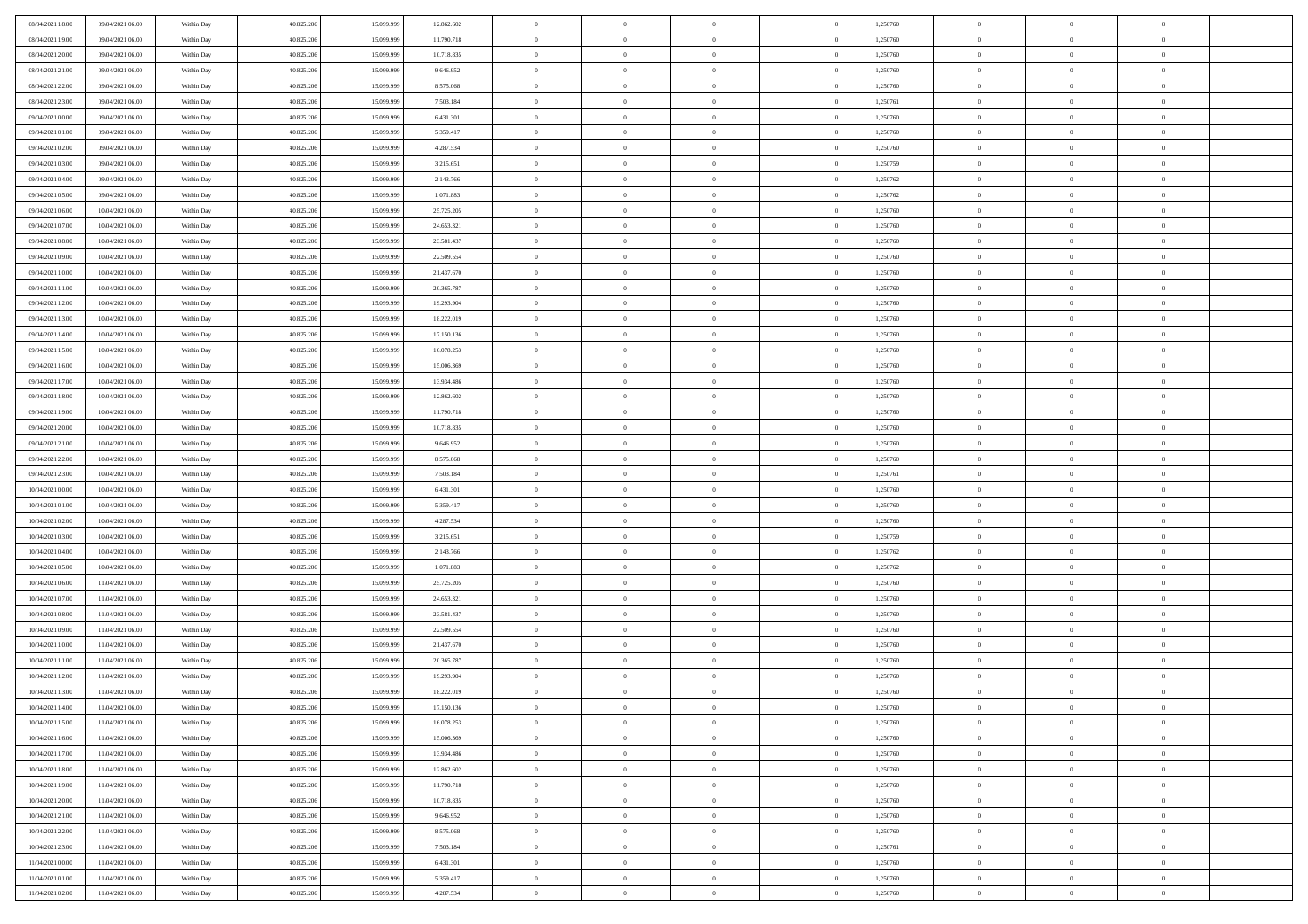| 11/04/2021 03:00 | 11/04/2021 06:00                     | Within Day               | 40.825.206 | 15.099.999 | 3.215.651              | $\,$ 0 $\,$        | $\overline{0}$ | $\overline{0}$ |          | 1,250759 | $\bf{0}$                 | $\overline{0}$ | $\,0\,$                   |  |
|------------------|--------------------------------------|--------------------------|------------|------------|------------------------|--------------------|----------------|----------------|----------|----------|--------------------------|----------------|---------------------------|--|
| 11/04/2021 04:00 | 11/04/2021 06:00                     | Within Day               | 40.825.206 | 15,099,999 | 2.143.766              | $\theta$           | $\overline{0}$ | $\mathbf{0}$   |          | 1,250762 | $\theta$                 | $\overline{0}$ | $\theta$                  |  |
| 11/04/2021 05:00 | 11/04/2021 06:00                     | Within Dav               | 40.825.206 | 15.099.999 | 1.071.883              | $\theta$           | $\overline{0}$ | $\overline{0}$ |          | 1,250762 | $\mathbf{0}$             | $\overline{0}$ | $\overline{0}$            |  |
| 11/04/2021 06:00 | 12/04/2021 06:00                     | Within Day               | 40.825.206 | 15.099.999 | 25.725.205             | $\,$ 0 $\,$        | $\overline{0}$ | $\overline{0}$ |          | 1,250760 | $\bf{0}$                 | $\overline{0}$ | $\bf{0}$                  |  |
| 11/04/2021 07:00 | 12/04/2021 06:00                     | Within Day               | 40.825.206 | 15.099.999 | 24.653.321             | $\bf{0}$           | $\overline{0}$ | $\mathbf{0}$   |          | 1,250760 | $\bf{0}$                 | $\theta$       | $\,0\,$                   |  |
| 11/04/2021 08:00 | 12/04/2021 06:00                     | Within Day               | 40.825.206 | 15.099.999 | 23.581.437             | $\theta$           | $\overline{0}$ | $\mathbf{0}$   |          | 1,250760 | $\mathbf{0}$             | $\overline{0}$ | $\overline{0}$            |  |
| 11/04/2021 11:00 | 12/04/2021 06:00                     | Within Day               | 40.825.206 | 15.099.999 | 20.365.787             | $\,$ 0 $\,$        | $\overline{0}$ | $\overline{0}$ |          | 1,250760 | $\bf{0}$                 | $\overline{0}$ | $\bf{0}$                  |  |
| 11/04/2021 12:00 | 12/04/2021 06:00                     | Within Day               | 40.825.206 | 15.099.999 | 19.293.904             | $\overline{0}$     | $\overline{0}$ | $\mathbf{0}$   |          | 1,250760 | $\,$ 0 $\,$              | $\overline{0}$ | $\theta$                  |  |
| 11/04/2021 13:00 | 12/04/2021 06:00                     | Within Day               | 40.825.206 | 15.099.999 | 18.222.019             | $\theta$           | $\overline{0}$ | $\mathbf{0}$   |          | 1,250760 | $\mathbf{0}$             | $\overline{0}$ | $\overline{0}$            |  |
| 11/04/2021 14:00 | 12/04/2021 06:00                     | Within Day               | 40.825.206 | 15.099.999 | 17.150.136             | $\,$ 0 $\,$        | $\overline{0}$ | $\Omega$       |          | 1,250760 | $\bf{0}$                 | $\overline{0}$ | $\,0\,$                   |  |
| 11/04/2021 15:00 | 12/04/2021 06:00                     | Within Day               | 40.825.206 | 15.099.999 | 16.078.253             | $\bf{0}$           | $\overline{0}$ | $\mathbf{0}$   |          | 1,250760 | $\bf{0}$                 | $\mathbf{0}$   | $\theta$                  |  |
| 11/04/2021 16:00 | 12/04/2021 06:00                     | Within Day               | 40.825.206 | 15.099.999 | 15.006.369             | $\theta$           | $\overline{0}$ | $\overline{0}$ |          | 1,250760 | $\mathbf{0}$             | $\overline{0}$ | $\overline{0}$            |  |
| 11/04/2021 17:00 | 12/04/2021 06:00                     | Within Day               | 40.825.206 | 15.099.999 | 13.934.486             | $\,$ 0 $\,$        | $\overline{0}$ | $\overline{0}$ |          | 1,250760 | $\bf{0}$                 | $\overline{0}$ | $\bf{0}$                  |  |
| 11/04/2021 18:00 | 12/04/2021 06:00                     | Within Day               | 40.825.206 | 15.099.999 | 12.862.602             | $\,$ 0             | $\overline{0}$ | $\mathbf{0}$   |          | 1,250760 | $\bf{0}$                 | $\theta$       | $\,0\,$                   |  |
| 11/04/2021 19:00 | 12/04/2021 06:00                     | Within Day               | 40.825.206 | 15.099.999 | 11.790.718             | $\theta$           | $\overline{0}$ | $\mathbf{0}$   |          | 1,250760 | $\mathbf{0}$             | $\overline{0}$ | $\overline{0}$            |  |
| 11/04/2021 20:00 | 12/04/2021 06:00                     | Within Day               | 40.825.206 | 15.099.999 | 10.718.835             | $\,$ 0 $\,$        | $\overline{0}$ | $\Omega$       |          | 1,250760 | $\bf{0}$                 | $\overline{0}$ | $\bf{0}$                  |  |
| 11/04/2021 21:00 | 12/04/2021 06:00                     |                          | 40.825.206 | 15.099.999 | 9.646.952              | $\,$ 0 $\,$        | $\overline{0}$ | $\mathbf{0}$   |          | 1,250760 | $\bf{0}$                 | $\overline{0}$ | $\theta$                  |  |
| 11/04/2021 22:00 | 12/04/2021 06:00                     | Within Day<br>Within Day | 40.825.206 | 15.099.999 | 8.575.068              | $\theta$           | $\overline{0}$ | $\mathbf{0}$   |          | 1,250760 | $\mathbf{0}$             | $\overline{0}$ | $\overline{0}$            |  |
| 11/04/2021 23:00 | 12/04/2021 06:00                     | Within Day               | 40.825.206 | 15.099.999 | 7.503.184              | $\,$ 0 $\,$        | $\overline{0}$ | $\Omega$       |          | 1,250761 | $\bf{0}$                 | $\overline{0}$ | $\,0\,$                   |  |
| 12/04/2021 00:00 | 12/04/2021 06:00                     |                          | 40.825.206 | 15.099.999 |                        | $\bf{0}$           | $\overline{0}$ | $\mathbf{0}$   |          | 1,250760 | $\bf{0}$                 | $\mathbf{0}$   | $\theta$                  |  |
| 12/04/2021 01:00 | 12/04/2021 06:00                     | Within Day<br>Within Day | 40.825.206 | 15.099.999 | 6.431.301<br>5.359.417 | $\theta$           | $\overline{0}$ |                |          | 1,250760 | $\mathbf{0}$             | $\overline{0}$ | $\overline{0}$            |  |
| 12/04/2021 02:00 |                                      |                          |            |            |                        | $\,$ 0 $\,$        |                | $\mathbf{0}$   |          |          | $\bf{0}$                 |                | $\bf{0}$                  |  |
|                  | 12/04/2021 06:00                     | Within Day               | 40.825.206 | 15.099.999 | 4.287.534              |                    | $\overline{0}$ | $\overline{0}$ |          | 1,250760 |                          | $\overline{0}$ |                           |  |
| 12/04/2021 03:00 | 12/04/2021 06:00<br>12/04/2021 06:00 | Within Day               | 40.825.206 | 15.099.999 | 3.215.651              | $\,$ 0<br>$\theta$ | $\overline{0}$ | $\mathbf{0}$   |          | 1,250759 | $\bf{0}$<br>$\mathbf{0}$ | $\bf{0}$       | $\,0\,$<br>$\overline{0}$ |  |
| 12/04/2021 04:00 |                                      | Within Day               | 40.825.206 | 15.099.999 | 2.143.766              |                    | $\overline{0}$ | $\mathbf{0}$   |          | 1,250762 |                          | $\overline{0}$ |                           |  |
| 12/04/2021 05:00 | 12/04/2021 06:00                     | Within Day               | 40.825.206 | 15.099.999 | 1.071.883              | $\,$ 0 $\,$        | $\overline{0}$ | $\overline{0}$ |          | 1,250762 | $\bf{0}$                 | $\overline{0}$ | $\bf{0}$                  |  |
| 12/04/2021 06:00 | 13/04/2021 06:00                     | Within Day               | 40.825.206 | 15.099.999 | 25.725.205             | $\,$ 0             | $\overline{0}$ | $\mathbf{0}$   |          | 1,250760 | $\mathbf{0}$             | $\overline{0}$ | $\theta$                  |  |
| 12/04/2021 07:00 | 13/04/2021 06:00                     | Within Day               | 40.825.206 | 15.099.999 | 24.653.321             | $\theta$           | $\overline{0}$ | $\overline{0}$ |          | 1,250760 | $\mathbf{0}$             | $\overline{0}$ | $\overline{0}$            |  |
| 12/04/2021 08:00 | 13/04/2021 06:00                     | Within Day               | 40.825.206 | 15.099.999 | 23.581.437             | $\,$ 0 $\,$        | $\overline{0}$ | $\Omega$       |          | 1,250760 | $\bf{0}$                 | $\overline{0}$ | $\bf{0}$                  |  |
| 12/04/2021 09:00 | 13/04/2021 06:00                     | Within Day               | 40.825.206 | 15.099.999 | 22.509.554             | $\bf{0}$           | $\overline{0}$ | $\mathbf{0}$   |          | 1,250760 | $\bf{0}$                 | $\mathbf{0}$   | $\overline{0}$            |  |
| 12/04/2021 10:00 | 13/04/2021 06:00                     | Within Day               | 40.825.206 | 15.099.999 | 21.437.670             | $\theta$           | $\overline{0}$ | $\overline{0}$ |          | 1,250760 | $\mathbf{0}$             | $\overline{0}$ | $\overline{0}$            |  |
| 12/04/2021 11:00 | 13/04/2021 06:00                     | Within Day               | 40.825.206 | 15.099.999 | 20.365.787             | $\,$ 0 $\,$        | $\overline{0}$ | $\overline{0}$ |          | 1,250760 | $\,$ 0                   | $\overline{0}$ | $\,$ 0 $\,$               |  |
| 12/04/2021 12:00 | 13/04/2021 06:00                     | Within Day               | 40.825.206 | 15.099.999 | 19.293.904             | $\bf{0}$           | $\overline{0}$ | $\mathbf{0}$   |          | 1,250760 | $\bf{0}$                 | $\mathbf{0}$   | $\overline{0}$            |  |
| 12/04/2021 13:00 | 13/04/2021 06:00                     | Within Day               | 40.825.206 | 15.099.999 | 18.222.019             | $\theta$           | $\overline{0}$ | $\mathbf{0}$   |          | 1,250760 | $\mathbf{0}$             | $\overline{0}$ | $\overline{0}$            |  |
| 12/04/2021 14:00 | 13/04/2021 06:00                     | Within Day               | 40.825.206 | 15.099.999 | 17.150.136             | $\theta$           | $\overline{0}$ | $\overline{0}$ |          | 1,250760 | $\,$ 0                   | $\overline{0}$ | $\theta$                  |  |
| 12/04/2021 15:00 | 13/04/2021 06:00                     | Within Day               | 40.825.206 | 15.099.999 | 16.078.253             | $\bf{0}$           | $\overline{0}$ | $\mathbf{0}$   |          | 1,250760 | $\mathbf{0}$             | $\overline{0}$ | $\overline{0}$            |  |
| 12/04/2021 16:00 | 13/04/2021 06:00                     | Within Day               | 40.825.206 | 15.099.999 | 15.006.369             | $\theta$           | $\overline{0}$ | $\mathbf{0}$   |          | 1,250760 | $\mathbf{0}$             | $\overline{0}$ | $\overline{0}$            |  |
| 12/04/2021 17:00 | 13/04/2021 06:00                     | Within Day               | 40.825.206 | 15.099.999 | 13.934.486             | $\theta$           | $\overline{0}$ | $\overline{0}$ |          | 1,250760 | $\,$ 0                   | $\overline{0}$ | $\theta$                  |  |
| 12/04/2021 18:00 | 13/04/2021 06:00                     | Within Day               | 40.825.206 | 15.099.999 | 12.862.602             | $\bf{0}$           | $\overline{0}$ | $\mathbf{0}$   |          | 1,250760 | $\bf{0}$                 | $\mathbf{0}$   | $\overline{0}$            |  |
| 12/04/2021 19:00 | 13/04/2021 06:00                     | Within Day               | 40.825.206 | 15.099.999 | 11.790.718             | $\theta$           | $\overline{0}$ | $\overline{0}$ |          | 1,250760 | $\mathbf{0}$             | $\overline{0}$ | $\overline{0}$            |  |
| 12/04/2021 20:00 | 13/04/2021 06:00                     | Within Day               | 40.825.206 | 15.099.999 | 10.718.835             | $\,$ 0 $\,$        | $\overline{0}$ | $\overline{0}$ |          | 1,250760 | $\,$ 0                   | $\overline{0}$ | $\,$ 0 $\,$               |  |
| 12/04/2021 21:00 | 13/04/2021 06:00                     | Within Day               | 40.825.206 | 15.099.999 | 9.646.952              | $\bf{0}$           | $\,$ 0 $\,$    | $\overline{0}$ |          | 1,250760 | $\,$ 0 $\,$              | $\overline{0}$ | $\overline{0}$            |  |
| 12/04/2021 22:00 | 13/04/2021 06:00                     | Within Day               | 40.825.206 | 15.099.999 | 8.575.068              | $\theta$           | $\overline{0}$ | $\mathbf{0}$   |          | 1,250760 | $\mathbf{0}$             | $\overline{0}$ | $\theta$                  |  |
| 12/04/2021 23:00 | 13/04/2021 06:00                     | Within Day               | 40.825.206 | 15.099.999 | 7.503.184              | $\overline{0}$     | $\overline{0}$ | $\overline{0}$ |          | 1,250761 | $\,$ 0                   | $\overline{0}$ | $\theta$                  |  |
| 13/04/2021 00:00 | 13/04/2021 06:00                     | Within Day               | 40.825.206 | 15.099.999 | 6.431.301              | $\bf{0}$           | $\,$ 0 $\,$    | $\mathbf{0}$   |          | 1,250760 | $\,$ 0 $\,$              | $\overline{0}$ | $\bf{0}$                  |  |
| 13/04/2021 01:00 | 13/04/2021 06:00                     | Within Day               | 40.825.206 | 15.099.999 | 5.359.417              | $\overline{0}$     | $\theta$       |                |          | 1,250760 | $\overline{0}$           | $\theta$       | $\theta$                  |  |
| 13/04/2021 02:00 | 13/04/2021 06:00                     | Within Day               | 40.825.206 | 15.099.999 | 4.287.534              | $\,$ 0 $\,$        | $\overline{0}$ | $\overline{0}$ |          | 1,250760 | $\,$ 0 $\,$              | $\bf{0}$       | $\theta$                  |  |
| 13/04/2021 03:00 | 13/04/2021 06:00                     | Within Day               | 40.825.206 | 15.099.999 | 3.215.651              | $\overline{0}$     | $\,$ 0 $\,$    | $\overline{0}$ |          | 1,250759 | $\,$ 0 $\,$              | $\overline{0}$ | $\overline{0}$            |  |
| 13/04/2021 04:00 | 13/04/2021 06:00                     | Within Day               | 40.825.206 | 15.099.999 | 2.143.766              | $\mathbf{0}$       | $\overline{0}$ | $\overline{0}$ |          | 1,250762 | $\,$ 0 $\,$              | $\bf{0}$       | $\overline{0}$            |  |
| 13/04/2021 05:00 | 13/04/2021 06:00                     | Within Day               | 40.825.206 | 15.099.999 | 1.071.883              | $\,$ 0 $\,$        | $\overline{0}$ | $\overline{0}$ | $\theta$ | 1,250762 | $\,$ 0 $\,$              | $\bf{0}$       | $\,$ 0 $\,$               |  |
| 13/04/2021 06:00 | 14/04/2021 06:00                     | Within Day               | 40.825.206 | 15.099.999 | 25.725.205             | $\,$ 0 $\,$        | $\,$ 0 $\,$    | $\overline{0}$ |          | 1,250760 | $\,$ 0 $\,$              | $\overline{0}$ | $\overline{0}$            |  |
| 13/04/2021 07:00 | 14/04/2021 06:00                     | Within Day               | 40.825.206 | 15.099.999 | 24.653.321             | $\mathbf{0}$       | $\overline{0}$ | $\overline{0}$ |          | 1,250760 | $\mathbf{0}$             | $\bf{0}$       | $\overline{0}$            |  |
| 13/04/2021 08:00 | 14/04/2021 06:00                     | Within Day               | 40.825.206 | 15.099.999 | 23.581.437             | $\,$ 0 $\,$        | $\overline{0}$ | $\overline{0}$ |          | 1,250760 | $\,$ 0 $\,$              | $\bf{0}$       | $\,$ 0 $\,$               |  |
| 13/04/2021 09:00 | 14/04/2021 06:00                     | Within Day               | 40.825.206 | 15.099.999 | 22.509.554             | $\bf{0}$           | $\,$ 0 $\,$    | $\overline{0}$ |          | 1,250760 | $\,$ 0 $\,$              | $\overline{0}$ | $\overline{0}$            |  |
| 13/04/2021 10:00 | 14/04/2021 06:00                     | Within Day               | 40.825.206 | 15.099.999 | 21.437.670             | $\,$ 0 $\,$        | $\overline{0}$ | $\overline{0}$ |          | 1,250760 | $\,$ 0 $\,$              | $\bf{0}$       | $\overline{0}$            |  |
| 13/04/2021 11:00 | 14/04/2021 06:00                     | Within Day               | 40.825.206 | 15.099.999 | 20.365.787             | $\,$ 0 $\,$        | $\overline{0}$ | $\overline{0}$ |          | 1,250760 | $\,$ 0 $\,$              | $\mathbf{0}$   | $\,$ 0 $\,$               |  |
| 13/04/2021 12:00 | 14/04/2021 06:00                     | Within Day               | 40.825.206 | 15.099.999 | 19.293.904             | $\,$ 0 $\,$        | $\,$ 0 $\,$    | $\overline{0}$ |          | 1,250760 | $\,$ 0 $\,$              | $\overline{0}$ | $\overline{0}$            |  |
| 13/04/2021 13:00 | 14/04/2021 06:00                     | Within Day               | 40.825.206 | 15.099.999 | 18.222.019             | $\theta$           | $\overline{0}$ | $\overline{0}$ |          | 1,250760 | $\mathbf{0}$             | $\mathbf{0}$   | $\overline{0}$            |  |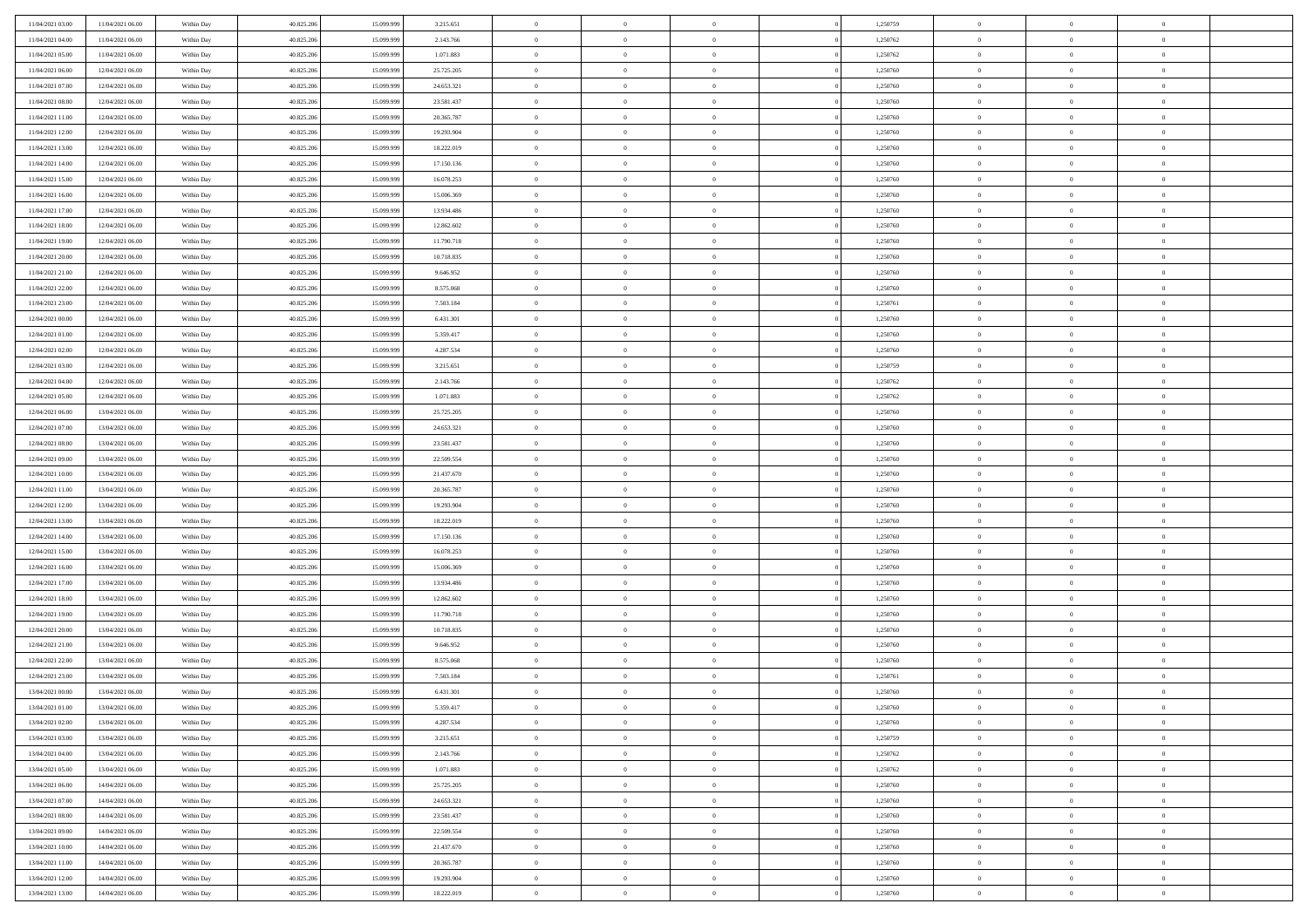| 13/04/2021 14:00                     | 14/04/2021 06:00                     | Within Day               | 40.825.206               | 15.099.999               | 17.150.136               | $\,$ 0 $\,$                | $\overline{0}$                   | $\overline{0}$                   |          | 1,250760             | $\bf{0}$                     | $\overline{0}$                   | $\,0\,$                          |  |
|--------------------------------------|--------------------------------------|--------------------------|--------------------------|--------------------------|--------------------------|----------------------------|----------------------------------|----------------------------------|----------|----------------------|------------------------------|----------------------------------|----------------------------------|--|
| 13/04/2021 15:00                     | 14/04/2021 06:00                     | Within Day               | 40.825.206               | 15.099.99                | 16.078.253               | $\overline{0}$             | $\overline{0}$                   | $\mathbf{0}$                     |          | 1,250760             | $\theta$                     | $\overline{0}$                   | $\theta$                         |  |
| 13/04/2021 16:00                     | 14/04/2021 06:00                     | Within Day               | 40.825.206               | 15.099.999               | 15.006.369               | $\theta$                   | $\overline{0}$                   | $\overline{0}$                   |          | 1,250760             | $\mathbf{0}$                 | $\overline{0}$                   | $\overline{0}$                   |  |
| 13/04/2021 17:00                     | 14/04/2021 06:00                     | Within Day               | 40.825.206               | 15.099.999               | 13.934.486               | $\,$ 0 $\,$                | $\overline{0}$                   | $\overline{0}$                   |          | 1,250760             | $\bf{0}$                     | $\overline{0}$                   | $\bf{0}$                         |  |
| 13/04/2021 18:00                     | 14/04/2021 06:00                     | Within Day               | 40.825.206               | 15.099.999               | 12.862.602               | $\bf{0}$                   | $\overline{0}$                   | $\mathbf{0}$                     |          | 1,250760             | $\bf{0}$                     | $\theta$                         | $\,0\,$                          |  |
| 13/04/2021 19:00                     | 14/04/2021 06:00                     | Within Day               | 40.825.206               | 15.099.999               | 11.790.718               | $\theta$                   | $\overline{0}$                   | $\mathbf{0}$                     |          | 1,250760             | $\mathbf{0}$                 | $\overline{0}$                   | $\overline{0}$                   |  |
| 13/04/2021 20:00                     | 14/04/2021 06:00                     | Within Day               | 40.825.206               | 15.099.999               | 10.718.835               | $\,$ 0 $\,$                | $\overline{0}$                   | $\overline{0}$                   |          | 1,250760             | $\bf{0}$                     | $\overline{0}$                   | $\bf{0}$                         |  |
| 13/04/2021 21:00                     | 14/04/2021 06:00                     | Within Day               | 40.825.206               | 15.099.999               | 9.646.952                | $\,$ 0                     | $\overline{0}$                   | $\mathbf{0}$                     |          | 1,250760             | $\,$ 0 $\,$                  | $\overline{0}$                   | $\theta$                         |  |
| 13/04/2021 22:00                     | 14/04/2021 06:00                     | Within Day               | 40.825.206               | 15.099.999               | 8.575.068                | $\theta$                   | $\overline{0}$                   | $\mathbf{0}$                     |          | 1,250760             | $\mathbf{0}$                 | $\overline{0}$                   | $\overline{0}$                   |  |
| 13/04/2021 23:00                     | 14/04/2021 06:00                     | Within Day               | 40.825.206               | 15.099.999               | 7.503.184                | $\,$ 0 $\,$                | $\overline{0}$                   | $\Omega$                         |          | 1,250761             | $\bf{0}$                     | $\overline{0}$                   | $\,0\,$                          |  |
| 14/04/2021 00:00                     | 14/04/2021 06:00                     | Within Day               | 40.825.206               | 15.099.999               | 6.431.301                | $\bf{0}$                   | $\overline{0}$                   | $\mathbf{0}$                     |          | 1,250760             | $\bf{0}$                     | $\mathbf{0}$                     | $\theta$                         |  |
| 14/04/2021 01:00                     | 14/04/2021 06:00                     | Within Dav               | 40.825.206               | 15.099.999               | 5.359.417                | $\theta$                   | $\overline{0}$                   | $\overline{0}$                   |          | 1,250760             | $\mathbf{0}$                 | $\overline{0}$                   | $\overline{0}$                   |  |
| 14/04/2021 02:00                     | 14/04/2021 06:00                     | Within Day               | 40.825.206               | 15.099.999               | 4.287.534                | $\,$ 0 $\,$                | $\overline{0}$                   | $\overline{0}$                   |          | 1,250760             | $\bf{0}$                     | $\overline{0}$                   | $\bf{0}$                         |  |
| 14/04/2021 03:00                     | 14/04/2021 06:00                     | Within Day               | 40.825.206               | 15.099.999               | 3.215.651                | $\,$ 0                     | $\overline{0}$                   | $\mathbf{0}$                     |          | 1,250759             | $\bf{0}$                     | $\theta$                         | $\,0\,$                          |  |
| 14/04/2021 04:00                     | 14/04/2021 06:00                     | Within Dav               | 40.825.206               | 15.099.999               | 2.143.766                | $\theta$                   | $\overline{0}$                   | $\mathbf{0}$                     |          | 1,250762             | $\mathbf{0}$                 | $\overline{0}$                   | $\overline{0}$                   |  |
| 14/04/2021 05:00                     | 14/04/2021 06:00                     | Within Day               | 40.825.206               | 15.099.999               | 1.071.883                | $\,$ 0 $\,$                | $\overline{0}$                   | $\Omega$                         |          | 1,250762             | $\bf{0}$                     | $\overline{0}$                   | $\bf{0}$                         |  |
| 14/04/2021 06:00                     | 15/04/2021 06:00                     |                          | 40.825.206               | 15.099.999               | 25.725.205               | $\,$ 0                     | $\overline{0}$                   | $\mathbf{0}$                     |          | 1,250760             | $\bf{0}$                     | $\overline{0}$                   | $\theta$                         |  |
| 14/04/2021 07:00                     | 15/04/2021 06:00                     | Within Day<br>Within Day | 40.825.206               | 15.099.999               | 24.653.321               | $\theta$                   | $\overline{0}$                   | $\mathbf{0}$                     |          | 1,250760             | $\mathbf{0}$                 | $\overline{0}$                   | $\overline{0}$                   |  |
| 14/04/2021 08:00                     | 15/04/2021 06:00                     | Within Day               | 40.825.206               | 15.099.999               | 23.581.437               | $\,$ 0 $\,$                | $\overline{0}$                   | $\overline{0}$                   |          | 1,250760             | $\bf{0}$                     | $\overline{0}$                   | $\,0\,$                          |  |
| 14/04/2021 09:00                     | 15/04/2021 06:00                     |                          | 40.825.206               | 15.099.999               | 22.509.554               | $\bf{0}$                   | $\overline{0}$                   | $\mathbf{0}$                     |          | 1,250760             | $\bf{0}$                     | $\mathbf{0}$                     | $\theta$                         |  |
| 14/04/2021 10:00                     | 15/04/2021 06:00                     | Within Day<br>Within Dav | 40.825.206               | 15.099.999               | 21.437.670               | $\theta$                   | $\overline{0}$                   | $\mathbf{0}$                     |          | 1,250760             | $\mathbf{0}$                 | $\overline{0}$                   | $\overline{0}$                   |  |
| 14/04/2021 11:00                     |                                      |                          |                          |                          |                          | $\,$ 0 $\,$                |                                  |                                  |          |                      | $\bf{0}$                     |                                  | $\bf{0}$                         |  |
|                                      | 15/04/2021 06:00                     | Within Day               | 40.825.206               | 15.099.999               | 20.365.787               |                            | $\overline{0}$                   | $\overline{0}$                   |          | 1,250760             |                              | $\overline{0}$                   |                                  |  |
| 14/04/2021 12:00<br>14/04/2021 13:00 | 15/04/2021 06:00<br>15/04/2021 06:00 | Within Day               | 40.825.206               | 15.099.999               | 19.293.904               | $\,$ 0<br>$\theta$         | $\overline{0}$                   | $\mathbf{0}$                     |          | 1,250760             | $\bf{0}$<br>$\mathbf{0}$     | $\bf{0}$                         | $\,0\,$<br>$\overline{0}$        |  |
|                                      |                                      | Within Dav               | 40.825.206               | 15.099.999               | 18.222.019               |                            | $\overline{0}$                   | $\mathbf{0}$<br>$\overline{0}$   |          | 1,250760             |                              | $\overline{0}$<br>$\overline{0}$ |                                  |  |
| 14/04/2021 14:00                     | 15/04/2021 06:00                     | Within Day               | 40.825.206               | 15.099.999               | 17.150.136               | $\,$ 0 $\,$                | $\overline{0}$                   |                                  |          | 1,250760             | $\bf{0}$                     |                                  | $\,0\,$                          |  |
| 14/04/2021 15:00                     | 15/04/2021 06:00                     | Within Day               | 40.825.206               | 15.099.999               | 16.078.253               | $\,$ 0                     | $\overline{0}$                   | $\mathbf{0}$                     |          | 1,250760             | $\mathbf{0}$                 | $\overline{0}$                   | $\theta$                         |  |
| 14/04/2021 16:00                     | 15/04/2021 06:00                     | Within Day               | 40.825.206               | 15.099.999               | 15.006.369               | $\theta$                   | $\overline{0}$                   | $\overline{0}$                   |          | 1,250760             | $\mathbf{0}$                 | $\overline{0}$                   | $\overline{0}$                   |  |
| 14/04/2021 17:00                     | 15/04/2021 06:00                     | Within Day               | 40.825.206               | 15.099.999               | 13.934.486               | $\,$ 0 $\,$                | $\overline{0}$                   | $\overline{0}$                   |          | 1,250760             | $\bf{0}$                     | $\overline{0}$                   | $\,0\,$                          |  |
| 14/04/2021 18:00                     | 15/04/2021 06:00                     | Within Day               | 40.825.206               | 15,099,999               | 12.862.602               | $\bf{0}$                   | $\overline{0}$                   | $\mathbf{0}$                     |          | 1,250760             | $\bf{0}$                     | $\mathbf{0}$                     | $\overline{0}$                   |  |
| 14/04/2021 19:00                     | 15/04/2021 06:00                     | Within Dav               | 40.825.206               | 15.099.999               | 11.790.718               | $\theta$                   | $\overline{0}$                   | $\overline{0}$                   |          | 1,250760             | $\mathbf{0}$                 | $\overline{0}$                   | $\overline{0}$                   |  |
| 14/04/2021 20:00                     | 15/04/2021 06:00                     | Within Day               | 40.825.206               | 15.099.999               | 10.718.835               | $\,$ 0 $\,$                | $\overline{0}$                   | $\overline{0}$                   |          | 1,250760             | $\,$ 0                       | $\overline{0}$                   | $\,$ 0 $\,$                      |  |
| 14/04/2021 21:00                     | 15/04/2021 06:00                     | Within Day               | 40.825.206               | 15.099.999               | 9.646.952                | $\,$ 0<br>$\theta$         | $\overline{0}$                   | $\mathbf{0}$                     |          | 1,250760             | $\bf{0}$<br>$\mathbf{0}$     | $\mathbf{0}$                     | $\overline{0}$<br>$\overline{0}$ |  |
| 14/04/2021 22:00                     | 15/04/2021 06:00                     | Within Dav               | 40.825.206               | 15.099.999               | 8.575.068                |                            | $\overline{0}$<br>$\overline{0}$ | $\mathbf{0}$                     |          | 1,250760             |                              | $\overline{0}$                   | $\theta$                         |  |
| 14/04/2021 23:00                     | 15/04/2021 06:00                     | Within Day               | 40.825.206               | 15.099.999<br>15,099,999 | 7.503.184                | $\theta$                   |                                  | $\overline{0}$                   |          | 1,250761             | $\,$ 0                       | $\overline{0}$<br>$\overline{0}$ | $\overline{0}$                   |  |
| 15/04/2021 00:00<br>15/04/2021 01:00 | 15/04/2021 06:00<br>15/04/2021 06:00 | Within Day<br>Within Day | 40.825.206<br>40.825.206 | 15.099.999               | 6.431.301<br>5.359.417   | $\bf{0}$<br>$\theta$       | $\overline{0}$<br>$\overline{0}$ | $\mathbf{0}$                     |          | 1,250760<br>1,250760 | $\mathbf{0}$<br>$\mathbf{0}$ | $\overline{0}$                   | $\overline{0}$                   |  |
|                                      |                                      |                          |                          |                          |                          | $\theta$                   | $\overline{0}$                   | $\mathbf{0}$<br>$\overline{0}$   |          |                      | $\,$ 0                       | $\overline{0}$                   | $\theta$                         |  |
| 15/04/2021 02:00<br>15/04/2021 03:00 | 15/04/2021 06:00<br>15/04/2021 06:00 | Within Day               | 40.825.206<br>40.825.206 | 15.099.999<br>15.099.999 | 4.287.534                | $\bf{0}$                   | $\overline{0}$                   | $\mathbf{0}$                     |          | 1,250760             | $\bf{0}$                     | $\mathbf{0}$                     | $\overline{0}$                   |  |
| 15/04/2021 04:00                     | 15/04/2021 06:00                     | Within Day<br>Within Dav | 40.825.206               | 15.099.999               | 3.215.651<br>2.143.766   | $\theta$                   | $\overline{0}$                   | $\overline{0}$                   |          | 1,250759<br>1,250762 | $\mathbf{0}$                 | $\overline{0}$                   | $\overline{0}$                   |  |
|                                      |                                      |                          |                          |                          |                          | $\,$ 0 $\,$                |                                  | $\overline{0}$                   |          |                      | $\,$ 0                       | $\overline{0}$                   | $\,$ 0 $\,$                      |  |
| 15/04/2021 05:00<br>15/04/2021 06:00 | 15/04/2021 06:00<br>16/04/2021 06:00 | Within Day               | 40.825.206<br>40.825.206 | 15.099.999<br>15.099.999 | 1.071.883<br>25.725.205  | $\,$ 0                     | $\overline{0}$<br>$\,$ 0 $\,$    | $\overline{0}$                   |          | 1,250762<br>1,250760 | $\,$ 0 $\,$                  | $\overline{0}$                   | $\overline{0}$                   |  |
| 15/04/2021 07:00                     | 16/04/2021 06:00                     | Within Day<br>Within Dav | 40.825.206               | 15.099.999               | 24.653.321               | $\theta$                   | $\overline{0}$                   | $\mathbf{0}$                     |          | 1,250760             | $\mathbf{0}$                 | $\overline{0}$                   | $\theta$                         |  |
| 15/04/2021 08:00                     | 16/04/2021 06:00                     | Within Day               | 40.825.206               | 15.099.999               | 23.581.437               | $\overline{0}$             | $\overline{0}$                   | $\overline{0}$                   |          | 1,250760             | $\,$ 0                       | $\overline{0}$                   | $\theta$                         |  |
| 15/04/2021 09:00                     | 16/04/2021 06:00                     | Within Day               | 40.825.206               | 15.099.999               | 22.509.554               | $\bf{0}$                   | $\overline{0}$                   | $\mathbf{0}$                     |          | 1,250760             | $\,$ 0 $\,$                  | $\overline{0}$                   | $\bf{0}$                         |  |
| 15/04/2021 10:00                     | 16/04/2021 06:00                     | Within Day               | 40.825.206               | 15.099.999               | 21.437.670               | $\overline{0}$             | $\theta$                         |                                  |          | 1,250760             | $\overline{0}$               | $^{\circ}$                       | $\theta$                         |  |
| 15/04/2021 11:00                     | 16/04/2021 06:00                     | Within Day               | 40.825.206               | 15.099.999               | 20.365.787               | $\,$ 0 $\,$                | $\overline{0}$                   | $\overline{0}$                   |          | 1,250760             | $\,$ 0 $\,$                  | $\bf{0}$                         | $\theta$                         |  |
| 15/04/2021 12:00                     | 16/04/2021 06:00                     | Within Day               | 40.825.206               | 15.099.999               | 19.293.904               | $\bf{0}$                   | $\,$ 0 $\,$                      | $\overline{0}$                   |          | 1,250760             | $\,$ 0 $\,$                  | $\overline{0}$                   | $\overline{0}$                   |  |
| 15/04/2021 13:00                     | 16/04/2021 06:00                     | Within Day               | 40.825.206               | 15.099.999               | 18.222.019               | $\mathbf{0}$               | $\overline{0}$                   | $\overline{0}$                   |          | 1,250760             | $\,$ 0 $\,$                  | $\bf{0}$                         | $\overline{0}$                   |  |
|                                      |                                      |                          |                          |                          |                          |                            |                                  |                                  |          |                      |                              |                                  |                                  |  |
| 15/04/2021 14:00                     | 16/04/2021 06:00<br>16/04/2021 06:00 | Within Day               | 40.825.206<br>40.825.206 | 15.099.999<br>15.099.999 | 17.150.136<br>16.078.253 | $\,$ 0 $\,$<br>$\,$ 0 $\,$ | $\overline{0}$<br>$\,$ 0 $\,$    | $\overline{0}$<br>$\overline{0}$ | $\theta$ | 1,250760<br>1,250760 | $\,$ 0 $\,$<br>$\,$ 0 $\,$   | $\bf{0}$<br>$\overline{0}$       | $\,$ 0 $\,$<br>$\overline{0}$    |  |
| 15/04/2021 15:00<br>15/04/2021 16:00 | 16/04/2021 06:00                     | Within Day<br>Within Day | 40.825.206               | 15.099.999               | 15.006.369               | $\mathbf{0}$               | $\overline{0}$                   | $\overline{0}$                   |          | 1,250760             | $\mathbf{0}$                 | $\overline{0}$                   | $\overline{0}$                   |  |
|                                      |                                      |                          |                          |                          |                          |                            |                                  |                                  |          |                      |                              |                                  |                                  |  |
| 15/04/2021 17:00                     | 16/04/2021 06:00                     | Within Day               | 40.825.206               | 15.099.999               | 13.934.486               | $\,$ 0 $\,$                | $\overline{0}$                   | $\overline{0}$<br>$\overline{0}$ |          | 1,250760             | $\,$ 0 $\,$                  | $\mathbf{0}$<br>$\overline{0}$   | $\,$ 0 $\,$                      |  |
| 15/04/2021 18:00                     | 16/04/2021 06:00                     | Within Day               | 40.825.206               | 15.099.999               | 12.862.602               | $\bf{0}$<br>$\,$ 0 $\,$    | $\overline{0}$                   |                                  |          | 1,250760             | $\,$ 0 $\,$                  |                                  | $\overline{0}$                   |  |
| 15/04/2021 19:00                     | 16/04/2021 06:00                     | Within Day               | 40.825.206               | 15.099.999               | 11.790.718               |                            | $\overline{0}$                   | $\overline{0}$                   |          | 1,250760             | $\mathbf{0}$                 | $\bf{0}$                         | $\overline{0}$                   |  |
| 15/04/2021 20:00                     | 16/04/2021 06:00                     | Within Day               | 40.825.206               | 15.099.999               | 10.718.835               | $\,$ 0 $\,$                | $\overline{0}$                   | $\overline{0}$                   |          | 1,250760             | $\,$ 0 $\,$                  | $\mathbf{0}$                     | $\,$ 0 $\,$                      |  |
| 15/04/2021 21:00                     | 16/04/2021 06:00                     | Within Day               | 40.825.206               | 15.099.999               | 9.646.952                | $\,$ 0 $\,$                | $\,$ 0 $\,$                      | $\overline{0}$                   |          | 1,250760             | $\,$ 0 $\,$                  | $\overline{0}$                   | $\overline{0}$                   |  |
| 15/04/2021 22:00                     | 16/04/2021 06:00                     | Within Day               | 40.825.206               | 15.099.999               | 8.575.068                | $\theta$                   | $\overline{0}$                   | $\overline{0}$                   |          | 1,250760             | $\mathbf{0}$                 | $\overline{0}$                   | $\overline{0}$                   |  |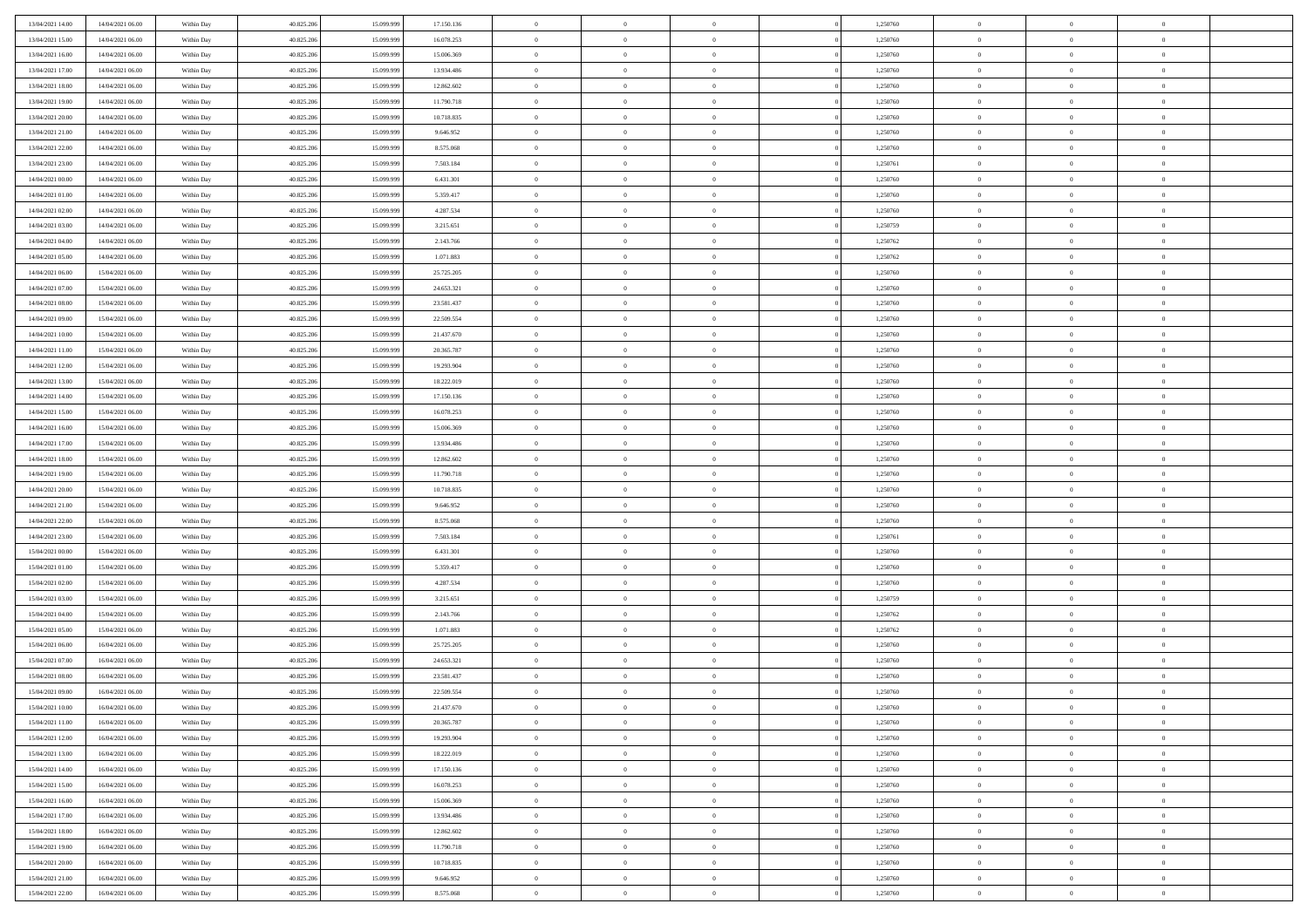| 15/04/2021 23:00                     | 16/04/2021 06:00                     | Within Day               | 40.825.206               | 15.099.999               | 7.503.184                | $\,$ 0 $\,$           | $\overline{0}$                   | $\overline{0}$                   |          | 1,250761             | $\bf{0}$              | $\overline{0}$                   | $\,0\,$                          |  |
|--------------------------------------|--------------------------------------|--------------------------|--------------------------|--------------------------|--------------------------|-----------------------|----------------------------------|----------------------------------|----------|----------------------|-----------------------|----------------------------------|----------------------------------|--|
| 16/04/2021 00:00                     | 16/04/2021 06:00                     | Within Day               | 40.825.206               | 15.099.99                | 6.431.301                | $\theta$              | $\overline{0}$                   | $\mathbf{0}$                     |          | 1,250760             | $\theta$              | $\overline{0}$                   | $\theta$                         |  |
| 16/04/2021 01:00                     | 16/04/2021 06:00                     | Within Dav               | 40.825.206               | 15.099.999               | 5.359.417                | $\theta$              | $\overline{0}$                   | $\overline{0}$                   |          | 1,250760             | $\mathbf{0}$          | $\overline{0}$                   | $\overline{0}$                   |  |
| 16/04/2021 02:00                     | 16/04/2021 06:00                     | Within Day               | 40.825.206               | 15.099.999               | 4.287.534                | $\,$ 0 $\,$           | $\overline{0}$                   | $\overline{0}$                   |          | 1,250760             | $\bf{0}$              | $\overline{0}$                   | $\bf{0}$                         |  |
| 16/04/2021 03:00                     | 16/04/2021 06:00                     | Within Day               | 40.825.206               | 15.099.999               | 3.215.651                | $\bf{0}$              | $\overline{0}$                   | $\mathbf{0}$                     |          | 1,250759             | $\bf{0}$              | $\theta$                         | $\,0\,$                          |  |
| 16/04/2021 04:00                     | 16/04/2021 06:00                     | Within Dav               | 40.825.206               | 15.099.999               | 2.143.766                | $\theta$              | $\overline{0}$                   | $\mathbf{0}$                     |          | 1,250762             | $\mathbf{0}$          | $\overline{0}$                   | $\overline{0}$                   |  |
| 16/04/2021 05:00                     | 16/04/2021 06:00                     | Within Day               | 40.825.206               | 15.099.999               | 1.071.883                | $\,$ 0 $\,$           | $\overline{0}$                   | $\overline{0}$                   |          | 1,250762             | $\bf{0}$              | $\overline{0}$                   | $\,0\,$                          |  |
| 16/04/2021 06:00                     | 17/04/2021 06:00                     | Within Day               | 40.825.206               | 15.099.999               | 25.725.205               | $\overline{0}$        | $\overline{0}$                   | $\mathbf{0}$                     |          | 1,250760             | $\,$ 0 $\,$           | $\overline{0}$                   | $\theta$                         |  |
| 16/04/2021 07:00                     | 17/04/2021 06:00                     | Within Day               | 40.825.206               | 15.099.999               | 24.653.321               | $\theta$              | $\overline{0}$                   | $\mathbf{0}$                     |          | 1,250760             | $\mathbf{0}$          | $\bf{0}$                         | $\overline{0}$                   |  |
| 16/04/2021 08:00                     | 17/04/2021 06:00                     | Within Day               | 40.825.206               | 15.099.999               | 23.581.437               | $\,$ 0 $\,$           | $\overline{0}$                   | $\Omega$                         |          | 1,250760             | $\bf{0}$              | $\overline{0}$                   | $\,0\,$                          |  |
| 16/04/2021 09:00                     | 17/04/2021 06:00                     | Within Day               | 40.825.206               | 15.099.999               | 22.509.554               | $\bf{0}$              | $\overline{0}$                   | $\mathbf{0}$                     |          | 1,250760             | $\bf{0}$              | $\mathbf{0}$                     | $\theta$                         |  |
| 16/04/2021 10:00                     | 17/04/2021 06:00                     | Within Dav               | 40.825.206               | 15.099.999               | 21.437.670               | $\theta$              | $\overline{0}$                   | $\overline{0}$                   |          | 1,250760             | $\mathbf{0}$          | $\overline{0}$                   | $\overline{0}$                   |  |
| 16/04/2021 11:00                     | 17/04/2021 06:00                     | Within Day               | 40.825.206               | 15.099.999               | 20.365.787               | $\,$ 0 $\,$           | $\overline{0}$                   | $\overline{0}$                   |          | 1,250760             | $\bf{0}$              | $\overline{0}$                   | $\bf{0}$                         |  |
| 16/04/2021 12:00                     | 17/04/2021 06:00                     | Within Day               | 40.825.206               | 15.099.999               | 19.293.904               | $\bf{0}$              | $\overline{0}$                   | $\mathbf{0}$                     |          | 1,250760             | $\bf{0}$              | $\theta$                         | $\,0\,$                          |  |
| 16/04/2021 13:00                     | 17/04/2021 06:00                     | Within Dav               | 40.825.206               | 15.099.999               | 18.222.019               | $\theta$              | $\overline{0}$                   | $\mathbf{0}$                     |          | 1,250760             | $\mathbf{0}$          | $\overline{0}$                   | $\overline{0}$                   |  |
| 16/04/2021 14:00                     | 17/04/2021 06:00                     | Within Day               | 40.825.206               | 15.099.999               | 17.150.136               | $\,$ 0 $\,$           | $\overline{0}$                   | $\Omega$                         |          | 1,250760             | $\bf{0}$              | $\overline{0}$                   | $\bf{0}$                         |  |
| 16/04/2021 15:00                     | 17/04/2021 06:00                     | Within Day               | 40.825.206               | 15.099.999               | 16.078.253               | $\,$ 0                | $\overline{0}$                   | $\mathbf{0}$                     |          | 1,250760             | $\bf{0}$              | $\overline{0}$                   | $\theta$                         |  |
| 16/04/2021 16:00                     | 17/04/2021 06:00                     | Within Day               | 40.825.206               | 15.099.999               | 15.006.369               | $\theta$              | $\overline{0}$                   | $\mathbf{0}$                     |          | 1,250760             | $\mathbf{0}$          | $\overline{0}$                   | $\overline{0}$                   |  |
| 16/04/2021 17:00                     | 17/04/2021 06:00                     | Within Day               | 40.825.206               | 15.099.999               | 13.934.486               | $\,$ 0 $\,$           | $\overline{0}$                   | $\Omega$                         |          | 1,250760             | $\bf{0}$              | $\overline{0}$                   | $\,0\,$                          |  |
| 16/04/2021 18:00                     | 17/04/2021 06:00                     | Within Day               | 40.825.206               | 15.099.999               | 12.862.602               | $\bf{0}$              | $\overline{0}$                   | $\mathbf{0}$                     |          | 1,250760             | $\bf{0}$              | $\mathbf{0}$                     | $\theta$                         |  |
| 16/04/2021 19:00                     | 17/04/2021 06:00                     | Within Dav               | 40.825.206               | 15.099.999               | 11.790.718               | $\theta$              | $\overline{0}$                   | $\mathbf{0}$                     |          | 1,250760             | $\mathbf{0}$          | $\overline{0}$                   | $\overline{0}$                   |  |
| 16/04/2021 20:00                     | 17/04/2021 06:00                     | Within Day               | 40.825.206               | 15.099.999               | 10.718.835               | $\,$ 0 $\,$           | $\overline{0}$                   | $\overline{0}$                   |          | 1,250760             | $\bf{0}$              | $\overline{0}$                   | $\bf{0}$                         |  |
| 16/04/2021 21:00                     | 17/04/2021 06:00                     | Within Day               | 40.825.206               | 15.099.999               | 9.646.952                | $\bf{0}$              | $\overline{0}$                   | $\mathbf{0}$                     |          | 1,250760             | $\bf{0}$              | $\overline{0}$                   | $\,0\,$                          |  |
| 16/04/2021 22:00                     | 17/04/2021 06:00                     | Within Dav               | 40.825.206               | 15.099.999               | 8.575.068                | $\theta$              | $\overline{0}$                   | $\mathbf{0}$                     |          | 1,250760             | $\mathbf{0}$          | $\overline{0}$                   | $\overline{0}$                   |  |
| 16/04/2021 23:00                     | 17/04/2021 06:00                     | Within Day               | 40.825.206               | 15.099.999               | 7.503.184                | $\,$ 0 $\,$           | $\overline{0}$                   | $\overline{0}$                   |          | 1,250761             | $\bf{0}$              | $\overline{0}$                   | $\,0\,$                          |  |
| 17/04/2021 00:00                     | 17/04/2021 06:00                     | Within Day               | 40.825.206               | 15.099.999               | 6.431.301                | $\,$ 0                | $\overline{0}$                   | $\mathbf{0}$                     |          | 1,250760             | $\bf{0}$              | $\overline{0}$                   | $\theta$                         |  |
| 17/04/2021 01:00                     | 17/04/2021 06:00                     | Within Day               | 40.825.206               | 15.099.999               | 5.359.417                | $\theta$              | $\overline{0}$                   | $\overline{0}$                   |          | 1,250760             | $\mathbf{0}$          | $\bf{0}$                         | $\overline{0}$                   |  |
| 17/04/2021 02:00                     | 17/04/2021 06:00                     | Within Day               | 40.825.206               | 15.099.999               | 4.287.534                | $\,$ 0 $\,$           | $\overline{0}$                   | $\Omega$                         |          | 1,250760             | $\bf{0}$              | $\overline{0}$                   | $\,0\,$                          |  |
| 17/04/2021 03:00                     | 17/04/2021 06:00                     | Within Day               | 40.825.206               | 15,099,999               | 3.215.651                | $\bf{0}$              | $\overline{0}$                   | $\mathbf{0}$                     |          | 1,250759             | $\bf{0}$              | $\mathbf{0}$                     | $\overline{0}$                   |  |
| 17/04/2021 04:00                     | 17/04/2021 06:00                     | Within Dav               | 40.825.206               | 15.099.999               | 2.143.766                | $\theta$              | $\overline{0}$                   | $\overline{0}$                   |          | 1,250762             | $\mathbf{0}$          | $\overline{0}$                   | $\overline{0}$                   |  |
| 17/04/2021 05:00                     | 17/04/2021 06:00                     | Within Day               | 40.825.206               | 15.099.999               | 1.071.883                | $\theta$              | $\overline{0}$                   | $\overline{0}$                   |          | 1,250762             | $\,$ 0                | $\overline{0}$                   | $\,$ 0 $\,$                      |  |
| 17/04/2021 06:00                     | 18/04/2021 06:00                     | Within Day               | 40.825.206               | 15.099.999               | 25.725.205               | $\,$ 0                | $\overline{0}$                   | $\mathbf{0}$                     |          | 1,250760             | $\bf{0}$              | $\mathbf{0}$                     | $\overline{0}$                   |  |
| 17/04/2021 07:00                     | 18/04/2021 06:00                     | Within Dav               | 40.825.206               | 15.099.999               | 24.653.321               | $\theta$              | $\overline{0}$                   | $\mathbf{0}$                     |          | 1,250760             | $\mathbf{0}$          | $\overline{0}$                   | $\overline{0}$                   |  |
| 17/04/2021 08:00                     | 18/04/2021 06:00                     | Within Day               | 40.825.206               | 15.099.999               | 23.581.437               | $\theta$              | $\overline{0}$                   | $\overline{0}$                   |          | 1,250760             | $\,$ 0                | $\overline{0}$                   | $\theta$                         |  |
| 17/04/2021 09:00                     | 18/04/2021 06:00                     | Within Day               | 40.825.206               | 15.099.999               | 22.509.554               | $\bf{0}$              | $\overline{0}$                   | $\mathbf{0}$                     |          | 1,250760             | $\mathbf{0}$          | $\overline{0}$                   | $\overline{0}$                   |  |
| 17/04/2021 10:00                     | 18/04/2021 06:00                     | Within Day               | 40.825.206               | 15.099.999               | 21.437.670               | $\theta$              | $\overline{0}$                   | $\mathbf{0}$                     |          | 1,250760             | $\mathbf{0}$          | $\overline{0}$                   | $\overline{0}$                   |  |
| 17/04/2021 11:00                     | 18/04/2021 06:00                     | Within Day               | 40.825.206               | 15.099.999<br>15.099.999 | 20.365.787               | $\theta$<br>$\bf{0}$  | $\overline{0}$                   | $\overline{0}$<br>$\mathbf{0}$   |          | 1,250760             | $\,$ 0<br>$\bf{0}$    | $\overline{0}$<br>$\mathbf{0}$   | $\theta$                         |  |
| 17/04/2021 12:00<br>17/04/2021 13:00 | 18/04/2021 06:00<br>18/04/2021 06:00 | Within Day<br>Within Dav | 40.825.206<br>40.825.206 | 15.099.999               | 19.293.904<br>18.222.019 | $\theta$              | $\overline{0}$<br>$\overline{0}$ | $\overline{0}$                   |          | 1,250760<br>1,250760 | $\mathbf{0}$          | $\overline{0}$                   | $\overline{0}$<br>$\overline{0}$ |  |
|                                      |                                      |                          |                          |                          |                          |                       |                                  |                                  |          |                      |                       |                                  |                                  |  |
| 17/04/2021 14:00<br>17/04/2021 15:00 | 18/04/2021 06:00<br>18/04/2021 06:00 | Within Day<br>Within Day | 40.825.206<br>40.825.206 | 15.099.999<br>15.099.999 | 17.150.136<br>16.078.253 | $\,$ 0 $\,$<br>$\,$ 0 | $\overline{0}$<br>$\,$ 0 $\,$    | $\overline{0}$<br>$\overline{0}$ |          | 1,250760<br>1,250760 | $\,$ 0<br>$\,$ 0 $\,$ | $\overline{0}$<br>$\overline{0}$ | $\,$ 0 $\,$<br>$\overline{0}$    |  |
| 17/04/2021 16:00                     | 18/04/2021 06:00                     | Within Dav               | 40.825.206               | 15.099.999               | 15.006.369               | $\theta$              | $\overline{0}$                   | $\mathbf{0}$                     |          | 1,250760             | $\mathbf{0}$          | $\overline{0}$                   | $\theta$                         |  |
| 17/04/2021 17:00                     | 18/04/2021 06:00                     | Within Day               | 40.825.206               | 15.099.999               | 13.934.486               | $\overline{0}$        | $\overline{0}$                   | $\overline{0}$                   |          | 1,250760             | $\,$ 0                | $\overline{0}$                   | $\theta$                         |  |
| 17/04/2021 18:00                     | 18/04/2021 06:00                     | Within Day               | 40.825.206               | 15.099.999               | 12.862.602               | $\bf{0}$              | $\overline{0}$                   | $\mathbf{0}$                     |          | 1,250760             | $\bf{0}$              | $\overline{0}$                   | $\overline{0}$                   |  |
| 17/04/2021 19:00                     | 18/04/2021 06:00                     | Within Day               | 40.825.206               | 15.099.999               | 11.790.718               | $\overline{0}$        | $\theta$                         |                                  |          | 1,250760             | $\overline{0}$        | $^{\circ}$                       | $\theta$                         |  |
| 17/04/2021 20:00                     | 18/04/2021 06:00                     | Within Day               | 40.825.206               | 15.099.999               | 10.718.835               | $\,$ 0 $\,$           | $\overline{0}$                   | $\overline{0}$                   |          | 1,250760             | $\,$ 0 $\,$           | $\bf{0}$                         | $\theta$                         |  |
| 17/04/2021 21:00                     | 18/04/2021 06:00                     | Within Day               | 40.825.206               | 15.099.999               | 9.646.952                | $\bf{0}$              | $\,$ 0 $\,$                      | $\overline{0}$                   |          | 1,250760             | $\,$ 0 $\,$           | $\overline{0}$                   | $\overline{0}$                   |  |
| 17/04/2021 22:00                     | 18/04/2021 06:00                     | Within Day               | 40.825.206               | 15.099.999               | 8.575.068                | $\mathbf{0}$          | $\overline{0}$                   | $\overline{0}$                   |          | 1,250760             | $\,$ 0 $\,$           | $\bf{0}$                         | $\overline{0}$                   |  |
| 17/04/2021 23:00                     | 18/04/2021 06:00                     | Within Day               | 40.825.206               | 15.099.999               | 7.503.184                | $\,$ 0 $\,$           | $\overline{0}$                   | $\overline{0}$                   | $\theta$ | 1,250761             | $\,$ 0 $\,$           | $\bf{0}$                         | $\,$ 0 $\,$                      |  |
| 18/04/2021 00:00                     | 18/04/2021 06:00                     | Within Day               | 40.825.206               | 15.099.999               | 6.431.301                | $\,$ 0 $\,$           | $\,$ 0 $\,$                      | $\overline{0}$                   |          | 1,250760             | $\,$ 0 $\,$           | $\overline{0}$                   | $\overline{0}$                   |  |
| 18/04/2021 01:00                     | 18/04/2021 06:00                     | Within Day               | 40.825.206               | 15.099.999               | 5.359.417                | $\mathbf{0}$          | $\overline{0}$                   | $\overline{0}$                   |          | 1,250760             | $\mathbf{0}$          | $\bf{0}$                         | $\overline{0}$                   |  |
| 18/04/2021 02:00                     | 18/04/2021 06:00                     | Within Day               | 40.825.206               | 15.099.999               | 4.287.534                | $\,$ 0 $\,$           | $\overline{0}$                   | $\overline{0}$                   |          | 1,250760             | $\,$ 0 $\,$           | $\overline{0}$                   | $\,$ 0 $\,$                      |  |
| 18/04/2021 03:00                     | 18/04/2021 06:00                     | Within Day               | 40.825.206               | 15.099.999               | 3.215.651                | $\bf{0}$              | $\,$ 0 $\,$                      | $\overline{0}$                   |          | 1,250759             | $\,$ 0 $\,$           | $\overline{0}$                   | $\overline{0}$                   |  |
| 18/04/2021 04:00                     | 18/04/2021 06:00                     | Within Day               | 40.825.206               | 15.099.999               | 2.143.766                | $\mathbf{0}$          | $\overline{0}$                   | $\overline{0}$                   |          | 1,250762             | $\,$ 0 $\,$           | $\bf{0}$                         | $\overline{0}$                   |  |
| 18/04/2021 05:00                     | 18/04/2021 06:00                     | Within Day               | 40.825.206               | 15.099.999               | 1.071.883                | $\,$ 0 $\,$           | $\overline{0}$                   | $\overline{0}$                   |          | 1,250762             | $\,$ 0 $\,$           | $\overline{0}$                   | $\,$ 0 $\,$                      |  |
| 18/04/2021 06:00                     | 19/04/2021 06:00                     | Within Day               | 40.825.206               | 15.099.999               | 25.725.205               | $\,$ 0 $\,$           | $\,$ 0 $\,$                      | $\overline{0}$                   |          | 1,250760             | $\,$ 0 $\,$           | $\overline{0}$                   | $\overline{0}$                   |  |
| 18/04/2021 07:00                     | 19/04/2021 06:00                     | Within Day               | 40.825.206               | 15.099.999               | 24.653.321               | $\theta$              | $\overline{0}$                   | $\overline{0}$                   |          | 1,250760             | $\mathbf{0}$          | $\overline{0}$                   | $\overline{0}$                   |  |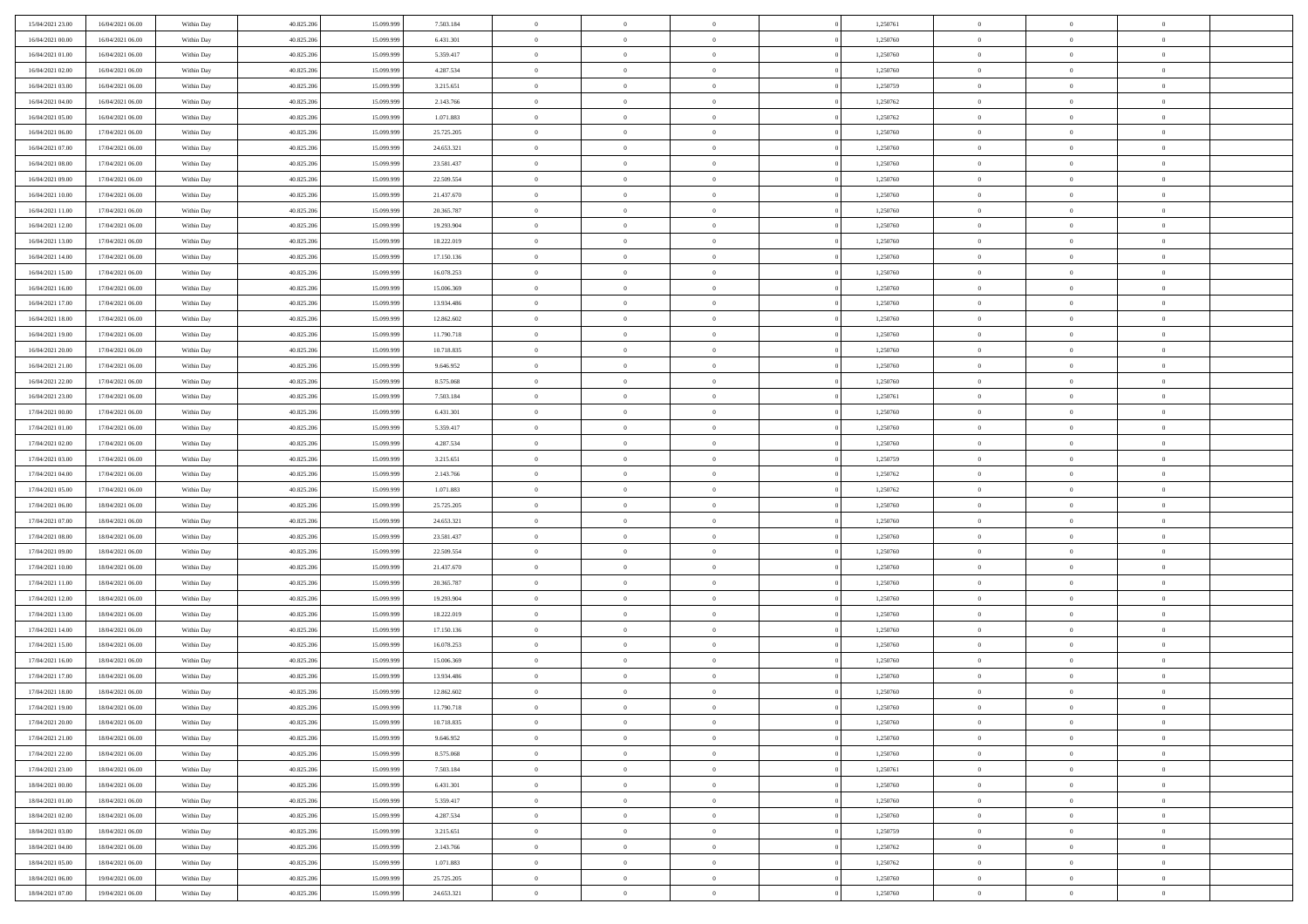| 18/04/2021 08:00 | 19/04/2021 06:00 | Within Day | 40.825.206 | 15.099.999 | 23.581.437     | $\,$ 0 $\,$    | $\overline{0}$ | $\overline{0}$ |          | 1,250760 | $\bf{0}$       | $\overline{0}$ | $\,0\,$        |  |
|------------------|------------------|------------|------------|------------|----------------|----------------|----------------|----------------|----------|----------|----------------|----------------|----------------|--|
| 18/04/2021 09:00 | 19/04/2021 06:00 | Within Day | 40.825.206 | 15,099,999 | 22.509.554     | $\overline{0}$ | $\overline{0}$ | $\mathbf{0}$   |          | 1,250760 | $\theta$       | $\overline{0}$ | $\theta$       |  |
| 18/04/2021 11:00 | 19/04/2021 06:00 | Within Dav | 40.825.206 | 15.099.999 | 20.365.787     | $\theta$       | $\overline{0}$ | $\overline{0}$ |          | 1,250760 | $\mathbf{0}$   | $\overline{0}$ | $\overline{0}$ |  |
| 18/04/2021 12:00 | 19/04/2021 06:00 | Within Day | 40.825.206 | 15.099.999 | 19.293.904     | $\,$ 0 $\,$    | $\overline{0}$ | $\overline{0}$ |          | 1,250760 | $\bf{0}$       | $\overline{0}$ | $\bf{0}$       |  |
| 18/04/2021 13:00 | 19/04/2021 06:00 | Within Day | 40.825.206 | 15.099.999 | 18.222.019     | $\bf{0}$       | $\overline{0}$ | $\mathbf{0}$   |          | 1,250760 | $\bf{0}$       | $\theta$       | $\,0\,$        |  |
| 18/04/2021 14:00 | 19/04/2021 06:00 | Within Dav | 40.825.206 | 15.099.999 | 17.150.136     | $\theta$       | $\overline{0}$ | $\mathbf{0}$   |          | 1,250760 | $\mathbf{0}$   | $\overline{0}$ | $\overline{0}$ |  |
| 18/04/2021 15:00 | 19/04/2021 06:00 | Within Day | 40.825.206 | 15.099.999 | 16.078.253     | $\,$ 0 $\,$    | $\overline{0}$ | $\overline{0}$ |          | 1,250760 | $\bf{0}$       | $\overline{0}$ | $\,0\,$        |  |
| 18/04/2021 16:00 | 19/04/2021 06:00 | Within Day | 40.825.206 | 15.099.999 | 15.006.369     | $\overline{0}$ | $\overline{0}$ | $\mathbf{0}$   |          | 1,250760 | $\,$ 0 $\,$    | $\overline{0}$ | $\theta$       |  |
| 18/04/2021 17:00 | 19/04/2021 06:00 | Within Day | 40.825.206 | 15.099.999 | 13.934.486     | $\theta$       | $\overline{0}$ | $\mathbf{0}$   |          | 1,250760 | $\mathbf{0}$   | $\bf{0}$       | $\overline{0}$ |  |
| 18/04/2021 18:00 | 19/04/2021 06:00 | Within Day | 40.825.206 | 15.099.999 | 12.862.602     | $\,$ 0 $\,$    | $\overline{0}$ | $\Omega$       |          | 1,250760 | $\bf{0}$       | $\overline{0}$ | $\,0\,$        |  |
| 18/04/2021 19:00 | 19/04/2021 06:00 | Within Day | 40.825.206 | 15,099,999 | 11.790.718     | $\bf{0}$       | $\overline{0}$ | $\mathbf{0}$   |          | 1,250760 | $\bf{0}$       | $\mathbf{0}$   | $\theta$       |  |
| 18/04/2021 20:00 | 19/04/2021 06:00 | Within Dav | 40.825.206 | 15.099.999 | 10.718.835     | $\theta$       | $\overline{0}$ | $\overline{0}$ |          | 1,250760 | $\mathbf{0}$   | $\overline{0}$ | $\overline{0}$ |  |
| 18/04/2021 21:00 | 19/04/2021 06:00 | Within Day | 40.825.206 | 15.099.999 | 9.646.952      | $\,$ 0 $\,$    | $\overline{0}$ | $\overline{0}$ |          | 1,250760 | $\bf{0}$       | $\overline{0}$ | $\bf{0}$       |  |
| 18/04/2021 22:00 | 19/04/2021 06:00 | Within Day | 40.825.206 | 15.099.999 | 8.575.068      | $\,$ 0         | $\overline{0}$ | $\mathbf{0}$   |          | 1,250760 | $\bf{0}$       | $\theta$       | $\,0\,$        |  |
| 18/04/2021 23:00 | 19/04/2021 06:00 | Within Dav | 40.825.206 | 15.099.999 | 7.503.184      | $\theta$       | $\overline{0}$ | $\mathbf{0}$   |          | 1,250761 | $\mathbf{0}$   | $\overline{0}$ | $\overline{0}$ |  |
| 19/04/2021 00:00 | 19/04/2021 06:00 | Within Day | 40.825.206 | 15.099.999 | 6.431.301      | $\,$ 0 $\,$    | $\overline{0}$ | $\Omega$       |          | 1,250760 | $\bf{0}$       | $\overline{0}$ | $\bf{0}$       |  |
| 19/04/2021 01:00 | 19/04/2021 06:00 | Within Day | 40.825.206 | 15.099.999 | 5.359.417      | $\,$ 0         | $\overline{0}$ | $\mathbf{0}$   |          | 1,250760 | $\bf{0}$       | $\overline{0}$ | $\theta$       |  |
| 19/04/2021 02:00 | 19/04/2021 06:00 | Within Day | 40.825.206 | 15.099.999 | 4.287.534      | $\theta$       | $\overline{0}$ | $\mathbf{0}$   |          | 1,250760 | $\mathbf{0}$   | $\overline{0}$ | $\overline{0}$ |  |
| 19/04/2021 03:00 | 19/04/2021 06:00 | Within Day | 40.825.206 | 15.099.999 | 3.215.651      | $\,$ 0 $\,$    | $\overline{0}$ | $\Omega$       |          | 1,250759 | $\bf{0}$       | $\overline{0}$ | $\,0\,$        |  |
| 19/04/2021 04:00 | 19/04/2021 06:00 | Within Day | 40.825.206 | 15.099.999 | 2.143.766      | $\bf{0}$       | $\overline{0}$ | $\mathbf{0}$   |          | 1,250762 | $\bf{0}$       | $\mathbf{0}$   | $\theta$       |  |
| 19/04/2021 05:00 | 19/04/2021 06:00 | Within Dav | 40.825.206 | 15.099.999 | 1.071.883      | $\theta$       | $\overline{0}$ | $\mathbf{0}$   |          | 1,250762 | $\mathbf{0}$   | $\overline{0}$ | $\overline{0}$ |  |
| 19/04/2021 06:00 | 20/04/2021 06:00 | Within Day | 40.825.206 | 15.099.999 | 25.725.205     | $\,$ 0 $\,$    | $\overline{0}$ | $\overline{0}$ |          | 1,250760 | $\bf{0}$       | $\overline{0}$ | $\bf{0}$       |  |
| 19/04/2021 07:00 | 20/04/2021 06:00 | Within Day | 40.825.206 | 15.099.999 | 24.653.321     | $\bf{0}$       | $\overline{0}$ | $\mathbf{0}$   |          | 1,250760 | $\bf{0}$       | $\bf{0}$       | $\,0\,$        |  |
| 19/04/2021 08:00 | 20/04/2021 06:00 | Within Dav | 40.825.206 | 15.099.999 | 23.581.437     | $\theta$       | $\overline{0}$ | $\mathbf{0}$   |          | 1,250760 | $\mathbf{0}$   | $\overline{0}$ | $\overline{0}$ |  |
| 19/04/2021 09:00 | 20/04/2021 06:00 | Within Day | 40.825.206 | 15.099.999 | 22.509.554     | $\,$ 0 $\,$    | $\overline{0}$ | $\overline{0}$ |          | 1,250760 | $\bf{0}$       | $\overline{0}$ | $\,0\,$        |  |
| 19/04/2021 10:00 | 20/04/2021 06:00 | Within Day | 40.825.206 | 15.099.999 | 21.437.670     | $\,$ 0         | $\overline{0}$ | $\mathbf{0}$   |          | 1,250760 | $\bf{0}$       | $\overline{0}$ | $\theta$       |  |
| 19/04/2021 11:00 | 20/04/2021 06:00 | Within Day | 40.825.206 | 15.099.999 | 20.365.787     | $\theta$       | $\overline{0}$ | $\overline{0}$ |          | 1,250760 | $\mathbf{0}$   | $\bf{0}$       | $\overline{0}$ |  |
| 19/04/2021 12:00 | 20/04/2021 06:00 | Within Day | 40.825.206 | 15.099.999 | 19.293.904     | $\,$ 0 $\,$    | $\overline{0}$ | $\Omega$       |          | 1,250760 | $\bf{0}$       | $\overline{0}$ | $\,0\,$        |  |
| 19/04/2021 13:00 | 20/04/2021 06:00 | Within Day | 40.825.206 | 15,099,999 | 18.222.019     | $\bf{0}$       | $\overline{0}$ | $\mathbf{0}$   |          | 1,250760 | $\bf{0}$       | $\mathbf{0}$   | $\overline{0}$ |  |
| 19/04/2021 14:00 | 20/04/2021 06:00 | Within Dav | 40.825.206 | 15.099.999 | 17.150.136     | $\theta$       | $\overline{0}$ | $\overline{0}$ |          | 1,250760 | $\mathbf{0}$   | $\overline{0}$ | $\overline{0}$ |  |
| 19/04/2021 15:00 | 20/04/2021 06:00 | Within Day | 40.825.206 | 15.099.999 | 16.078.253     | $\theta$       | $\overline{0}$ | $\overline{0}$ |          | 1,250760 | $\,$ 0         | $\overline{0}$ | $\,$ 0 $\,$    |  |
| 19/04/2021 16:00 | 20/04/2021 06:00 | Within Day | 40.825.206 | 15.099.999 | 15.006.369     | $\bf{0}$       | $\overline{0}$ | $\mathbf{0}$   |          | 1,250760 | $\bf{0}$       | $\mathbf{0}$   | $\bf{0}$       |  |
| 19/04/2021 17:00 | 20/04/2021 06:00 | Within Dav | 40.825.206 | 15.099.999 | 13.934.486     | $\theta$       | $\overline{0}$ | $\mathbf{0}$   |          | 1,250760 | $\mathbf{0}$   | $\overline{0}$ | $\overline{0}$ |  |
| 19/04/2021 18:00 | 20/04/2021 06:00 | Within Day | 40.825.206 | 15.099.999 | 12.862.602     | $\theta$       | $\overline{0}$ | $\overline{0}$ |          | 1,250760 | $\,$ 0         | $\overline{0}$ | $\theta$       |  |
| 19/04/2021 19:00 | 20/04/2021 06:00 | Within Day | 40.825.206 | 15.099.999 | 11.790.718     | $\bf{0}$       | $\overline{0}$ | $\mathbf{0}$   |          | 1,250760 | $\mathbf{0}$   | $\overline{0}$ | $\overline{0}$ |  |
| 19/04/2021 20:00 | 20/04/2021 06:00 | Within Day | 40.825.206 | 15.099.999 | 10.718.835     | $\theta$       | $\overline{0}$ | $\mathbf{0}$   |          | 1,250760 | $\mathbf{0}$   | $\overline{0}$ | $\overline{0}$ |  |
| 19/04/2021 21:00 | 20/04/2021 06:00 | Within Day | 40.825.206 | 15.099.999 | 9.646.952      | $\theta$       | $\overline{0}$ | $\overline{0}$ |          | 1,250760 | $\,$ 0         | $\overline{0}$ | $\theta$       |  |
| 19/04/2021 22:00 | 20/04/2021 06:00 | Within Day | 40.825.206 | 15.099.999 | 8.575.068      | $\bf{0}$       | $\overline{0}$ | $\mathbf{0}$   |          | 1,250760 | $\bf{0}$       | $\mathbf{0}$   | $\bf{0}$       |  |
| 19/04/2021 23:00 | 20/04/2021 06:00 | Within Dav | 40.825.206 | 15.099.999 | 7.503.184      | $\theta$       | $\overline{0}$ | $\overline{0}$ |          | 1,250761 | $\mathbf{0}$   | $\overline{0}$ | $\overline{0}$ |  |
| 20/04/2021 00:00 | 20/04/2021 06:00 | Within Day | 40.825.206 | 15.099.999 | 6.431.301      | $\,$ 0 $\,$    | $\overline{0}$ | $\overline{0}$ |          | 1,250760 | $\,$ 0         | $\overline{0}$ | $\,$ 0 $\,$    |  |
| 20/04/2021 01:00 | 20/04/2021 06:00 | Within Day | 40.825.206 | 15.099.999 | 5.359.417      | $\,$ 0         | $\,$ 0 $\,$    | $\overline{0}$ |          | 1,250760 | $\,$ 0 $\,$    | $\overline{0}$ | $\overline{0}$ |  |
| 20/04/2021 02:00 | 20/04/2021 06:00 | Within Dav | 40.825.206 | 15.099.999 | 4.287.534      | $\theta$       | $\overline{0}$ | $\mathbf{0}$   |          | 1,250760 | $\mathbf{0}$   | $\overline{0}$ | $\theta$       |  |
| 20/04/2021 03:00 | 20/04/2021 06:00 | Within Day | 40.825.206 | 15.099.999 | 3.215.651      | $\overline{0}$ | $\overline{0}$ | $\overline{0}$ |          | 1,250759 | $\,$ 0         | $\overline{0}$ | $\theta$       |  |
| 20/04/2021 04:00 | 20/04/2021 06:00 | Within Day | 40.825.206 | 15.099.999 | 2.143.766      | $\bf{0}$       | $\overline{0}$ | $\mathbf{0}$   |          | 1,250762 | $\,$ 0 $\,$    | $\overline{0}$ | $\overline{0}$ |  |
| 20/04/2021 05:00 | 20/04/2021 06:00 | Within Day | 40.825.206 | 15.099.999 | 1.071.883      | $\overline{0}$ | $\theta$       |                |          | 1,250762 | $\overline{0}$ | $^{\circ}$     | $\theta$       |  |
| 20/04/2021 06:00 | 21/04/2021 06:00 | Within Day | 40.825.206 | 15.099.999 | $\overline{0}$ | $\,$ 0 $\,$    | $\overline{0}$ | $\overline{0}$ |          | 1,250760 | $\,$ 0 $\,$    | $\bf{0}$       | $\theta$       |  |
| 21/04/2021 06:00 | 22/04/2021 06:00 | Within Day | 40.825.206 | 15.099.999 | 25.725.205     | $\bf{0}$       | $\,$ 0 $\,$    | $\overline{0}$ |          | 1,250760 | $\,$ 0 $\,$    | $\overline{0}$ | $\overline{0}$ |  |
| 21/04/2021 07:00 | 22/04/2021 06:00 | Within Day | 40.825.206 | 15.099.999 | 24.653.321     | $\overline{0}$ | $\overline{0}$ | $\overline{0}$ |          | 1,250760 | $\,$ 0 $\,$    | $\bf{0}$       | $\mathbf{0}$   |  |
| 21/04/2021 08:00 | 22/04/2021 06:00 | Within Day | 40.825.206 | 15.099.999 | 23.581.437     | $\,$ 0 $\,$    | $\overline{0}$ | $\overline{0}$ | $\theta$ | 1,250760 | $\,$ 0 $\,$    | $\bf{0}$       | $\,$ 0 $\,$    |  |
| 21/04/2021 09:00 | 22/04/2021 06:00 | Within Day | 40.825.206 | 15.099.999 | 22.509.554     | $\,$ 0 $\,$    | $\,$ 0 $\,$    | $\overline{0}$ |          | 1,250760 | $\,$ 0 $\,$    | $\overline{0}$ | $\overline{0}$ |  |
| 21/04/2021 10:00 | 22/04/2021 06:00 | Within Day | 40.825.206 | 15.099.999 | 21.437.670     | $\overline{0}$ | $\overline{0}$ | $\overline{0}$ |          | 1,250760 | $\mathbf{0}$   | $\bf{0}$       | $\overline{0}$ |  |
| 21/04/2021 11:00 | 22/04/2021 06:00 | Within Day | 40.825.206 | 15.099.999 | 20.365.787     | $\,$ 0 $\,$    | $\overline{0}$ | $\overline{0}$ |          | 1,250760 | $\,$ 0 $\,$    | $\bf{0}$       | $\,$ 0 $\,$    |  |
| 21/04/2021 12:00 | 22/04/2021 06:00 | Within Day | 40.825.206 | 15.099.999 | 19.293.904     | $\bf{0}$       | $\,$ 0 $\,$    | $\overline{0}$ |          | 1,250760 | $\,$ 0 $\,$    | $\overline{0}$ | $\overline{0}$ |  |
| 21/04/2021 13:00 | 22/04/2021 06:00 | Within Day | 40.825.206 | 15.099.999 | 18.222.019     | $\mathbf{0}$   | $\overline{0}$ | $\overline{0}$ |          | 1,250760 | $\,$ 0 $\,$    | $\bf{0}$       | $\overline{0}$ |  |
| 21/04/2021 14:00 | 22/04/2021 06:00 | Within Day | 40.825.206 | 15.099.999 | 17.150.136     | $\,$ 0 $\,$    | $\overline{0}$ | $\overline{0}$ |          | 1,250760 | $\,$ 0 $\,$    | $\overline{0}$ | $\,$ 0 $\,$    |  |
| 21/04/2021 15:00 | 22/04/2021 06:00 | Within Day | 40.825.206 | 15.099.999 | 16.078.253     | $\,$ 0 $\,$    | $\,$ 0 $\,$    | $\overline{0}$ |          | 1,250760 | $\,$ 0 $\,$    | $\overline{0}$ | $\overline{0}$ |  |
| 21/04/2021 16:00 | 22/04/2021 06:00 | Within Day | 40.825.206 | 15.099.999 | 15.006.369     | $\theta$       | $\overline{0}$ | $\overline{0}$ |          | 1,250760 | $\,$ 0 $\,$    | $\overline{0}$ | $\overline{0}$ |  |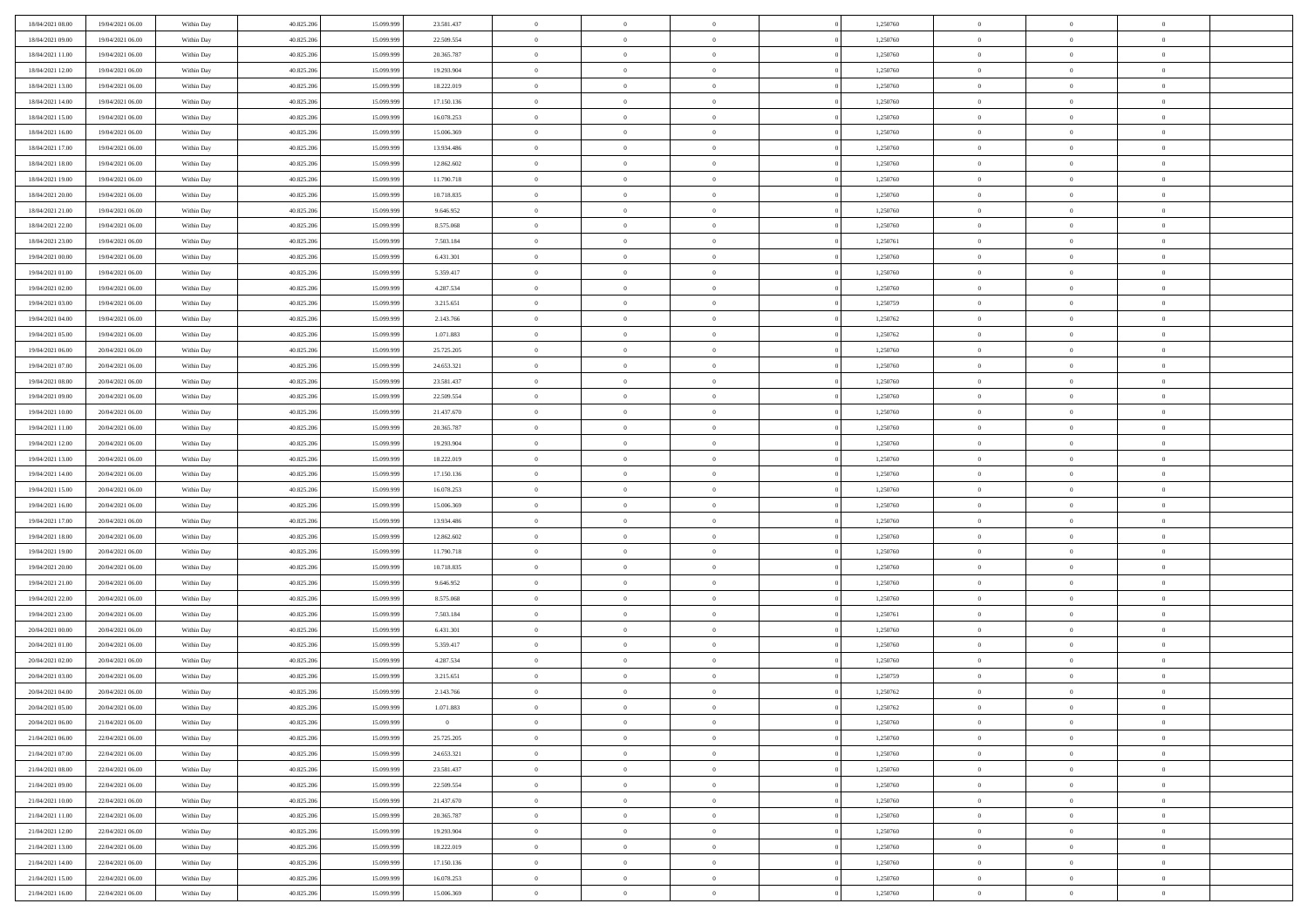| 21/04/2021 17:00 | 22/04/2021 06:00 | Within Day | 40.825.206 | 15.099.999 | 13.934.486 | $\bf{0}$       | $\overline{0}$ | $\Omega$       | 1,250760 | $\bf{0}$       | $\overline{0}$ | $\theta$       |  |
|------------------|------------------|------------|------------|------------|------------|----------------|----------------|----------------|----------|----------------|----------------|----------------|--|
| 21/04/2021 18:00 | 22/04/2021 06:00 | Within Dav | 40.825.206 | 15.099.999 | 12.862.602 | $\overline{0}$ | $\overline{0}$ | $\overline{0}$ | 1,250760 | $\mathbf{0}$   | $\bf{0}$       | $\overline{0}$ |  |
| 21/04/2021 19:00 | 22/04/2021 06:00 | Within Day | 40.825.206 | 15.099.999 | 11.790.718 | $\theta$       | $\overline{0}$ | $\overline{0}$ | 1,250760 | $\,$ 0         | $\overline{0}$ | $\,$ 0 $\,$    |  |
| 21/04/2021 20:00 | 22/04/2021 06:00 | Within Day | 40.825.206 | 15.099.999 | 10.718.835 | $\overline{0}$ | $\overline{0}$ | $\mathbf{0}$   | 1,250760 | $\bf{0}$       | $\mathbf{0}$   | $\theta$       |  |
| 21/04/2021 21:00 | 22/04/2021 06:00 | Within Dav | 40.825.206 | 15.099.999 | 9.646.952  | $\overline{0}$ | $\overline{0}$ | $\overline{0}$ | 1,250760 | $\mathbf{0}$   | $\bf{0}$       | $\overline{0}$ |  |
| 21/04/2021 22:00 | 22/04/2021 06:00 | Within Day | 40.825.206 | 15.099.999 | 8.575.068  | $\theta$       | $\overline{0}$ | $\bf{0}$       | 1,250760 | $\,$ 0         | $\overline{0}$ | $\,$ 0 $\,$    |  |
| 21/04/2021 23:00 | 22/04/2021 06:00 | Within Day | 40.825.206 | 15.099.999 | 7.503.184  | $\,$ 0 $\,$    | $\overline{0}$ | $\Omega$       | 1,250761 | $\bf{0}$       | $\overline{0}$ | $\theta$       |  |
| 22/04/2021 00:00 | 22/04/2021 06:00 | Within Dav | 40.825.206 | 15.099.999 | 6.431.301  | $\overline{0}$ | $\overline{0}$ | $\overline{0}$ | 1,250760 | $\mathbf{0}$   | $\bf{0}$       | $\overline{0}$ |  |
| 22/04/2021 01:00 | 22/04/2021 06:00 | Within Day | 40.825.206 | 15.099.999 | 5.359.417  | $\theta$       | $\overline{0}$ | $\bf{0}$       | 1,250760 | $\,$ 0         | $\overline{0}$ | $\,$ 0 $\,$    |  |
| 22/04/2021 02:00 | 22/04/2021 06:00 | Within Day | 40.825.206 | 15.099.999 | 4.287.534  | $\overline{0}$ | $\overline{0}$ | $\mathbf{0}$   | 1,250760 | $\bf{0}$       | $\mathbf{0}$   | $\theta$       |  |
| 22/04/2021 03:00 | 22/04/2021 06:00 | Within Dav | 40.825.206 | 15.099.999 | 3.215.651  | $\overline{0}$ | $\overline{0}$ | $\overline{0}$ | 1,250759 | $\mathbf{0}$   | $\bf{0}$       | $\overline{0}$ |  |
| 22/04/2021 04:00 | 22/04/2021 06:00 | Within Day | 40.825.206 | 15.099.999 | 2.143.766  | $\theta$       | $\overline{0}$ | $\bf{0}$       | 1,250762 | $\,$ 0         | $\overline{0}$ | $\,$ 0 $\,$    |  |
| 22/04/2021 05:00 | 22/04/2021 06:00 | Within Day | 40.825.206 | 15.099.999 | 1.071.883  | $\theta$       | $\overline{0}$ | $\mathbf{0}$   | 1,250762 | $\bf{0}$       | $\theta$       | $\theta$       |  |
| 22/04/2021 06:00 | 23/04/2021 06:00 | Within Dav | 40.825.206 | 15.099.999 | 25.725.205 | $\overline{0}$ | $\overline{0}$ | $\overline{0}$ | 1,250760 | $\mathbf{0}$   | $\bf{0}$       | $\overline{0}$ |  |
| 22/04/2021 07:00 | 23/04/2021 06:00 | Within Day | 40.825.206 | 15.099.999 | 24.653.321 | $\theta$       | $\overline{0}$ | $\overline{0}$ | 1,250760 | $\,$ 0         | $\overline{0}$ | $\,$ 0 $\,$    |  |
| 22/04/2021 08:00 | 23/04/2021 06:00 | Within Day | 40.825.206 | 15.099.999 | 23.581.437 | $\bf{0}$       | $\overline{0}$ | $\mathbf{0}$   | 1,250760 | $\bf{0}$       | $\mathbf{0}$   | $\bf{0}$       |  |
| 22/04/2021 09:00 | 23/04/2021 06:00 | Within Dav | 40.825.206 | 15.099.999 | 22.509.554 | $\overline{0}$ | $\overline{0}$ | $\overline{0}$ | 1,250760 | $\mathbf{0}$   | $\bf{0}$       | $\overline{0}$ |  |
| 22/04/2021 10:00 | 23/04/2021 06:00 | Within Day | 40.825.206 | 15.099.999 | 21.437.670 | $\theta$       | $\overline{0}$ | $\bf{0}$       | 1,250760 | $\,$ 0         | $\overline{0}$ | $\,$ 0 $\,$    |  |
| 22/04/2021 11:00 | 23/04/2021 06:00 | Within Day | 40.825.206 | 15.099.999 | 20.365.787 | $\mathbf{0}$   | $\overline{0}$ | $\mathbf{0}$   | 1.250760 | $\theta$       | $\mathbf{0}$   | $\theta$       |  |
| 22/04/2021 12:00 | 23/04/2021 06:00 | Within Dav | 40.825.206 | 15.099.999 | 19.293.904 | $\overline{0}$ | $\overline{0}$ | $\overline{0}$ | 1,250760 | $\mathbf{0}$   | $\bf{0}$       | $\overline{0}$ |  |
| 22/04/2021 13:00 | 23/04/2021 06:00 | Within Day | 40.825.206 | 15.099.999 | 18.222.019 | $\theta$       | $\overline{0}$ | $\bf{0}$       | 1,250760 | $\,$ 0         | $\overline{0}$ | $\,$ 0 $\,$    |  |
| 22/04/2021 14:00 | 23/04/2021 06:00 | Within Day | 40.825.206 | 15.099.999 | 17.150.136 | $\mathbf{0}$   | $\overline{0}$ | $\mathbf{0}$   | 1,250760 | $\bf{0}$       | $\mathbf{0}$   | $\theta$       |  |
| 22/04/2021 15:00 | 23/04/2021 06:00 | Within Day | 40.825.206 | 15.099.999 | 16.078.253 | $\overline{0}$ | $\overline{0}$ | $\overline{0}$ | 1,250760 | $\mathbf{0}$   | $\bf{0}$       | $\overline{0}$ |  |
| 22/04/2021 16:00 | 23/04/2021 06:00 | Within Day | 40.825.206 | 15.099.999 | 15.006.369 | $\theta$       | $\overline{0}$ | $\bf{0}$       | 1,250760 | $\,$ 0         | $\overline{0}$ | $\,$ 0 $\,$    |  |
| 22/04/2021 17:00 | 23/04/2021 06:00 | Within Day | 40.825.206 | 15.099.999 | 13.934.486 | $\bf{0}$       | $\overline{0}$ | $\mathbf{0}$   | 1,250760 | $\bf{0}$       | $\overline{0}$ | $\bf{0}$       |  |
| 22/04/2021 18:00 | 23/04/2021 06:00 | Within Day | 40.825.206 | 15.099.999 | 12.862.602 | $\overline{0}$ | $\overline{0}$ | $\overline{0}$ | 1,250760 | $\mathbf{0}$   | $\bf{0}$       | $\overline{0}$ |  |
| 22/04/2021 19:00 | 23/04/2021 06:00 | Within Day | 40.825.206 | 15.099.999 | 11.790.718 | $\theta$       | $\overline{0}$ | $\overline{0}$ | 1,250760 | $\,$ 0         | $\overline{0}$ | $\,$ 0 $\,$    |  |
| 22/04/2021 20:00 | 23/04/2021 06:00 | Within Day | 40.825.206 | 15.099.999 | 10.718.835 | $\mathbf{0}$   | $\overline{0}$ | $\mathbf{0}$   | 1,250760 | $\bf{0}$       | $\mathbf{0}$   | $\theta$       |  |
| 22/04/2021 21:00 | 23/04/2021 06:00 | Within Day | 40.825.206 | 15.099.999 | 9.646.952  | $\overline{0}$ | $\overline{0}$ | $\overline{0}$ | 1,250760 | $\mathbf{0}$   | $\bf{0}$       | $\overline{0}$ |  |
| 22/04/2021 22:00 | 23/04/2021 06:00 | Within Day | 40.825.206 | 15.099.999 | 8.575.068  | $\theta$       | $\overline{0}$ | $\bf{0}$       | 1,250760 | $\,$ 0         | $\overline{0}$ | $\,$ 0 $\,$    |  |
| 22/04/2021 23:00 | 23/04/2021 06:00 | Within Day | 40.825.206 | 15.099.999 | 7.503.184  | $\,$ 0 $\,$    | $\overline{0}$ | $\overline{0}$ | 1,250761 | $\bf{0}$       | $\overline{0}$ | $\,0\,$        |  |
| 23/04/2021 00:00 | 23/04/2021 06:00 | Within Day | 40.825.206 | 15.099.999 | 6.431.301  | $\overline{0}$ | $\overline{0}$ | $\overline{0}$ | 1,250760 | $\mathbf{0}$   | $\bf{0}$       | $\overline{0}$ |  |
| 23/04/2021 01:00 | 23/04/2021 06:00 | Within Day | 40.825.206 | 15.099.999 | 5.359.417  | $\theta$       | $\overline{0}$ | $\overline{0}$ | 1,250760 | $\,$ 0         | $\overline{0}$ | $\,$ 0 $\,$    |  |
| 23/04/2021 02:00 | 23/04/2021 06:00 | Within Day | 40.825.206 | 15.099.999 | 4.287.534  | $\,$ 0 $\,$    | $\overline{0}$ | $\overline{0}$ | 1,250760 | $\bf{0}$       | $\overline{0}$ | $\bf{0}$       |  |
| 23/04/2021 03:00 | 23/04/2021 06:00 | Within Day | 40.825.206 | 15.099.999 | 3.215.651  | $\theta$       | $\overline{0}$ | $\overline{0}$ | 1,250759 | $\mathbf{0}$   | $\bf{0}$       | $\overline{0}$ |  |
| 23/04/2021 04:00 | 23/04/2021 06:00 | Within Day | 40.825.206 | 15.099.999 | 2.143.766  | $\theta$       | $\overline{0}$ | $\bf{0}$       | 1,250762 | $\,$ 0         | $\overline{0}$ | $\,$ 0 $\,$    |  |
| 23/04/2021 05:00 | 23/04/2021 06:00 | Within Day | 40.825.206 | 15.099.999 | 1.071.883  | $\,$ 0 $\,$    | $\overline{0}$ | $\overline{0}$ | 1,250762 | $\bf{0}$       | $\overline{0}$ | $\,0\,$        |  |
| 23/04/2021 06:00 | 24/04/2021 06:00 | Within Day | 40.825.206 | 15.099.999 | 25.725.205 | $\overline{0}$ | $\overline{0}$ | $\overline{0}$ | 1,250760 | $\mathbf{0}$   | $\bf{0}$       | $\overline{0}$ |  |
| 23/04/2021 07:00 | 24/04/2021 06:00 | Within Day | 40.825.206 | 15.099.999 | 24.653.321 | $\theta$       | $\overline{0}$ | $\bf{0}$       | 1,250760 | $\,$ 0         | $\overline{0}$ | $\,$ 0 $\,$    |  |
| 23/04/2021 08:00 | 24/04/2021 06:00 | Within Day | 40.825.206 | 15.099.999 | 23.581.437 | $\,$ 0 $\,$    | $\overline{0}$ | $\overline{0}$ | 1,250760 | $\bf{0}$       | $\overline{0}$ | $\,0\,$        |  |
| 23/04/2021 09:00 | 24/04/2021 06:00 | Within Day | 40.825.206 | 15.099.999 | 22.509.554 | $\theta$       | $\overline{0}$ | $\overline{0}$ | 1,250760 | $\mathbf{0}$   | $\bf{0}$       | $\overline{0}$ |  |
| 23/04/2021 10:00 | 24/04/2021 06:00 | Within Day | 40.825.206 | 15.099.999 | 21.437.670 | $\theta$       | $\overline{0}$ | $\bf{0}$       | 1,250760 | $\,$ 0         | $\overline{0}$ | $\,$ 0 $\,$    |  |
| 23/04/2021 11:00 | 24/04/2021 06:00 | Within Day | 40.825.206 | 15.099.999 | 20.365.787 | $\,$ 0 $\,$    | $\overline{0}$ | $\overline{0}$ | 1,250760 | $\bf{0}$       | $\overline{0}$ | $\,0\,$        |  |
| 23/04/2021 12:00 | 24/04/2021 06:00 | Within Dav | 40.825.206 | 15.099.999 | 19.293.904 | $\theta$       | $\overline{0}$ | $\overline{0}$ | 1,250760 | $\mathbf{0}$   | $\bf{0}$       | $\overline{0}$ |  |
| 23/04/2021 13:00 | 24/04/2021 06:00 | Within Day | 40.825.206 | 15.099.999 | 18.222.019 | $\overline{0}$ | $\overline{0}$ | $\overline{0}$ | 1,250760 | $\overline{0}$ | $\overline{0}$ | $\theta$       |  |
| 23/04/2021 14:00 | 24/04/2021 06:00 | Within Day | 40.825.206 | 15.099.999 | 17.150.136 | $\bf{0}$       | $\overline{0}$ | $\overline{0}$ | 1,250760 | $\mathbf{0}$   | $\overline{0}$ | $\bf{0}$       |  |
| 23/04/2021 15:00 | 24/04/2021 06:00 | Within Day | 40.825.206 | 15.099.999 | 16.078.253 | $\overline{0}$ | $\overline{0}$ | $\overline{0}$ | 1,250760 | $\overline{0}$ | $\overline{0}$ | $\overline{0}$ |  |
| 23/04/2021 16:00 | 24/04/2021 06:00 | Within Day | 40.825.206 | 15.099.999 | 15.006.369 | $\,$ 0 $\,$    | $\overline{0}$ | $\overline{0}$ | 1,250760 | $\,$ 0 $\,$    | $\,$ 0 $\,$    | $\,$ 0 $\,$    |  |
| 23/04/2021 17:00 | 24/04/2021 06:00 | Within Day | 40.825.206 | 15.099.999 | 13.934.486 | $\bf{0}$       | $\overline{0}$ | $\overline{0}$ | 1,250760 | $\mathbf{0}$   | $\overline{0}$ | $\bf{0}$       |  |
| 23/04/2021 18:00 | 24/04/2021 06:00 | Within Day | 40.825.206 | 15.099.999 | 12.862.602 | $\mathbf{0}$   | $\overline{0}$ | $\overline{0}$ | 1,250760 | $\,$ 0 $\,$    | $\bf{0}$       | $\overline{0}$ |  |
| 23/04/2021 19:00 | 24/04/2021 06:00 | Within Day | 40.825.206 | 15.099.999 | 11.790.718 | $\,$ 0         | $\overline{0}$ | $\overline{0}$ | 1,250760 | $\,$ 0 $\,$    | $\overline{0}$ | $\,$ 0 $\,$    |  |
| 23/04/2021 20:00 | 24/04/2021 06:00 | Within Day | 40.825.206 | 15.099.999 | 10.718.835 | $\bf{0}$       | $\overline{0}$ | $\overline{0}$ | 1,250760 | $\overline{0}$ | $\overline{0}$ | $\overline{0}$ |  |
| 23/04/2021 21:00 | 24/04/2021 06:00 | Within Day | 40.825.206 | 15.099.999 | 9.646.952  | $\,$ 0 $\,$    | $\overline{0}$ | $\overline{0}$ | 1,250760 | $\,$ 0 $\,$    | $\bf{0}$       | $\mathbf{0}$   |  |
| 23/04/2021 22:00 | 24/04/2021 06:00 | Within Day | 40.825.206 | 15.099.999 | 8.575.068  | $\,$ 0         | $\overline{0}$ | $\overline{0}$ | 1,250760 | $\,$ 0 $\,$    | $\,$ 0 $\,$    | $\,$ 0 $\,$    |  |
| 23/04/2021 23:00 | 24/04/2021 06:00 | Within Day | 40.825.206 | 15.099.999 | 7.503.184  | $\bf{0}$       | $\overline{0}$ | $\overline{0}$ | 1,250761 | $\mathbf{0}$   | $\overline{0}$ | $\bf{0}$       |  |
| 24/04/2021 00:00 | 24/04/2021 06:00 | Within Day | 40.825.206 | 15.099.999 | 6.431.301  | $\mathbf{0}$   | $\overline{0}$ | $\overline{0}$ | 1,250760 | $\overline{0}$ | $\bf{0}$       | $\overline{0}$ |  |
| 24/04/2021 01:00 | 24/04/2021 06:00 | Within Day | 40.825.206 | 15.099.999 | 5.359.417  | $\,$ 0 $\,$    | $\overline{0}$ | $\overline{0}$ | 1,250760 | $\,$ 0 $\,$    | $\overline{0}$ | $\,$ 0 $\,$    |  |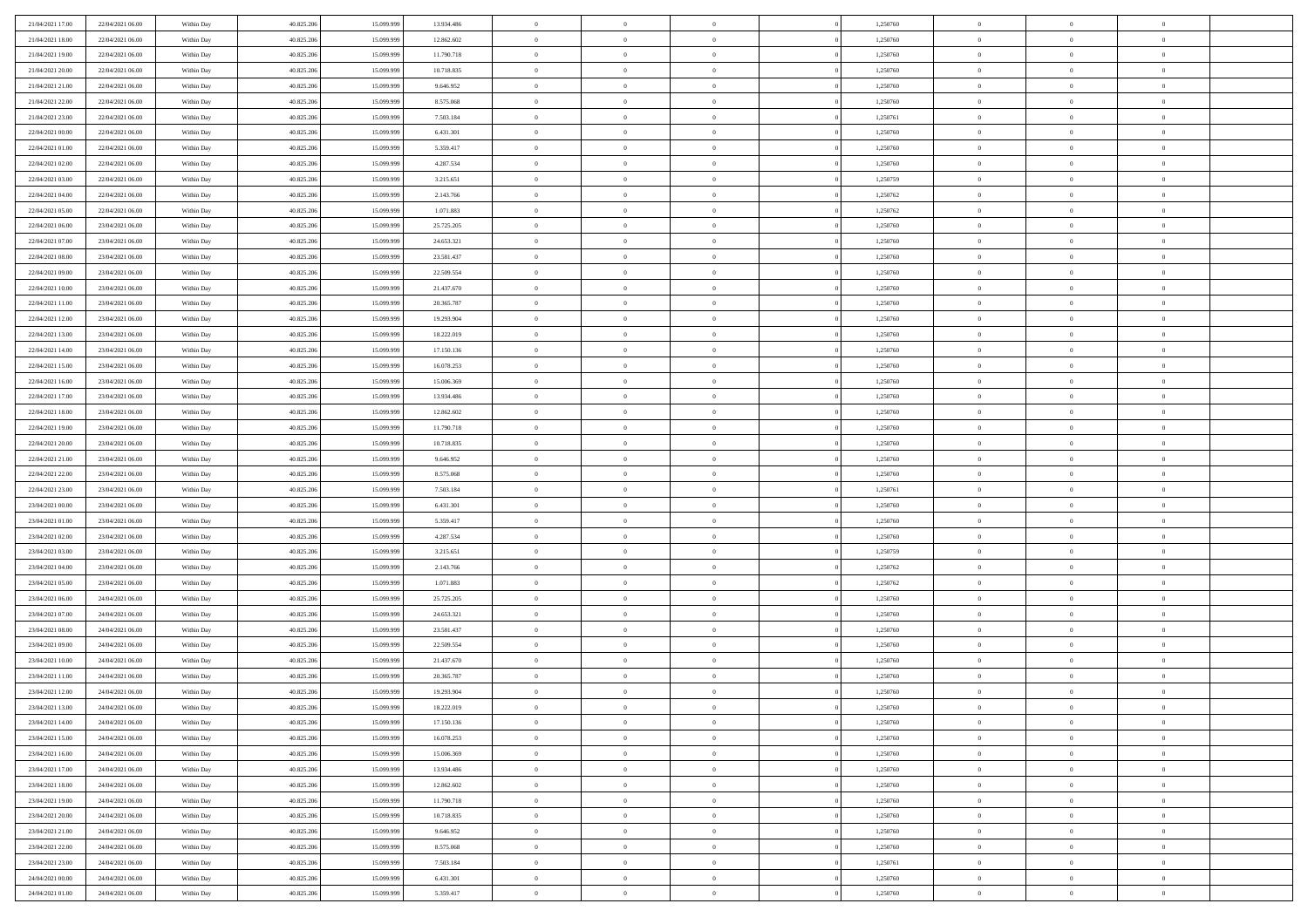| 24/04/2021 02:00 | 24/04/2021 06:00 | Within Day               | 40.825.206 | 15.099.999 | 4.287.534  | $\,$ 0 $\,$    | $\overline{0}$ | $\overline{0}$           |          | 1,250760 | $\bf{0}$       | $\overline{0}$ | $\,0\,$        |  |
|------------------|------------------|--------------------------|------------|------------|------------|----------------|----------------|--------------------------|----------|----------|----------------|----------------|----------------|--|
| 24/04/2021 03:00 | 24/04/2021 06:00 | Within Day               | 40.825.206 | 15,099.99  | 3.215.651  | $\theta$       | $\overline{0}$ | $\mathbf{0}$             |          | 1,250759 | $\theta$       | $\overline{0}$ | $\theta$       |  |
| 24/04/2021 04:00 | 24/04/2021 06:00 | Within Day               | 40.825.206 | 15.099.999 | 2.143.766  | $\theta$       | $\overline{0}$ | $\overline{0}$           |          | 1,250762 | $\mathbf{0}$   | $\overline{0}$ | $\overline{0}$ |  |
| 24/04/2021 05:00 | 24/04/2021 06:00 | Within Day               | 40.825.206 | 15.099.999 | 1.071.883  | $\,$ 0 $\,$    | $\overline{0}$ | $\overline{0}$           |          | 1,250762 | $\bf{0}$       | $\overline{0}$ | $\bf{0}$       |  |
| 24/04/2021 06:00 | 25/04/2021 06:00 | Within Day               | 40.825.206 | 15.099.999 | 25.725.205 | $\bf{0}$       | $\overline{0}$ | $\mathbf{0}$             |          | 1,250760 | $\bf{0}$       | $\theta$       | $\,0\,$        |  |
| 24/04/2021 07:00 | 25/04/2021 06:00 | Within Day               | 40.825.206 | 15.099.999 | 24.653.321 | $\theta$       | $\overline{0}$ | $\mathbf{0}$             |          | 1,250760 | $\mathbf{0}$   | $\overline{0}$ | $\overline{0}$ |  |
| 24/04/2021 08:00 | 25/04/2021 06:00 | Within Day               | 40.825.206 | 15.099.999 | 23.581.437 | $\,$ 0 $\,$    | $\overline{0}$ | $\overline{0}$           |          | 1,250760 | $\bf{0}$       | $\overline{0}$ | $\,0\,$        |  |
| 24/04/2021 09:00 | 25/04/2021 06:00 | Within Day               | 40.825.206 | 15.099.999 | 22.509.554 | $\,$ 0         | $\overline{0}$ | $\mathbf{0}$             |          | 1,250760 | $\,$ 0 $\,$    | $\overline{0}$ | $\theta$       |  |
| 24/04/2021 10:00 | 25/04/2021 06:00 | Within Day               | 40.825.206 | 15.099.999 | 21.437.670 | $\theta$       | $\overline{0}$ | $\mathbf{0}$             |          | 1,250760 | $\mathbf{0}$   | $\bf{0}$       | $\overline{0}$ |  |
| 24/04/2021 11:00 | 25/04/2021 06:00 | Within Day               | 40.825.206 | 15.099.999 | 20.365.787 | $\,$ 0 $\,$    | $\overline{0}$ | $\Omega$                 |          | 1,250760 | $\bf{0}$       | $\overline{0}$ | $\,0\,$        |  |
| 24/04/2021 12:00 | 25/04/2021 06:00 | Within Day               | 40.825.206 | 15.099.999 | 19.293.904 | $\bf{0}$       | $\overline{0}$ | $\mathbf{0}$             |          | 1,250760 | $\bf{0}$       | $\mathbf{0}$   | $\theta$       |  |
| 24/04/2021 13:00 | 25/04/2021 06:00 | Within Dav               | 40.825.206 | 15.099.999 | 18.222.019 | $\theta$       | $\overline{0}$ | $\overline{0}$           |          | 1,250760 | $\mathbf{0}$   | $\overline{0}$ | $\overline{0}$ |  |
| 24/04/2021 14:00 | 25/04/2021 06:00 | Within Day               | 40.825.206 | 15.099.999 | 17.150.136 | $\,$ 0 $\,$    | $\overline{0}$ | $\overline{0}$           |          | 1,250760 | $\bf{0}$       | $\overline{0}$ | $\bf{0}$       |  |
| 24/04/2021 15:00 | 25/04/2021 06:00 | Within Day               | 40.825.206 | 15.099.999 | 16.078.253 | $\bf{0}$       | $\overline{0}$ | $\mathbf{0}$             |          | 1,250760 | $\bf{0}$       | $\theta$       | $\,0\,$        |  |
| 24/04/2021 16:00 | 25/04/2021 06:00 | Within Dav               | 40.825.206 | 15.099.999 | 15.006.369 | $\theta$       | $\overline{0}$ | $\mathbf{0}$             |          | 1,250760 | $\mathbf{0}$   | $\overline{0}$ | $\overline{0}$ |  |
| 24/04/2021 17:00 | 25/04/2021 06:00 | Within Day               | 40.825.206 | 15.099.999 | 13.934.486 | $\,$ 0 $\,$    | $\overline{0}$ | $\Omega$                 |          | 1,250760 | $\bf{0}$       | $\overline{0}$ | $\bf{0}$       |  |
| 24/04/2021 18:00 | 25/04/2021 06:00 |                          | 40.825.206 | 15.099.999 | 12.862.602 | $\,$ 0         | $\overline{0}$ | $\mathbf{0}$             |          | 1,250760 | $\bf{0}$       | $\overline{0}$ | $\theta$       |  |
| 24/04/2021 19:00 | 25/04/2021 06:00 | Within Day<br>Within Day | 40.825.206 | 15.099.999 | 11.790.718 | $\theta$       | $\overline{0}$ |                          |          | 1,250760 | $\mathbf{0}$   | $\overline{0}$ | $\overline{0}$ |  |
| 24/04/2021 20:00 | 25/04/2021 06:00 |                          | 40.825.206 | 15.099.999 | 10.718.835 | $\,$ 0 $\,$    | $\overline{0}$ | $\mathbf{0}$<br>$\Omega$ |          | 1,250760 | $\bf{0}$       | $\overline{0}$ | $\,0\,$        |  |
|                  |                  | Within Day               |            | 15.099.999 |            |                |                |                          |          |          |                | $\mathbf{0}$   | $\theta$       |  |
| 24/04/2021 21:00 | 25/04/2021 06:00 | Within Day               | 40.825.206 |            | 9.646.952  | $\bf{0}$       | $\overline{0}$ | $\mathbf{0}$             |          | 1,250760 | $\bf{0}$       |                |                |  |
| 24/04/2021 22:00 | 25/04/2021 06:00 | Within Dav               | 40.825.206 | 15.099.999 | 8.575.068  | $\theta$       | $\overline{0}$ | $\mathbf{0}$             |          | 1,250760 | $\mathbf{0}$   | $\overline{0}$ | $\overline{0}$ |  |
| 24/04/2021 23:00 | 25/04/2021 06:00 | Within Day               | 40.825.206 | 15.099.999 | 7.503.184  | $\,$ 0 $\,$    | $\overline{0}$ | $\overline{0}$           |          | 1,250761 | $\bf{0}$       | $\overline{0}$ | $\bf{0}$       |  |
| 25/04/2021 00:00 | 25/04/2021 06:00 | Within Day               | 40.825.206 | 15.099.999 | 6.431.301  | $\,$ 0         | $\overline{0}$ | $\mathbf{0}$             |          | 1,250760 | $\bf{0}$       | $\bf{0}$       | $\,0\,$        |  |
| 25/04/2021 01:00 | 25/04/2021 06:00 | Within Dav               | 40.825.206 | 15.099.999 | 5.359.417  | $\theta$       | $\overline{0}$ | $\mathbf{0}$             |          | 1,250760 | $\mathbf{0}$   | $\overline{0}$ | $\overline{0}$ |  |
| 25/04/2021 02:00 | 25/04/2021 06:00 | Within Day               | 40.825.206 | 15.099.999 | 4.287.534  | $\,$ 0 $\,$    | $\overline{0}$ | $\overline{0}$           |          | 1,250760 | $\bf{0}$       | $\overline{0}$ | $\,0\,$        |  |
| 25/04/2021 03:00 | 25/04/2021 06:00 | Within Day               | 40.825.206 | 15.099.999 | 3.215.651  | $\,$ 0         | $\overline{0}$ | $\mathbf{0}$             |          | 1,250759 | $\mathbf{0}$   | $\overline{0}$ | $\theta$       |  |
| 25/04/2021 04:00 | 25/04/2021 06:00 | Within Day               | 40.825.206 | 15.099.999 | 2.143.766  | $\theta$       | $\overline{0}$ | $\overline{0}$           |          | 1,250762 | $\mathbf{0}$   | $\bf{0}$       | $\overline{0}$ |  |
| 25/04/2021 05:00 | 25/04/2021 06:00 | Within Day               | 40.825.206 | 15.099.999 | 1.071.883  | $\,$ 0 $\,$    | $\overline{0}$ | $\Omega$                 |          | 1,250762 | $\bf{0}$       | $\overline{0}$ | $\,0\,$        |  |
| 25/04/2021 06:00 | 26/04/2021 06:00 | Within Day               | 40.825.206 | 15.099.999 | 25.725.205 | $\bf{0}$       | $\overline{0}$ | $\mathbf{0}$             |          | 1,250760 | $\bf{0}$       | $\mathbf{0}$   | $\overline{0}$ |  |
| 25/04/2021 07:00 | 26/04/2021 06:00 | Within Dav               | 40.825.206 | 15.099.999 | 24.653.321 | $\theta$       | $\overline{0}$ | $\overline{0}$           |          | 1,250760 | $\mathbf{0}$   | $\overline{0}$ | $\overline{0}$ |  |
| 25/04/2021 08:00 | 26/04/2021 06:00 | Within Day               | 40.825.206 | 15.099.999 | 23.581.437 | $\theta$       | $\overline{0}$ | $\overline{0}$           |          | 1,250760 | $\,$ 0         | $\overline{0}$ | $\,$ 0 $\,$    |  |
| 25/04/2021 09:00 | 26/04/2021 06:00 | Within Day               | 40.825.206 | 15.099.999 | 22.509.554 | $\bf{0}$       | $\overline{0}$ | $\mathbf{0}$             |          | 1,250760 | $\bf{0}$       | $\mathbf{0}$   | $\overline{0}$ |  |
| 25/04/2021 11:00 | 26/04/2021 06:00 | Within Dav               | 40.825.206 | 15.099.999 | 20.365.787 | $\theta$       | $\overline{0}$ | $\mathbf{0}$             |          | 1,250760 | $\mathbf{0}$   | $\overline{0}$ | $\overline{0}$ |  |
| 25/04/2021 12:00 | 26/04/2021 06:00 | Within Day               | 40.825.206 | 15.099.999 | 19.293.904 | $\theta$       | $\overline{0}$ | $\overline{0}$           |          | 1,250760 | $\,$ 0         | $\overline{0}$ | $\theta$       |  |
| 25/04/2021 13:00 | 26/04/2021 06:00 | Within Day               | 40.825.206 | 15.099.999 | 18.222.019 | $\bf{0}$       | $\overline{0}$ | $\mathbf{0}$             |          | 1,250760 | $\mathbf{0}$   | $\overline{0}$ | $\overline{0}$ |  |
| 25/04/2021 14:00 | 26/04/2021 06:00 | Within Day               | 40.825.206 | 15.099.999 | 17.150.136 | $\theta$       | $\overline{0}$ | $\mathbf{0}$             |          | 1,250760 | $\mathbf{0}$   | $\overline{0}$ | $\overline{0}$ |  |
| 25/04/2021 15:00 | 26/04/2021 06:00 | Within Day               | 40.825.206 | 15.099.999 | 16.078.253 | $\theta$       | $\overline{0}$ | $\overline{0}$           |          | 1,250760 | $\,$ 0         | $\overline{0}$ | $\theta$       |  |
| 25/04/2021 16:00 | 26/04/2021 06:00 | Within Day               | 40.825.206 | 15.099.999 | 15.006.369 | $\bf{0}$       | $\overline{0}$ | $\mathbf{0}$             |          | 1,250760 | $\bf{0}$       | $\mathbf{0}$   | $\overline{0}$ |  |
| 25/04/2021 17:00 | 26/04/2021 06:00 | Within Dav               | 40.825.206 | 15.099.999 | 13.934.486 | $\theta$       | $\overline{0}$ | $\overline{0}$           |          | 1,250760 | $\mathbf{0}$   | $\overline{0}$ | $\overline{0}$ |  |
| 25/04/2021 18:00 | 26/04/2021 06:00 | Within Day               | 40.825.206 | 15.099.999 | 12.862.602 | $\,$ 0 $\,$    | $\overline{0}$ | $\overline{0}$           |          | 1,250760 | $\,$ 0         | $\overline{0}$ | $\,$ 0 $\,$    |  |
| 25/04/2021 19:00 | 26/04/2021 06:00 | Within Day               | 40.825.206 | 15.099.999 | 11.790.718 | $\,$ 0         | $\,$ 0 $\,$    | $\overline{0}$           |          | 1,250760 | $\,$ 0 $\,$    | $\overline{0}$ | $\overline{0}$ |  |
| 25/04/2021 20:00 | 26/04/2021 06:00 | Within Dav               | 40.825.206 | 15.099.999 | 10.718.835 | $\theta$       | $\overline{0}$ | $\mathbf{0}$             |          | 1,250760 | $\mathbf{0}$   | $\overline{0}$ | $\theta$       |  |
| 25/04/2021 21:00 | 26/04/2021 06:00 | Within Day               | 40.825.206 | 15.099.999 | 9.646.952  | $\overline{0}$ | $\overline{0}$ | $\overline{0}$           |          | 1,250760 | $\,$ 0         | $\overline{0}$ | $\theta$       |  |
| 25/04/2021 22:00 | 26/04/2021 06:00 | Within Day               | 40.825.206 | 15.099.999 | 8.575.068  | $\bf{0}$       | $\,$ 0 $\,$    | $\mathbf{0}$             |          | 1,250760 | $\,$ 0 $\,$    | $\overline{0}$ | $\overline{0}$ |  |
| 25/04/2021 23:00 | 26/04/2021 06:00 | Within Day               | 40.825.206 | 15.099.999 | 7.503.184  | $\overline{0}$ | $\theta$       |                          |          | 1,250761 | $\overline{0}$ | $\theta$       | $\theta$       |  |
| 26/04/2021 00:00 | 26/04/2021 06:00 | Within Day               | 40.825.206 | 15.099.999 | 6.431.301  | $\,$ 0 $\,$    | $\overline{0}$ | $\overline{0}$           |          | 1,250760 | $\,$ 0 $\,$    | $\bf{0}$       | $\theta$       |  |
| 26/04/2021 01:00 | 26/04/2021 06:00 | Within Day               | 40.825.206 | 15.099.999 | 5.359.417  | $\bf{0}$       | $\,$ 0 $\,$    | $\overline{0}$           |          | 1,250760 | $\,$ 0 $\,$    | $\overline{0}$ | $\overline{0}$ |  |
| 26/04/2021 02:00 | 26/04/2021 06:00 | Within Day               | 40.825.206 | 15.099.999 | 4.287.534  | $\mathbf{0}$   | $\overline{0}$ | $\overline{0}$           |          | 1,250760 | $\,$ 0 $\,$    | $\bf{0}$       | $\mathbf{0}$   |  |
| 26/04/2021 03:00 | 26/04/2021 06:00 | Within Day               | 40.825.206 | 15.099.999 | 3.215.651  | $\,$ 0 $\,$    | $\overline{0}$ | $\overline{0}$           | $\theta$ | 1,250759 | $\,$ 0 $\,$    | $\bf{0}$       | $\,$ 0 $\,$    |  |
| 26/04/2021 04:00 | 26/04/2021 06:00 | Within Day               | 40.825.206 | 15.099.999 | 2.143.766  | $\,$ 0 $\,$    | $\,$ 0 $\,$    | $\overline{0}$           |          | 1,250762 | $\,$ 0 $\,$    | $\overline{0}$ | $\overline{0}$ |  |
| 26/04/2021 05:00 | 26/04/2021 06:00 | Within Day               | 40.825.206 | 15.099.999 | 1.071.883  | $\mathbf{0}$   | $\overline{0}$ | $\overline{0}$           |          | 1,250762 | $\mathbf{0}$   | $\bf{0}$       | $\overline{0}$ |  |
| 26/04/2021 06:00 | 27/04/2021 06:00 | Within Day               | 40.825.206 | 15.099.999 | 25.725.205 | $\,$ 0 $\,$    | $\overline{0}$ | $\overline{0}$           |          | 1,250760 | $\,$ 0 $\,$    | $\mathbf{0}$   | $\,$ 0 $\,$    |  |
| 26/04/2021 07:00 | 27/04/2021 06:00 | Within Day               | 40.825.206 | 15.099.999 | 24.653.321 | $\bf{0}$       | $\overline{0}$ | $\overline{0}$           |          | 1,250760 | $\,$ 0 $\,$    | $\overline{0}$ | $\overline{0}$ |  |
| 26/04/2021 08:00 | 27/04/2021 06:00 | Within Day               | 40.825.206 | 15.099.999 | 23.581.437 | $\,$ 0 $\,$    | $\overline{0}$ | $\overline{0}$           |          | 1,250760 | $\,$ 0 $\,$    | $\bf{0}$       | $\overline{0}$ |  |
| 26/04/2021 09:00 | 27/04/2021 06:00 | Within Day               | 40.825.206 | 15.099.999 | 22.509.554 | $\,$ 0 $\,$    | $\overline{0}$ | $\overline{0}$           |          | 1,250760 | $\,$ 0 $\,$    | $\mathbf{0}$   | $\,$ 0 $\,$    |  |
| 26/04/2021 10:00 | 27/04/2021 06:00 | Within Day               | 40.825.206 | 15.099.999 | 21.437.670 | $\,$ 0 $\,$    | $\,$ 0 $\,$    | $\overline{0}$           |          | 1,250760 | $\,$ 0 $\,$    | $\overline{0}$ | $\overline{0}$ |  |
| 26/04/2021 11:00 | 27/04/2021 06:00 | Within Day               | 40.825.206 | 15.099.999 | 20.365.787 | $\theta$       | $\overline{0}$ | $\overline{0}$           |          | 1,250760 | $\mathbf{0}$   | $\overline{0}$ | $\overline{0}$ |  |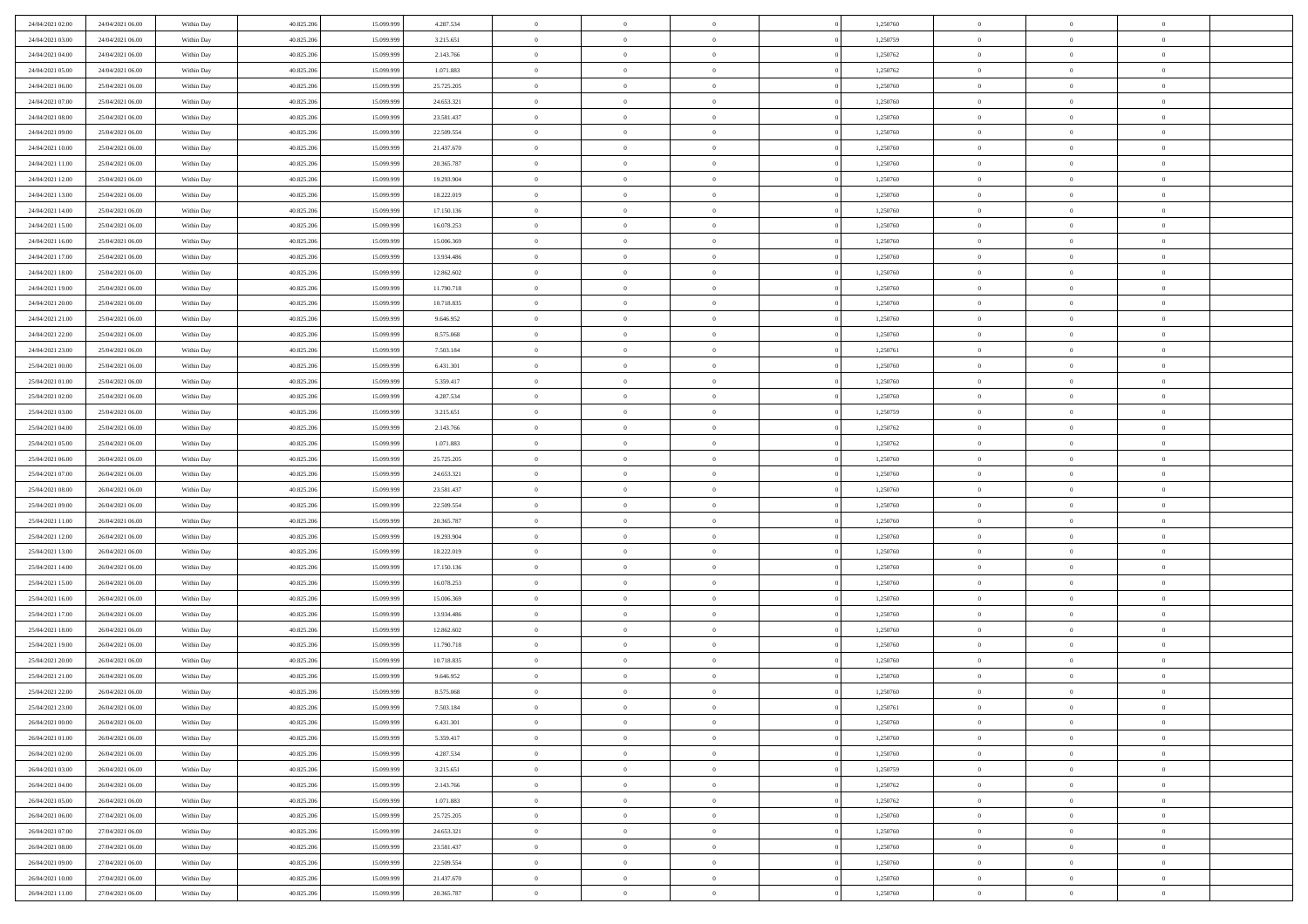| 26/04/2021 12:00 | 27/04/2021 06:00 | Within Day               | 40.825.206 | 15.099.999 | 19.293.904 | $\,$ 0         | $\overline{0}$ | $\theta$       |          | 1,250760 | $\bf{0}$       | $\overline{0}$ | $\,0\,$        |  |
|------------------|------------------|--------------------------|------------|------------|------------|----------------|----------------|----------------|----------|----------|----------------|----------------|----------------|--|
| 26/04/2021 13:00 | 27/04/2021 06:00 | Within Day               | 40.825.206 | 15.099.999 | 18.222.019 | $\overline{0}$ | $\overline{0}$ | $\overline{0}$ |          | 1,250760 | $\overline{0}$ | $\overline{0}$ | $\theta$       |  |
| 26/04/2021 14:00 | 27/04/2021 06:00 | Within Dav               | 40.825.206 | 15.099.999 | 17.150.136 | $\mathbf{0}$   | $\overline{0}$ | $\overline{0}$ |          | 1,250760 | $\mathbf{0}$   | $\overline{0}$ | $\overline{0}$ |  |
| 26/04/2021 15:00 | 27/04/2021 06:00 | Within Day               | 40.825.206 | 15.099.999 | 16.078.253 | $\bf{0}$       | $\overline{0}$ | $\bf{0}$       |          | 1,250760 | $\bf{0}$       | $\overline{0}$ | $\bf{0}$       |  |
| 26/04/2021 16:00 | 27/04/2021 06:00 | Within Day               | 40.825.206 | 15.099.999 | 15.006.369 | $\bf{0}$       | $\overline{0}$ | $\overline{0}$ |          | 1,250760 | $\bf{0}$       | $\bf{0}$       | $\,0\,$        |  |
| 26/04/2021 17:00 | 27/04/2021 06:00 | Within Dav               | 40.825.206 | 15.099.999 | 13.934.486 | $\mathbf{0}$   | $\overline{0}$ | $\overline{0}$ |          | 1,250760 | $\mathbf{0}$   | $\overline{0}$ | $\overline{0}$ |  |
| 26/04/2021 18:00 | 27/04/2021 06:00 | Within Day               | 40.825.206 | 15.099.999 | 12.862.602 | $\bf{0}$       | $\overline{0}$ | $\overline{0}$ |          | 1,250760 | $\bf{0}$       | $\overline{0}$ | $\,0\,$        |  |
| 26/04/2021 19:00 | 27/04/2021 06:00 | Within Day               | 40.825.206 | 15.099.999 | 11.790.718 | $\overline{0}$ | $\overline{0}$ | $\overline{0}$ |          | 1,250760 | $\,$ 0 $\,$    | $\overline{0}$ | $\theta$       |  |
| 26/04/2021 20:00 | 27/04/2021 06:00 | Within Dav               | 40.825.206 | 15.099.999 | 10.718.835 | $\mathbf{0}$   | $\overline{0}$ | $\overline{0}$ |          | 1,250760 | $\mathbf{0}$   | $\overline{0}$ | $\overline{0}$ |  |
| 26/04/2021 21:00 | 27/04/2021 06:00 | Within Day               | 40.825.206 | 15.099.999 | 9.646.952  | $\bf{0}$       | $\overline{0}$ | $\overline{0}$ |          | 1,250760 | $\bf{0}$       | $\overline{0}$ | $\,0\,$        |  |
| 26/04/2021 22.00 | 27/04/2021 06:00 |                          | 40.825.206 | 15,099,999 | 8.575.068  | $\bf{0}$       | $\overline{0}$ | $\overline{0}$ |          | 1,250760 | $\bf{0}$       | $\mathbf{0}$   | $\theta$       |  |
| 26/04/2021 23:00 | 27/04/2021 06:00 | Within Day<br>Within Dav | 40.825.206 | 15.099.999 | 7.503.184  | $\mathbf{0}$   | $\overline{0}$ | $\overline{0}$ |          | 1,250761 | $\mathbf{0}$   | $\overline{0}$ | $\overline{0}$ |  |
|                  |                  |                          |            |            |            | $\bf{0}$       |                |                |          |          | $\bf{0}$       |                |                |  |
| 27/04/2021 00:00 | 27/04/2021 06:00 | Within Day               | 40.825.206 | 15.099.999 | 6.431.301  |                | $\overline{0}$ | $\bf{0}$       |          | 1,250760 |                | $\overline{0}$ | $\overline{0}$ |  |
| 27/04/2021 01:00 | 27/04/2021 06:00 | Within Day               | 40.825.206 | 15.099.999 | 5.359.417  | $\bf{0}$       | $\overline{0}$ | $\overline{0}$ |          | 1,250760 | $\bf{0}$       | $\theta$       | $\,0\,$        |  |
| 27/04/2021 02:00 | 27/04/2021 06:00 | Within Dav               | 40.825.206 | 15.099.999 | 4.287.534  | $\mathbf{0}$   | $\overline{0}$ | $\overline{0}$ |          | 1,250760 | $\mathbf{0}$   | $\overline{0}$ | $\overline{0}$ |  |
| 27/04/2021 03:00 | 27/04/2021 06:00 | Within Day               | 40.825.206 | 15.099.999 | 3.215.651  | $\bf{0}$       | $\overline{0}$ | $\overline{0}$ |          | 1,250759 | $\bf{0}$       | $\overline{0}$ | $\bf{0}$       |  |
| 27/04/2021 04:00 | 27/04/2021 06:00 | Within Day               | 40.825.206 | 15.099.999 | 2.143.766  | $\overline{0}$ | $\overline{0}$ | $\overline{0}$ |          | 1,250762 | $\bf{0}$       | $\overline{0}$ | $\theta$       |  |
| 27/04/2021 05:00 | 27/04/2021 06:00 | Within Day               | 40.825.206 | 15.099.999 | 1.071.883  | $\mathbf{0}$   | $\overline{0}$ | $\overline{0}$ |          | 1,250762 | $\mathbf{0}$   | $\overline{0}$ | $\overline{0}$ |  |
| 27/04/2021 06:00 | 28/04/2021 06:00 | Within Day               | 40.825.206 | 15.099.999 | 25.725.205 | $\bf{0}$       | $\overline{0}$ | $\overline{0}$ |          | 1,250760 | $\bf{0}$       | $\overline{0}$ | $\,0\,$        |  |
| 27/04/2021 07:00 | 28/04/2021 06:00 | Within Day               | 40.825.206 | 15.099.999 | 24.653.321 | $\bf{0}$       | $\overline{0}$ | $\overline{0}$ |          | 1,250760 | $\bf{0}$       | $\overline{0}$ | $\overline{0}$ |  |
| 27/04/2021 08:00 | 28/04/2021 06:00 | Within Dav               | 40.825.206 | 15.099.999 | 23.581.437 | $\mathbf{0}$   | $\overline{0}$ | $\overline{0}$ |          | 1,250760 | $\mathbf{0}$   | $\overline{0}$ | $\overline{0}$ |  |
| 27/04/2021 09:00 | 28/04/2021 06:00 | Within Day               | 40.825.206 | 15.099.999 | 22.509.554 | $\bf{0}$       | $\overline{0}$ | $\bf{0}$       |          | 1,250760 | $\bf{0}$       | $\overline{0}$ | $\bf{0}$       |  |
| 27/04/2021 10:00 | 28/04/2021 06:00 | Within Day               | 40.825.206 | 15.099.999 | 21.437.670 | $\bf{0}$       | $\bf{0}$       | $\overline{0}$ |          | 1,250760 | $\bf{0}$       | $\overline{0}$ | $\,0\,$        |  |
| 27/04/2021 11:00 | 28/04/2021 06:00 | Within Dav               | 40.825.206 | 15.099.999 | 20.365.787 | $\mathbf{0}$   | $\overline{0}$ | $\overline{0}$ |          | 1,250760 | $\mathbf{0}$   | $\overline{0}$ | $\overline{0}$ |  |
| 27/04/2021 12:00 | 28/04/2021 06:00 | Within Day               | 40.825.206 | 15.099.999 | 19.293.904 | $\bf{0}$       | $\bf{0}$       | $\overline{0}$ |          | 1,250760 | $\bf{0}$       | $\overline{0}$ | $\,0\,$        |  |
| 27/04/2021 13:00 | 28/04/2021 06:00 | Within Day               | 40.825.206 | 15.099.999 | 18.222.019 | $\bf{0}$       | $\overline{0}$ | $\overline{0}$ |          | 1,250760 | $\bf{0}$       | $\overline{0}$ | $\overline{0}$ |  |
| 27/04/2021 14:00 | 28/04/2021 06:00 | Within Dav               | 40.825.206 | 15.099.999 | 17.150.136 | $\mathbf{0}$   | $\overline{0}$ | $\overline{0}$ |          | 1,250760 | $\mathbf{0}$   | $\overline{0}$ | $\overline{0}$ |  |
| 27/04/2021 15:00 | 28/04/2021 06:00 | Within Day               | 40.825.206 | 15.099.999 | 16.078.253 | $\bf{0}$       | $\bf{0}$       | $\overline{0}$ |          | 1,250760 | $\bf{0}$       | $\overline{0}$ | $\,0\,$        |  |
| 27/04/2021 16:00 | 28/04/2021 06:00 | Within Day               | 40.825.206 | 15,099,999 | 15.006.369 | $\bf{0}$       | $\bf{0}$       | $\overline{0}$ |          | 1,250760 | $\bf{0}$       | $\overline{0}$ | $\bf{0}$       |  |
| 27/04/2021 17:00 | 28/04/2021 06:00 | Within Dav               | 40.825.206 | 15.099.999 | 13.934.486 | $\mathbf{0}$   | $\overline{0}$ | $\overline{0}$ |          | 1,250760 | $\mathbf{0}$   | $\overline{0}$ | $\overline{0}$ |  |
| 27/04/2021 18:00 | 28/04/2021 06:00 | Within Day               | 40.825.206 | 15.099.999 | 12.862.602 | $\bf{0}$       | $\overline{0}$ | $\theta$       |          | 1,250760 | $\,$ 0         | $\overline{0}$ | $\theta$       |  |
| 27/04/2021 19:00 | 28/04/2021 06:00 | Within Day               | 40.825.206 | 15.099.999 | 11.790.718 | $\bf{0}$       | $\bf{0}$       | $\overline{0}$ |          | 1,250760 | $\bf{0}$       | $\overline{0}$ | $\bf{0}$       |  |
| 27/04/2021 20:00 | 28/04/2021 06:00 | Within Dav               | 40.825.206 | 15.099.999 | 10.718.835 | $\mathbf{0}$   | $\overline{0}$ | $\overline{0}$ |          | 1,250760 | $\mathbf{0}$   | $\overline{0}$ | $\overline{0}$ |  |
| 27/04/2021 21:00 | 28/04/2021 06:00 | Within Day               | 40.825.206 | 15.099.999 | 9.646.952  | $\bf{0}$       | $\overline{0}$ | $\theta$       |          | 1,250760 | $\,$ 0         | $\overline{0}$ | $\theta$       |  |
| 27/04/2021 22:00 | 28/04/2021 06:00 | Within Day               | 40.825.206 | 15.099.999 | 8.575.068  | $\bf{0}$       | $\overline{0}$ | $\overline{0}$ |          | 1,250760 | $\bf{0}$       | $\overline{0}$ | $\overline{0}$ |  |
| 27/04/2021 23:00 | 28/04/2021 06:00 | Within Day               | 40.825.206 | 15.099.999 | 7.503.184  | $\mathbf{0}$   | $\overline{0}$ | $\overline{0}$ |          | 1,250761 | $\mathbf{0}$   | $\overline{0}$ | $\overline{0}$ |  |
| 28/04/2021 00:00 | 28/04/2021 06:00 | Within Day               | 40.825.206 | 15.099.999 | 6.431.301  | $\bf{0}$       | $\overline{0}$ | $\theta$       |          | 1,250760 | $\,$ 0         | $\overline{0}$ | $\theta$       |  |
| 28/04/2021 01:00 | 28/04/2021 06:00 | Within Day               | 40.825.206 | 15.099.999 | 5.359.417  | $\bf{0}$       | $\bf{0}$       | $\overline{0}$ |          | 1,250760 | $\bf{0}$       | $\overline{0}$ | $\overline{0}$ |  |
| 28/04/2021 02:00 | 28/04/2021 06:00 | Within Dav               | 40.825.206 | 15.099.999 | 4.287.534  | $\mathbf{0}$   | $\overline{0}$ | $\overline{0}$ |          | 1,250760 | $\mathbf{0}$   | $\overline{0}$ | $\overline{0}$ |  |
| 28/04/2021 03:00 | 28/04/2021 06:00 | Within Day               | 40.825.206 | 15.099.999 | 3.215.651  | $\,0\,$        | $\overline{0}$ | $\theta$       |          | 1,250759 | $\,$ 0         | $\overline{0}$ | $\theta$       |  |
| 28/04/2021 04:00 | 28/04/2021 06:00 | Within Day               | 40.825.206 | 15.099.999 | 2.143.766  | $\bf{0}$       | $\bf{0}$       | $\overline{0}$ |          | 1,250762 | $\bf{0}$       | $\overline{0}$ | $\overline{0}$ |  |
| 28/04/2021 05:00 | 28/04/2021 06:00 | Within Dav               | 40.825.206 | 15.099.999 | 1.071.883  | $\mathbf{0}$   | $\overline{0}$ | $\overline{0}$ |          | 1,250762 | $\mathbf{0}$   | $\overline{0}$ | $\overline{0}$ |  |
| 28/04/2021 06:00 | 29/04/2021 06:00 | Within Day               | 40.825.206 | 15.099.999 | 25.725.205 | $\bf{0}$       | $\overline{0}$ | $\theta$       |          | 1,250760 | $\,$ 0         | $\overline{0}$ | $\theta$       |  |
| 28/04/2021 07:00 | 29/04/2021 06:00 | Within Day               | 40.825.206 | 15.099.999 | 24.653.321 | $\bf{0}$       | $\overline{0}$ | $\overline{0}$ |          | 1,250760 | $\,$ 0 $\,$    | $\overline{0}$ | $\overline{0}$ |  |
| 28/04/2021 08:00 | 29/04/2021 06:00 | Within Day               | 40.825.206 | 15.099.999 | 23.581.437 | $\bf{0}$       | $\overline{0}$ |                |          | 1,250760 | $\overline{0}$ | $\theta$       | $\theta$       |  |
| 28/04/2021 09:00 | 29/04/2021 06:00 | Within Day               | 40.825.206 | 15.099.999 | 22.509.554 | $\,0\,$        | $\overline{0}$ | $\theta$       |          | 1,250760 | $\,$ 0 $\,$    | $\bf{0}$       | $\theta$       |  |
| 28/04/2021 10:00 | 29/04/2021 06:00 | Within Day               | 40.825.206 | 15.099.999 | 21.437.670 | $\overline{0}$ | $\overline{0}$ | $\overline{0}$ |          | 1,250760 | $\overline{0}$ | $\overline{0}$ | $\overline{0}$ |  |
| 28/04/2021 11:00 | 29/04/2021 06:00 | Within Day               | 40.825.206 | 15.099.999 | 20.365.787 | $\bf{0}$       | $\overline{0}$ | $\overline{0}$ |          | 1,250760 | $\overline{0}$ | $\bf{0}$       | $\mathbf{0}$   |  |
| 28/04/2021 12:00 | 29/04/2021 06:00 | Within Day               | 40.825.206 | 15.099.999 | 19.293.904 | $\bf{0}$       | $\overline{0}$ | $\overline{0}$ | $\theta$ | 1,250760 | $\mathbf{0}$   | $\bf{0}$       | $\,$ 0 $\,$    |  |
| 28/04/2021 13:00 | 29/04/2021 06:00 | Within Day               | 40.825.206 | 15.099.999 | 18.222.019 | $\bf{0}$       | $\overline{0}$ | $\overline{0}$ |          | 1,250760 | $\,$ 0 $\,$    | $\overline{0}$ | $\overline{0}$ |  |
| 28/04/2021 14:00 | 29/04/2021 06:00 | Within Day               | 40.825.206 | 15.099.999 | 17.150.136 | $\bf{0}$       | $\overline{0}$ | $\overline{0}$ |          | 1,250760 | $\mathbf{0}$   | $\overline{0}$ | $\overline{0}$ |  |
| 28/04/2021 15:00 | 29/04/2021 06:00 | Within Day               | 40.825.206 | 15.099.999 | 16.078.253 | $\,0\,$        | $\overline{0}$ | $\overline{0}$ | $\theta$ | 1,250760 | $\,$ 0 $\,$    | $\overline{0}$ | $\overline{0}$ |  |
|                  |                  |                          | 40.825.206 |            |            | $\bf{0}$       | $\overline{0}$ | $\overline{0}$ |          |          | $\overline{0}$ | $\overline{0}$ |                |  |
| 28/04/2021 16:00 | 29/04/2021 06:00 | Within Day               |            | 15.099.999 | 15.006.369 |                |                |                |          | 1,250760 |                |                | $\overline{0}$ |  |
| 28/04/2021 17:00 | 29/04/2021 06:00 | Within Day               | 40.825.206 | 15.099.999 | 13.934.486 | $\bf{0}$       | $\overline{0}$ | $\overline{0}$ |          | 1,250760 | $\mathbf{0}$   | $\overline{0}$ | $\mathbf{0}$   |  |
| 28/04/2021 18:00 | 29/04/2021 06:00 | Within Day               | 40.825.206 | 15.099.999 | 12.862.602 | $\,0\,$        | $\overline{0}$ | $\overline{0}$ |          | 1,250760 | $\,$ 0 $\,$    | $\overline{0}$ | $\overline{0}$ |  |
| 28/04/2021 19:00 | 29/04/2021 06:00 | Within Day               | 40.825.206 | 15.099.999 | 11.790.718 | $\bf{0}$       | $\overline{0}$ | $\overline{0}$ |          | 1,250760 | $\bf{0}$       | $\mathbf{0}$   | $\overline{0}$ |  |
| 28/04/2021 20:00 | 29/04/2021 06:00 | Within Day               | 40.825.206 | 15.099.999 | 10.718.835 | $\mathbf{0}$   | $\overline{0}$ | $\overline{0}$ |          | 1,250760 | $\mathbf{0}$   | $\overline{0}$ | $\overline{0}$ |  |